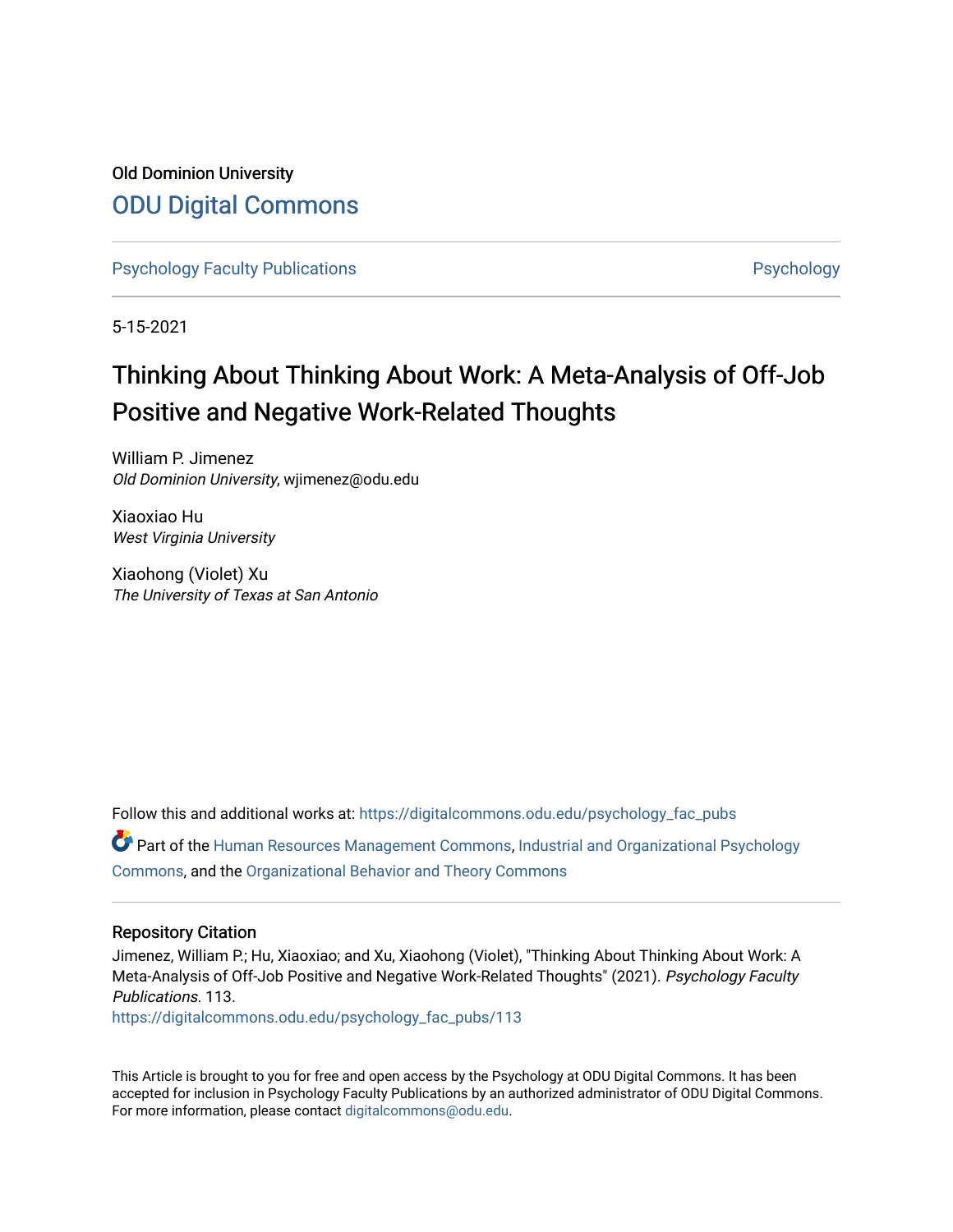Thinking About Thinking About Work:

A Meta-Analysis of Off-Job Positive and Negative Work-Related Thoughts

William P. Jimenez<sup>1</sup>, Xiaoxiao Hu<sup>2</sup>, and Xiaohong (Violet)  $Xu<sup>3</sup>$ 

<sup>1</sup> Department of Psychology, Old Dominion University

<sup>2</sup> Department of Management, West Virginia University

<sup>3</sup> Department of Management, The University of Texas at San Antonio

## Author Note

William P. Jimenez  $\Box$  https://orcid.org/0000-0003-1141-4631

Xiaohong (Violet) Xu  $\overline{1}$  https://orcid.org/0000-0002-4087-1623

This article is based on data presented at the Southern Management Association 2020 Annual Meeting. We have no known conflict of interest to disclose.

We are grateful to the researchers who responded to our requests for study information and Old Dominion University Libraries staff Beverly Barco, David Corona, Marelene Patac, and Robert Tench for fulfilling our interlibrary loan requests. We also thank Dr. James Smither and our two anonymous reviewers for their patience, encouragement, and invaluable feedback throughout the review process.

Correspondence concerning this article should be addressed to William P. Jimenez, Old Dominion University, Department of Psychology, Mills Godwin Building 250, Norfolk, VA 23529, United States. Email: wil.p.jimenez@gmail.com

## **This is a post-peer-review, pre-copyedit version of an article accepted for publication in**  *Journal of Business and Psychology***. The final authenticated version will be available online at https://www.springer.com/journal/10869**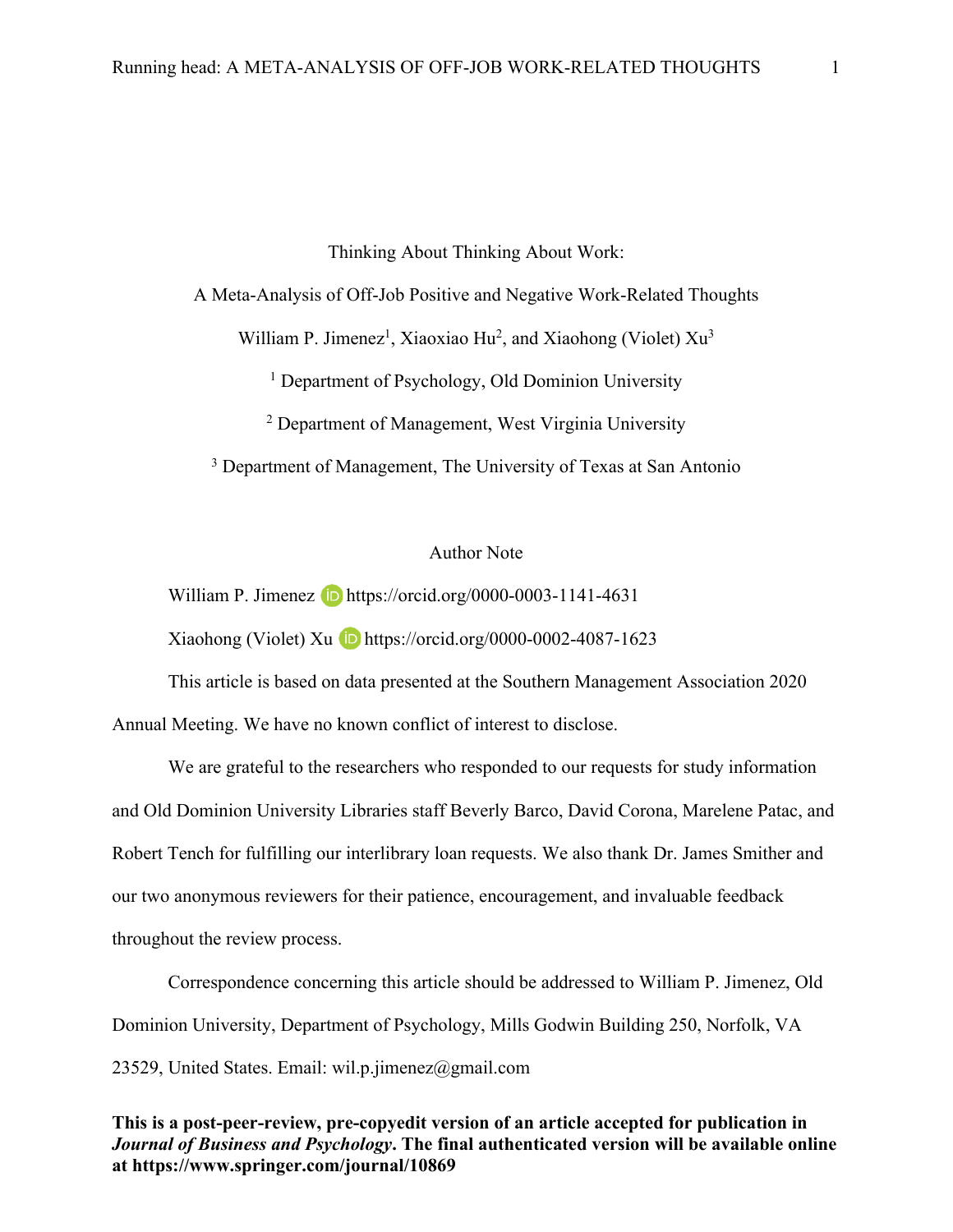#### Abstract

Work is frequently on the minds of employees—even during evenings, weekends, and vacations. The present study is the first comprehensive meta-analysis of off-job work-related thoughts (WRTs; i.e., thoughts employees have about work when they are not at work). We were particularly interested in comparing off-job positive and negative work-related thoughts (PWRTs and NWRTs; i.e., thoughts about positive/negative work experiences or characteristics) to each other and other off-job WRT constructs, which we integrated into a typology. We coded 520 effect sizes from 171 independent samples (*N* = 58,682) and conducted a random-effects, individual-correction meta-analysis. We found that PWRTs and NWRTs were unrelated, and psychological detachment was negatively related to NWRTs but unrelated to PWRTs. Furthermore, PWRTs and NWRTs exhibited significantly different relationships with various antecedents (e.g., age, negative affectivity) and outcomes (e.g., work engagement, burnout). Compared to PWRTs and NWRTs, psychological detachment and problem-solving pondering exhibited generally weaker relationships with outcomes. NWRTs contaminated with negative affective strains (i.e., negative work-related thoughts and feelings) exhibited generally stronger relationships with outcomes. Overall, our meta-analytic findings indicate that PWRTs and NWRTs are different and underscore the importance of empirically and conceptually separating PWRTs and NWRTs from each other and other off-job WRT constructs. The findings also complement the nascent literature on interventions that target promoting PWRTs and reducing NWRTs.

*Keywords:* work-related thoughts, work reflection, work rumination, psychological detachment, problem-solving pondering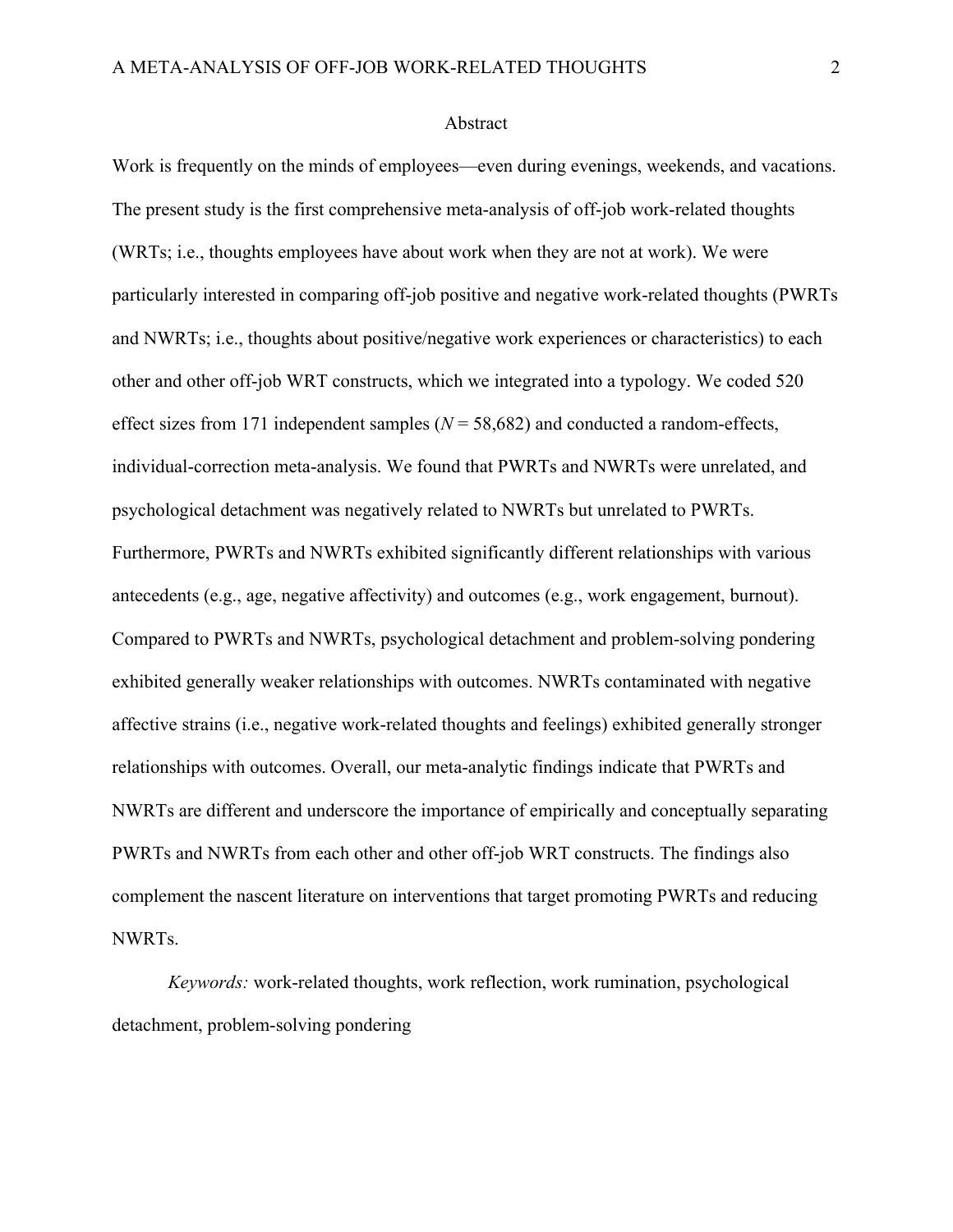Thinking About Thinking About Work:

A Meta-Analysis of Off-Job Positive and Negative Work-Related Thoughts

In the United States, employees, on average, spend one third of their day working (Bureau of Labor Statistics, 2020). Much can happen in those eight hours. For example, an irate customer asks to speak to the manager, or a local-favorite café caters the monthly departmental meeting. In addition to hassles and uplifts, major events may also occur at work. An employee might learn that they are being considered for a promotion—or that their organization will be downsizing, and they are at risk of being laid off. These scenarios are examples of experiences an employee may continue to think about when they are away from work. Indeed, *Harvard Business Review* is filled with recent articles offering tips on how to forget about work after hours (e.g., Bright, 2017; Markman, 2017; Zucker, 2019). Additionally, 44% of U.S. professionals have even reported often losing sleep over work-related issues (Accountemps, 2018).

Given how frequently many employees are thinking about their work after work, during the weekend, or while on vacation, we decided to conduct the first comprehensive meta-analysis of off-job work-related thoughts (WRTs)—with a focus on positive work-related thoughts (PWRTs) and negative work-related thoughts (NWRTs). We broadly define off-job WRTs as thoughts employees have about work when they are not at work (e.g., after hours, during nonwork hours). These thoughts can be about past, current, or anticipated work experiences as well as positive or negative work experiences or characteristics. Although research on off-job PWRTs and NWRTs has been rapidly accumulating for over a decade, the literature contains many inconsistent findings regarding relationships between such thoughts and psychological detachment (e.g., the NWRTs–detachment relationship; cf. Guros, 2015; Weigelt et al., 2019),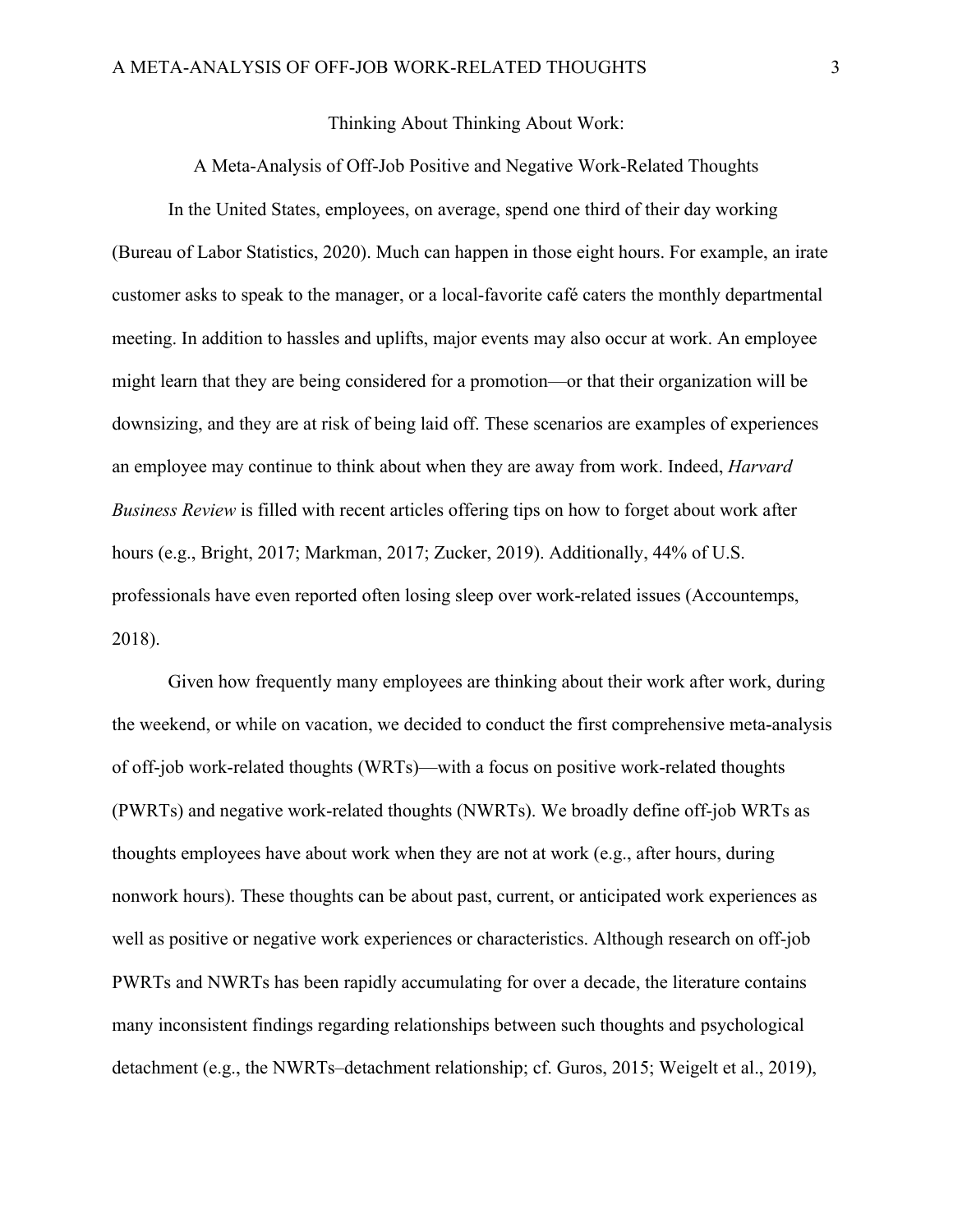the PWRTs–NWRTs relationship (cf. Fritz & Sonnentag, 2006; Weigelt, Gierer, & Syrek, 2019), antecedent–WRTs relationships (e.g., the relationship between negative affectivity and PWRTs; cf. Demsky, 2012; Meier, Cho, & Dumani, 2016), and WRTs–outcome relationships (e.g., the relationship between NWRTs and task performance; cf. Binnewies, Sonnentag, & Mojza, 2009; Fritz & Sonnentag, 2006). We sought to resolve these inconsistencies by meta-analytically examining PWRTs and NWRTs in relation to each other, psychological detachment, their antecedents (viz., age, gender, and negative affectivity), and their outcomes (viz., health complaints, work engagement, burnout, job satisfaction, and task performance).

Unfortunately, the WRT literature is messy and replete with several different conceptualizations and measures of PWRTs (e.g., positive work reflection; Fritz & Sonnentag, 2005; positive work rumination; Frone, 2015) and NWRTs (e.g., negative work reflection; Fritz & Sonnentag, 2006; negative work rumination; Frone, 2015). In addition, there are other WRT constructs that researchers have previously categorized as forms of PWRTs and NWRTs. For example, researchers have categorized problem-solving pondering and affective rumination from Cropley, Michalianou, Pravettoni, and Millward's (2012) Work-Related Rumination Questionnaire as PWRTs and NWRTs, respectively (e.g., Wendsche & Lohmann-Haislah, 2017). Yet, recent preliminary evidence suggests that such constructs are distinct from the PWRT and NWRT constructs with which they had been grouped (see Weigelt, Gierer, & Syrek, 2019). Thus, we decided to conduct a comprehensive literature search and, as another major contribution, delineate construct categories in an integrative typology of off-job WRT constructs to contextualize our meta-analysis focused on PWRTs and NWRTs.

## **A Typology of Off-Job WRT Constructs**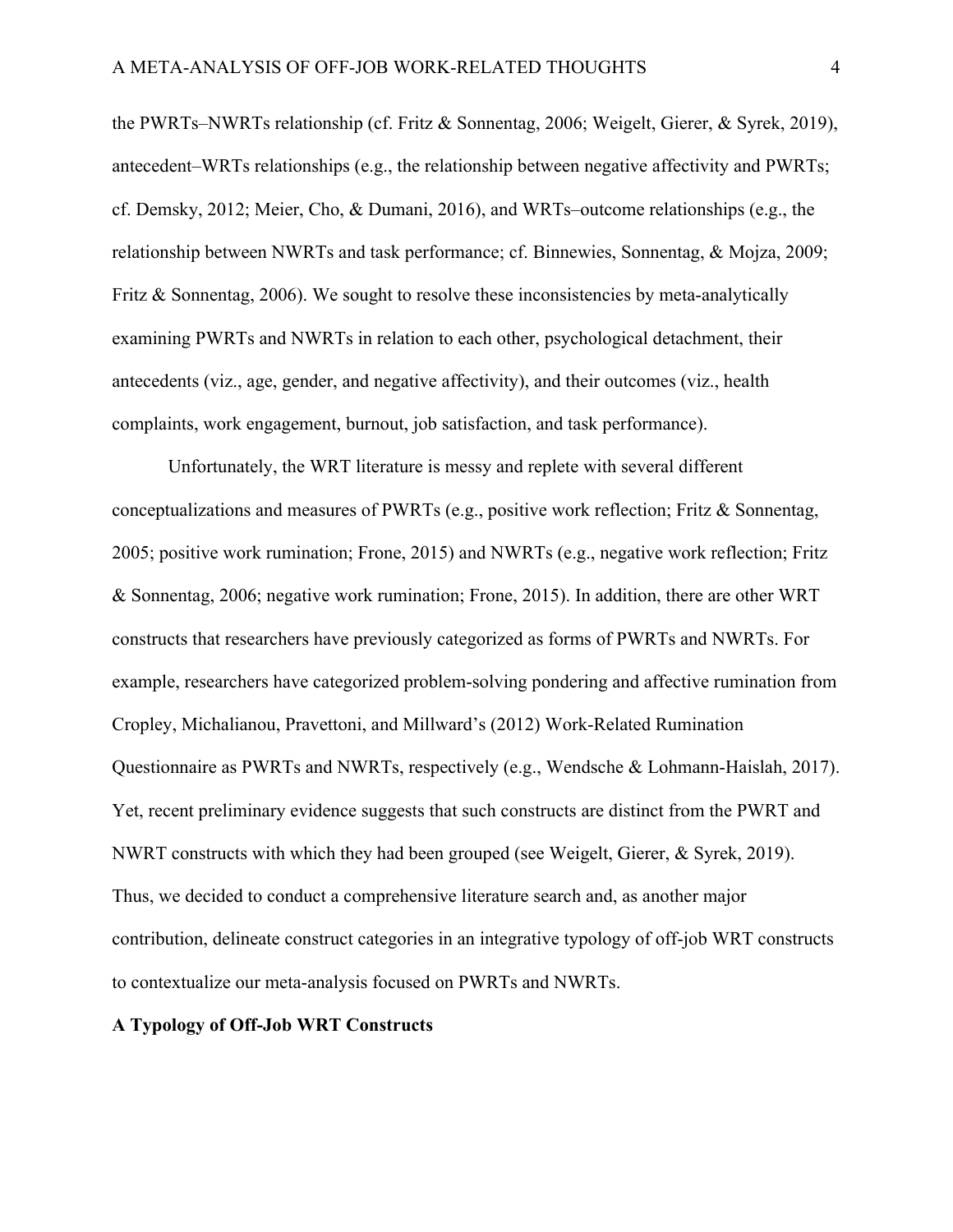In this section, we present a comprehensive typology of off-job WRT constructs that we identified during our literature search. In Figure 1, we arranged WRT constructs according to their contamination with psychological detachment in the left column as the "purest" WRT construct; negative work-related thoughts and feelings (NWRTFs) in the right column as the most contaminated construct; and PWRTs, NWRTs, and problem-solving pondering (PSP; Cropley et al., 2012) in the middle column as constructs somewhat contaminated with valence and content. Although WRTs can occur any time, we exclusively focused on *off-job* WRTs and did not consider WRT constructs or measures that capture WRTs that solely occur while employees are at work. See Table 1 for specific off-job WRT measures and corresponding item examples.

**Psychological detachment and WRTs–detachment relationships.** Psychological detachment is a recovery experience that involves the "off-job experience of 'switching off' mentally [from work]" (Sonnentag & Bayer, 2005, p. 393). In other words, being unable to psychologically detach conceptually refers to having work-related thoughts of any kind regardless of their content (e.g., WRTs' focus/target, WRTs' affective valence). Thus, we consider psychological detachment the purest of the off-job WRT constructs. Measures of psychological detachment used in our database's studies include the psychological detachment scale of Fritz and Sonnentag's (2007) Recovery Experience Questionnaire, the detachment scale of Cropley et al.'s (2012) Work-Related Rumination Questionnaire (WRRQ),<sup>1</sup> the cognitive detachment scale of de Jonge, Spoor, Sonnentag, Dormann, and van den Tooren's (2012) DISQ-R, Sonnentag and Bayer's (2005) activity-specific psychological detachment items, and the

 $<sup>1</sup>$  In contrast with the other psychological detachment measures, Cropley et al.'s (2012) WRRQ includes two items</sup> capturing detachment specifically from work issues. See the online supplementary materials for moderator analyses comparing different measures of psychological detachment. Readers, however, should exercise caution when interpreting these comparisons due to the prevalence of subgroups comprising  $k = 1$  samples.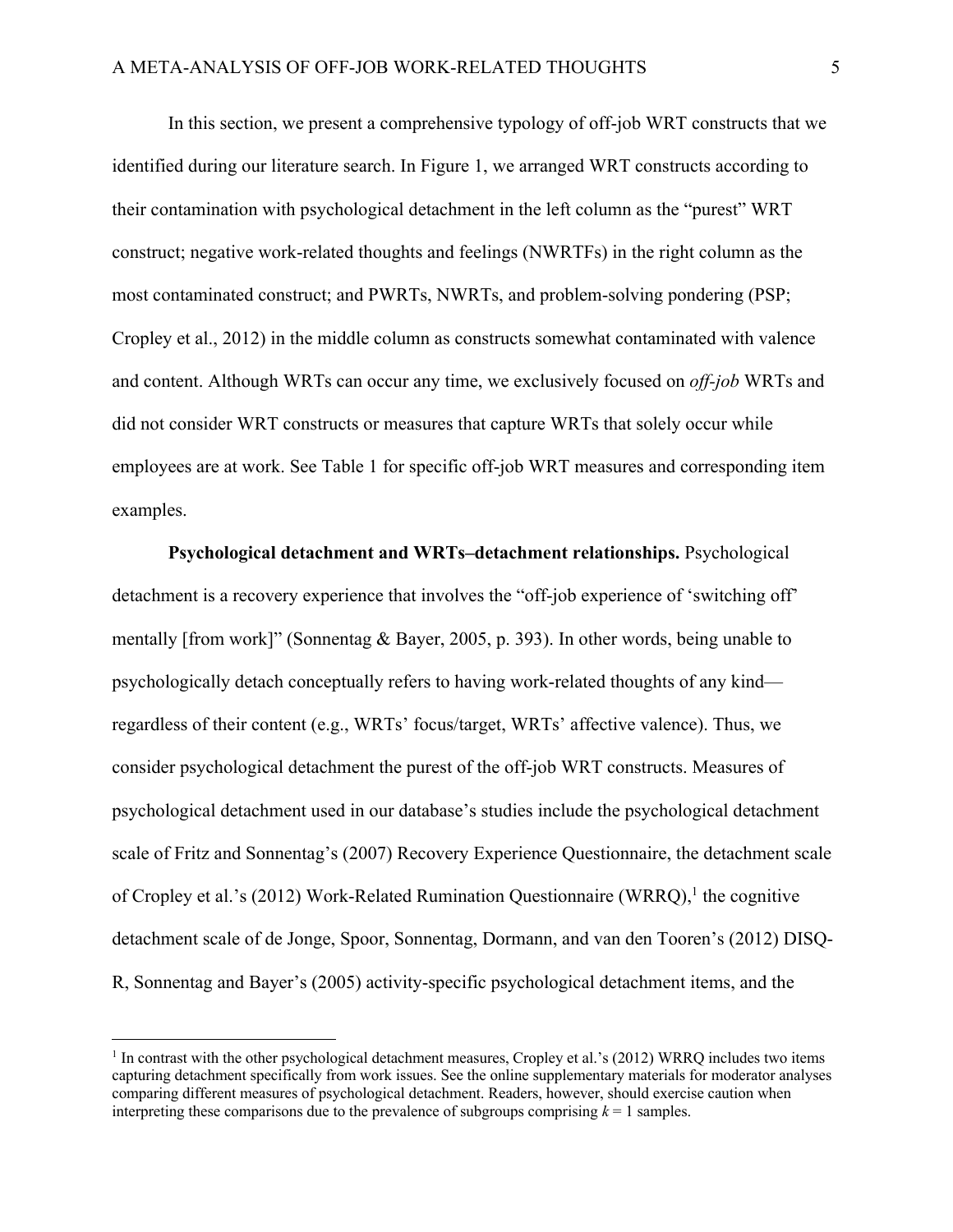disturbed relaxation ability scale of Richter, Rudolf, and Schmidt's (1999) Faulty Attitudes and Behaviour Analysis questionnaire.

Today, workers have fewer opportunities to completely detach from work both in the short term (e.g., evenings, weekends) and long term (e.g., vacations). Conceptually, NWRTs imply the existence of job demands, preclude psychological detachment, and ultimately impair well-being (Sonnentag & Fritz, 2015; Sonnentag & Grant, 2012). There is preliminary empirical evidence suggesting that NWRTs are negatively and moderately-to-strongly associated with psychological detachment (e.g., Guros, 2015; Weigelt, Gierer, et al., 2019). Like NWRTs, PWRTs conceptually are indicative of a lack of psychological detachment—albeit from the positive aspects of one's work. Yet, compared to NWRTs, PWRTs may be beneficial for recovery (Sonnentag & Fritz, 2015). Unlike NWRTs, which are resource-draining cognitivebehavioral reactions to job stressors, PWRTs are a means for individuals to appraise their jobs in a positive light and replenish lost resources beneficial for employee well-being and job performance (Fritz & Sonnentag, 2005, 2006). In contrast to the aforementioned findings involving the NWRTs–detachment relationship, some studies suggest that PWRTs and psychological detachment are unrelated (e.g., Guros, 2015; Weigelt, Gierer, et al., 2019). Conceptually, however, psychological detachment is the antithesis of WRT, so psychological detachment is the absence of not only NWRTs, but also PWRTs. Thus, we hypothesized the following:

*Hypothesis 1:* PWRTs are negatively related to psychological detachment.

*Hypothesis 2:* NWRTs are negatively related to psychological detachment.

**PWRTs, NWRTs, and their relationship.** PWRTs and NWRTs are the focal WRT constructs of interest in the present meta-analysis. Unlike psychological detachment, these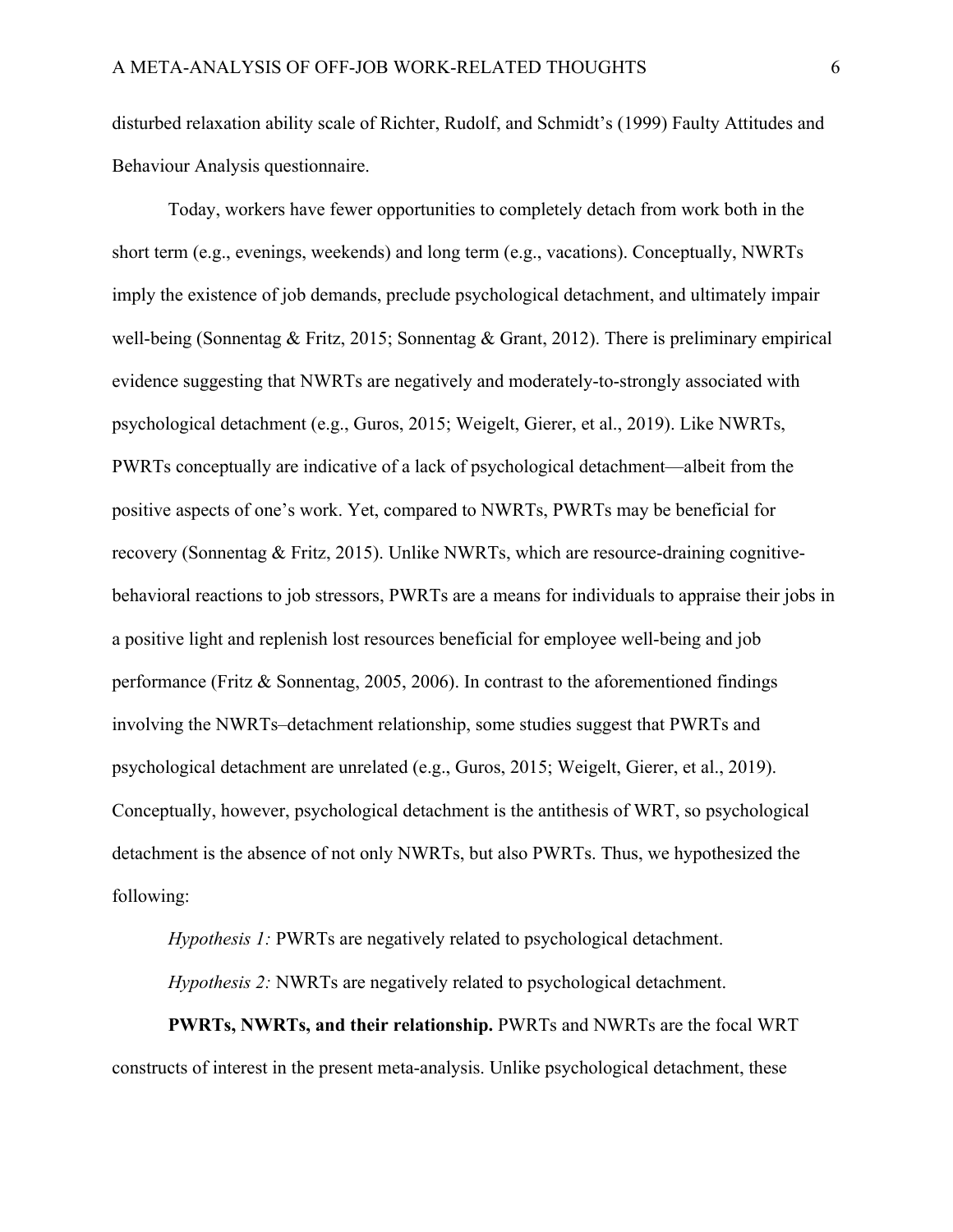constructs' measures specifically involve positive/negative thoughts about work characteristics or work experiences. Both PWRTs and NWRTs include work reflection and work rumination as subcategories. Whereas work reflection may involve a one-time process of reflecting on work experiences and characteristics, work rumination involves *repetitive* or *perseverative* WRTs (see the supplemental materials of Frone, 2015). Although it would be valuable to empirically compare these two subcategories, we identified many reflection–rumination comparisons involving subgroups comprising fewer than three samples (e.g., all relationships involving PWRTs, the relationship between NWRTs and job satisfaction). Thus, we decided for hypothesis-testing purposes to focus primarily on *overall* PWRTs and *overall* NWRTs, both of which combine work reflection and work rumination. Nevertheless, interested readers can refer to the online supplementary materials for such comparisons. Positive work reflection measures include Fritz and Sonnentag's (2005, 2006) positive work reflection measures; Flaxman, Stride, Söderberg, Lloyd, Guenole, & Bond's (2017) positive thinking about work measure; and Nolan's (2019) positive reflection items. Positive items from Frone's (2015) Negative and Positive Work Rumination Scale (NAPWRS) were the positive work rumination items used in our database's studies. Negative work reflection items derived from Fritz and Sonnentag's (2006) measure were the negative work reflection items used in our database's studies. Negative work rumination measures include negative items from Frone's (2015) NAPWRS; the cognitive irritation items from Mohr, Müller, Rigotti, Aycan, and Tschan's (2006) Irritation Scale; and Wiese, Heidemeier, Burk, and Freund's (2017) rumination items.

Although both PWRTs and NWRTs may preclude psychological detachment, they entail qualitatively different processes. Conceptually, engaging in PWRT is a resource-providing recovery experience, whereas engaging in NWRT is a resource-depleting experience that hinders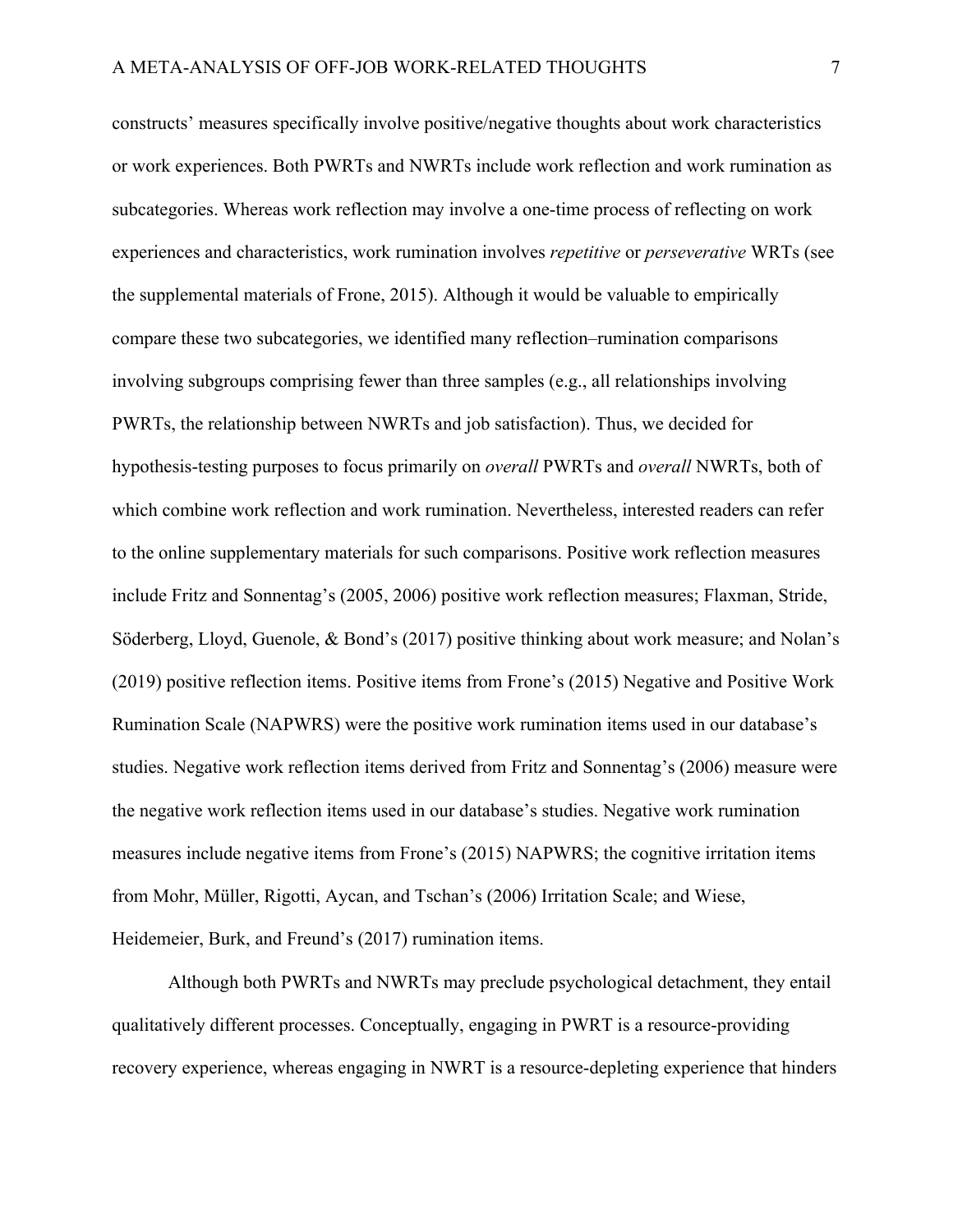effective work recovery (Sonnentag & Fritz, 2006). Moreover, PWRTs and NWRTs may be associated differently with the same variable of interest. For example, previous research suggests that NWRTs may be positively and moderately associated with health complaints, whereas PWRTs may be negatively and weakly associated with health complaints (Clark, Smith, & Haynes, 2020; Demsky, 2012). In addition, PWRTs may be strongly and positively related to work engagement, whereas NWRTs may be moderately and negatively related to work engagement (Daniel & Sonnentag, 2014; Weigelt, Gierer, et al., 2019). Thus, PWRTs and NWRTs may exhibit different relationships (in terms of direction and strength) with psychological detachment and shared antecedents and outcomes. Another major goal of the present study is to formally analyze such differences. By doing so, we respond to recent calls for research on the quality or affective valence of such thoughts and the possible benefits of PWRTs (Fritz, Yankelevich, Zarubin, & Barger, 2010; Sonnentag, Binnewies, & Mojza, 2010; Sonnentag & Fritz, 2015).

With regard to the PWRTs–NWRTs relationship, the presence of negative thoughts does not equate to the absence of positive thoughts. Indeed, "all lives contain both good and bad events" (Baumeister, Bratslavsky, Finkenauer, & Vohs, 2001, p. 325). Employees can think about both the positive and negative aspects of their work, and the prevalence or absence of one set of thoughts may have no bearing on the other. Moreover, it is common for employees to experience ambivalence with regard to their organizations. For example, the more complexities and facets of an organization employees encounter throughout their tenure, the more likely they will hold both positive and negative views about the organization (Ashforth, Rogers, Pratt,  $\&$ Pradies, 2014). But empirical studies involving the PWRTs–NWRTs relationship exhibit conflicting findings. For example, in some studies, PWRTs and NWRTs were positively and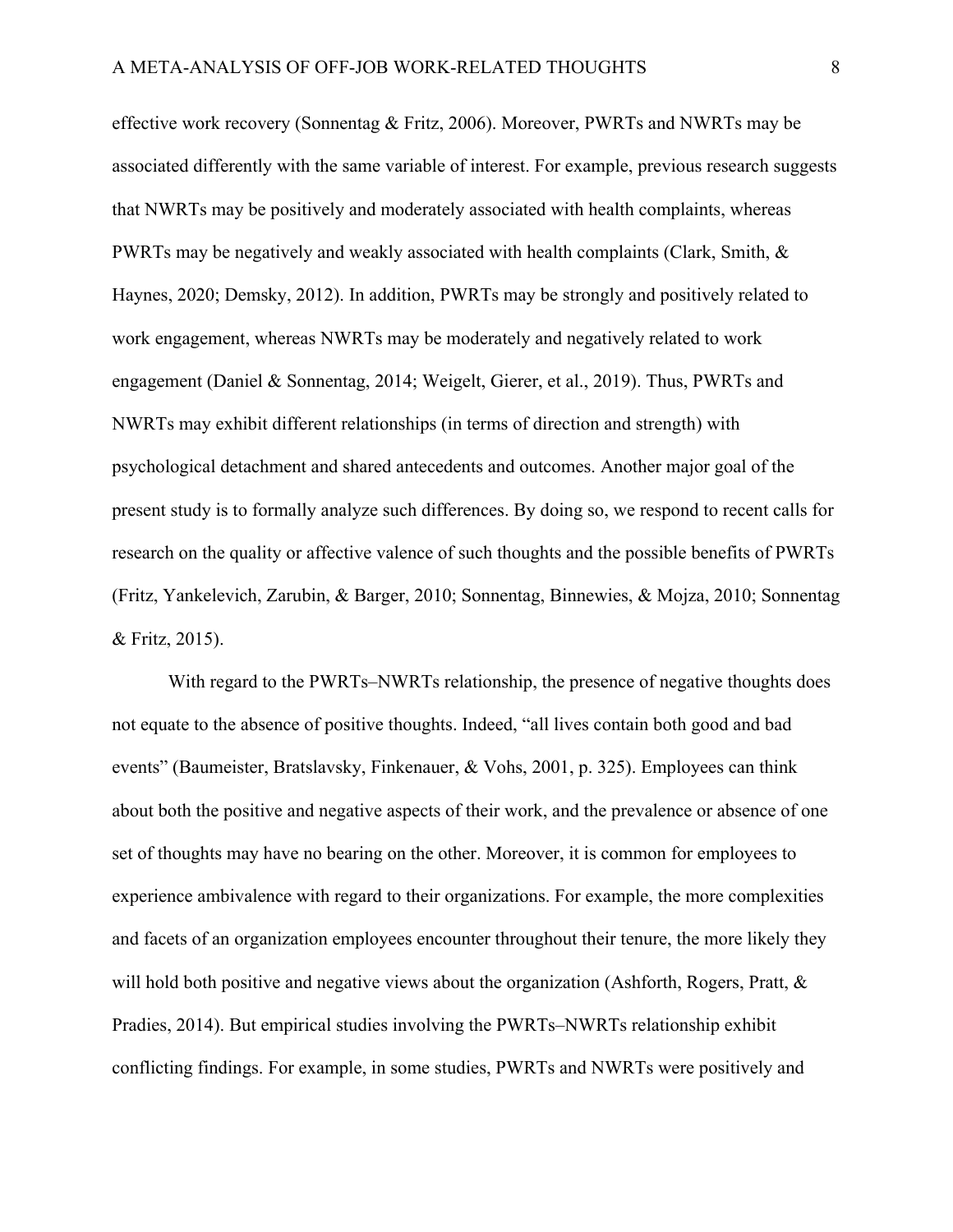weakly-to-moderately related (e.g., Fritz & Sonnentag, 2006; Frone, 2015; Meier et al., 2016) suggesting that, in general, positive and negative thoughts about work co-occur. In contrast, other studies suggest that PWRTs and NWRTs are unrelated (e.g., Guros, 2015; Weigelt, Gierer, et al., 2019). Thus, we asked the following research question:

*Research Question 1:* What is the relationship between PWRTs and NWRTs?

**Problem-solving pondering (PSP).** Cropley et al.'s (2012) WRRQ includes a scale capturing problem-solving pondering (PSP), which refers to how "how individuals think, ponder and reflect about work-related issues when not at work" (p. 25). Although some researchers have conceptualized PSP as a form of positive work reflection (e.g., Krannitz, 2015; Wendsche & Lohmann-Haislah, 2017), there is preliminary evidence suggesting that PSP and positive work reflection are distinct constructs (e.g., Weigelt, Gierer, et al., 2019). Additionally, although PSP is "positive" in that it may result in solving work-related issues, such a process might involve thinking about both positive and negative work experiences and characteristics. Thus, in our typology, we conceptualize PSP as separate from PWRTs and NWRTs yet similarly contaminated as PSP pertains specifically to off-job thoughts about work-related issues.

**Negative work-related thoughts and feelings (NWRTFs).** While conducting our literature search, we found that some NWRT measures captured not only negative thoughts about work, but also negative affective strain experiences (e.g., annoyance, brooding, worry) associated with such thoughts. Thus, we included in our typology a category for negative workrelated thoughts and feelings (NWRTFs), which capture both negative thoughts and negative affective strains. When comparing WRT constructs, we provide separate meta-analytic information for overall NWRTs (including NWRTFs), NWRTs without NWRTFs, and NWRTFs by themselves. NWRTF measures implemented in our database's studies include Flaxman,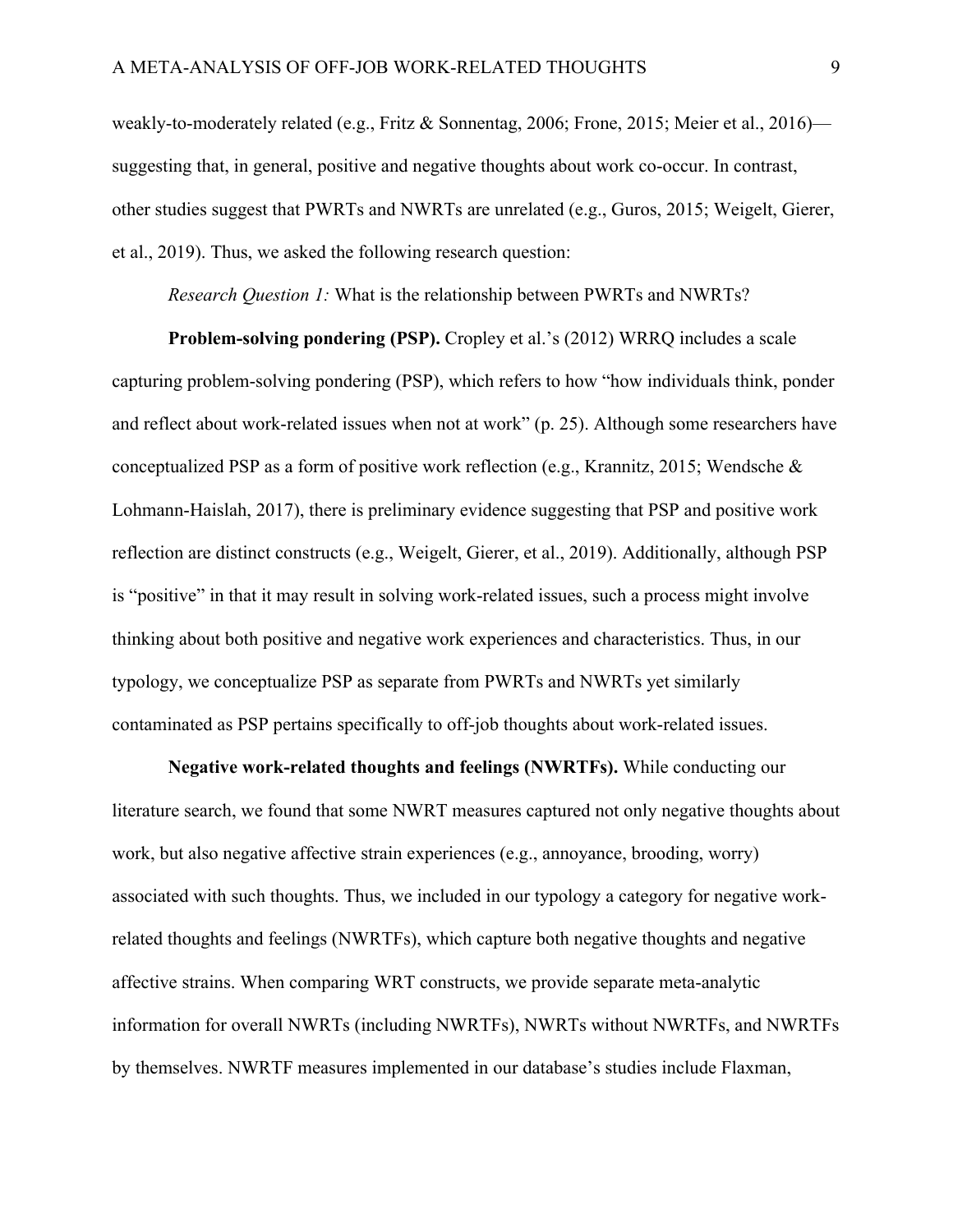Ménard, Bond, and Kinman (2012) Work-Related Worry and Rumination measure; the worrying scale of Van Veldhoven and Meijman's (1994) Questionnaire on the Experience and Evaluation of Work; McCullough, Bono, and Root's (2007) rumination items adapted to work experiences; and the affective rumination scale of Cropley et al.'s (2012) WRRQ.

Although throughout the rest of the introduction section we develop specific hypotheses for PWRTs and NWRTs, which were the main focus of the present meta-analysis, we exploratorily asked the following broad research question:

*Research Question 2:* Do psychological detachment, PWRTs, NWRTs, PSP, and NWRTFs differ from each other in their relationships with shared antecedents and outcomes?

## **Individual Differences as Antecedents of PWRTs and NWRTs**

**Age.** Socioemotional selectivity theory (SST) posits that individuals' perception of time changes as one ages (Carstensen, 2006). Younger individuals tend to have a more open-ended time perspective, attend more to negative information compared to positive information, and prioritize opportunities that can facilitate knowledge acquisition (e.g., novel experiences). In contrast, older individuals tend to perceive time as more constrained or finite and thus tend to prioritize optimizing psychological well-being (e.g., seeking more opportunities to experience positive affect). Consistent with SST, results from daily diary studies suggest that older and younger adults exhibit different biases in emotional recall. Specifically, compared to younger adults, older adults tended to overestimate how frequently they experienced positive affect (Ready, Weinberger, & Jones, 2007). The researchers referred to this bias older adults seemed to exhibit as the *positivity effect*. Older adults may think less frequently about previously encountered stressors because they have become more adept at emotion regulation (Charles &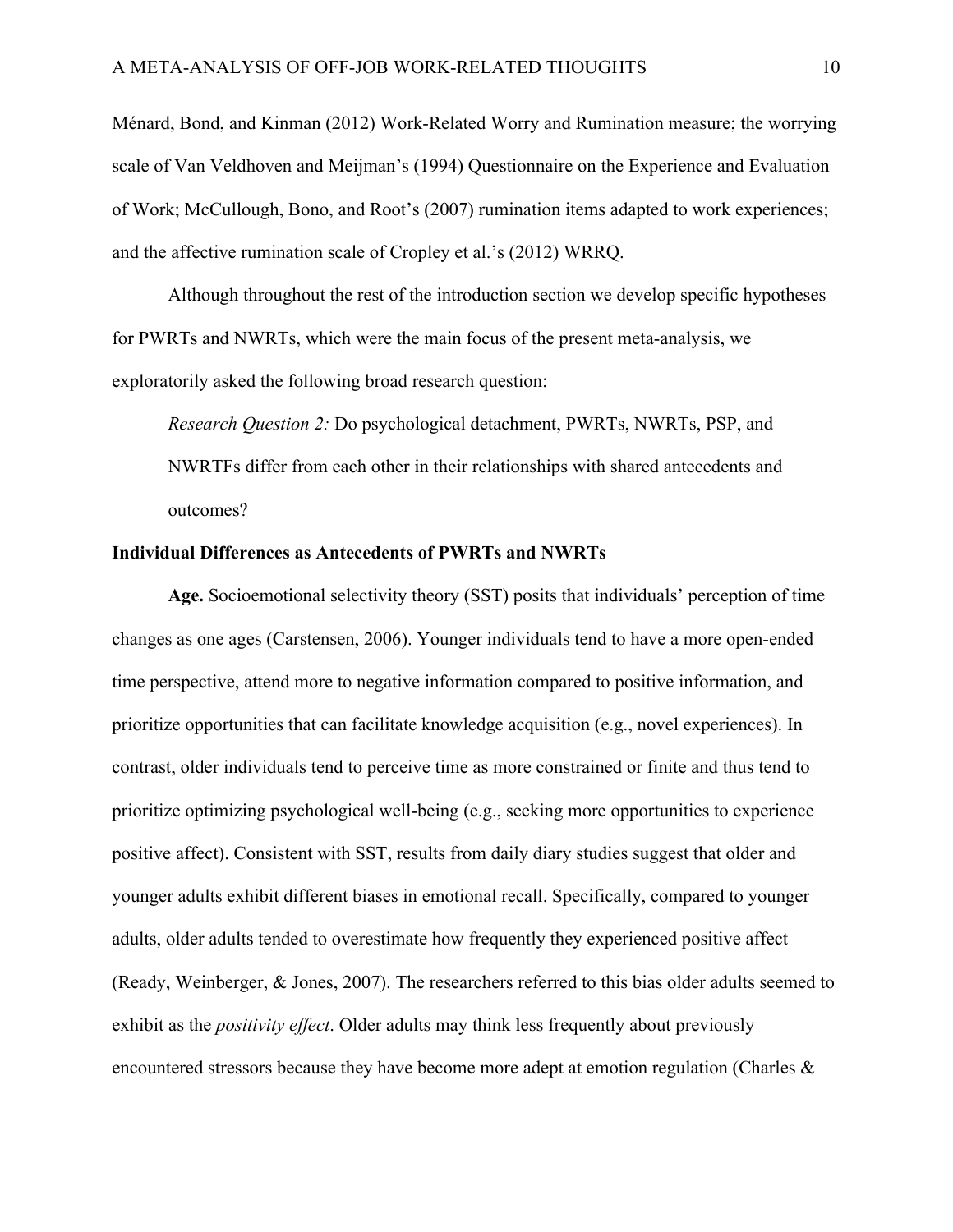Carstensen, 2014) and more focused on optimizing their well-being (Carstensen, 2006). Moreover, Ready et al. (2007) found that older adults, compared to younger adults, tended to underestimate how frequently they experienced negative affect—a *reduced negativity effect*.

*Hypothesis 3:* Age is positively related to PWRTs.

*Hypothesis 4:* Age is negatively related to NWRTs.

**Gender.** According to social role theory (SRT), gender roles and their corresponding behaviors are attributable to social scripts characterizing men as agentic and women as communal (Eagly & Wood, 2012). Consequently, women are seen as nurturing caregivers and homemakers who are more attuned to their own and others' emotions, whereas men are seen as stoic breadwinners. Empirical findings suggest that women indeed generally experience more positive affect (e.g., warmth, happiness) *and* negative affect (e.g., fear, sadness; Grossman & Wood, 1993). These gender differences in affective experience also parallel gender differences in past-focused thought. Specifically, women tend to think more about both positive and negative experiences (e.g., Bryant, Smart, & King, 2005; Tamres, Janicki, & Helgeson, 2002). Considering SRT, it may be that men think about the past less frequently because they view "dwelling on the past" as counterproductive to goal-directed behavior and thus incongruent with gender role expectations (Bryant et al., 2005). Because women are expected to fully experience their emotions, they may be more likely to revisit emotion-laden experiences—regardless of valence.

*Hypothesis 5:* Compared to men, women engage in more PWRTs.

*Hypothesis 6:* Compared to men, women engage in more NWRTs.

**Negative affectivity.** Negative affectivity (NA) is a personality trait that predisposes individuals to experience negative affective states (e.g., anxiety, anger, sadness; Watson & Clark,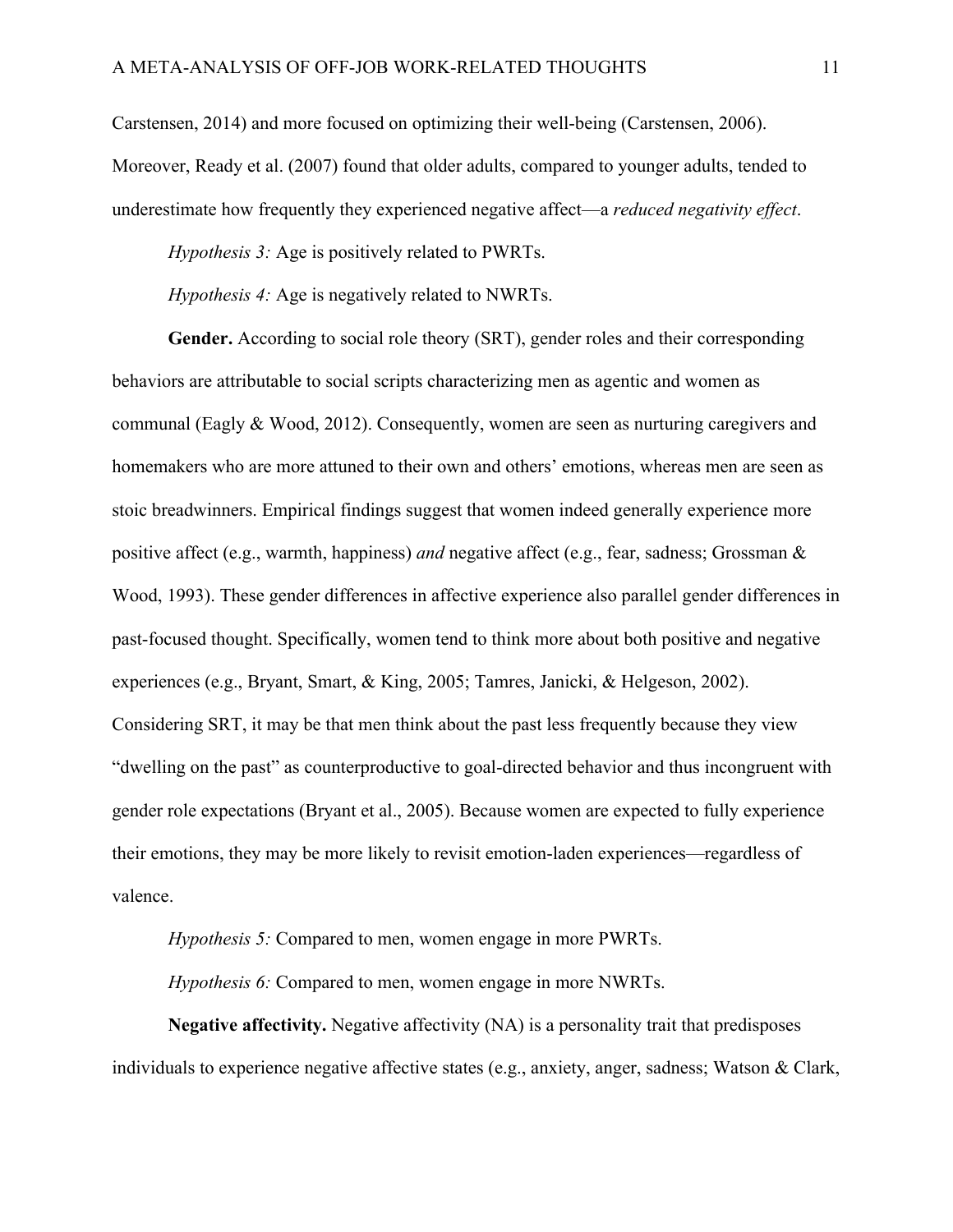1984); thus, we expect NA to be positively related to NWRTs.<sup>2</sup> Negative past experiences are more mentally accessible for individuals higher in NA, and such individuals are prone to frequently thinking about these experiences (Teasdale & Green, 2004). Employees effectively "take home negative experiences" and dwell on such experiences after leaving work (Sonnentag & Grant, 2012, p. 502), and employees high in NA may be especially vulnerable to doing so. Researchers have linked NA to job stressors and strains. For example, according to Spector, Zapf, and Frese (2000), employees high in NA may find themselves in more stressful jobs, have a tendency to perceive a high prevalence of stressors in their work environment, experience exaggerated strain responses to such stressors, and may even create more job stressors for themselves. Stressors and negative work experiences are expected to facilitate NWRTs (Sonnentag & Grant, 2012). There is preliminary evidence suggesting that NA is positively and moderately-to-strongly associated with NWRTs (e.g., Clark et al., 2020; Mäder & Niessen, 2017).

Researchers have also linked NA to thoughts about past positive events. Those high in NA may be less inclined to reminisce about positive events (Bryant, 2003; Wood, Heimpel, & Michela, 2003). Additionally, organizational researchers have meta-analytically demonstrated that NA is moderately and negatively associated with job satisfaction (Thoresen, Kaplan, Barsky, Warren, & de Chermont, 2003). It may be that for high-NA individuals, who are generally less satisfied with their jobs, there are fewer positive aspects of the job to think about. Alternatively, positive work characteristics and events are still present, but they may be less mentally accessible for these individuals. There is preliminary evidence suggesting that NA is indeed

<sup>&</sup>lt;sup>2</sup> Compared to NA, positive affectivity, which is the tendency to experience positive affective states and moods (Watson, Clark, & Tellegen, 1988), may predispose individuals to engage in more off-job PWRTs; however, the paucity of studies that include both PA measures and WRT measures precludes us from meta-analytically examining such a relationship.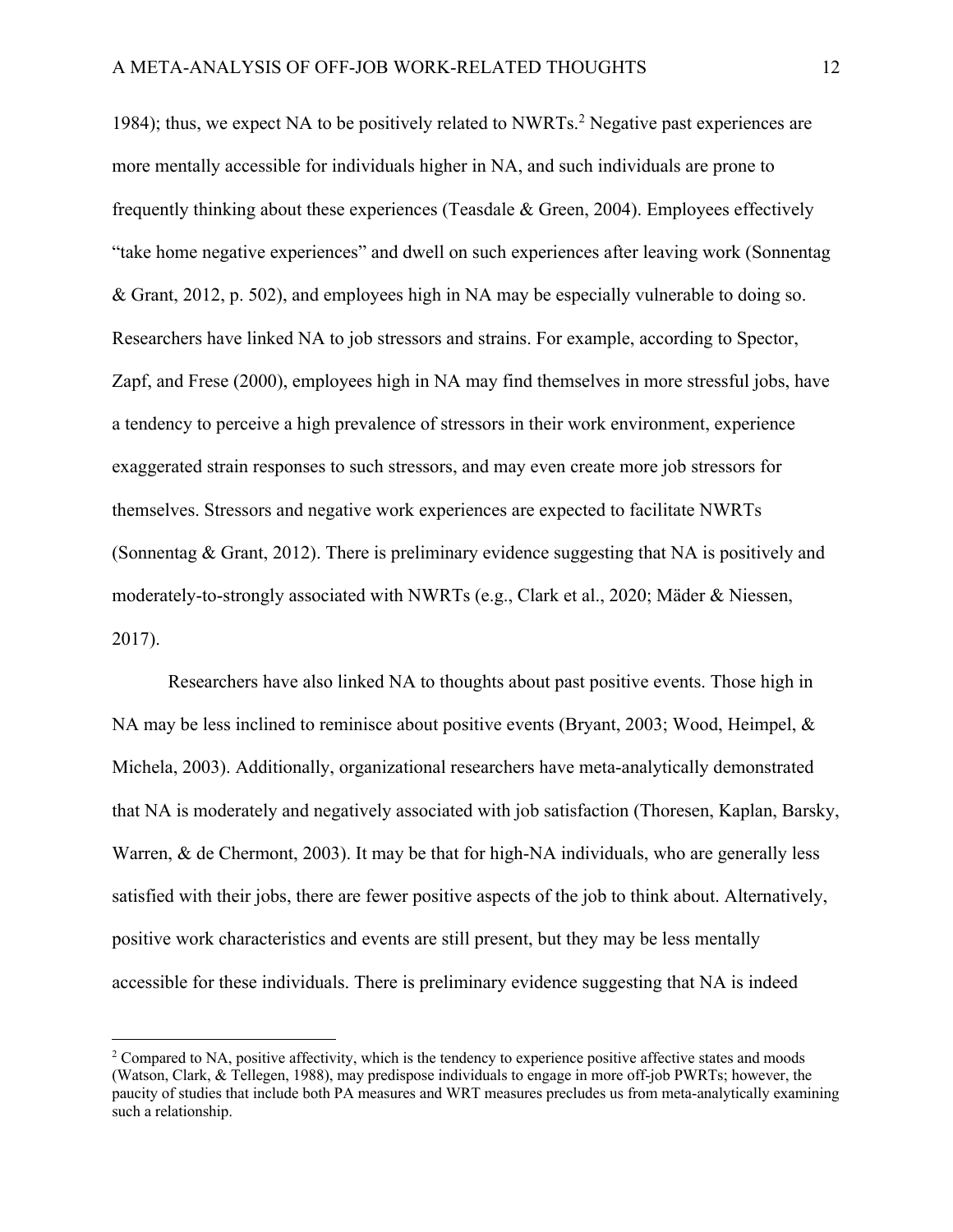negatively and weakly-to-moderately related to PWRTs (e.g., Demsky, 2012; Meier et al., 2016). Taken together, we expect that the higher in NA an individual is, the less PWRT and more NWRT they engage in. Additionally, because NA predisposes individuals to be more sensitive to negative stimuli at work and given that it is less relevant to—yet still implicated in—reactions to positive work events (Brief, Butcher, & Roberson, 1995), we expect NA to be more strongly related to NWRTs than to PWRTs.

*Hypothesis 7:* NA is negatively related to PWRTs.

*Hypothesis 8:* NA is positively related to NWRTs.

*Hypothesis 9:* The NA–NWRTs relationship is stronger than the NA–PWRTs relationship.

## **Outcomes of PWRTs and NWRTs**

**Health complaints.** According to the *perseverative cognition hypothesis*, worry and rumination sustain the deleterious effects of stressors on health outcomes by continuously straining, even in the absence of the stressors in the immediate environment, physiological systems (e.g., cardiovascular, endocrinological, immunological); consequently, individuals enter a prolonged hypervigilant state (Brosschot, Gerin, & Thayer, 2006). The *stressor–detachment model* parallels the perseverative cognition hypothesis—but in the context of psychological detachment from work: "It is not primarily the acute stress reaction that is detrimental for an organism but rather the sustained activation, even when the stressor is no longer present" (Sonnentag & Fritz, 2015, p. S75). Many empirical studies suggest that constantly thinking about previously experienced negative events is detrimental to health (e.g., Clark et al., 2020; Fritz  $\&$ Sonnentag, 2006; Thomsen et al., 2004; Watkins, 2008).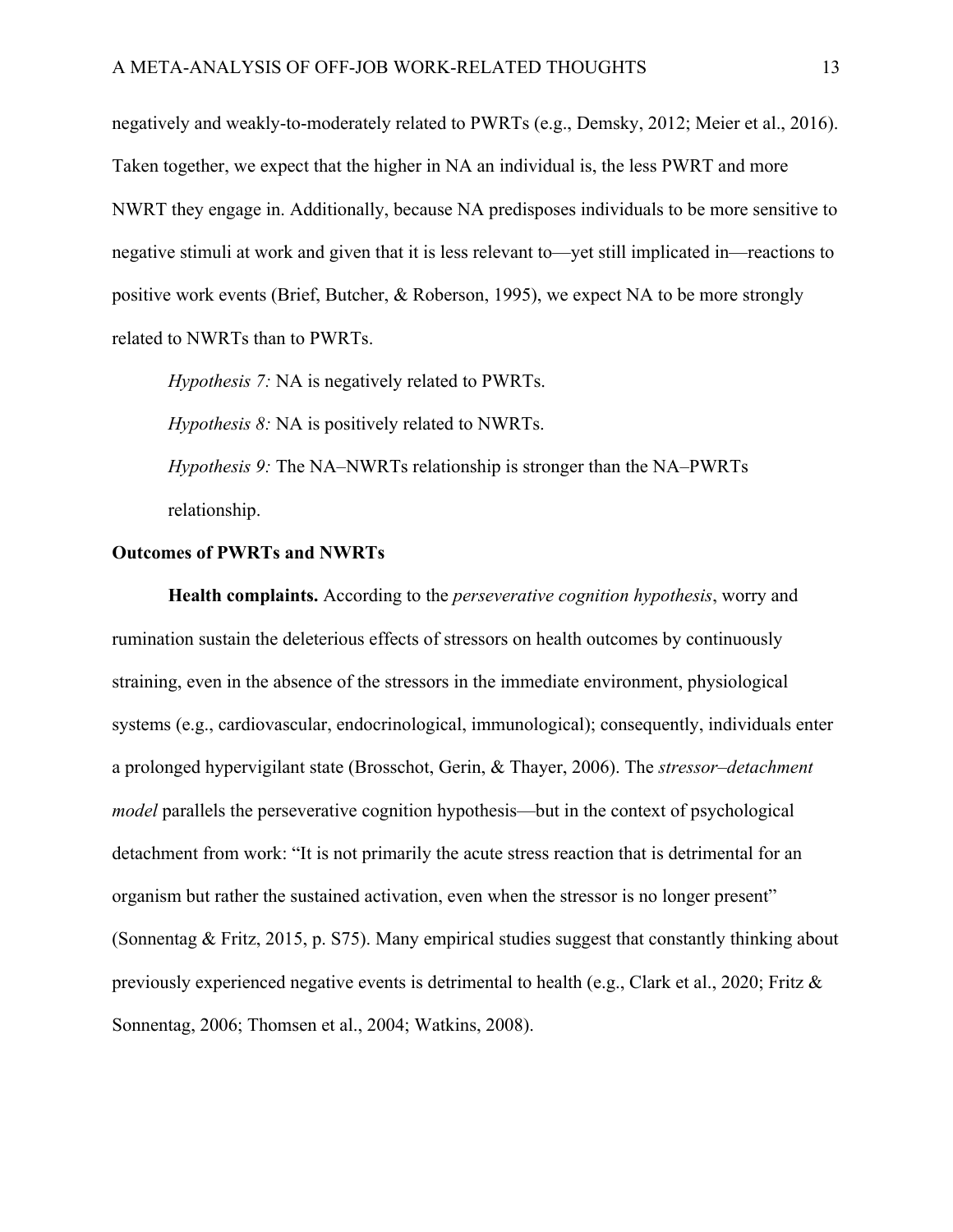In contrast, thinking about past positive events is beneficial for physical functioning, and such thoughts may ameliorate pain and other physical symptoms (Lyubomirsky, Sousa, & Dickerhoof, 2006; Tarrant, 1996). This finding is consistent with *broaden-and-build theory*, which posits that positive emotional experiences broaden individuals' cognition and build their personal resources (Fredrickson, 2001). Mentally revisiting positive events may facilitate reexperiencing positive emotions, which help individuals recoup resources and ultimately function better. Preliminary evidence from intervention studies suggests that having employees reflect on previously experienced positive events facilitates resource (e.g., hope, optimism) generation for those with a high need for recovery and improves health outcomes, such as blood pressure, physical health, and reduced strain (Bono, Glomb, Shen, Kim, & Koch, 2013; Clauss, Hoppe, O'Shea, González Morales, Steidle, & Michel, 2018). Notwithstanding these promising findings, non-experimental research on WRTs and health exhibits mixed findings. For example, Lin (2009) found that the relationship between PWRTs and health complaints was negative and moderate at one time point, whereas Fritz and Sonnentag (2006) found no significant relationship.

*Hypothesis 10:* PWRTs are negatively related to health complaints.

*Hypothesis 11:* NWRTs are positively related to health complaints.

**Work engagement.** Work engagement is a motivational state characterized by experiencing vigor during, absorption in, and dedication to work-related activities (Bakker & Demerouti, 2017). Engagement emerges when employees harness their own personal resources (e.g., optimism, self-efficacy; Bakker & Demerouti, 2017). Drawing from broaden-and-build theory, the positive emotional experiences resulting from PWRTs may facilitate resource generation, which may improve engagement. Similarly, Fritz and Sonnentag (2006)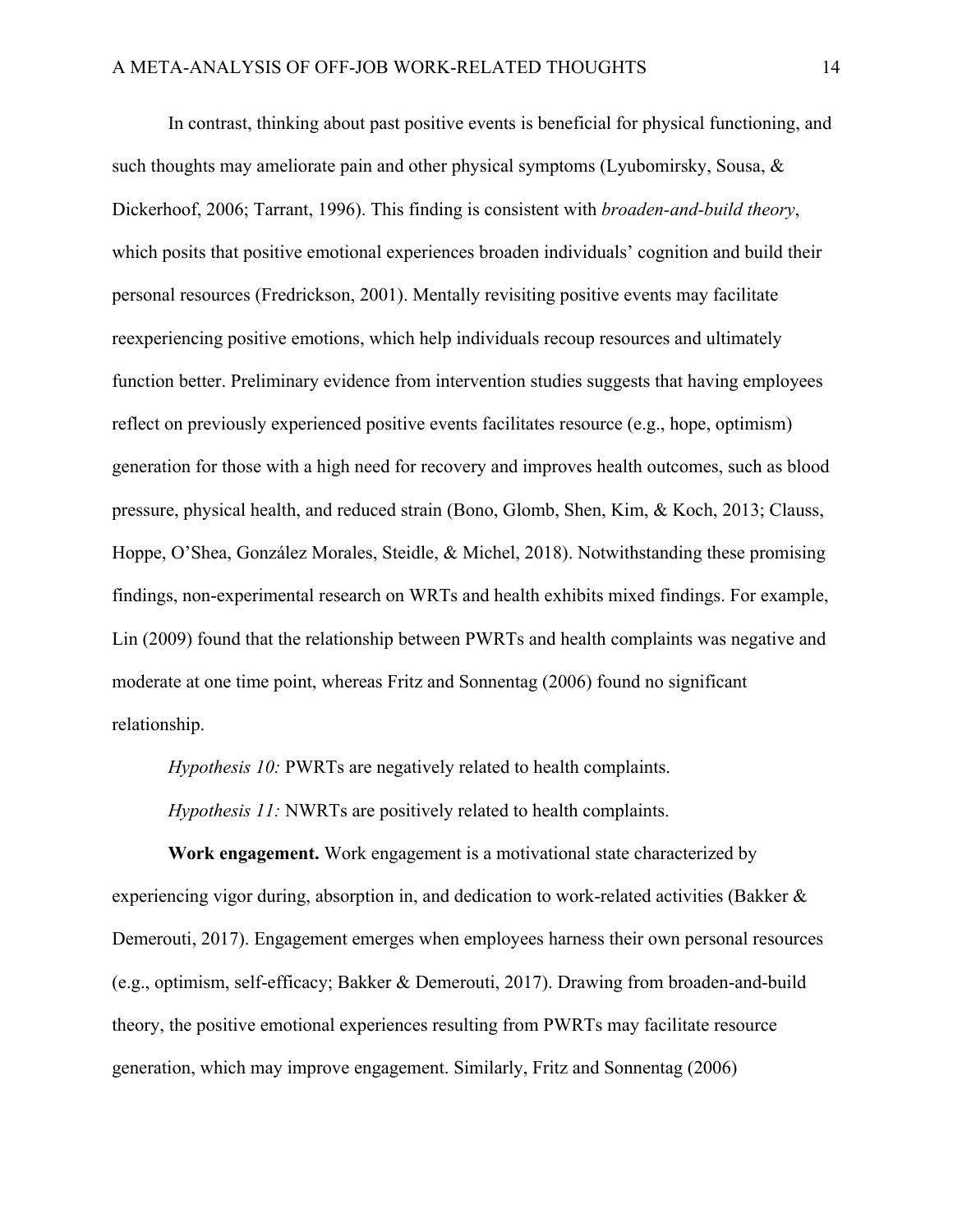conceptualized engaging in PWRT as an experience that builds resources (e.g., improved wellbeing, sense of competence). In contrast, engaging in NWRT is indicative of job stressors in the work environment. Considering the stressor–detachment model, it may be that NWRTs sustain the deleterious impact of job stressors by precluding psychological detachment and, consequently, resource recovery. Thus, engaging in NWRT ultimately may reduce work engagement. There is preliminary empirical evidence suggesting that engagement is positively related to PWRTs (e.g., Daniel & Sonnentag, 2014) and negatively related to NWRTs (e.g., Weigelt, Gierer, et al., 2019).

*Hypothesis 12:* Work engagement is positively related to PWRTs.

*Hypothesis 13:* Work engagement is negatively related to NWRTs.

**Employee burnout.** Emotional exhaustion, disengagement from work (i.e., cynicism), and professional inefficacy characterize employee burnout, which is a syndrome of work-related strain that arises when an employee sustains prolonged intense job demands (Bakker & Demerouti, 2017). NWRTs imply the presence of detrimental work stressors and prevent detachment from the negative aspects of one's job—further depleting resources and hindering successful recovery. Thus, in the context of the stressor–detachment model, NWRTs may ultimately lead to burnout (Sonnentag & Fritz, 2015). In contrast, in the context of broaden-andbuild theory, engaging in PWRT may afford employees the opportunity to reappraise demanding aspects of their job and mobilize positive affective experiences into resources that may be beneficial for ameliorating strain experiences (Meier et al., 2016), such as burnout. There is also preliminary empirical evidence suggesting that WRTs impact burnout. For example, Fritz and Sonnentag (2005) found that PWRTs were negatively and weakly-to-moderately related to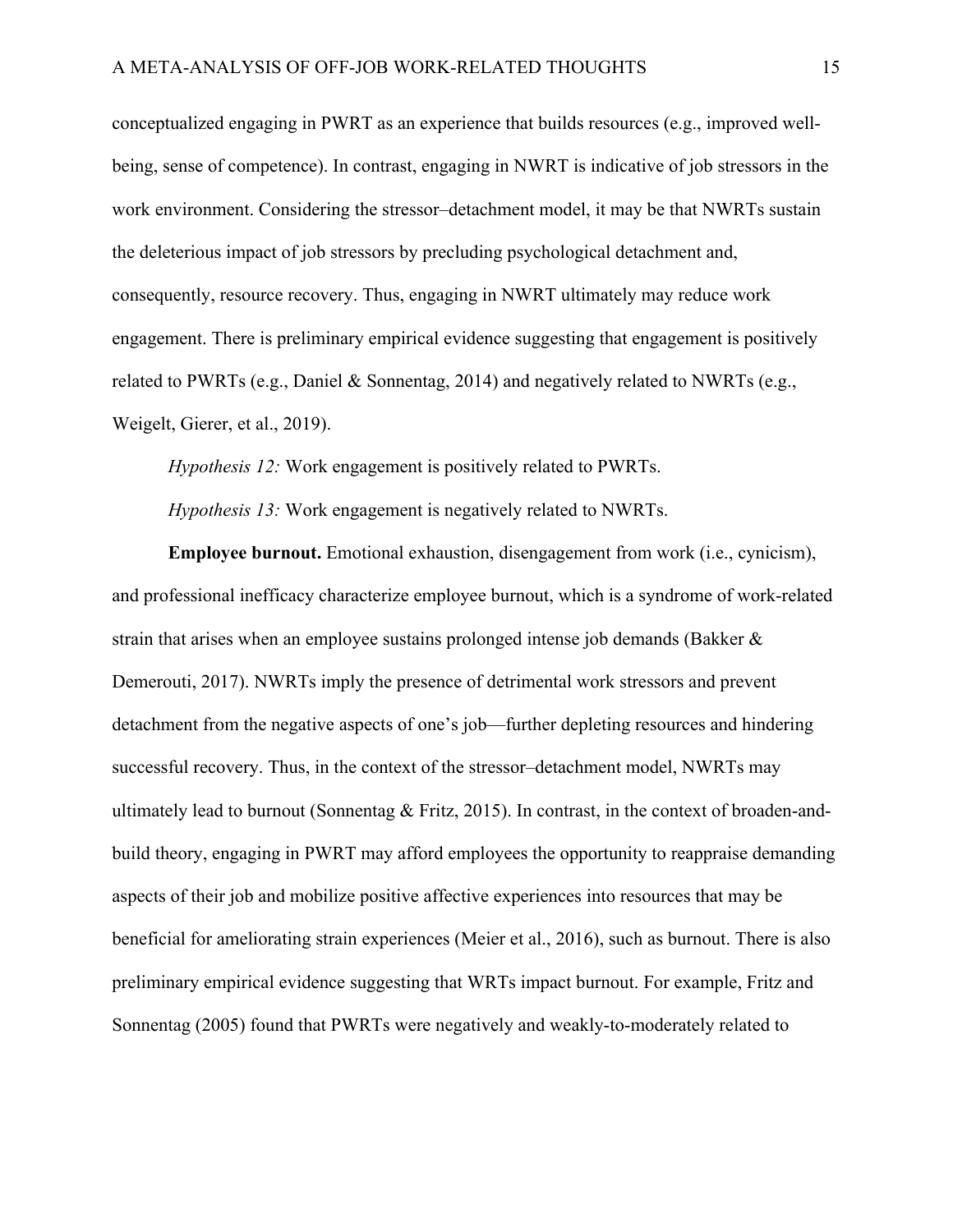exhaustion and disengagement, whereas Casper et al. (2019) found that NWRTs were positively and weakly-to-strongly related to exhaustion.

*Hypothesis 14:* Employee burnout is negatively related to PWRTs.

*Hypothesis 15:* Employee burnout is positively related to NWRTs.

**Job satisfaction.** According to *affective-events theory* (AET; Weiss & Cropanzano, 1996), work events elicit affective reactions, which, in turn, lead to the formation of job attitudes, such as job satisfaction. Positive and negative work experiences and characteristics may elicit different affective states and discrete emotions that may exhibit differing impacts on job satisfaction. Considering AET and broaden-and-build theory simultaneously, it is conceivable that PWRTs allow individuals to capitalize on previously experienced positive events and savor the positive mood and discrete positive emotions (e.g., gratitude, pride; see Hu & Kaplan, 2015) that accompany them—potentially leading to increased job satisfaction (e.g., Bowling, Eschleman, & Wang, 2010). From the combined perspective of AET and the stressor– detachment model, NWRTs mentally reactivate negative work events as well as associated negative affective states (e.g., anger, sadness; see Fredrickson, 2001) and may ultimately result in some degree of job dissatisfaction (e.g., Kaplan, Warren, Barsky, & Thoresen, 2009). There is preliminary evidence that suggests PWRTs are positively and moderately related to job satisfaction (e.g., Demsky, 2012), whereas NWRTs are negatively and moderately related to job satisfaction (e.g., Clark et al., 2020).

*Hypothesis 16:* Job satisfaction is positively related to PWRTs.

*Hypothesis 17:* Job satisfaction is negatively related to NWRTs.

**Task performance.** Task performance comprises core work-related behaviors that are formally required to perform a job (Campbell & Wiernik, 2015). Task performance is a function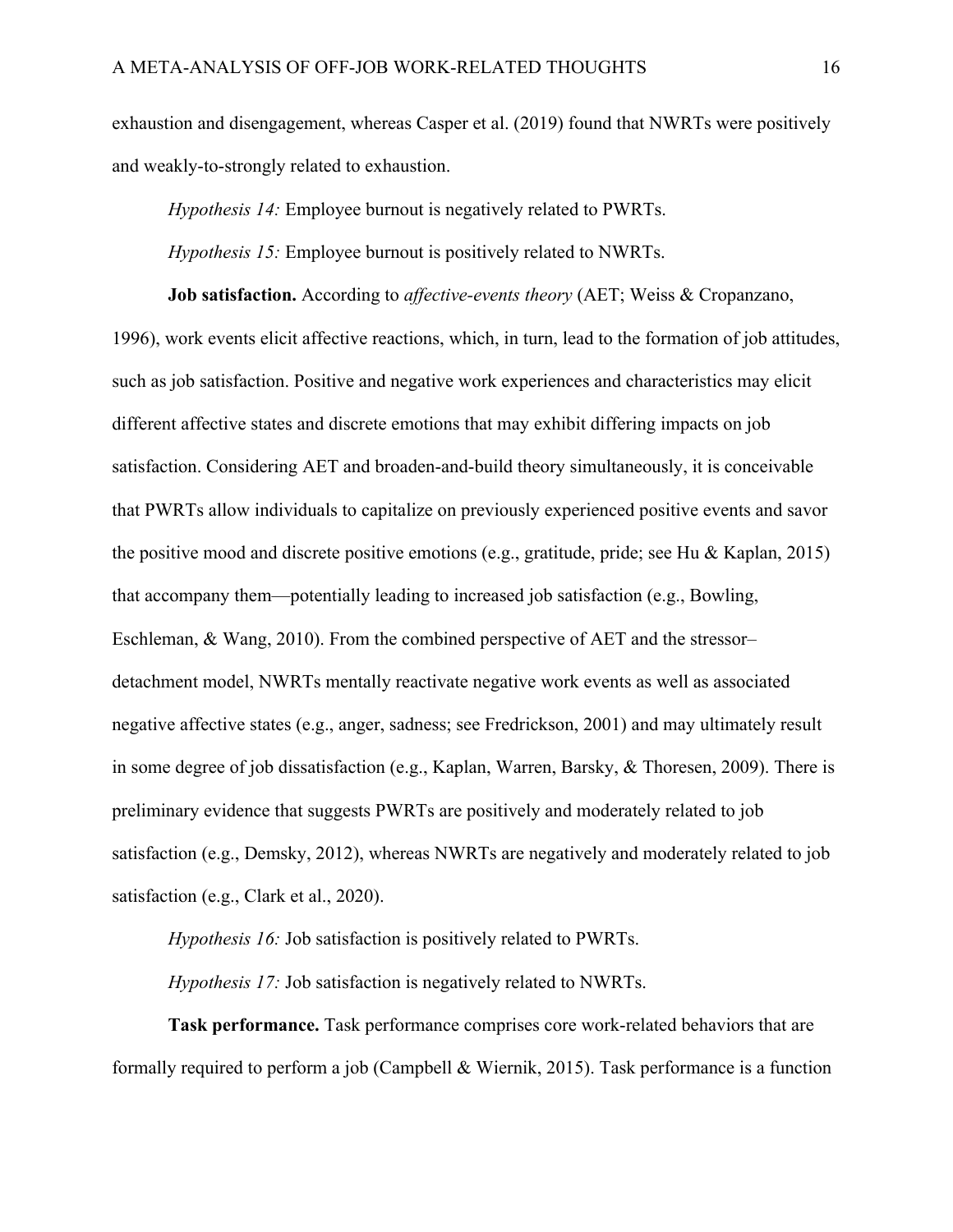of not only knowledge, but also motivation (Campbell, McCloy, Oppler, & Sager, 1993). It is possible that thinking about positive aspects of one's job might be motivating and beneficial, whereas thinking about the negative aspects of one's job might be burdensome and deleterious. On the one hand, when employees engage in PWRT, they are mentally considering positive work experiences or aspects of their job that they like. Although such thoughts theoretically preclude psychological detachment, broaden-and-build theory suggests that they may be resourceproviding recovery experiences (Fritz & Sonnentag, 2006) that allow employees to positively reappraise a stressful work environment (Meier et al., 2016). PWRTs may also facilitate the experience of positive emotions and work engagement, which positively impact performance (Halbesleben, 2010; Shockley, Ispas, Rossi, & Levine, 2012). On the other hand, when employees are engaging in NWRT, they are mentally considering negative work experiences or job aspects they dislike. Considering the stressor–detachment model, NWRTs may preclude psychological detachment, precipitate burnout, and ultimately result in poorer performance (Swider & Zimmerman, 2010).

Yet, there are inconsistent preliminary empirical findings involving WRTs and task performance. For example, Binnewies et al. (2009) found that relationships between PWRTs and task performance were positive yet nonsignificant, whereas Fritz and Sonnentag (2005) found negative and weak-to-moderate relationships. Moreover, Fritz and Sonnentag (2006) found that NWRTs were negatively and weakly-to-moderately related to task performance, whereas Binnewies et al. (2009) found nonsignificant as well as negative and weak relationships. Notwithstanding these mixed findings, we hypothesized the following based on broaden-andbuild theory and the stressor–detachment model:

*Hypothesis 18:* Task performance is positively related to PWRTs.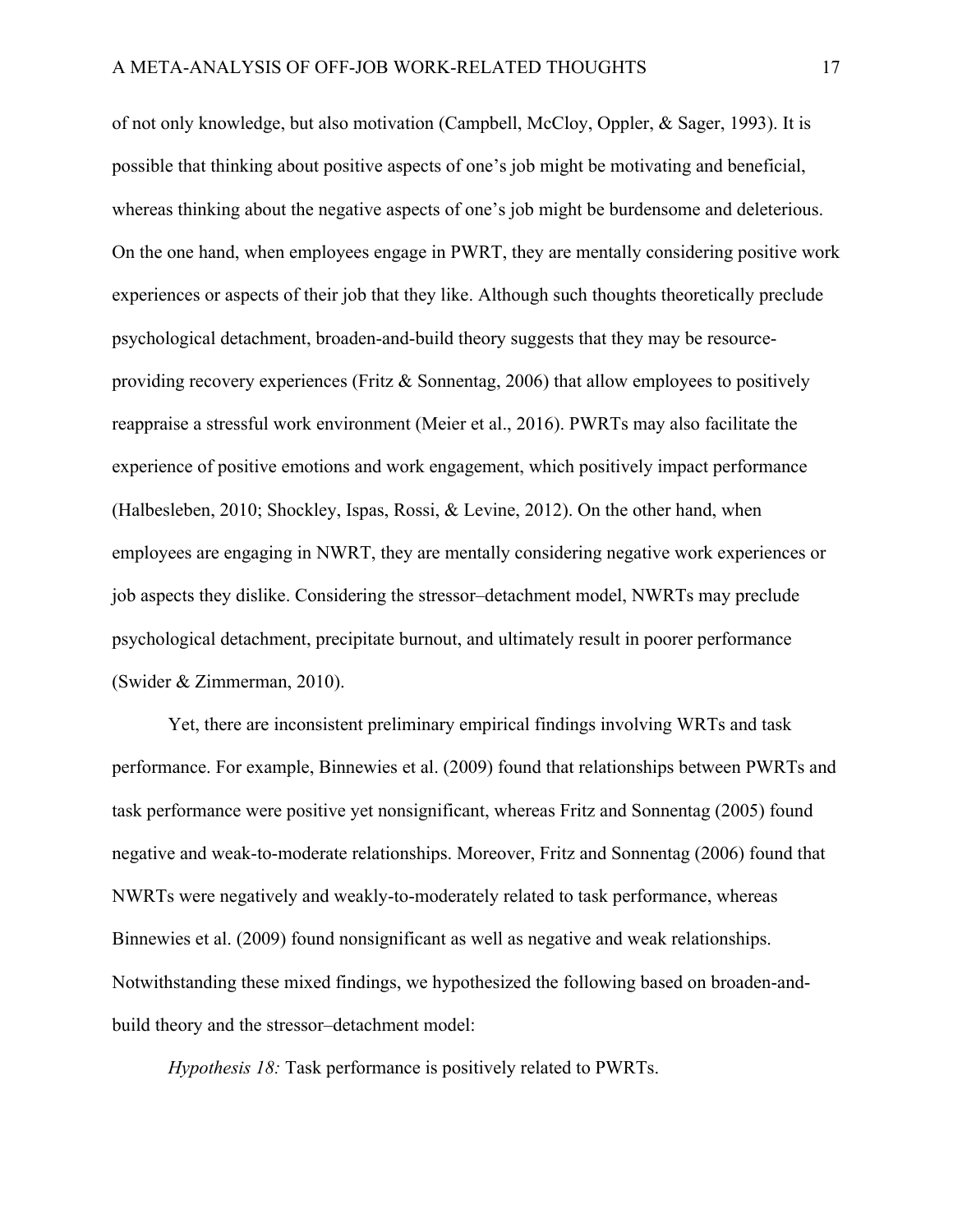*Hypothesis 19:* Task performance is negatively related to NWRTs.

**Differences in relationship magnitude.** According to Baumeister et al. (2001), "Bad is stronger than good" (p. 323); that is, compared to positive events, negative events, generally, are more impactful across contexts (e.g., interpersonal relationships, learning). Additionally, previous studies suggest that not only are negative work experiences more salient than positive work experiences (Burton, Holtom, Sablynski, Mitchell, & Lee, 2010), but they also may be more impactful for specific consequences. For example, compared to positive work experiences, job stressors and negative work events are especially important predictors of burnout, health complaints, and job satisfaction (Bakker, Demerouti, & Sanz-Vergel, 2014; Crede, Chernyshenko, Stark, Dalal, & Bashshur, 2007). Further, there is a tendency for individuals to attempt to minimize the deleterious impact of negative events and the negative emotions that ensue (Taylor, 1991). Moreover, researchers have identified negative experiences, emotions, and rumination as especially resource demanding and detrimental to task performance (see Beal, Weiss, Barros, & MacDermid, 2005). Taken together, we expect NWRTs to be more impactful than PWRTs for health complaints, burnout, job satisfaction, and task performance.

*Hypothesis 20:* The relationships between NWRTs and (a) health complaints, (b) employee burnout, (c) job satisfaction, and (d) task performance are stronger than the relationships between PWRTs and these outcomes.

In contrast, drawing from broaden-and-build theory, we expect PWRTs to be more impactful for work engagement. The concept of engagement is intertwined with positive affect. According to Salanova, Schaufeli, Xanthopoulou, and Bakker (2010), work engagement is "a positive affective-motivational state," and it is "the outcome of positive emotions" (p. 126). Furthermore, there is preliminary empirical evidence suggesting that positive affect is more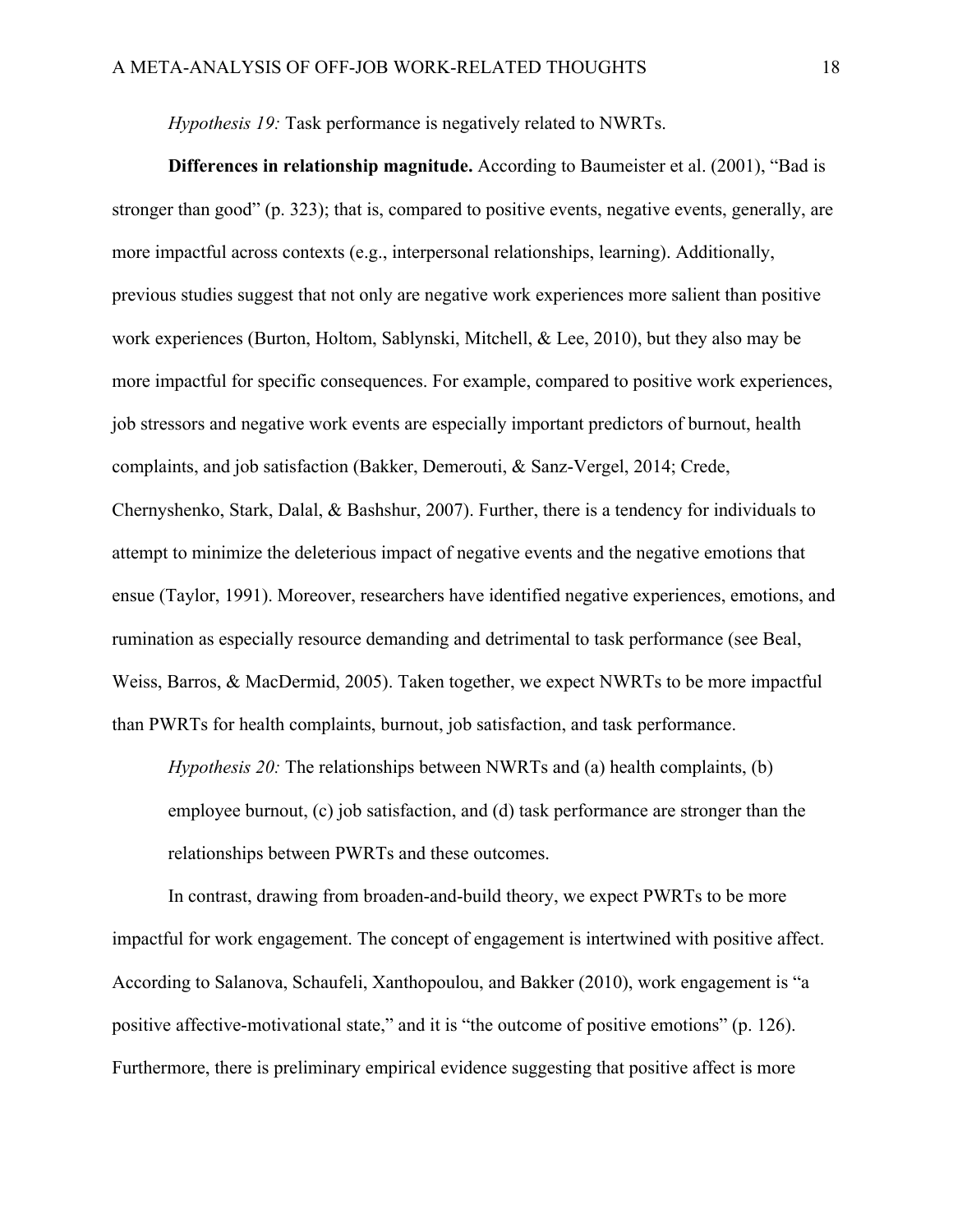strongly related to engagement than is negative affect (Schaufeli, 2017). Perhaps thinking about positive work events and the positive emotions that ensue directly drive work engagement, whereas negative work events and the negative emotions that ensue are less impactful for work engagement.

*Hypothesis 21:* The PWRTs–engagement relationship is stronger than the NWRTs– engagement relationship.

#### **Method**

## **Literature Search and Inclusion Criteria**

We searched for literature that included the keywords *rumination*, *reflection*, *worry*, or *perseverative cognition* anywhere in the work paired with *worker* or *employee* in the abstract on ABI/INFORM, Business Source Complete, and PsycINFO. We also searched the programs of the annual conferences of the Society for Industrial and Organizational Psychology (2004–2020) and the Academy of Management (2004–2019) and contacted presenters for their conference papers. Additionally, we searched Google Scholar for studies that included the WRT scales created by Cropley et al. (2012); Flaxman et al. (2012); Flaxman et al. (2017); Mohr et al. (2006; viz., cognitive irritation subscale); Wang, Liu, Liao, Gong, Kammeyer-Mueller, and Shi (2013); and Van Veldhoven and Meijman (1994; viz., worrying scale of the Questionnaire on the Experience and Evaluation of Work) and studies in which McCullough et al.'s (2007) rumination scale was adapted to the context of work. In addition to conducting the aforementioned literature searches, we incorporated literature previously retrieved by Bennett et al. (2018) and Wendsche and Lohmann-Haislah (2017) in their meta-analyses on psychological detachment. We also conducted our own literature search for the relationship between psychological detachment and job satisfaction as the aforementioned researchers did not meta-analyze this relationship.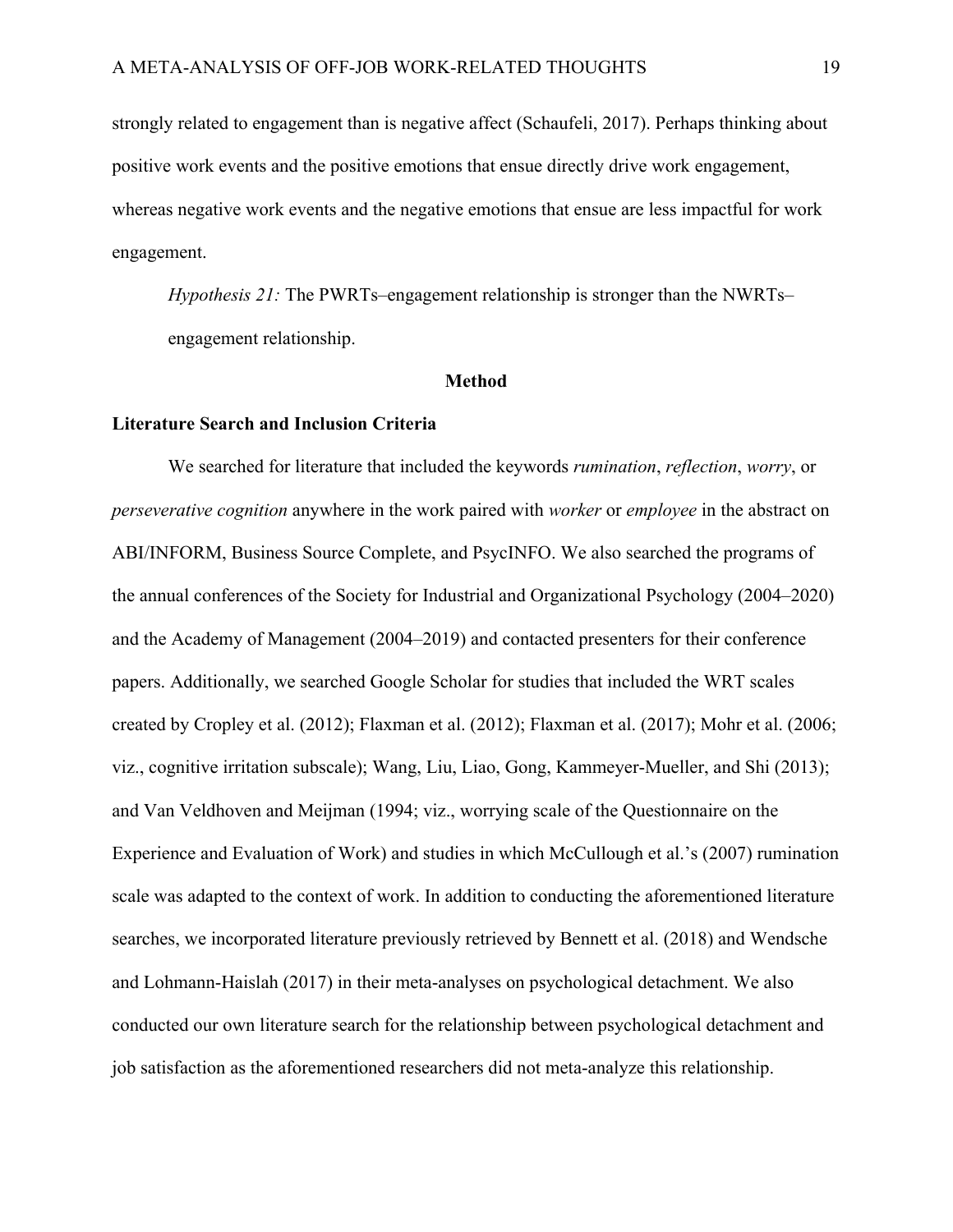To reiterate, as the present study was a meta-analysis of *off-job* WRTs, we excluded studies in which no timeframe (e.g., after work, during the weekend or a vacation) was specified. We also excluded studies in which Geurts, Taris, Kompier, Dikkers, Van Hoof, and Kinnunen's (2005) Survey Work-Home Interaction—NijmeGen or adaptations of Horowitz, Wilner, and Alvarez's (1979) Impact of Events Scale. See the online supplementary materials for an extended discussion as to why we excluded such studies. Our literature search yielded approximately 9,700 results. After removing duplicate studies and studies that failed to meet our inclusion criteria, our final database comprised 520 effect sizes from 171 independent samples (*N* = 58,682).

## **Coding Procedures**

We coded correlations, sample sizes, and measurement reliabilities. If a correlation between an overall scale (e.g., employee burnout) and WRTs was not provided in a study, the WRTs–composite correlation and composite reliability were calculated (see Schmidt & Hunter, 2015) using available study information regarding composite components (e.g., emotional exhaustion, disengagement). For studies in which information regarding scale reliabilities were not readily available, mean reliabilities from the other studies in the database or reliability information from a previous meta-analysis were imputed (see the online supplementary materials for details).

#### **Meta-Analytic Procedures**

We followed Schmidt and Hunter's (2015) procedures to quantitatively integrate the studies included in our database. Specifically, we conducted a random-effects, individualcorrection meta-analysis and calculated mean correlations weighted by sample size  $(\bar{r})$  and correlations corrected for measurement error in predictor and outcome variables  $(\rho)$ . We also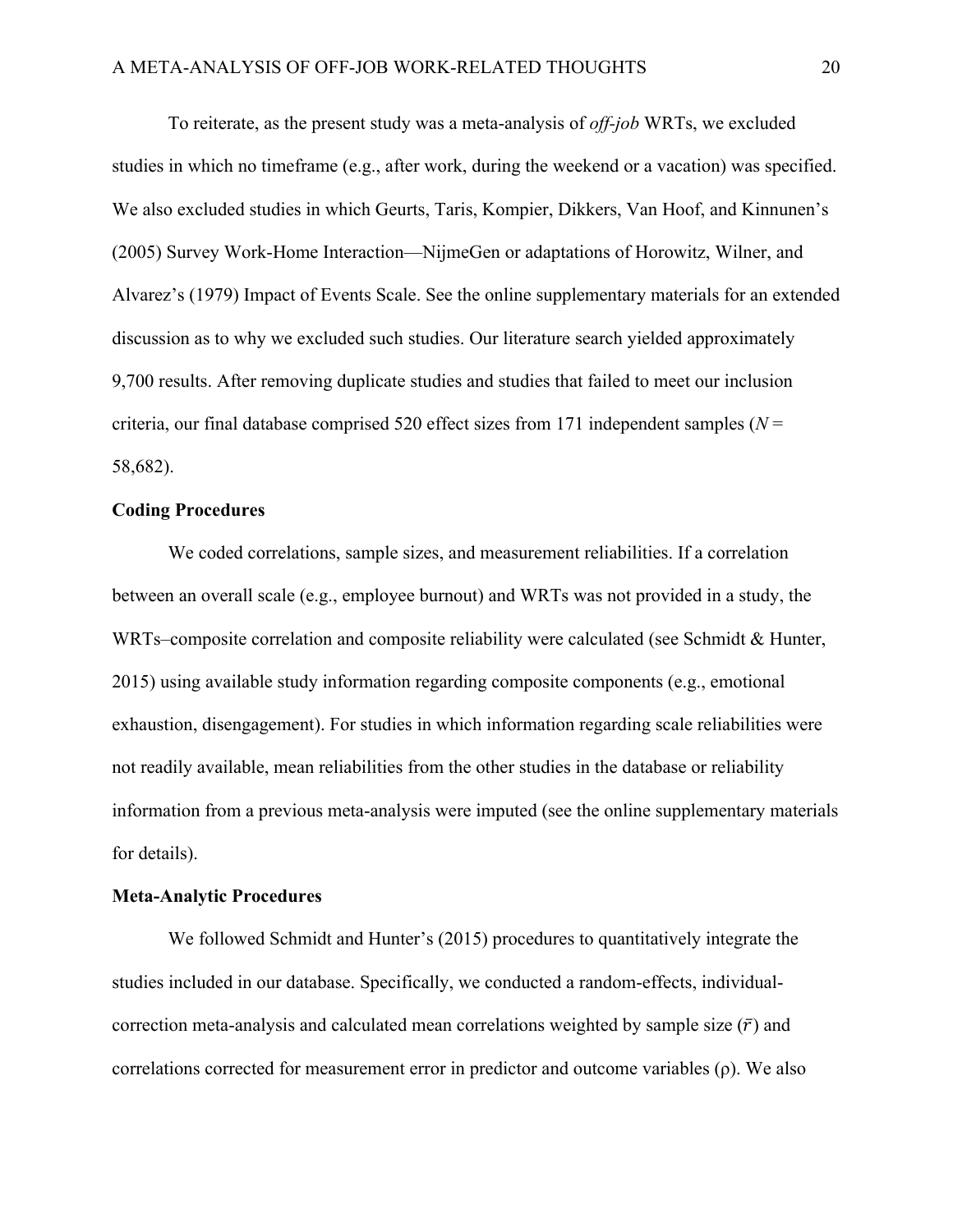corrected gender–WRT correlations as they were attenuated by artificial dichotomization and calculated  $\delta$  estimates for such relationships (presented in text below). We conducted our metaanalysis in R using the *psychmeta* package (Dahlke & Wiernik, 2019). To evaluate whether two measurement error-corrected correlations were significantly different from each other, we conducted a *Z* test following Raju and Brand's (2003) procedures.

#### **Results**

Tables 2 and 3 contain the meta-analytic results for PWRTs and NWRTs, respectively. Table 3 also contains the meta-analytic results for NWRTFs, which comprise NWRT measures contaminated with affective strain experiences. Tables 4 and 5 contain the meta-analytic results for PSP and psychological detachment, respectively. Table 6 contains rank-orderings of WRT constructs with regard to relationship strength (see "Summary of significant differences" column).

#### **Psychological Detachment in Relation to PWRTs and NWRTs**

The 95% confidence interval (CI) [-.049, .180] for the PWRTs–detachment relationship  $(\rho = .066)$  included zero; therefore, the relationship was not significant, and we did not find support for Hypothesis 1. In contrast, and in support of Hypothesis 2, NWRTs were negatively and strongly related to psychological detachment ( $\rho = -0.656$ , 95% CI [-.735, -.577]). Additionally, the 95% CIs of the aforementioned WRTs–detachment relationships did not overlap, and the relationships were significantly different  $(Z = -15.887, p < .001)$ ; therefore, NWRTs were more strongly related to psychological detachment than were PWRTs.

## **The PWRTs–NWRTs Relationship**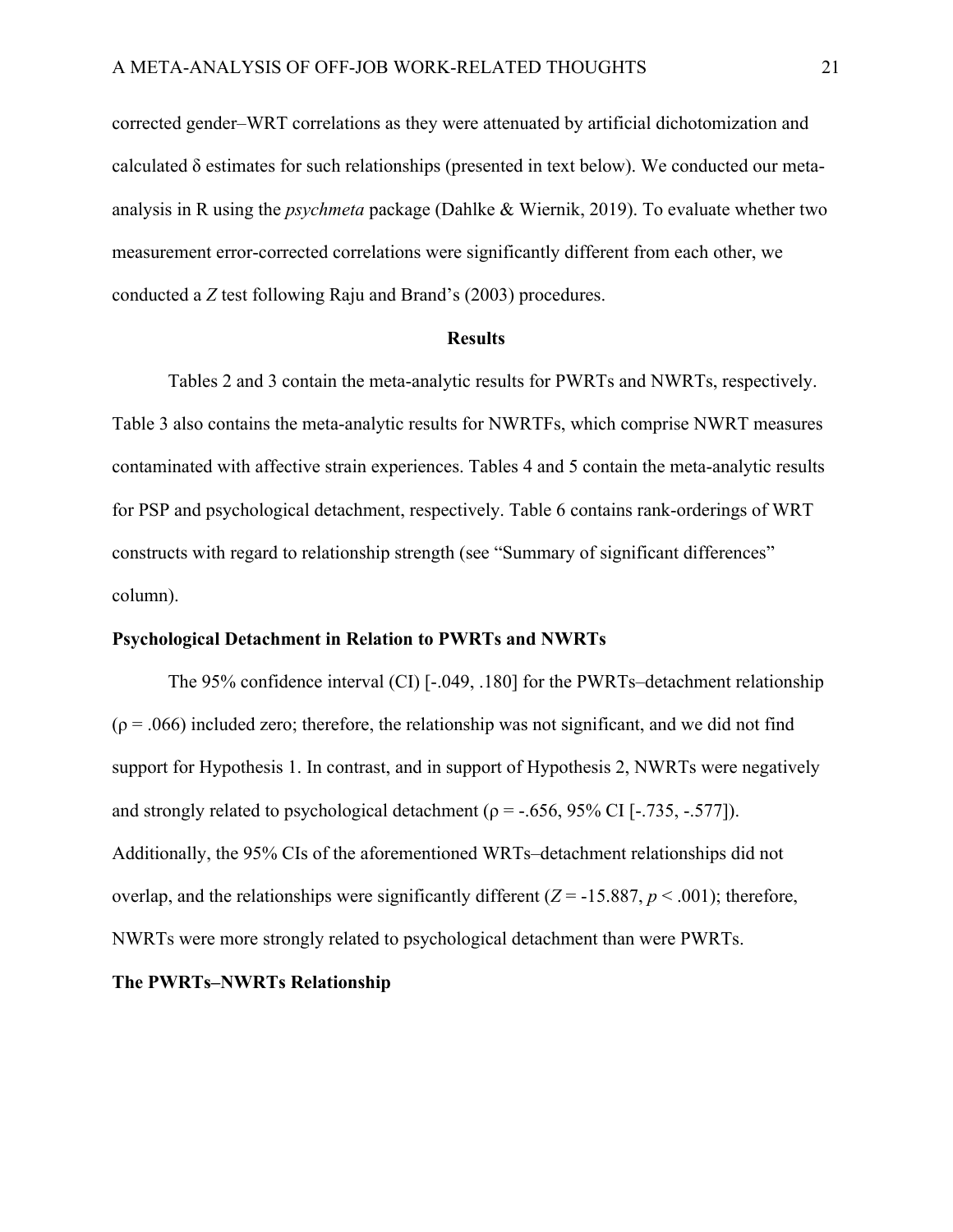We were interested in investigating the relationship between PWRTs and NWRTs (Research Question 1). The 95% CI [-.024, .156] for the PWRTs–NWRTs relationship ( $\rho = .066$ ) included zero; therefore, PWRTs and NWRTs were unrelated.

## **Antecedents of PWRTs and NWRTs**

Supporting Hypothesis 3, age was positively and weakly related to PWRTs ( $\rho = .064$ , 95% CI [.031, .097]). In contrast, the 95% CI [-.034, .022] for the age–NWRTs relationship ( $\rho$  = -.006) included zero; therefore, the relationship was not significant, and we did not find support for Hypothesis 4. Gender was positively and weakly related to PWRTs ( $\rho = .086, 95\%$  CI [.028, .143];  $\delta$  = .172) and unrelated to NWRTs (ρ = .033, 95% CI [-.010, .075];  $\delta$  = .065). In other words, compared to men, women tend to engage in more PWRT, but women and men do not differ with regard to NWRTs. The NA–PWRTs relationship was negative and weak ( $\rho = -153$ , 95% CI [-.200, -.106]). The NA–NWRTs relationship was positive and moderate ( $\rho = .458.95\%$ ) CI [.418, .499]) with a 95% CI that did not overlap with that of the NA–PWRTs relationship; additionally, the NA–PWRTs relationship was weaker than the NA–NWRTs relationship  $(Z = -$ 14.692, *p* < .001). Taken together, we found support for Hypotheses 5 and 7–9 but not Hypothesis 6.

## **Outcomes of PWRTs and NWRTs**

**Findings regarding hypothesized relationship directions.** The 95% CI [-.166, .023] for the relationship between PWRTs and health complaints ( $\rho = -0.072$ ) included zero; therefore, the relationship was not significant, and we did not find support for Hypothesis 10. The relationship between NWRTs and health complaints was positive and moderate ( $\rho = .483, 95\%$  CI [.408, .559]). The PWRTs–engagement relationship was positive and moderate ( $\rho = .493, 95\%$  CI [.407, .579]). The NWRTs–engagement relationship was negative and moderate ( $\rho = -0.310, 95\%$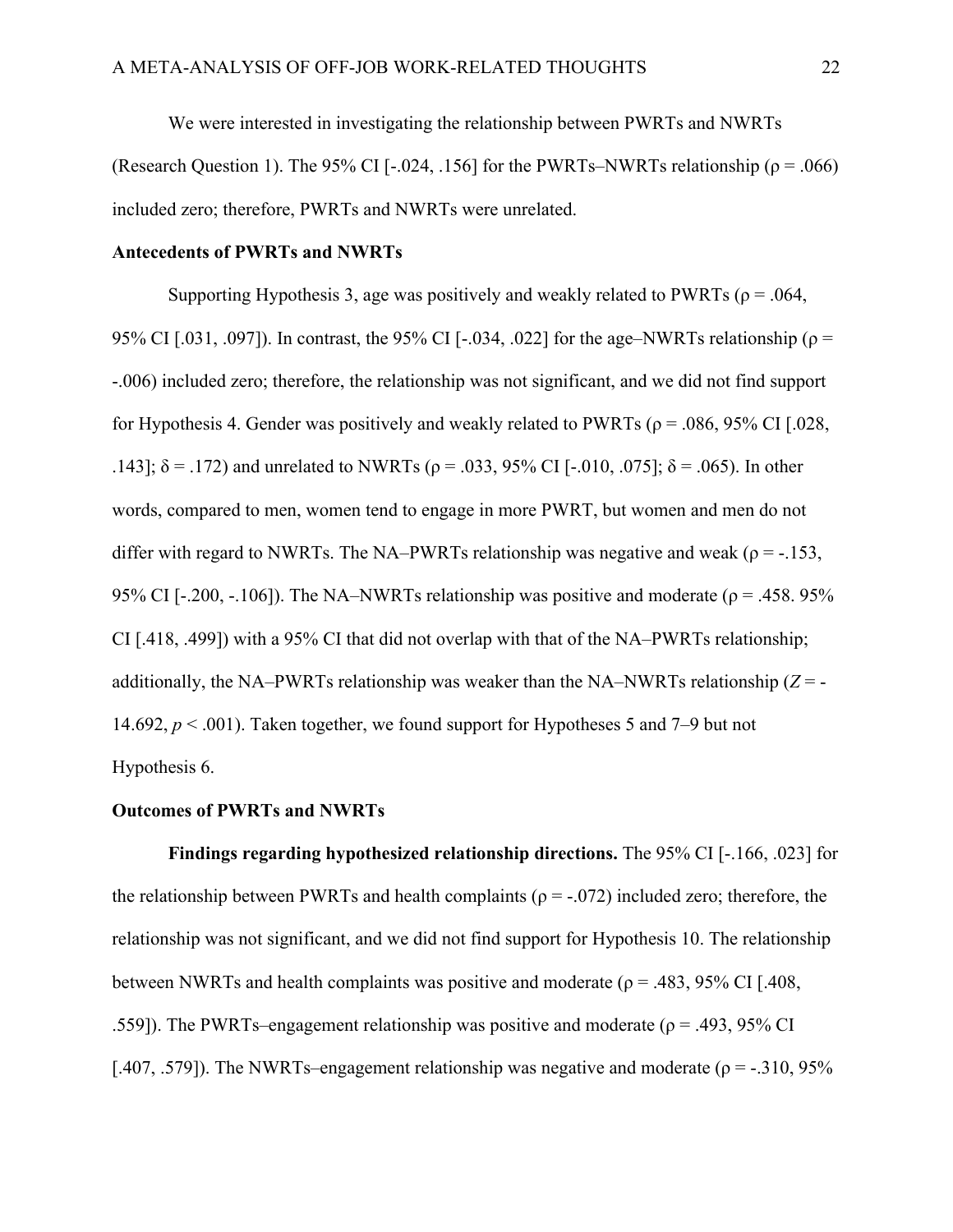CI [-.391, -.229]). The PWRTs–burnout relationship was negative and weak ( $\rho = -175$ , 95% CI [-.240, -.109]). The NWRTs–burnout relationship was positive and strong ( $\rho = .631,95\%$  CI [.587, .675]). PWRTs were positively and moderately related to job satisfaction ( $\rho = .427, 95\%$ CI [.406, .448]). NWRTs were unrelated to job satisfaction ( $\rho = -156, 95\%$  CI [ $-0.332, 0.020$ ]). Taken together, we found support for Hypotheses 11–16 but not Hypothesis 17. The 95% CI [- .037, .134] for the relationship between PWRTs and task performance ( $\rho = .049$ ) included zero; therefore, the relationship was not significant, and we did not find support for Hypothesis 18. In contrast, and in support of Hypothesis 19, the relationship between NWRTs and task performance was negative and weak ( $\rho = -137, 95\%$  CI [ $-192, -082$ ]).

**Findings regarding hypothesized differences in relationship magnitude.** The 95% CIs of the relationships with health complaints did not overlap, and the relationships were significantly different  $(Z = -6.986, p < .001)$ ; thus, the effect of NWRTs on health complaints was stronger than that of PWRTs. The 95% CIs of the relationships with burnout did not overlap, and the relationships were significantly different  $(Z = -22.121, p < .001)$ ; thus, the NWRTs– burnout relationship was stronger than the PWRTs–burnout relationship. The 95% CIs of the relationships with job satisfaction did not overlap, and the relationships were significantly different (*Z* = 5.897, *p* < .001)—with the PWRTs–satisfaction relationship being unexpectedly stronger than the NWRTs–satisfaction relationship. Taken together, we found support for Hypotheses 20a and 20b but not for Hypothesis 20c. Although, the 95% CIs of PWRTs' and NWRTs' relationships with task performance overlapped with regard to absolute values, the PWRTs–performance relationship included zero whereas the NWRTs–performance relationship did not; however, the two relationships were not significantly different. The 95% CIs of the PWRTs–engagement relationships did not overlap, and the relationships were significantly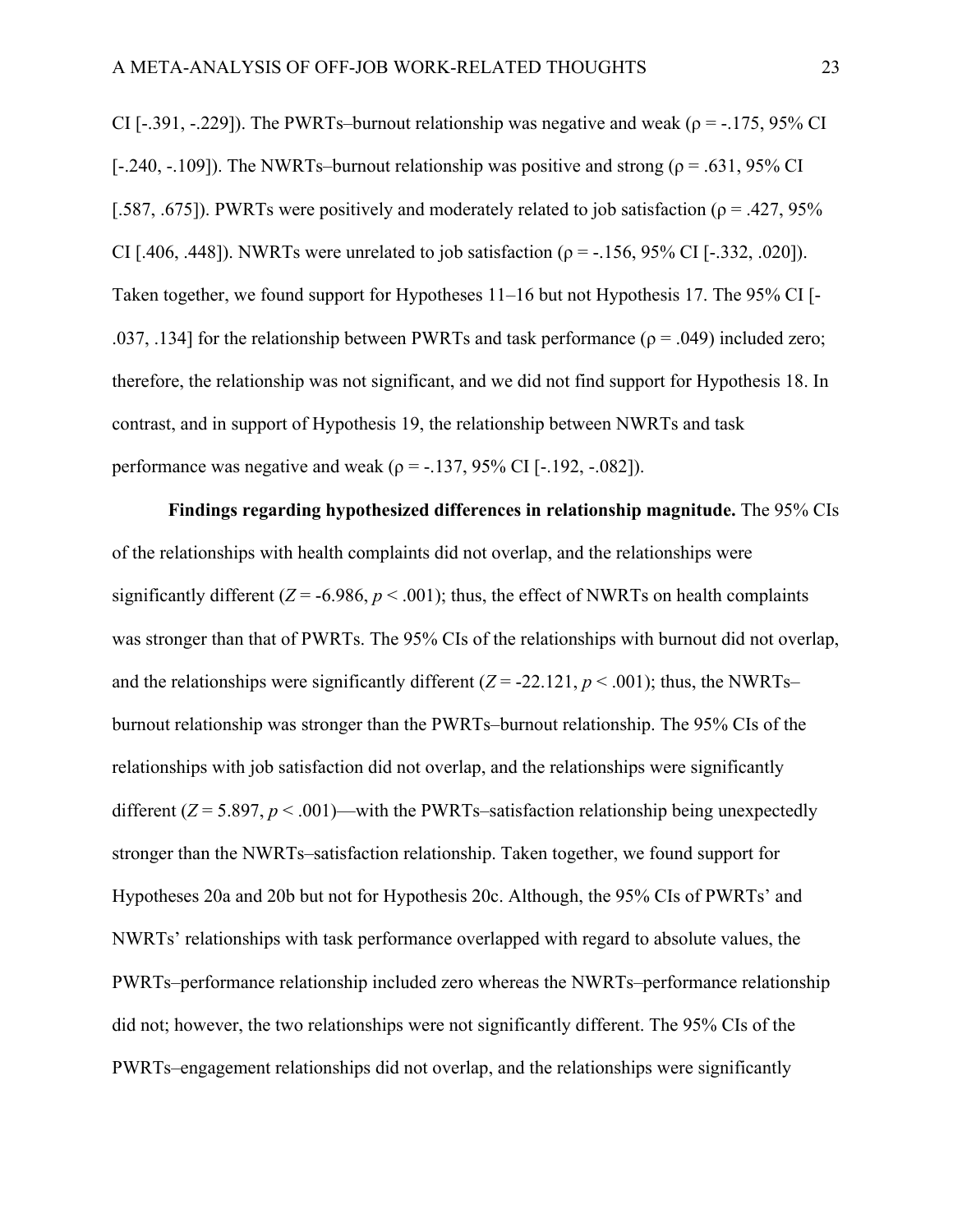different  $(Z = 7.130, p < .001)$ ; therefore, the PWRTs–engagement relationship was stronger than the NWRTs–engagement relationship. Taken together, we did not find support for Hypotheses 20d, but we did find support for Hypothesis 21.

## **Comparisons Across Off-Job WRT Constructs**

*Z* scores for all pairwise comparisons can be found in the online supplementary materials.

**WRTs–detachment relationships.** The negative, strong overall NWRTs–detachment relationship ( $\rho = -.656, 95\%$  CI [-.735, -.577]) and NWRTFs-detachment relationship ( $\rho = -.666$ , 95% CI [-.752, -.580]) were not significantly different from each other. Both relationships were stronger than the negative, strong PSP–detachment relationship ( $\rho = -0.606$ , 95% CI [-.687, -.525]; *Z* = -3.242, *p* < .01 and *Z* = -3.872, *p* < .001, respectively), which, in turn, was stronger than the negative, moderate relationship between NWRTs without NWRTFs and psychological detachment (ρ = -.456, 95% CI [-.539, -.374]; *Z* = 3.059, *p* < .01). The weakest WRTs– detachment relationship was the null PWRTs–detachment relationship ( $\rho = .066, 95\%$  CI [-.049, .180]).

**The null PWRTs–NWRTs relationship.** Across the three subgroups we investigated (i.e., studies including PWRT and NWRT measures from Flaxman et al., 2012, 2017; studies involving positive and negative work reflection; studies involving positive and negative work rumination), PWRTs and NWRTs were unrelated. Regarding subgroup comparisons, however, the PWRTs–NWRTs relationship was significantly weaker for work reflection ( $\rho = .010, 95\%$  CI [-.136, .157]) than it was for work rumination (ρ = .105, 95% CI [-.010, .220]; *Z* = -3.036, *p* < .01).

**Age and WRTs.** The positive, weak age–PWRTs relationship ( $\rho = .064$ , 95% CI [.031, .097]) was stronger than the null overall age–NWRTs relationship ( $\rho = -0.006$ , 95% CI [-.034,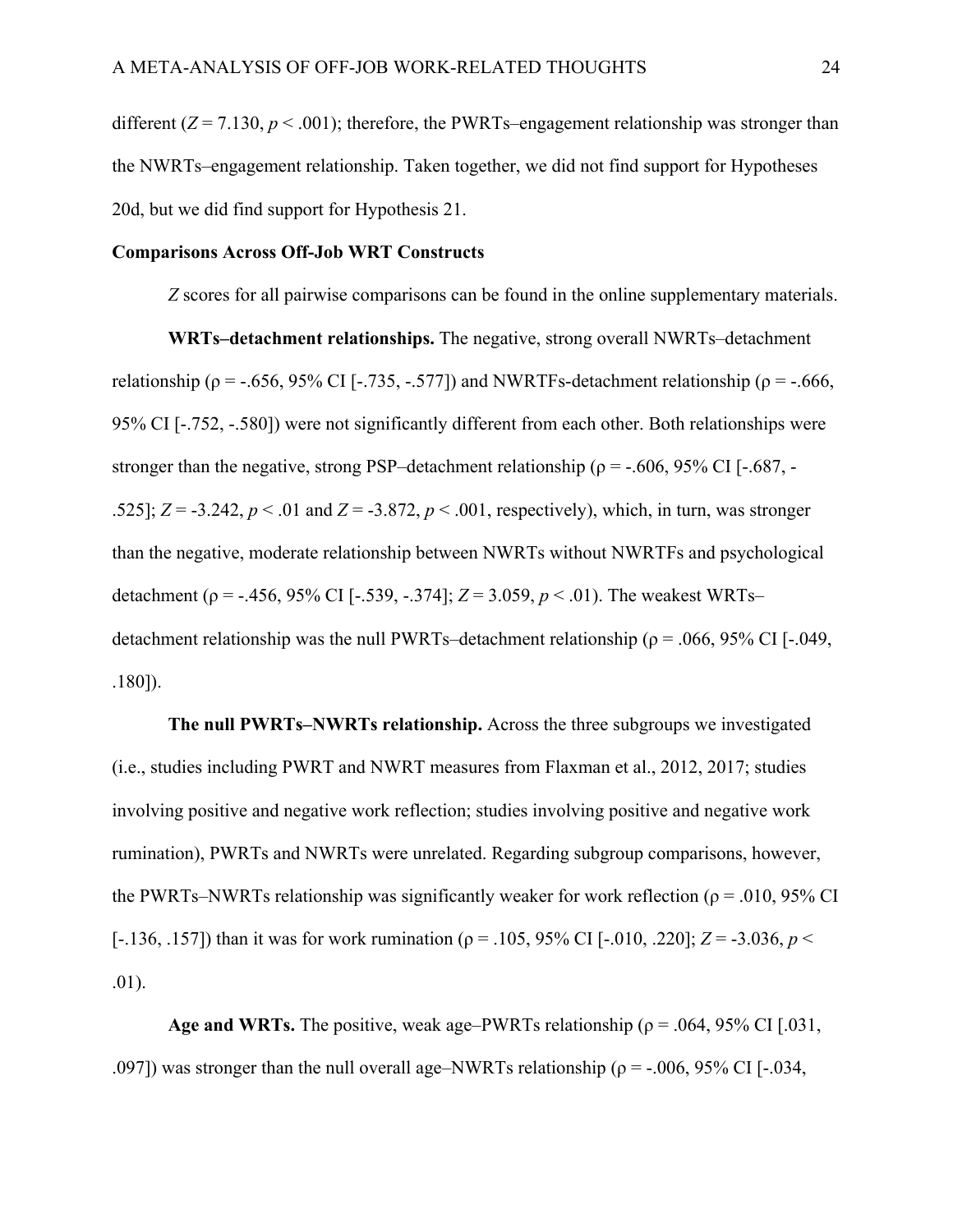.022];  $Z = 3.323$ ,  $p < .001$ ), relationship between age and NWRTs without NWRTFs ( $\rho = .023$ , 95% CI [-.012, .058];  $Z = 2.129$ ,  $p < .05$ ), and age–PSP relationship ( $p = .002$ , 95% CI [-.050, .054];  $Z = 2.433$ ,  $p < .05$ )—the three of which were not significantly different from each other. The age–PWRTs relationship, however, was not significantly different from the negative, weak age–NWRTFs relationship ( $\rho = -0.050, 95\%$  CI [-.089, -.011])—notably, the only other significant age–WRTs relationship—which was stronger than the null overall age–NWRTs relationship (*Z* = 2.548,  $p < .05$ ). The null age–detachment relationship ( $p = -.032, 95\%$  CI [ $-.065, .002$ ]) was not significantly different from the other age–WRTs relationships.

**Gender and WRTs.** The only significant WRT–related gender difference was for PWRTs ( $\rho$  = .086, 95% CI [.028, .143];  $\delta$  = .172), which exhibited a stronger relationship with gender than all other constructs except for PSP, which was unrelated to gender ( $\rho = .067, 95\%$  CI [ $-0.005, 0.139$ ];  $\delta = 0.134$ . In other words, compared to men, women tend to engage in more PWRTs, and there are no other significant gender differences in WRTs.

**NA and WRTs.** The positive, moderate overall NA–NWRTs relationship ( $\rho = .458, 95\%$ ) CI [.418, .499]); relationship between NA and NWRTs without NWRTFs ( $\rho = .465, 95\%$  CI [.431, .499]); and NA–NWRTFs relationship ( $\rho = .433, 95\%$  CI [.327, .539]) were not significantly different from each other. These relationships were stronger than both the negative, weak NA–detachment relationship ( $\rho = -0.264$ , 95% CI [-.358, -.169]) and the positive, weak NA– PSP relationship ( $\rho = 0.238$ , 95% CI [.165, .311]), which were not significantly different from each other. The weakest NA–WRTs relationship was the negative, weak NA–PWRTs relationship ( $\rho = -.153, 95\%$  CI [-.200, -.106]).

**WRTs and health complaints.** NWRTFs exhibited the strongest relationship with health complaints ( $\rho = .563, 95\%$  CI [.432, .695]). Although the positive, moderate relationships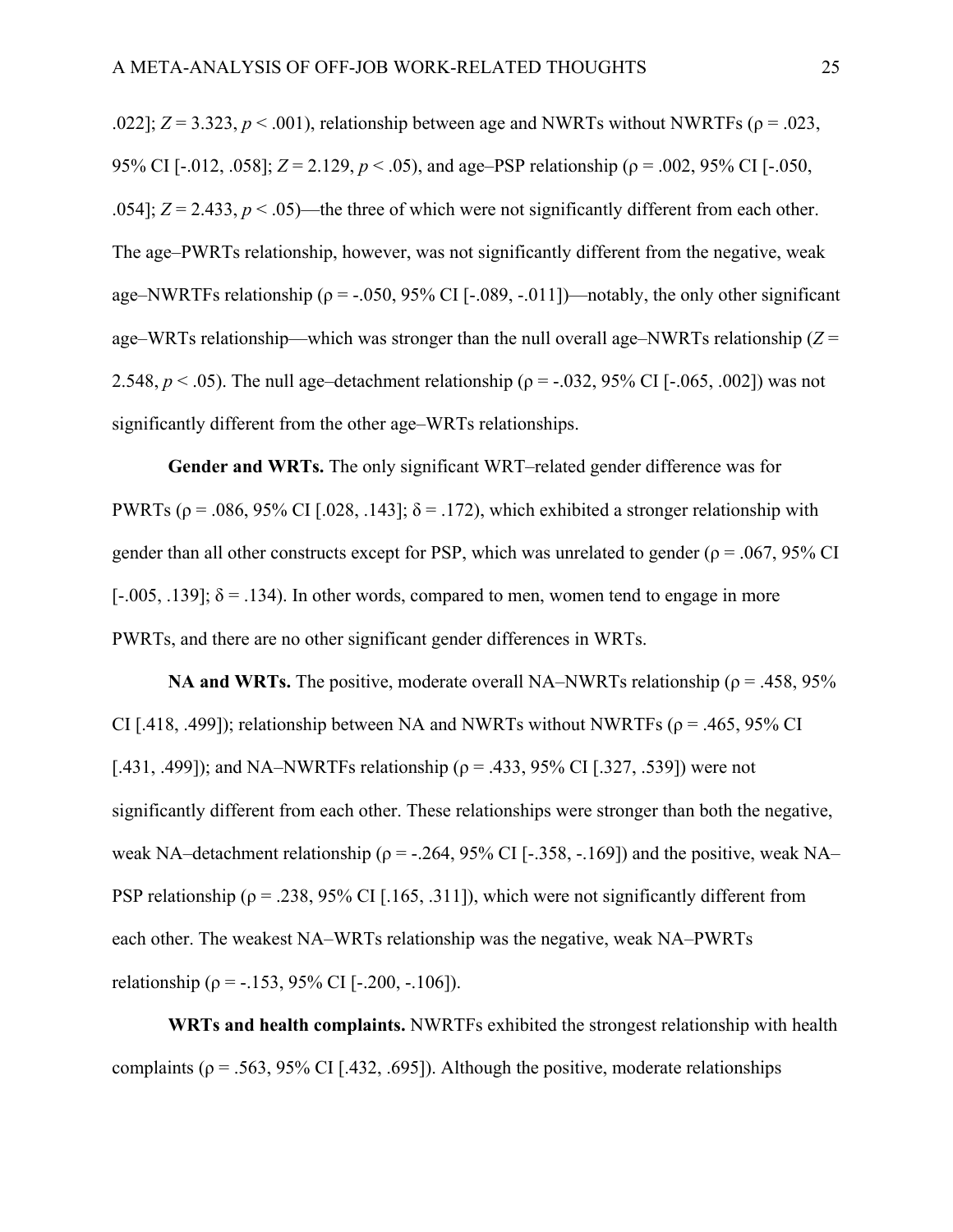between overall NWRTs and health complaints ( $\rho = .483, 95\%$  CI [.408, .559]) and between NWRTs without NWRTFs and health complaints ( $\rho = .457, 95\%$  CI [.370, .545]) were not significantly different from each other, they were stronger than the negative, weak relationship between psychological detachment and health complaints (ρ = -.240, 95% CI [-.286, -.195]; *Z* = - 10.512,  $p < .001$  and  $Z = -8.548$ ,  $p < .001$ , respectively). The positive, weak relationship between PSP and health complaints ( $\rho = .131, 95\%$  CI [.079, .183]) and the null relationship between PWRTs and health complaints ( $\rho = -0.072$ , 95% CI [-.166, .023]) were not significantly different from each other, and they were the weakest relationships.

**WRTs and work engagement.** PWRTs exhibited the strongest relationship with engagement ( $\rho = .493, 95\%$  CI [.407, .579]). In contrast, the null detachment–engagement relationship was the weakest ( $\rho = .035, 95\%$  CI [-.033, .102]). The negative, moderate overall NWRTs–engagement relationship ( $\rho = -.310, 95\%$  CI [-.391, -.229]) did not significantly differ from the negative, weak relationship between NWRTs without NWRTFs and engagement ( $\rho = -$ .280, 95% CI [-.391, -.170]); the negative, moderate NWRTFs–engagement relationship ( $\rho = -$ .369, 95% CI [-.387, -.351]); or the positive, moderate PSP–engagement relationship ( $\rho = 0.343$ , 95% CI [.280, .407]). Additionally, the NWRTFs–engagement and PSP–engagement relationships did not differ, and both were stronger than the relationship between NWRTs without NWRTFs and engagement  $(Z = 2.182, p < .05$  and  $Z = -2.152, p < .05$ , respectively).

**WRTs and employee burnout.** Because all WRTs–burnout relationships were significantly different from each other, they all could be rank-ordered with regard to strength. The positive, strong NWRTFs–burnout relationship was the strongest ( $\rho = .672,95\%$  CI [.621, .724])—followed by the positive, strong overall NWRTs–burnout relationship ( $\rho = .631,95\%$  CI [.587, .675]); the positive, strong relationship between NWRTs without NWRTFs and burnout ( $\rho$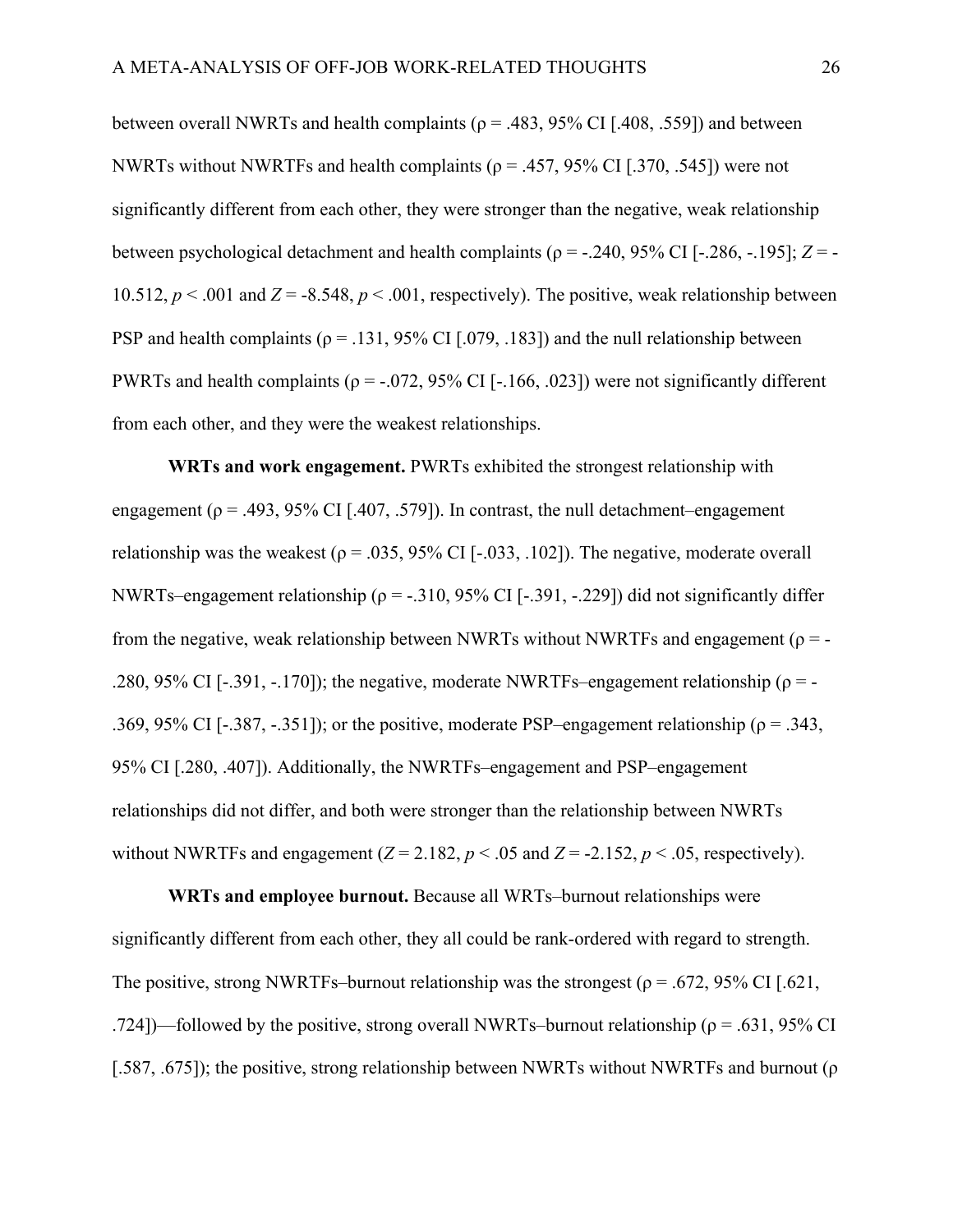$= .565, 95\%$  CI [.503, .627]); the negative, moderate detachment–burnout relationship ( $\rho = -.368$ , 95% CI [-.445, -.292]); the negative, weak PWRTs–burnout relationship ( $\rho = -175$ , 95% CI [-.240, -.109]); and the null PSP–burnout relationship ( $\rho = .079, 95\%$  CI [-.032, .189]).

**WRTs and job satisfaction.** The positive, moderate relationship between PWRTs and job satisfaction ( $\rho = .427, 95\%$  CI [.406, .448]) was stronger than all other WRTs–satisfaction relationships except for the negative, moderate NWRTFs–satisfaction relationship ( $\rho = -0.378$ , 95% CI [-.600, -.157]) from which it was not significantly different. In addition, the NWRTFs– satisfaction relationship was stronger than the null relationship between NWRTs without NWRTFs and job satisfaction (ρ = -.143, 95% CI [-.335, .049]; *Z* = 2.011, *p* < .05) and PSP– satisfaction relationship ( $\rho = .032, 95\%$  CI [-.231, .296];  $Z = 1.970, p < .05$ ). It is important to note, however, that the meta-analytic estimate for the NWRTFs–satisfaction relationship was based on a single study. Additionally, psychological detachment was positively and weakly related to job satisfaction ( $\rho = .179, 95\%$  CI [.095, .263]), but it did not significantly differ from the null PSP–satisfaction relationship, overall NWRTs–satisfaction relationship ( $\rho = -156, 95\%$ CI [-.332, .020]), or relationship between NWRTs without NWRTFs and job satisfaction (all of which were not significantly different from each other).

**WRTs and task performance.** Psychological detachment was positively and weakly related to task performance ( $\rho = .131, 95\%$  CI [.088, .175]), and this relationship was not significantly different from the other WRTs–performance relationships. PWRTs were unrelated to task performance ( $\rho = .049, 95\%$  CI [-.037, .134]), and this relationship was significantly weaker than the negative, weak NWRTFs–performance relationship ( $\rho = -0.221$ , 95% CI [-.242, -.199]; *Z* = -2.047, *p* < .05). The negative, weak NWRTFs–performance relationship; overall NWRTs–performance relationship ( $\rho = -137,95\%$  CI [-.192, -.082]); and relationship between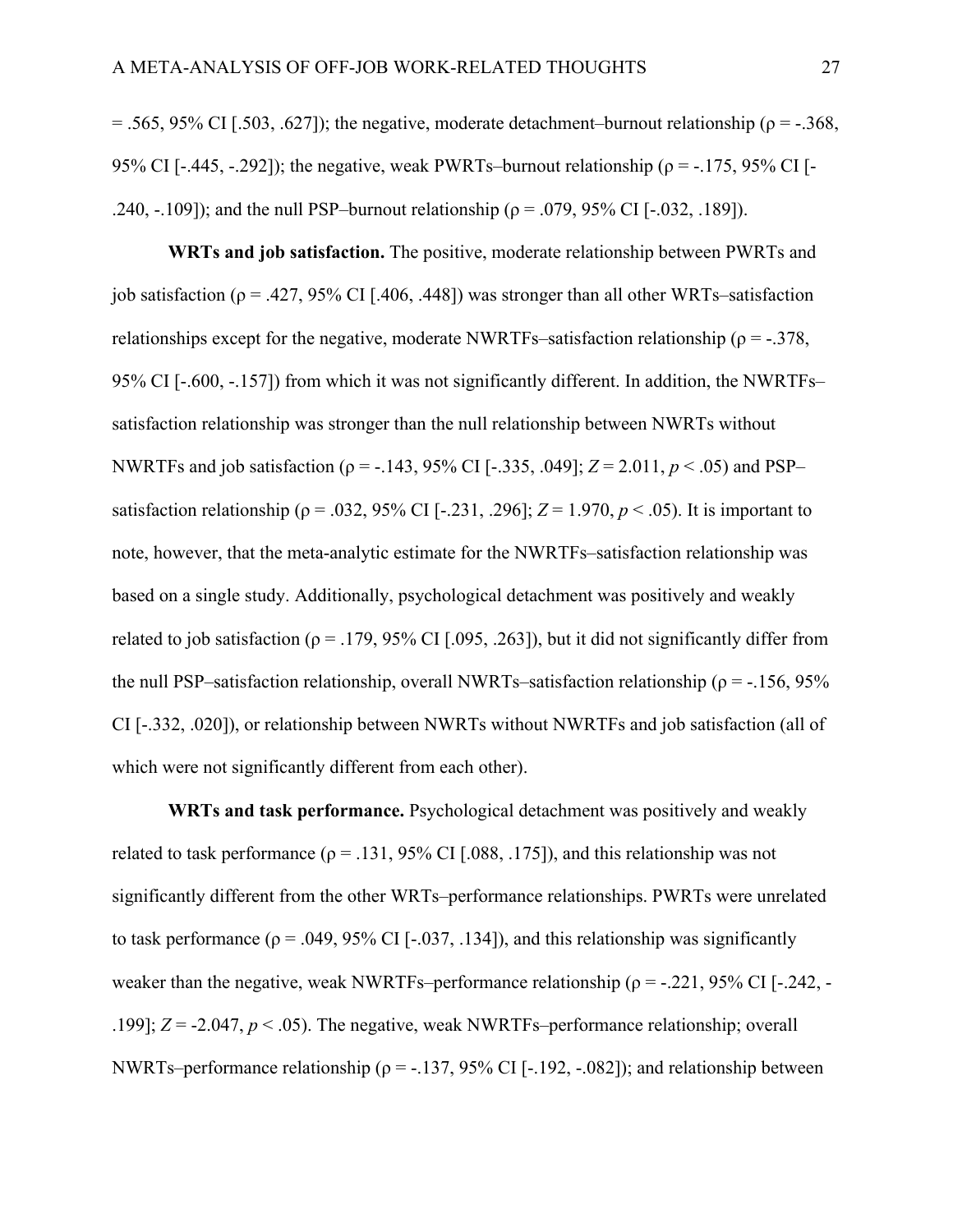NWRTs without NWRTFs and task performance ( $\rho = -120$ , 95% CI [-.181, -.059]) were not significantly different from each other. Because we were unable to find any studies reporting information on the PSP–performance relationship, we were unable to compare this relationship with other WRTs–performance relationships.

#### **Discussion**

The present study is the first comprehensive meta-analysis of off-job WRTs. We were primarily interested in resolving inconsistent findings in the literature on PWRTs and NWRTs and comparing these two groups of WRTs. To that end, we developed a typology that consolidated disparate off-job WRT measures of varying conceptual contamination/purity and meta-analytically investigated how WRT constructs differed in their relationships with each other and shared antecedents and outcomes. Broadly, we found that PWRTs, NWRTs, NWRTFs, psychological detachment, and PSP are distinguishable constructs that are differentially related to shared antecedents and outcomes. Below, we provide a detailed discussion of our findings.

#### **Theoretical Implications**

**Differentiating among PWRTs, NWRTs, and psychological detachment.** We found that psychological detachment was negatively related to NWRTs but unrelated to PWRTs. Indeed, work is commonly perceived as a main source of stressors (Moos & Swindle, 1990). Perhaps when individuals detach, it is more about detaching from negative rather than positive work experiences. Specifically, when responding to items from psychological detachment measures, individuals may be focusing solely on the degree to which they detach from negative work experiences—as suppressing thoughts about positive work experiences makes little sense to them. Indeed, positive work experiences and actively thinking about them confers benefits (e.g., Clauss et al., 2018). By examining PWRTs and NWRTs as constructs distinct from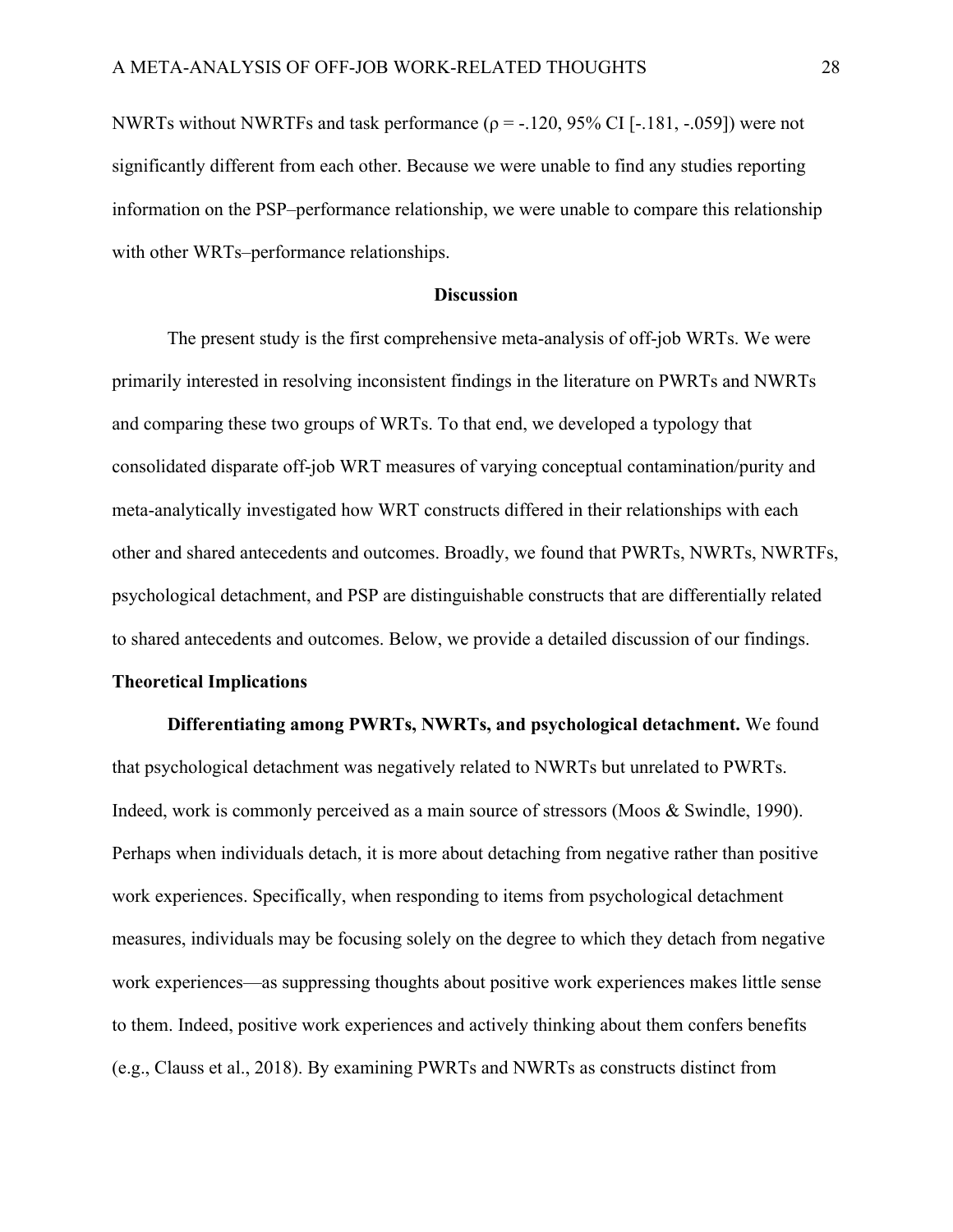psychological detachment, this study contributes to a more sophisticated understanding of how non-detachment from work is related to employee outcomes.

Another major contribution of the present meta-analysis was a formal investigation into differences between PWRTs and NWRTs and their associations with other employee-relevant variables. Our findings suggest that PWRTs and NWRTs are unrelated. Moreover, they exhibit highly different relationships with other variables in terms of both direction and magnitude. These findings underscore the importance of conceptualizing and examining these two WRT constructs as qualitatively distinct processes rather than the opposite sides of the same phenomenon. Given the greater salience of negative events in general (Baumeister et al., 2001) and our finding that PWRTs are more strongly associated with engagement and job satisfaction than are NWRTs, it is possible that NWRTs are more event driven in nature, whereas PWRTs may be more of a reflection of individuals' general positive affectivity at work. Although the current findings support the qualitative distinction between these two types of WRTs, it is important to note that most individuals experience both off work (Casper et al., 2019), and thus it is unsurprising that the two constructs are unrelated across people and studies. In addition to incorporating quantitative methods, future research should incorporate qualitative methods such as open-ended questions, structured interviews, focus groups (for an example that blends qualitative and quantitative methods, see Colquitt, Long, Rodell, & Halvorsen-Ganepola, 2015)—to further explore the differences between PWRTs and NWRTs. Qualitative research may be particularly useful for answering questions such as what are main causes of these two types of off-job WRTs, how do individuals experience these WRTs, under what circumstances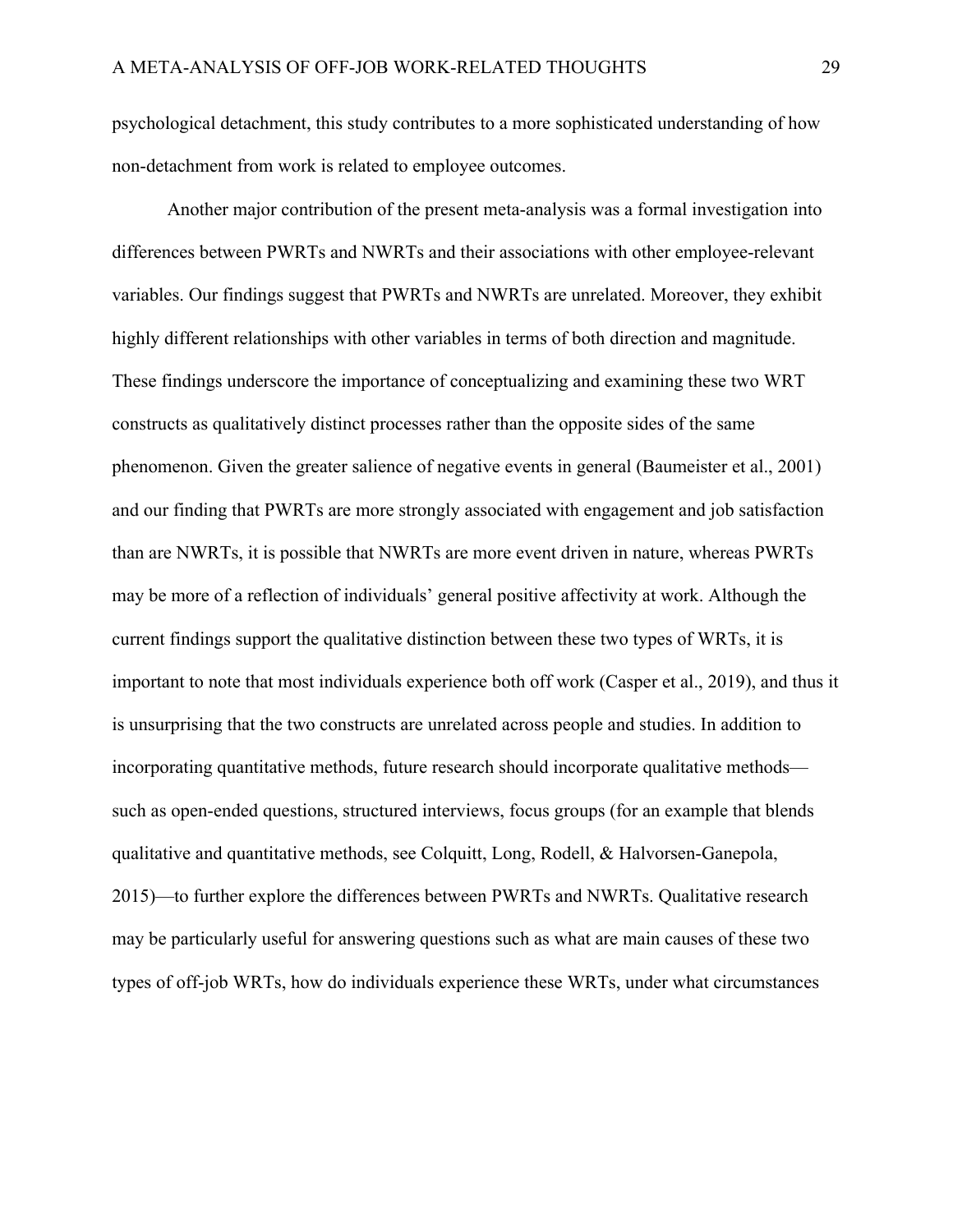do individuals engage in PWRTs versus NWRTs, and how do these WRTs impact future work experiences?<sup>3</sup>

Furthermore, compared to positive events and experiences, negative events and experiences often tend to be more salient and impactful for individuals. Consistent with this notion, the current study revealed that NWRTs are more strongly related to psychological detachment, health complaints, and burnout than are PWRTs. Interestingly, even researchers seemed to be prone to this negative-information sensitivity given that in our literature search we uncovered more than three times more samples involving NWRTs  $(k = 82)$  than those involving PWRTs (*k* = 25). The present findings, however, also suggest that PWRTs can be more influential for certain important outcomes, such as work engagement and, unexpectedly, job satisfaction. Our finding that PWRTs are more impactful for job satisfaction is consistent with a previous meta-analysis revealing that the relationship between positive affect and job satisfaction was stronger than that between negative affect and job satisfaction (Bowling et al., 2010). Our meta-analysis sheds light on the different ways NWRTs and PWRTs impact employees and highlights the need for more research on PWRTs—a call that is aligned with the positive organizational psychology movement (e.g., Gruman & Saks, 2019).

**Mixed support for WRT-relevant theories.** The present findings are largely consistent with WRT-relevant theories; however, there were a couple exceptions. Although the finding that older adults and women are somewhat more likely to engage in PWRT is consistent with socioemotional selectivity theory and social role theory, age and gender were unrelated to NWRTs (although age was negatively, weakly related to NWRTFs). It is possible that older workers encounter more negative experiences in their jobs (e.g., ageism in the workplace;

<sup>&</sup>lt;sup>3</sup> We thank an anonymous reviewer for suggesting multiple ideas discussed here.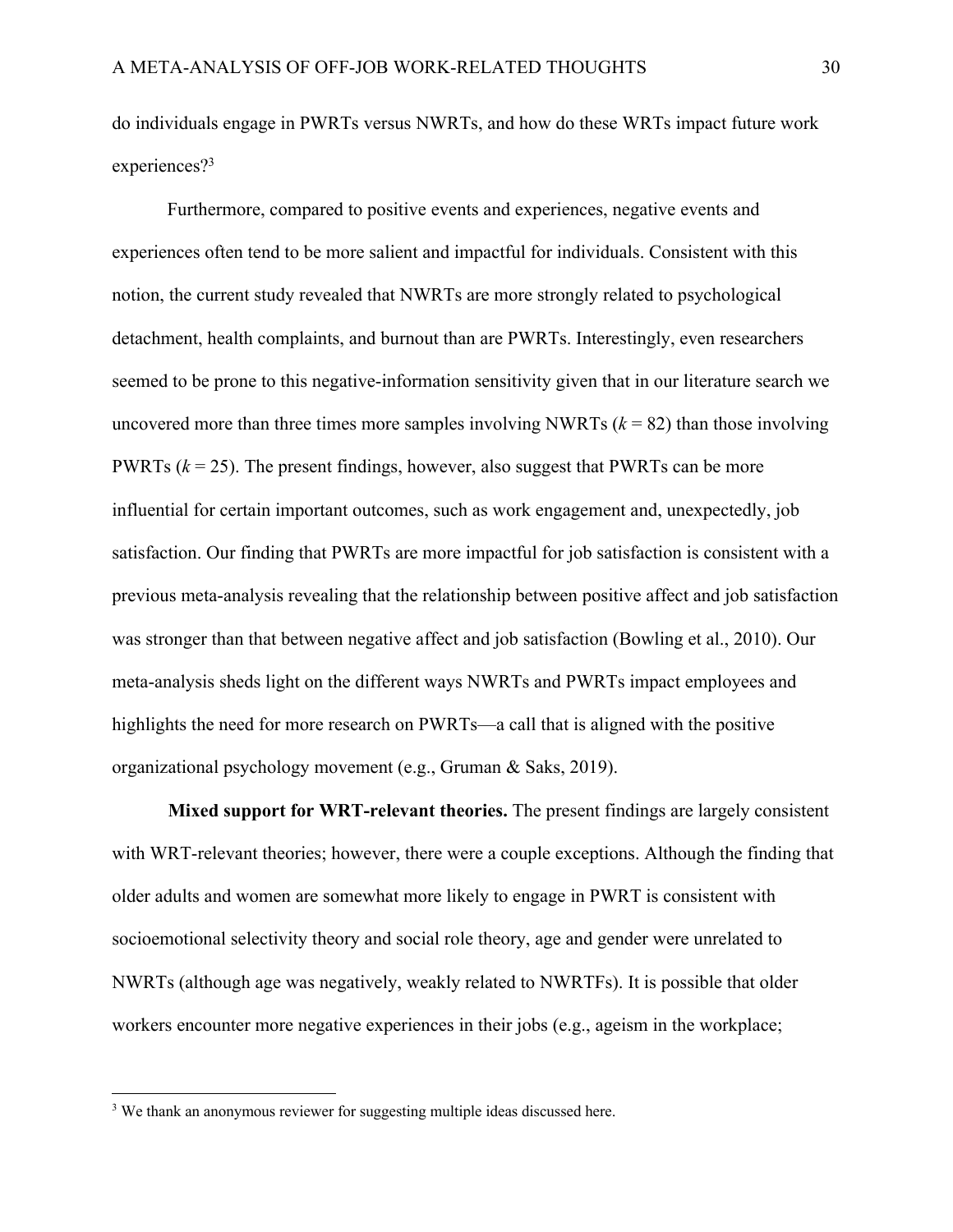Posthuma & Campion, 2009). Yet, their proclivity for thinking less about negative experiences in general may bring their NWRT frequency to a level comparable to that of younger workers. Additionally, although, compared to men, women tend to have more ruminative thoughts about distressing experiences in general (Johnson & Whisman, 2013), such is not the case for NWRTs. Perhaps expectations for women to focus on family responsibilities may lessen opportunities for women to have negative ruminative thoughts about work while at home and account for the observed lack of gender differences in off-job NWRTs. We encourage interested researchers to ponder these unexpected null results and consider potential boundary conditions in future efforts to empirically reconcile these findings with the aforementioned theories.

With regard to WRTs' outcomes, PWRTs' and NWRTs' significant associations with employee well-being, motivational, and attitudinal outcomes as well as NWRTs' significant relationship with psychological detachment and task performance are consistent with the perseverative cognition hypothesis, the stressor–detachment model, and broaden-and-build theory. These findings point to the critical role of PWRTs and NWRTs in sustaining the beneficial and deleterious effects, respectively, of workplace events and experiences on important employee outcomes. Compared with the immediate impact of different aspects of work on employees during working hours, the influence of continued cognitive and emotional activation resulting from WRTs might be more beneficial and harmful—depending on thought valence—for employees' well-being, motivation, job attitudes, and performance in the long run.

**Comparisons involving other constructs in the typology.** Guided by our typology, we investigated whether the WRT constructs were differentially related to shared antecedents and outcomes. An important caveat, however, is the prevalence of relatively small independent samples (*k*s) for some subgroups; consequently, the pairwise comparisons in the present study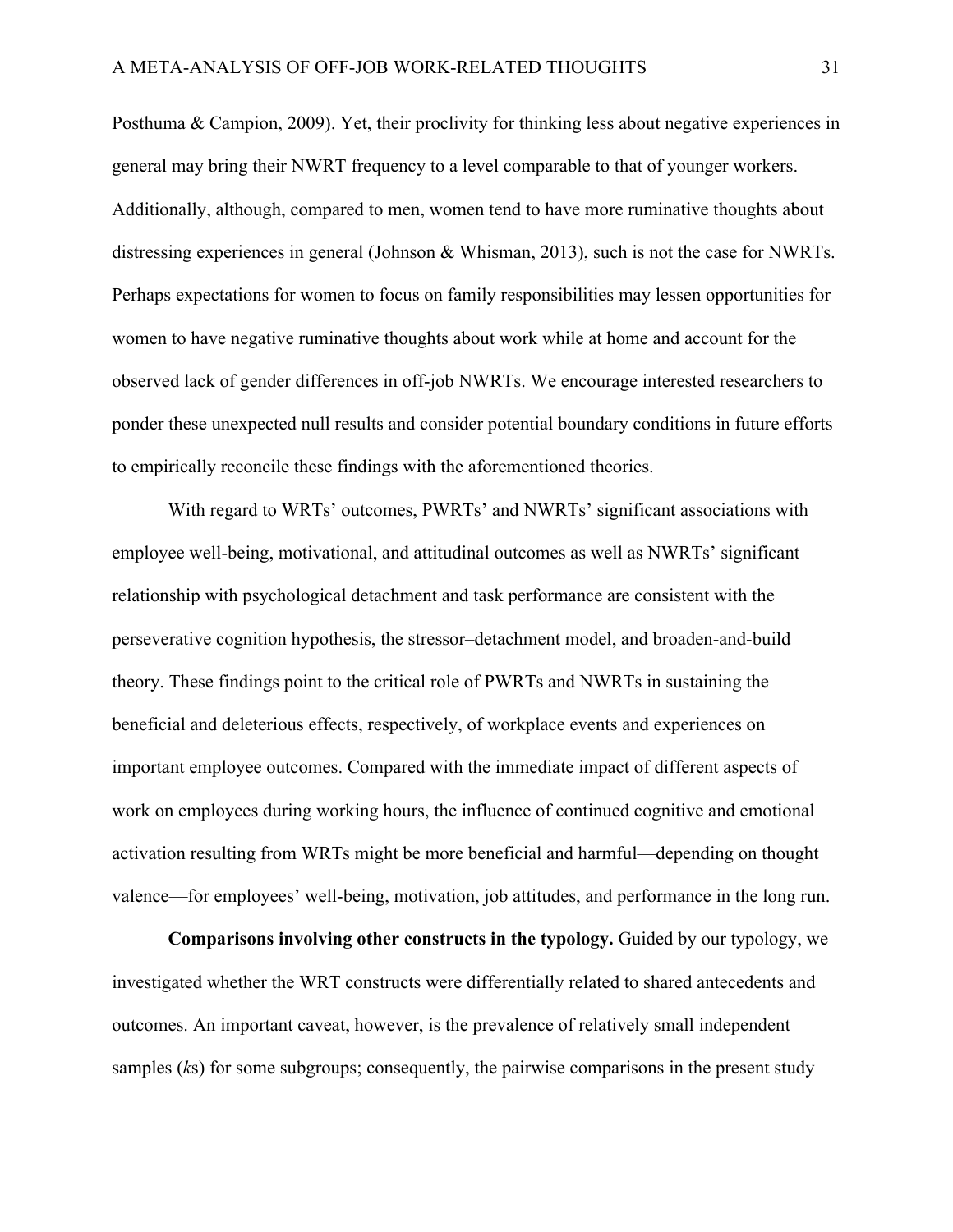may suffer from second-order sampling error that may lead to less reliable results. Therefore, readers should exercise caution when interpreting specific comparison results; however, across all the comparisons, some consistent patterns do seem to emerge. Psychological detachment and PSP seemed to exhibit generally weaker relationships when compared to PWRTs and NWRTs. A possible explanation for this finding is that neither psychological detachment nor PSP specifies valence. The effects of the positive forms of lack of detachment (e.g., PWRTs) and PSP (successfully solving work problems when engaging in PSP) and the negative forms of lack of detachment (e.g., NWRTs) and PSP (failing to find solutions when engaging in PSP) may cancel each other out and result in generally weaker relationships with other variables. Additionally, compared with other forms of WRT, NWRTFs appeared to be most strongly associated with some outcome variables. This finding is not surprising given that the affective strain experiences associated with negative work-related thoughts might be particularly detrimental to individuals' workplace well-being and behavior. The current study represents an initial attempt to metaanalytically explore differences among off-job WRT constructs. Despite the relatively small numbers of independent studies for some pairwise comparisons, the patterns of the current findings suggest that these WRT constructs are indeed different. Our findings also underscore the importance of differentiating WRT constructs for both theory development and empirical testing and measurement.

#### **Practical Implications**

It would be helpful for workers high in NA to be cognizant of their vulnerability to engaging in more NWRT and less PWRT while away from their jobs. This awareness may aid such workers in improving their own off-job recovery experiences. Additionally, women and older workers can capitalize on their tendency to engage in more off-job PWRT. In contrast, men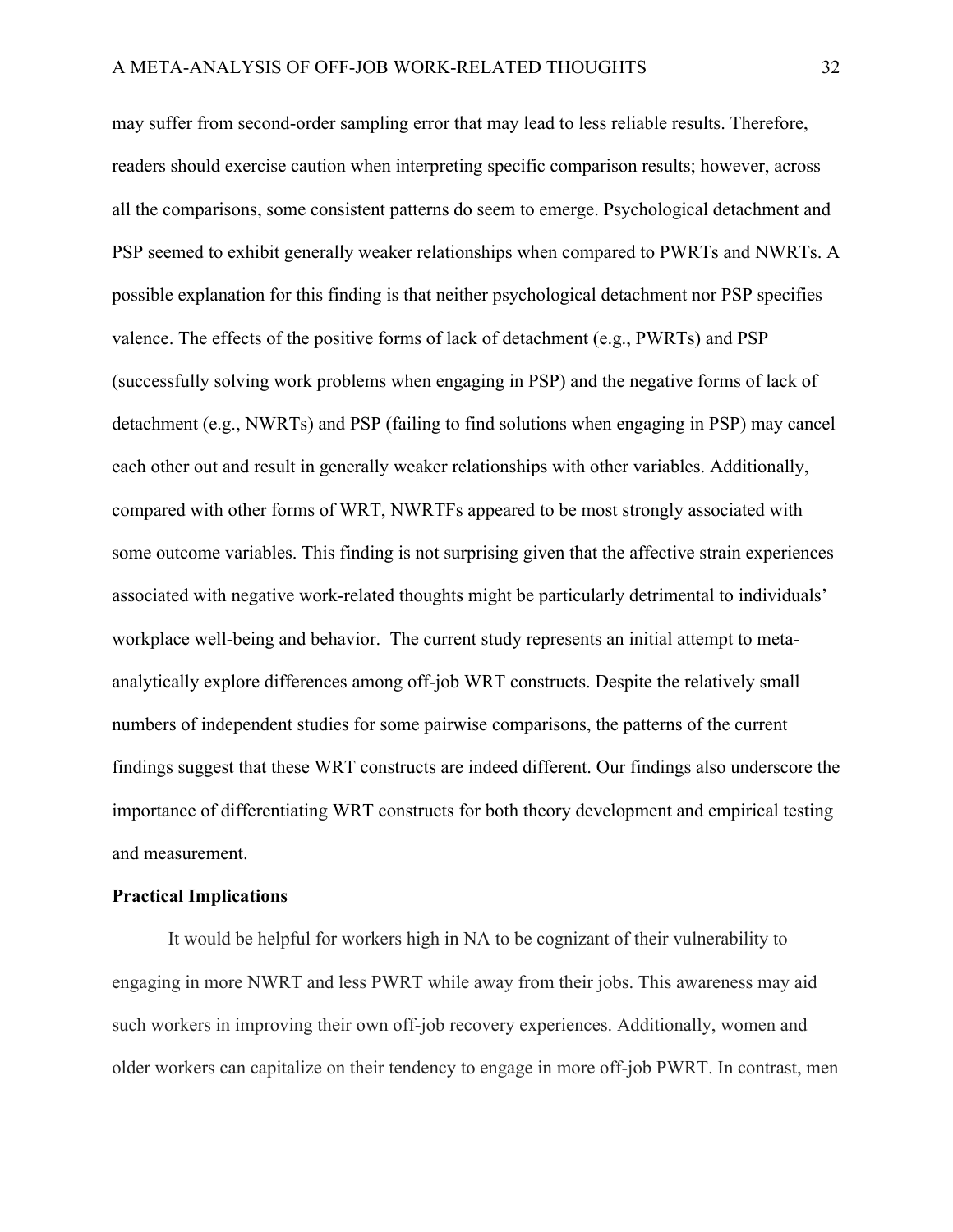and younger workers can learn about the benefits of engaging in such thoughts and consider reflecting more on the favorable aspects of their jobs when work enters their mind after hours. More research, however, is needed to identify the most optimal strategies to help different groups of workers better manage their off-job WRTs. To that end, researchers should investigate demographic and personality moderator variables when conducting intervention studies. We encourage counselors and coaches to consider these findings and tailor their services to their clients' specific strengths and needs.

Practitioners can capitalize on beneficial PWRTs–outcome relationships by offering interventions that encourage employees to consider the positive aspects of their work. For example, recent studies have documented the effectiveness of positive thought interventions in benefiting employees' well-being and reducing strain (e.g., Bono et al., 2013). Such interventions can be easily implemented through mobile device applications (e.g., Clauss et al., 2018). Furthermore, Ilies, Keeney, and Scott (2011) found that work–family interpersonal capitalization (i.e., discussing positive work events and experiences with a family member, such as a significant other) led to higher levels of job satisfaction. Leaders and managers can actively encourage such behaviors and also facilitate interpersonal capitalization among coworkers to promote PWRTs and prolong the beneficial effects of positive work events and experiences for employees. Additionally, as gratitude involves positive experiences, leaders and managers may consider cultivating a culture of gratitude in the workplace. For instance, organizational leaders could implement more interdependent work practices, which may promote collective gratitude, and managers could also recognize workgroups for demonstrating perseverance toward completing valued organizational goals (Fehr, Fulmer, Awtrey, & Miller, 2017). Researchers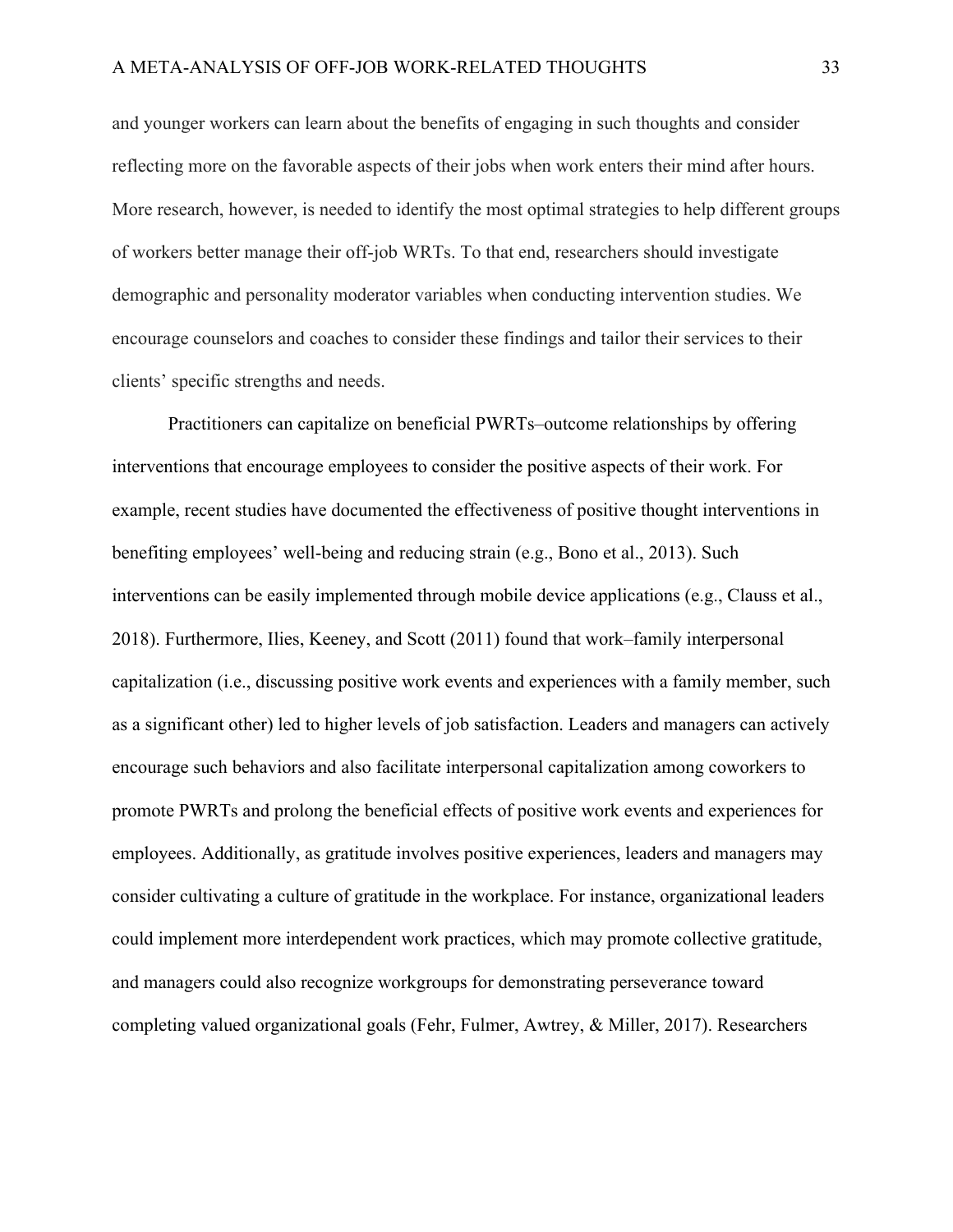should investigate whether experiencing and being the recipient of gratitude in relation to one's job indeed facilitate the experience of off-job PWRTs.

Given the significant associations between off-job NWRTs and health complaints, employee burnout, work engagement, and task performance, it may be prudent of organizations to actively implement interventions that can help employees reduce off-job NWRTs. For instance, mindfulness training (e.g., Querstret, Cropley, & Fife-Schaw, 2017) and unguided recovery training (e.g., Ebert et al., 2015) are cost-effective and easily implemented interventions for reducing work-related rumination and worry. Managers may find it difficult—or perhaps impossible—to prevent negative work events from occurring. But managers can lend their ears and help process what has happened in order to minimize the lasting effects of such incidents. Moreover, given that we found a negative, strong relationship between NWRTs and psychological detachment and evidence that psychological detachment is beneficial for employee outcomes, we would advise managers and leaders to earnestly encourage their direct reports to disconnect from work when not working (e.g., be unavailable to respond to work-related emails or phone calls; Fritz, Yankelevich, et al., 2010) and model such behavior. Doing so will facilitate more optimal recovery experiences and enable employees to succeed when returning to work.

#### **Limitations and Future Directions**

We acknowledge several limitations and potential areas for future research. First, as most studies included in the meta-analysis were cross-sectional, we were unable to make strong inferences regarding the causal direction of the examined relationships (e.g., work engagement  $\rightarrow$  WRTs or WRTs  $\rightarrow$  work engagement). Nevertheless, our hypotheses are based on strong theoretical grounds (e.g., broaden-and-build theory, stressor–detachment model), and our findings are largely consistent with our theory-based predictions. Yet, reciprocal relationships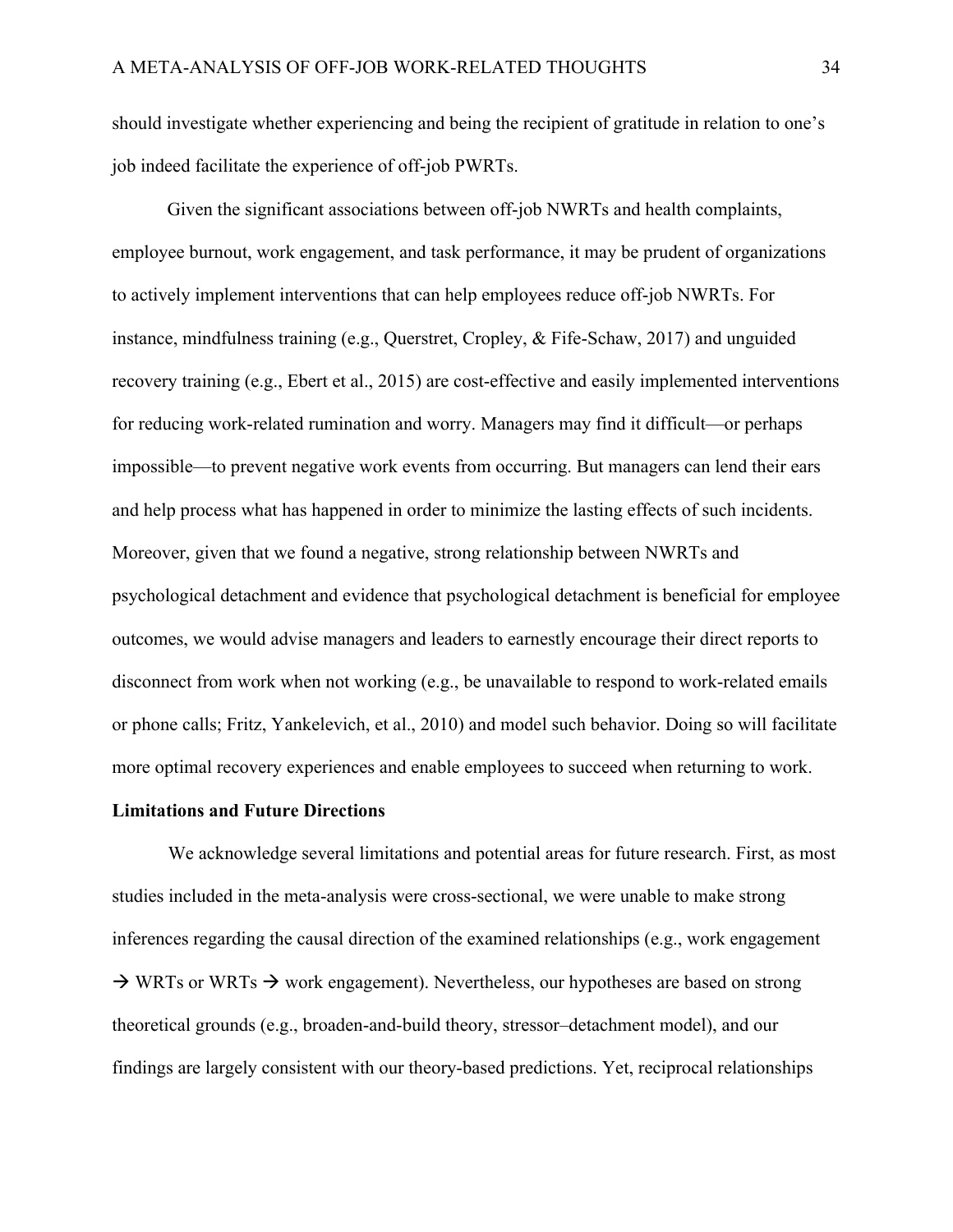between WRTs and their purported outcomes may exist. For instance, Kinnunen, Feldt, & de Bloom (2019) found that high vigor leads to low affective rumination—suggesting that reversed temporal relationships are possible. Relatedly, Newton, LePine, Kim, Wellman, and Bush (2020) found that engagement in one task carries over to engagement in a subsequent task. Perhaps positive affective states, such as engagement, experienced at work may even spill over into nonwork settings and facilitate off-job PWRTs. Future studies with panel designs (or even experimental designs if possible) are needed to address the causal direction, as well as temporal nature, of the relationships between work experiences and off-job WRTs. 4

Second, compared to other areas of organizational research, off-job WRTs is still relatively young (e.g., Sonnentag & Fritz, 2015). Consequently, some meta-analytic estimates were based on a small number of studies. Yet, we are not aware of any firm guidelines concerning a minimum number of studies needed for conducting a meta-analysis; however, meta-analytic estimates based on relatively few studies may suffer from second-order sampling error (Schmidt & Hunter, 2015). Thus, readers should exercise caution when interpreting some of our findings. Nevertheless, even with a small number of observations, meta-analysis is a valuable method for integrating empirical findings across studies. Additionally, meta-analytic findings are more reliable than findings based on individual studies or narrative (i.e., qualitative) reviews (Schmidt, Hunter, Pearlman, & Hirsh, 1985). Additionally, given how young the literature is, it would be prudent of researchers to examine other aspects of WRTs. For example, although our meta-analysis focused on PWRTs and NWRTs, we were unable to investigate relationships involving off-job *neutral* WRTs. To our knowledge, studies involving such thoughts do not exist. Indeed, individuals have not only positive and negative thoughts, but also

<sup>4</sup> We thank an anonymous reviewer for underscoring the importance of accounting for temporal dynamics in future WRT research.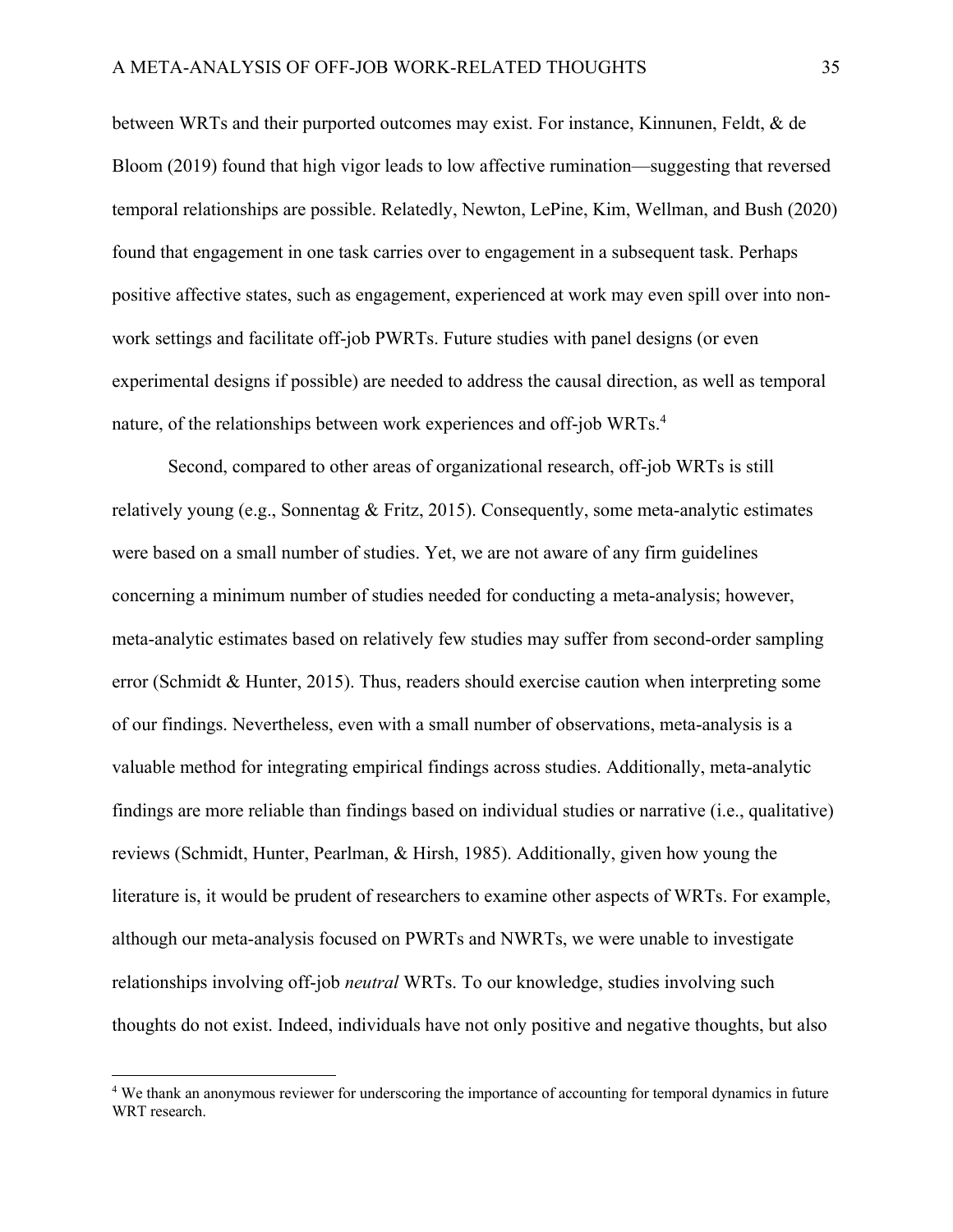neutral thoughts (Kiken & Shook, 2014). In some instances, focusing on neutral thoughts may also be beneficial for emotion regulation (Krohne, Pieper, Knoll, & Breimer, 2002). Thus, we encourage scholars to examine off-job neutral WRTs and fill this gap in the literature. Thoughtful assessment of off-job neutral WRTs in particular would be critical as general survey questions asking participants to consider all aspects of their jobs might not be tapping solely "neutral" constructs given the greater salience/accessibility of negative events and experiences (Baumeister et al., 2001).<sup>5</sup> Although we were not able to investigate off-job neutral WRTs in our analysis, we examined PSP, which likely entails substantial neutral WRTs. When individuals ponder about how to solve work problems, their thought processes may involve positive, negative, and neutral events and characteristics (work tasks, goals, procedures, etc.). Future research disentangling the relationship between PSP and neutral WRTs would be informative. Doing so would contribute to an even more sophisticated understanding of different types of offjob WRTs. Another direction for future studies is research on venting about negative work events (e.g., Brown, Westbrook, & Challagalla, 2005) and engaging in interpersonal capitalization (e.g., Ilies et al., 2011). Both phenomena involve not only engaging in WRT, but also actively discussing such thoughts with others. Once a critical mass of empirical studies accumulates, other organizational researchers may consider meta-analyzing these two phenomena and comparing their findings with our meta-analytic findings.

Third, our meta-analysis indicates that there is a large amount of unexplained variance in some relationships that is not attributable to sampling error or other statistical artifacts (e.g., more than 60% of unexplained variance in the WRTs–burnout relationships)—suggesting the existence of other potential moderators. We encourage researchers to further explore the

<sup>5</sup> We thank an anonymous reviewer for this insightful point.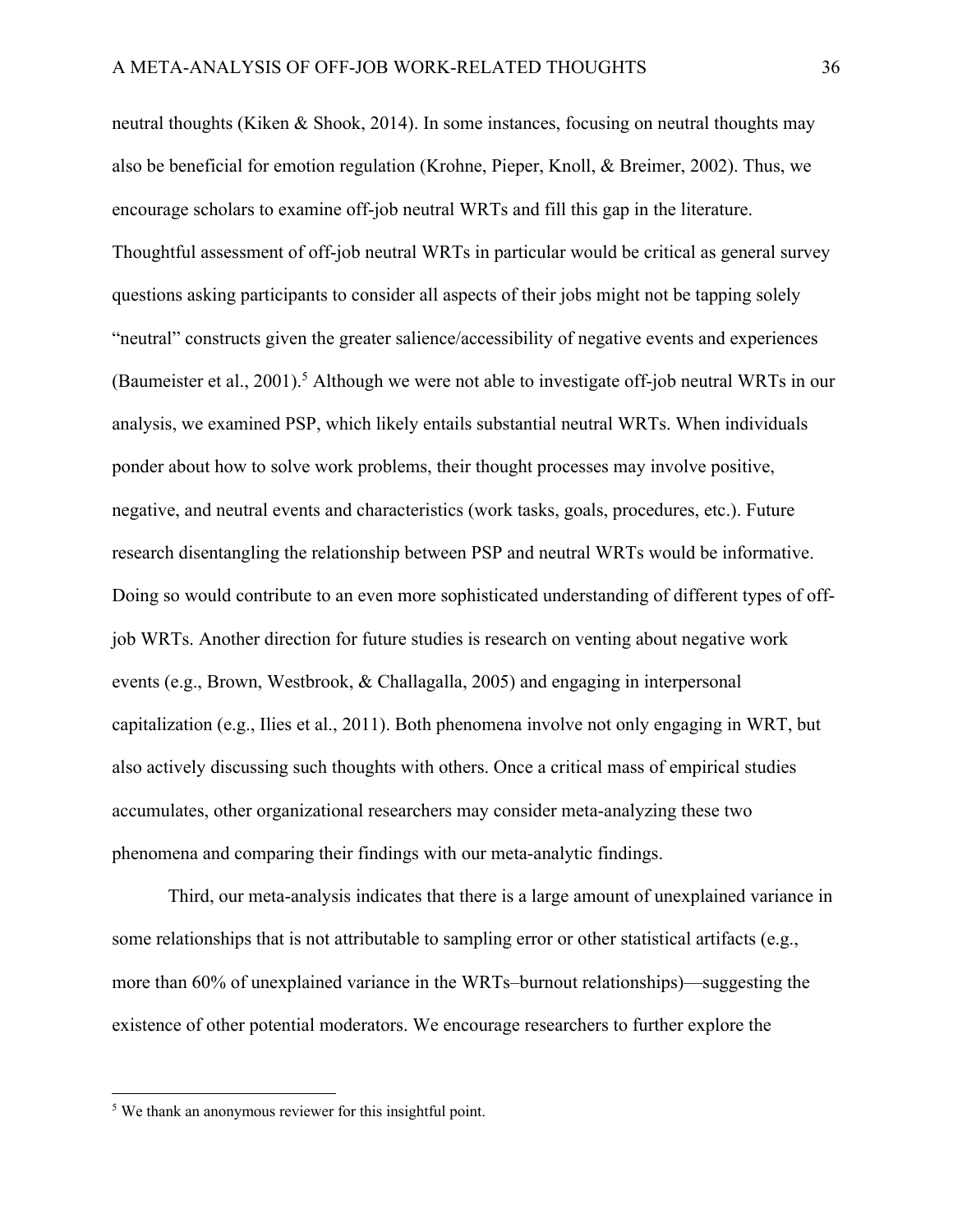boundary conditions of the relationships between WRTs and their correlates, antecedents, and outcomes. Identifying moderators will shed more light on the nature of WRTs and aid the development of effective interventions WRT interventions.

## **Conclusion**

Through conducting the first comprehensive meta-analysis on off-job WRTs, we sought to address inconsistencies in the literature and disentangle PWRTs and NWRTs from not only each other, but also psychological detachment and other WRT constructs. Overall, PWRTs and NWRTs exhibit different relationships with psychological detachment and various antecedents and outcomes. Our typology incorporating other groups of off-job WRT constructs provided more context for such findings. Given that workers spend much of their day working and that many find it difficult to "turn off" work-related thoughts while they are recovering during breaks, evenings, weekends, and vacations, we encourage organizational researchers to continue studying off-job WRTs in the hope of improving well-being and job performance.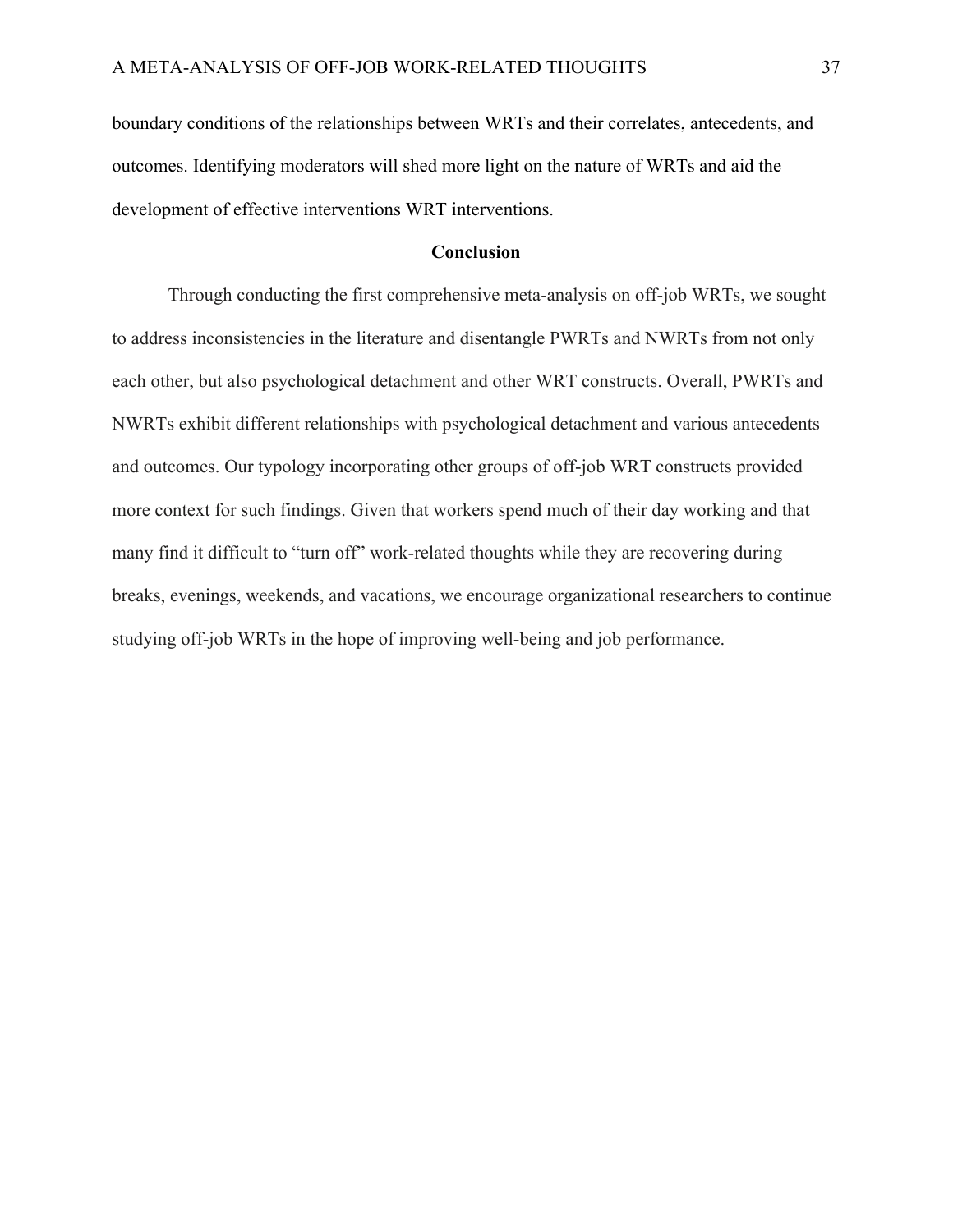## References

References with an asterisk (\*) were included in the meta-analysis.

- Accountemps. (2018. March 7). *Sleepless in Miami, Nashville and New York: Survey finds 44 percent of professionals often lose sleep over work* [Press release]. Retrieved from https://www.prnewswire.com/news-releases/sleepless-in-miami-nashville-and-new-yorksurvey-finds-44-percent-of-professionals-often-lose-sleep-over-work-300609537.html
- \*Allen, B. C., Holland, P., & Reynolds, R. (2014). The effect of bullying on burnout in nurses: The moderating role of psychological detachment. *Journal of Advanced Nursing*, *71*, 381–390. doi:10.1111/jan.12489
- \*Andel, S. A. (2017). *The impact of traumatic event exposure in the emergency medical services: A weekly diary study* (Doctoral dissertation). Retrieved from ProQuest Dissertations & Theses Global. (ProQuest No. 10640608)
- Ashforth, B. E., Rogers, K. M., Pratt, M. G., & Pradies, C. (2014). Ambivalence in organizations: A multilevel approach. *Organization Science*, *25*, 1453–1478. doi:10.1287/orsc.2014.0909
- \*Auten, D. A. (2020). *Examining employees needs at work and home: A self-determination theory perspective* (Doctoral dissertation). Retrieved from ProQuest Dissertations & Theses Global. (ProQuest No. 28002102)

Bakker, A. B., & Demerouti, E. (2017). Job demands–resources theory: Taking stock and looking forward. *Journal of Occupational Health Psychology*, *22*, 273–285. doi:10.1037/ocp0000056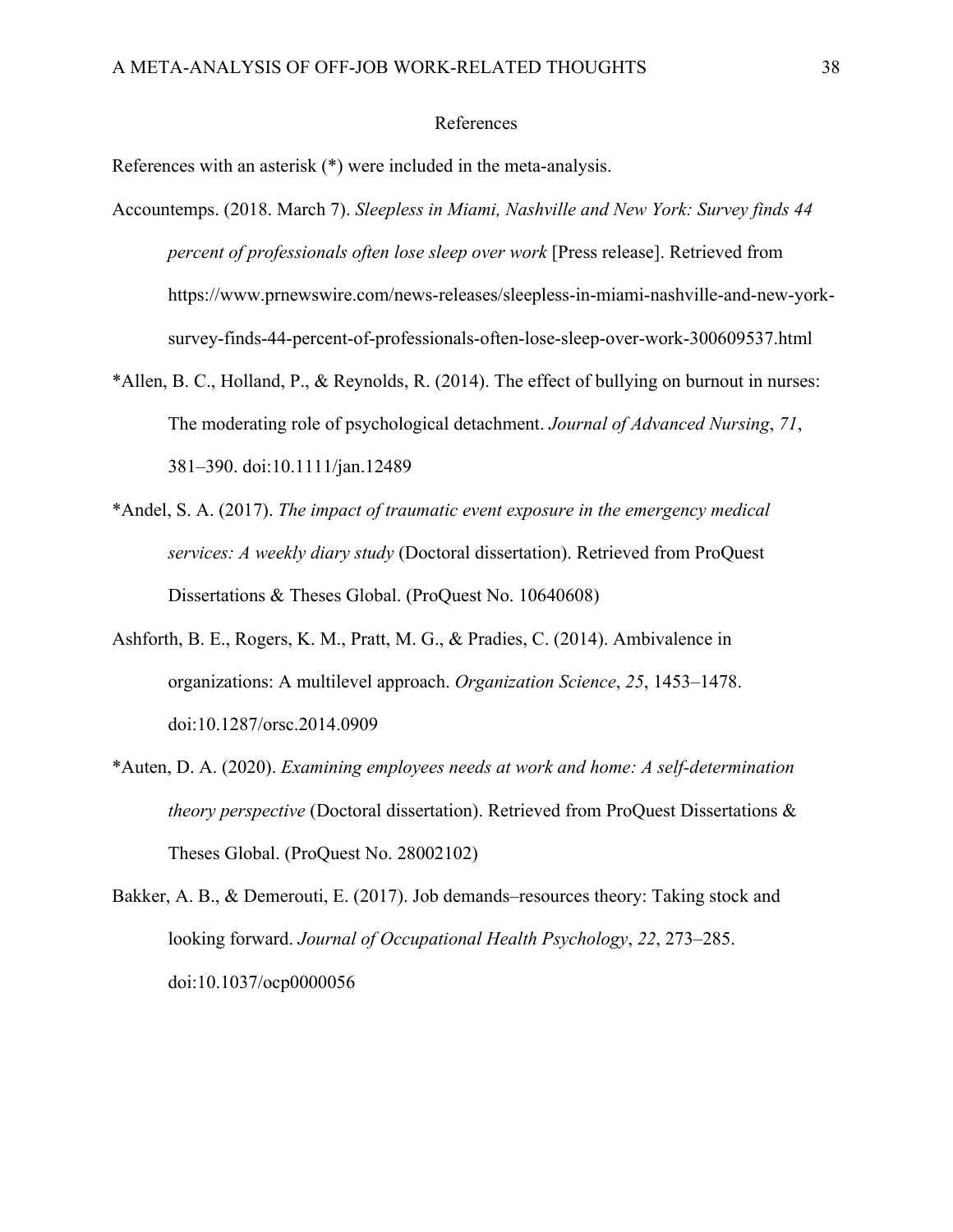- Bakker, A. B., Demerouti, E., & Sanz-Vergel, A. I. (2014). Burnout and work engagement: The JD–R approach. *Annual Review of Organizational Psychology and Organizational Behavior*, *1*, 389–411. doi:10.1146/annurev-orgpsych-031413-091235
- \*Barber, L. K., & Santuzzi, A. M. (2015). Please respond ASAP: Workplace telepressure and employee recovery. *Journal of Occupational Health Psychology*, *20*, 172–189. doi:10.1037/a0038278
- Baumeister, R. F., Bratslavsky, E., Finkenauer, C., & Vohs, K. D. (2001). Bad is stronger than good. *Review of General Psychology*, *5*, 323–370. doi:10.1037/1089-2680.5.4.323
- \*Bayne, A. M. (2015). *Relationships between incivility and physical health: The mediating effect of sleep and moderating effects of hostile attribution bias and rumination in a sample of nurses* (Master's thesis). Retrieved from ProQuest Dissertations & Theses Global. (ProQuest No. 1604974)
- Beal, D. J., Weiss, H., M., Barros, E., & MacDermid, S. M. (2005). An episodic process model of affective influences on performance. *Journal of Applied Psychology*, *90*, 1054–1068. doi:10.1037/0021-9010.90.6.1054
- Bennett A. A., Bakker, A. B., & Field, J. G. (2018). Recovery from work-related effort: A metaanalysis. *Journal of Organizational Behavior*, *39*, 262–275. doi:10.1002/job.2217
- \*Bennett, A. A., Gabriel, A. S., Calderwood, C., Dahling, J. J., & Trougakos, J. P. (2016). Better together? Examining profiles of employee recovery experiences. *Journal of Applied Psychology*, *101*, 1635–1654. doi:10.1037/apl0000157
- \*Binnewies, C., Sonnentag, S., & Mojza, E. J. (2009). Feeling recovered and thinking about the good sides of one's work. *Journal of Occupational Health Psychology*, *14*, 243–256. doi:10.1037/a0014933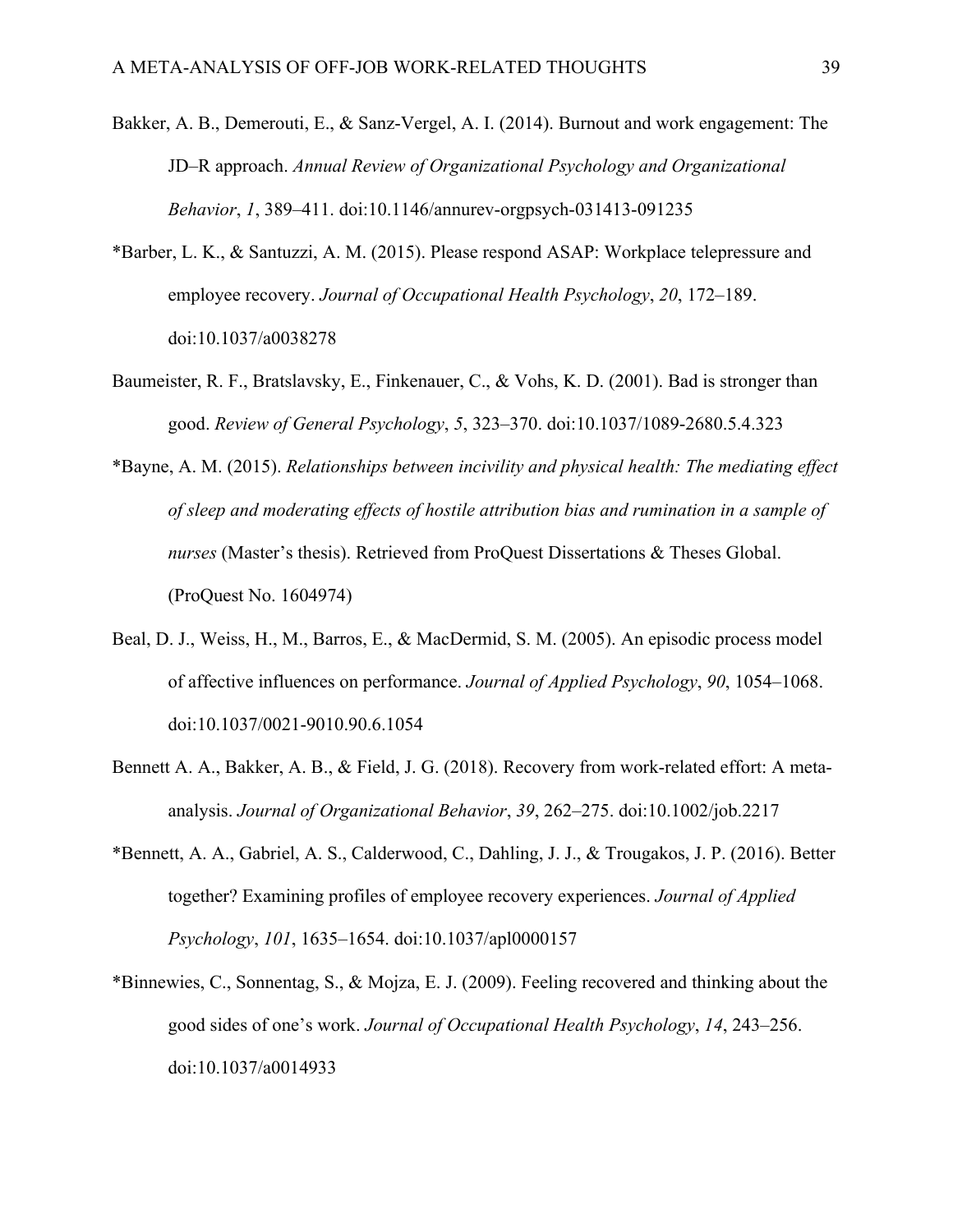- \*Bisht, N. S. (2019). A study on the role of work-related rumination in the relationship between job characteristics and burnout. *South Asian Journal of Management*, *26*, 65–87. Retrieved from http://www.sajm-amdisa.org
- Bono, J. E., Glomb, T. M., Shen, W., Kim, E., & Koch, A. J. (2013). Building positive resources: Effects of positive events and positive reflection on work stress and health. *Academy of Management Journal*, *56*, 1601–1627. doi:10.5465/amj.2011.0272
- Bowling, N. A., Eschleman, K. J., & Wang, Q. (2010). A meta-analytic examination of the relationship between job satisfaction and subjective well-being. *Journal of Occupational and Organizational Psychology*, *83*, 815–934. doi:10.1348/096317909X478557
- Brief, A. P., Butcher, A. H., & Roberson, L. (1995). Cookies, disposition, and job attitudes: The effects of positive mood-inducing events and negative affectivity on job satisfaction in a field experiment. *Organizational Behavior and Human Decision Processes*, *62*, 55–62. doi:10.1006/obhd.1995.1030
- Bright, D. (2017). *How to let go at the end of the workday*. Retrieved from https://hbr.org/2017/11/how-to-let-go-at-the-end-of-the-workday
- Brosschot, J. F., Gerin, W., & Thayer, J. F. (2006). The perseverative cognition hypothesis: A review of worry, prolonged stress-related physiological activation, and health. *Journal of Psychosomatic Research*, *60*, 113–124. doi:10.1016/j.jpsychores.2005.06.074
- Brown, S. P., Westbrook, R. A., & Challagalla, G. (2005). Good cope, bad cope: Adaptive and maladaptive coping strategies following a critical negative work event. *Journal of Applied Psychology*, *90*, 792–798. doi:10.1037/0021-9010.90.4.792
- Bryant, F. B. (2003). Savoring Beliefs Inventory (SBI): A scale for measuring beliefs about savouring. *Journal of Mental Health*, *12*, 175–196. doi:10.1080/0963823031000103489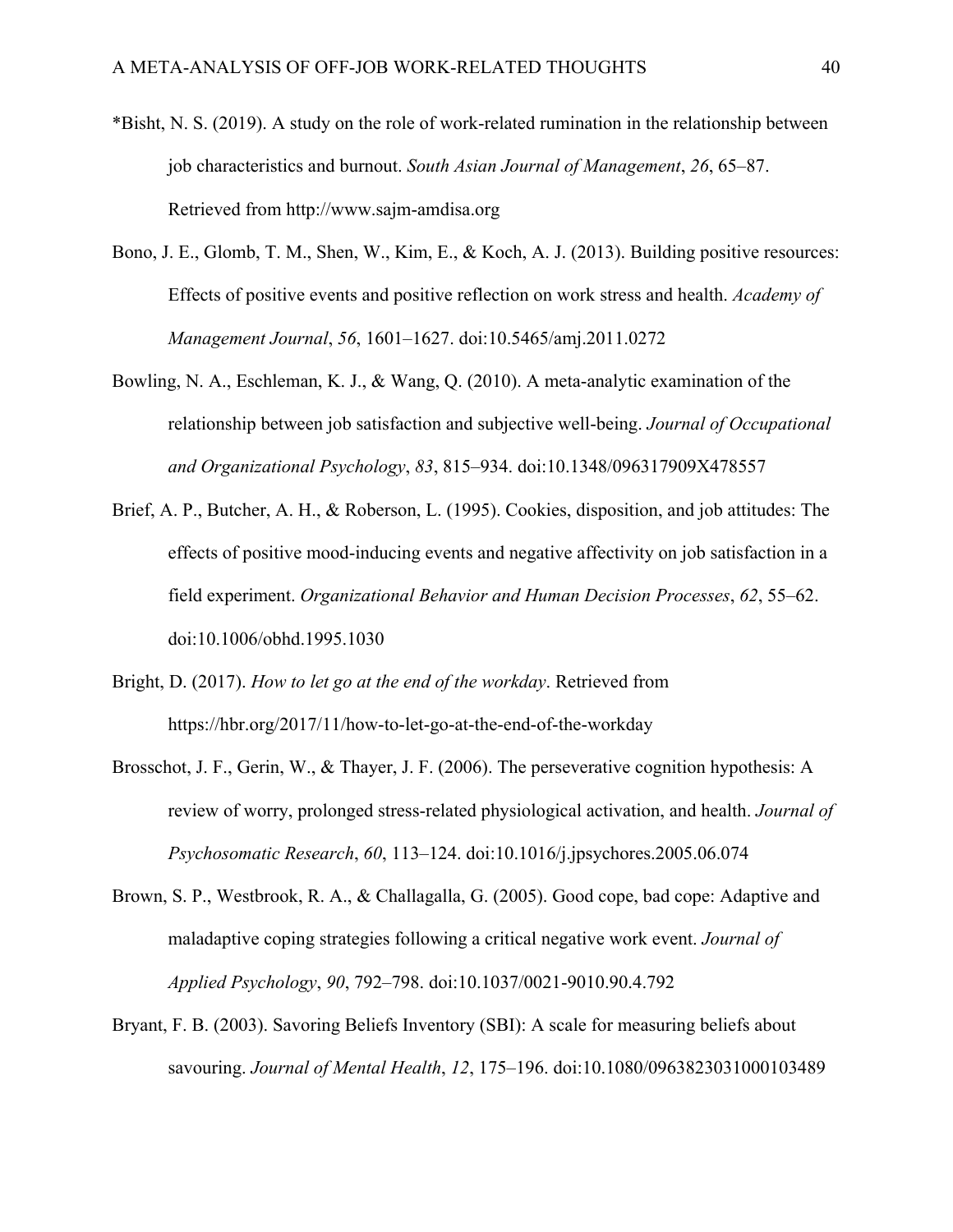- Bryant, F. B., Smart, C. M., & King, S. P. (2005). Using the past to enhance the present: Boosting happiness through positive reminiscence. *Journal of Happiness Studies*, *6*, 227– 260. doi:10.1007/s10902-005-3889-4
- \*Burch, K. A., & Barnes-Farrell, J. L. (2020). When work is your passenger: Understanding the relationship between work and commuting safety behaviors. *Journal of Occupational Health Psychology*, *25*, 259–274. doi:10.1037/ocp0000176
- Bureau of Labor Statistics. (2020, June 25). *American Time Use Survey summary—2019 results* [Press release]. Retrieved from https://www.bls.gov/news.release/pdf/atus.pdf
- \*Burke, R. J., & El-Kot, G. (2011). Gender similarities in work and well-being outcomes among managers and professionals in Egypt. *International Journal of Gender and Entrepreneurship*, *3*, 56–74. doi:10.1108/17566261111114980
- Burton, J. P., Holtom, B. C., Sablynski, C. J., Mitchell, T. R., & Lee, T. W. (2010). The buffering effects of job embeddedness on negative shocks. *Journal of Vocational Behavior*, *76*, 42–51. doi:10.1016/j.jvb.2009.06.006
- Campbell, J. P., McCloy, R. A., Oppler, S. H., & Sager, C. E. (1993). A theory of job performance. In N. Schmitt & W. C. Borman (Eds.), *Personnel selection in organizations* (pp. 34–70). San Francisco: Jossey-Bass.
- Campbell, J. P., & Wiernik, B. M. (2015). The modeling and assessment of work performance. *Annual Review of Organizational Psychology and Organizational Behavior*, *2*, 47–74. doi:10.1146/annurev-orgpsych-032414-111427
- Carstensen, L. L. (2006). The influence of a sense of time on human development. *Science*, *312*, 1913–1915. doi:10.1126/science.1127488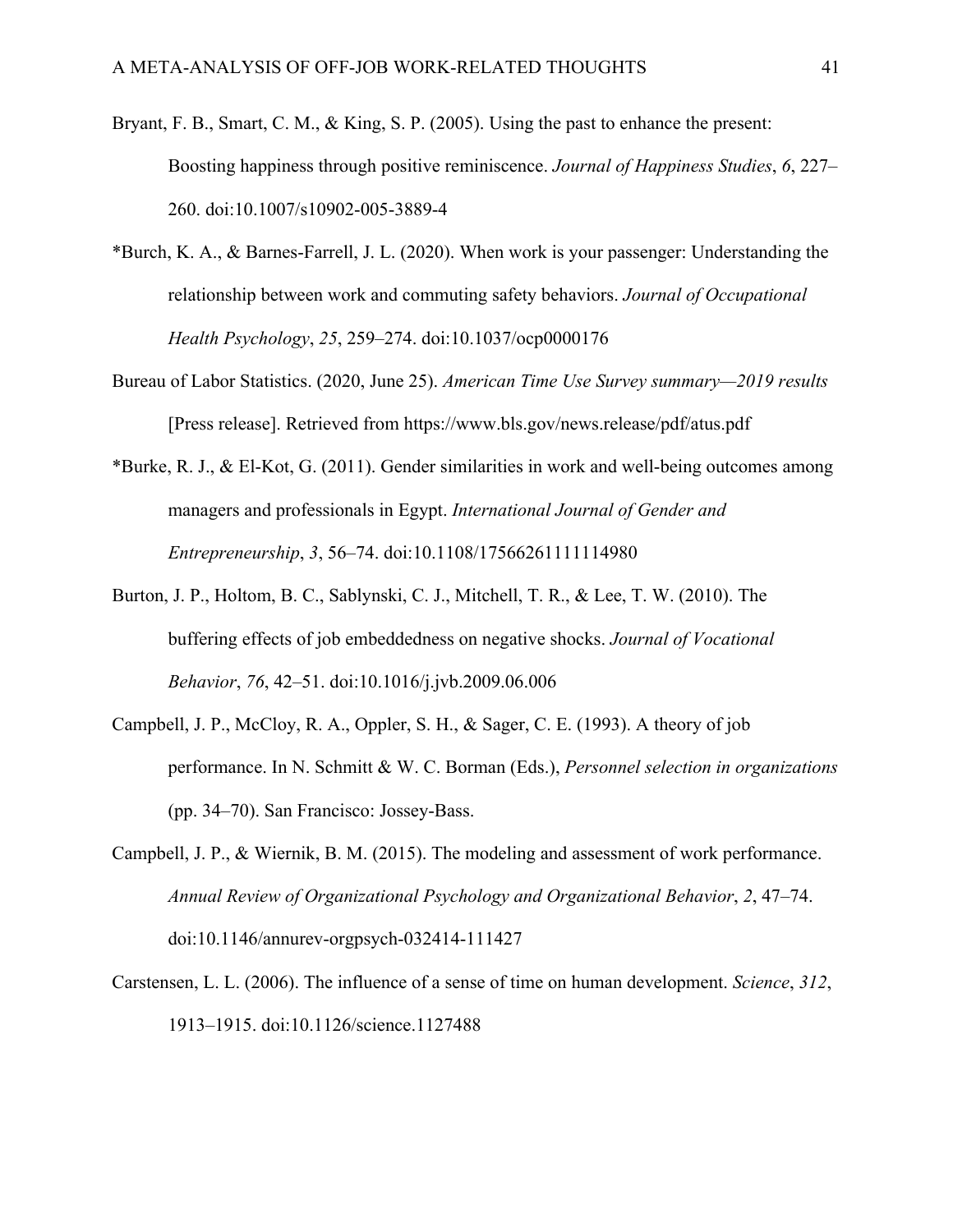- \*Casper, A., & Sonnentag, S. (2020). Feeling exhausted or vigorous in anticipation of high workload? The role of worry and planning during the evening. *Journal of Occupational and Organizational Psychology*, *93*, 215–242. doi:10.1111/joop.12290
- \*Casper, A., Tremmel, S., & Sonnentag, S. (2019). Patterns of positive and negative work reflection during leisure time: A latent profile analysis. *Journal of Occupational Health Psychology*, *24*, 527–542. doi:10.1037/ocp0000142
- Charles, S. T., & Carstensen, L. L. (2014). Emotion regulation and aging. In J. J. Gross (Ed.), *Handbook of emotion regulation* (pp. 203–218). New York: Guilford Press.
- \*Cheng, B. H., & McCarthy, J. M. (2013). Managing work, family, and school roles: Disengagement strategies can help and hinder. *Journal of Occupational Health Psychology*, *18*, 241–251. doi:10.1037/a0032507
- \*Clark, M. A., Smith, R. W., & Haynes, N. J. (2020). The Multidimensional Workaholism Scale: Linking the conceptualization and measurement of workaholism. *Journal of Applied Psychology*, *105*. doi:10.1037/apl0000484
- Clauss, E., Hoppe, A., O'Shea, D., González Morales, M. G., Steidle, A., & Michel, A. (2018). Promoting personal resources and reducing exhaustion through positive work reflection among caregivers. *Journal of Occupational Health Psychology*, *23*, 127–140. doi:10.1037/ocp0000063
- Colquitt, J. A., Long, D. M., Rodell, J. B., & Halvorsen-Ganepola, M. D. (2015). Adding the "in" to justice: a qualitative and quantitative investigation of the differential effects of justice rule adherence and violation. *Journal of Applied Psychology*. *100*, 278–294. doi:10.1037/a0038131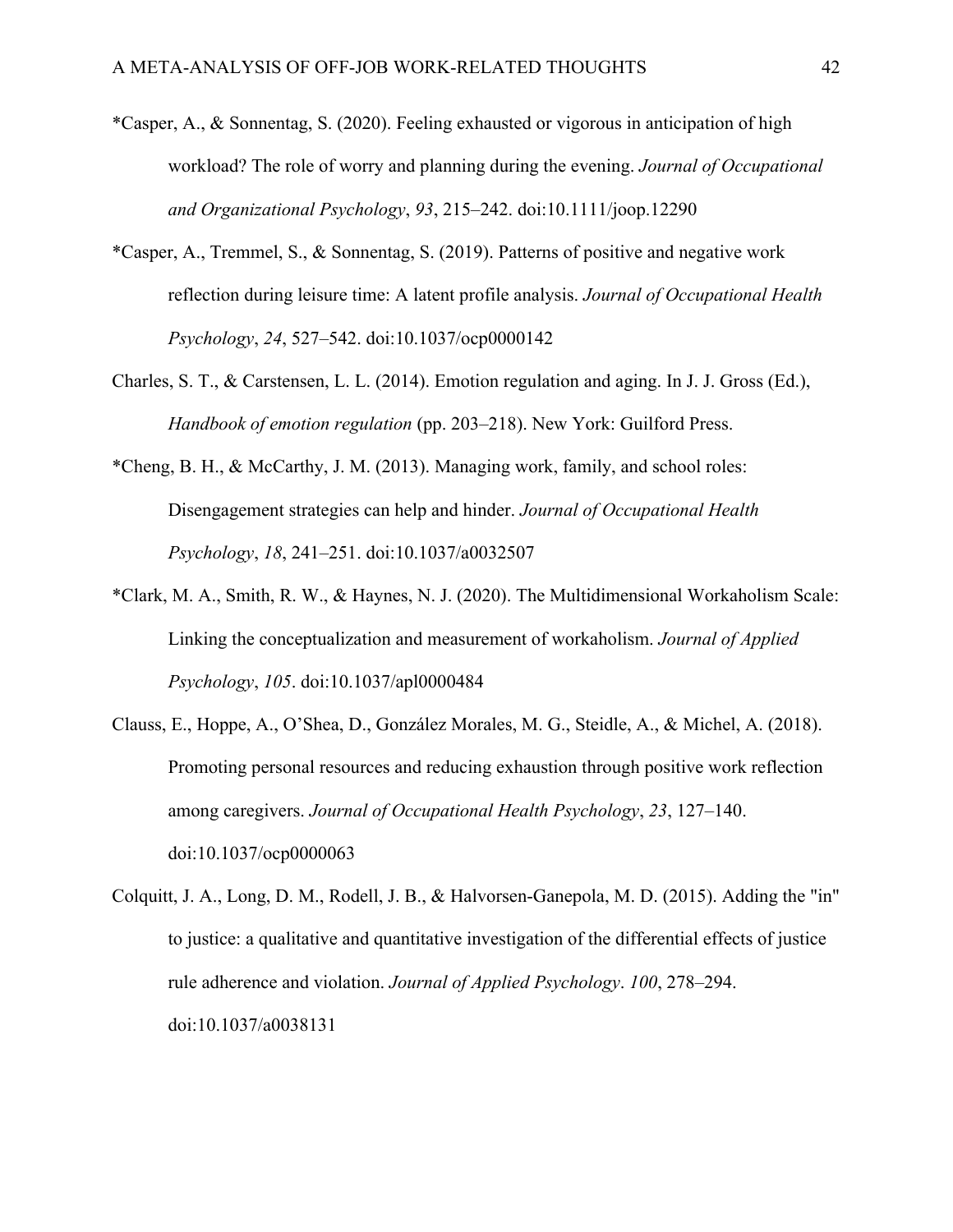- Crede, M., Chernyshenko, O. S., Stark, S., Dalal, R. S., & Bashshur, M. (2007). Job satisfaction as mediator: An assessment of job satisfaction's position within the nomological network. *Journal of Occupational and Organizational Psychology*, *80*, 515–538. doi:10.1348/096317906X136180
- \*Cropley, M., & Collis, H. (2020). The association between work-related rumination and executive function using the Behavior Rating Inventory of Executive Function. *Frontiers in Psychology*, *11*, 1-10. doi:10.3389/fpsyg.2020.00821
- \*Cropley, M., Michalianou, G., Pravettoni, G., & Millward, L. J. (2012). The relation of postwork ruminative thinking with eating behaviour. *Stress and Health*, *28*, 23–30. doi:10.1002/smi.1397
- Dahlke, J. A., & Wiernik, B. M. (2019). psychmeta: An R package for psychometric metaanalysis. *Applied Psychological Measurement*, *33*, 415–416. doi:10.1177/0146621618795933
- \*Daniel, S. & Sonnentag, S. (2014). Work to non-work enrichment: The mediating roles of positive affect and positive work reflection. *Work & Stress*, *28*, 49–66. doi:10.1080/02678373.2013.872706
- \*de Bloom, Kinnunen, U., & Korpela, K. (2015). Recovery processes during and after work: Associations with health, work engagement, and job performance. *Journal of Occupational and Environmental Medicine*, *57*, 732–742. doi:10.1097/JOM.0000000000000475
- \*de Jonge, J., Spoor, E., Sonnentag, S., Dormann, C., & van den Tooren, M. (2012). "Take a break?!" Off-job recovery, job demands, and job resources as predictors of health, active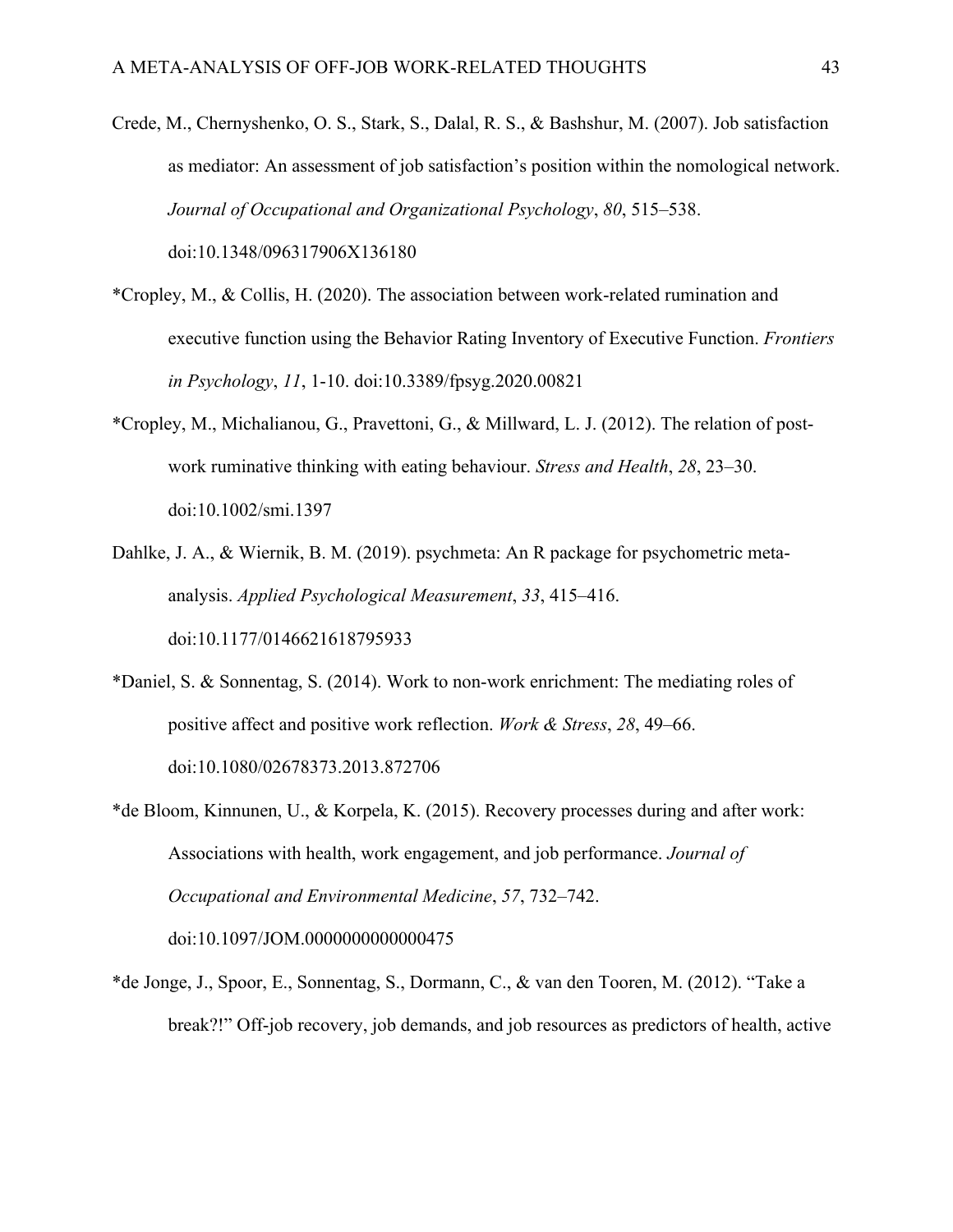learning, and creativity. *European Journal of Work and Organizational Psychology*, *21*, 321–248. doi:10.1080/1359432X.2011.576009

- \*de Leede, J., Meijerink, J., & Torka, N. (2019). *Work engagement and work pressure: Still in balance? A well being study among UT employees*. Retrieved from https://www.utwente.nl/en/hr/health-safety/well-being-report.pdf
- \*Demerouti, E., Bakker, A. B., Sonnentag, S., & Fullagar, C. J. (2012). Work-related flow and energy at work and at home: A study on the role of daily recovery. *Journal of Organizational Behavior*, *33*, 276–295. doi:10.1002/job.760
- \*Demsky, C. A. (2012). *Interpersonal conflict and employee well-being: The moderating role of recovery experiences* (Master's thesis). Retrieved from ProQuest Dissertations & Theses Global. (UMI No. 1518888)
- \*Demsky, C. A., Ellis, A. M., & Fritz, C. (2014). Shrugging it off: Does psychological detachment from work mediate the relationship between workplace aggression and workfamily conflict? *Journal of Occupational Health Psychology*, *19*, 195–205. doi:10.1037/a0035448
- \*Demsky, C. A., Fritz, C., Hammer, L. B., & Black, A. E. (2019). Workplace incivility and employee sleep: The role of rumination and recovery experiences. *Journal of Occupational Health Psychology*, *24*, 228–240. doi:10.1037/ocp0000116
- \*Derks, D., & Bakker, A. B. (2012). Smartphone use, work–home interference, and burnout: A diary study on the role of recovery. *Applied Psychology: An International Review*, *63*, 411–440. doi:10.1111/j.1464-0597.2012.00530.x
- \*Derks, D., ten Brummelhuis, L. L., Zecic, D., & Bakker, A. B. (2014). Switching on and off . . . : Does smartphone use obstruct the possibility to engage in recovery activities? *European*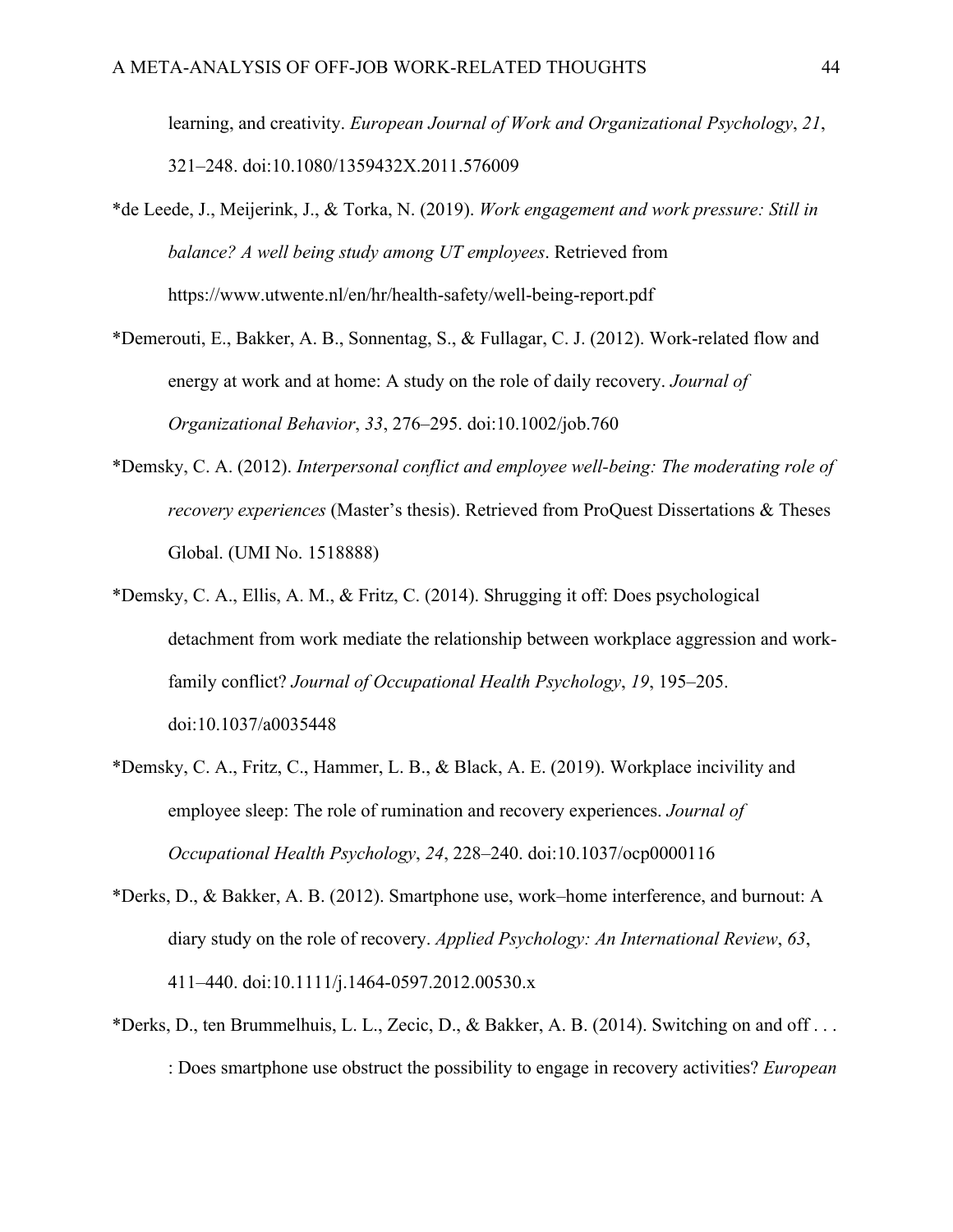*Journal of Work and Organizational Psychology*, *23*, 80–90.

doi:10.1080/1359432X.2012.711013

- \*Derks, D., van Mierlo, H., & Schmitz, E. B. (2014). A diary study on work-related smartphone use, psychological detachment and exhaustion: Examining the role of the perceived segmentation norm. *Journal of Occupational Health Psychology*, *19*, 74–84. doi:10.1037/a0035076
- \*Deselms, J. L. (2016). *911,what's my emergency? Emotional labor, work-related rumination, and strain outcomes in emergency medical dispatchers* (Master's thesis). Retrieved from https://cornerstone.lib.mnsu.edu/etds/632/
- \*Dettmers, J., & Biemelt, J. (2018). Always available The role of perceived advantages and legitimacy. *Journal of Managerial Psychology*, *33*, 497–510. doi:10.1108/JMP-02-2018- 0095
- \*Doğan, D. (2019). *The role of recovery experiences on effects of emotional labor* (Master's thesis, Ankara Yildirim Beyazit University, Ankara, Turkey). Retrieved from http://acikerisim.ybu.edu.tr:8080/xmlui/bitstream/handle/123456789/1274/dilan\_dogan\_t ez.pdf
- \*Donahue, E. G., Forest, J., Vallerand, R. J., Lemyre, P.-N., Crevier-Braud, L., & Bergeron, É. (2012). Passion for work and emotional exhaustion: The mediating role of rumination and recovery. *Applied Psychology: Health and Well-Being*, *4*, 341–368. doi:10.1111/j.1758-0854.2012.01078.x
- \*Dumani, S. (2015). *Engaging overqualified employees: The role of job and nonwork crafting* (Doctoral dissertation). Retrieved from http://scholarcommons.usf.edu/etd/5942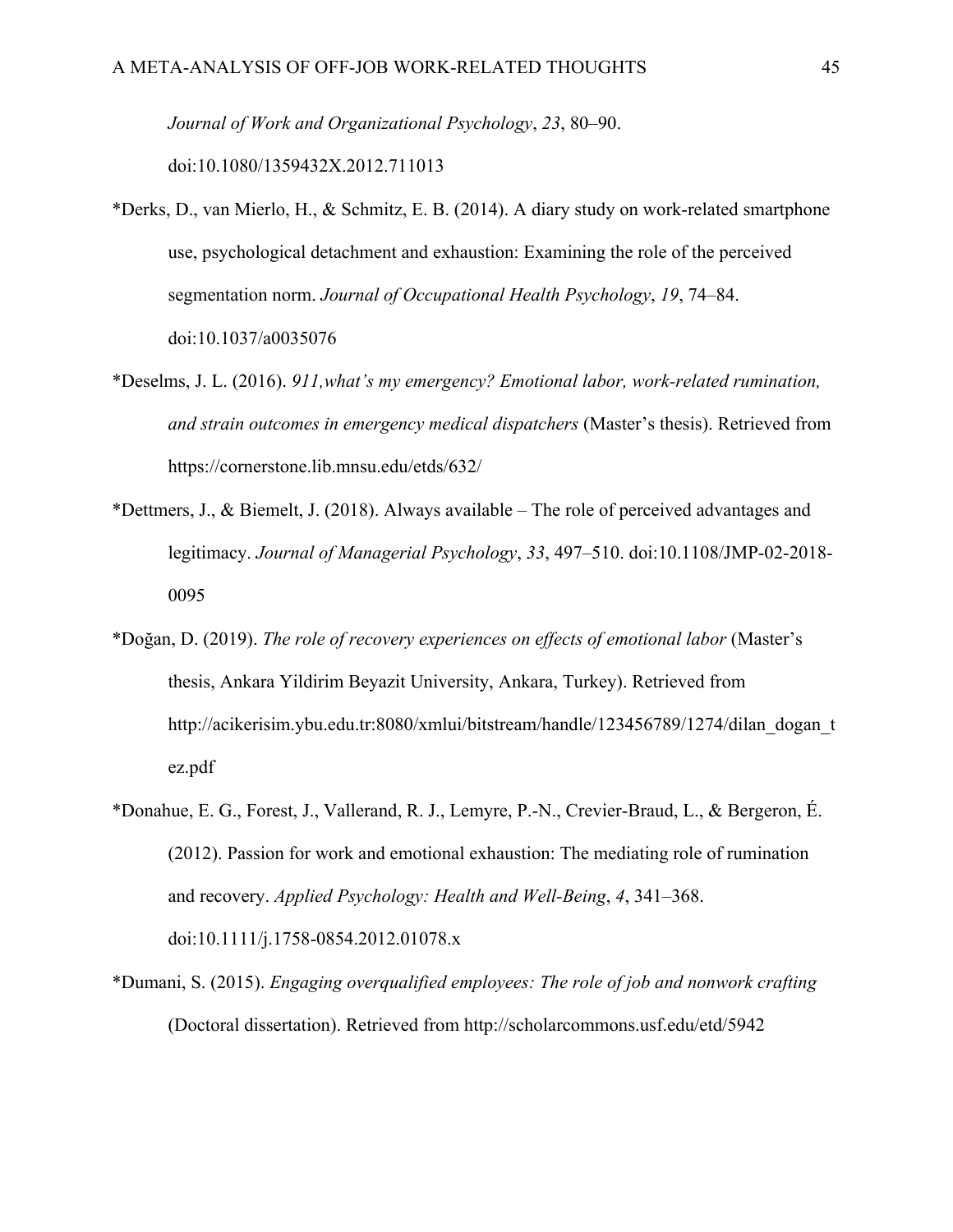- \*Dunn, J. M. (2016). *Chronic embitterment in the NHS* (Doctoral thesis, Royal Holloway, University of London, London, England). Retrieved from https://pure.royalholloway.ac.uk/portal/files/26903332/2016JoanneDunnDClinPsy.pdf
- \*Durepos, D. M. (2016). *Can we recovery at work? Exploring on-the-job recovery* (Doctoral thesis, Saint Mary's University, Halifax, Canada). Retrieved from http://library2.smu.ca/handle/01/26657
- Eagly, A. H., & Wood, W. (2012). Social role theory*.* In P. A. M. Van Lange, A. W. Kruglanski, & E. T. Higgins (Eds.), *Handbook of theories of social psychology* (Vol. 2, pp. 458–476). London, England: Sage.
- Ebert, D. D., Berking, M., Thiart, H., Riper, H., Laferton, J. A. C., Cuijpers, P., Sieland, B., & Lehr, D. (2015). Restoring depleted resources: Efficacy and mechanisms of change of an internet-based unguided recovery training for better sleep and psychological detachment from work. *Health Psychology, 34*(Suppl) (1240–1251). doi:10.1037/hea0000277
- \*Ebner, K., & Thiele, L., Spurk, D., Kauffeld, S. (2018). Validation of the German Career Decision-Making Profile—An updated 12-factor version. *Journal of Career Assessment*, *26*, 111–136. doi:10.1177/1069072716679996
- \*Eschleman, K. J., Madsen, J., Alarcon, G., & Barelka, A. (2014). Benefiting from creative activity: The positive relationships between creative activity, recovery experiences, and performance-related outcomes. *Journal of Occupational and Organizational Psychology*, *87*, 579–578. doi:10.1111/joop.12064
- \*Fallon-Hogan, V. (2013). *An examination of working hours, work-life conflict and psychological well-being in Irish academics* (Doctoral thesis, National University of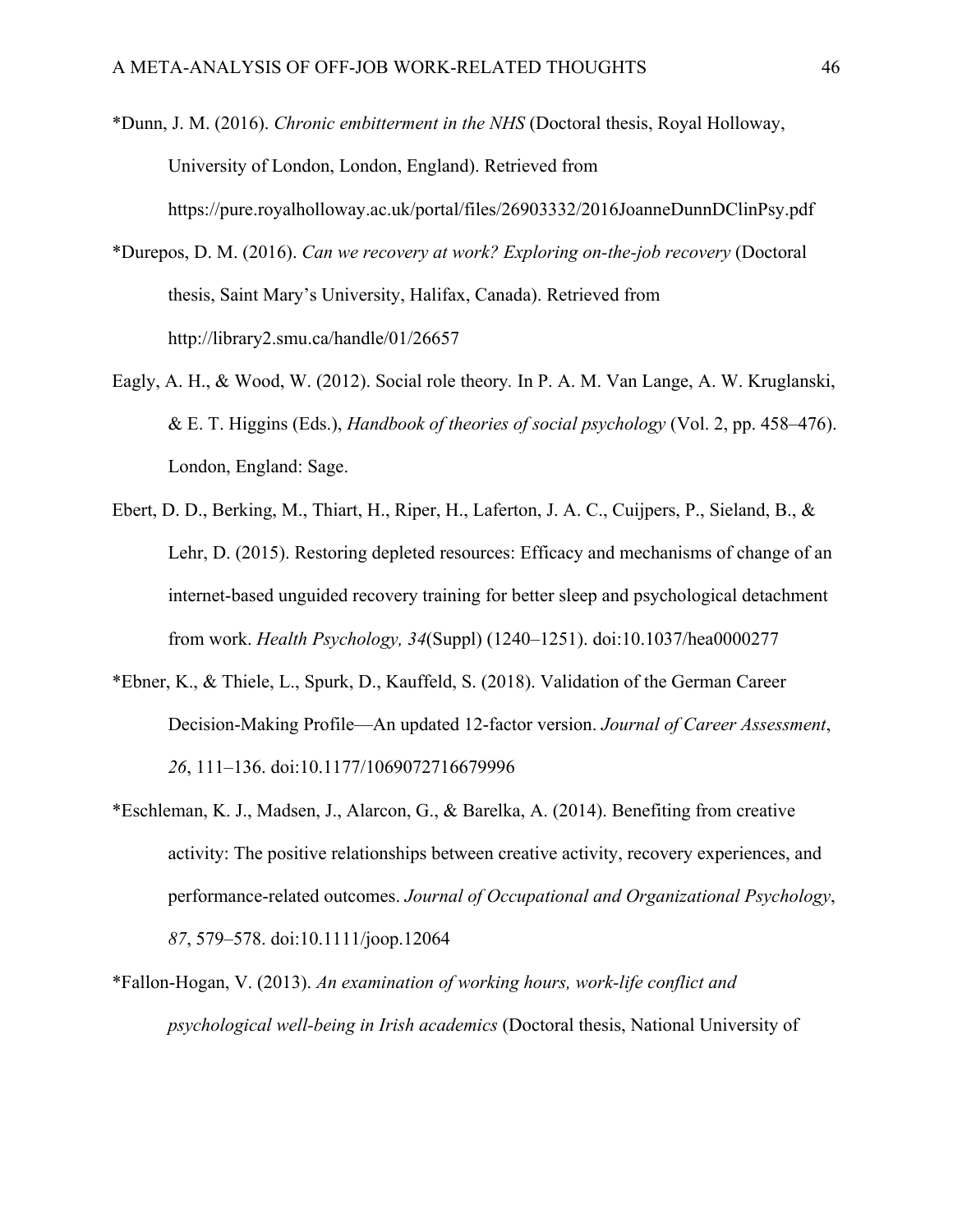Ireland Galway, Galway, Ireland). Retrieved from

https://aran.library.nuigalway.ie/handle/10379/4302

- Fehr, R., Fulmer, A., Awtrey, E., & Miller, J. A. (2017). The grateful workplace: A multilevel model of gratitude in organizations. *Academy of Management Review*, *42*, 361–381. doi:10.5465/amr.2014.0374
- \*Feldt, T., Huhtala, M., Kinnunen, U., Hyvönen, K., Mäkikangas, A., & Sonnentag, S. (2013). Long-term patterns of effort-reward imbalance and over-commitment: Investigating occupational well‐being and recovery experiences as outcomes. *Work & Stress*, *27*, 64– 87. doi:10.1080/02678373.2013.765670
- \*Firoozabadi, A., Uitdewilligen, S., & Zijlstra, F. R. H. (2018). Should you switch off or stay engaged? The consequences of thinking about work on the trajectory of psychological well-being over time. *Journal of Occupational Health Psychology*, *23*, 278–288. doi:10.1037/ocp0000068
- \*Flaxman, P. E., Ménard, J., Bond, F. W., & Kinman, G. (2012). Academics' experiences of a respite from work: Effects of self-critical perfectionism and perseverative cognition on post-respite well-being. *Journal of Applied Psychology*, *97*, 854–865. doi:10.1037/a0028055
- \*Flaxman, P. E., Stride, C. B., Söderberg, M., Lloyd, J., Guenole, N., & Bond, F. W. (2017). Relationships between two dimensions of employee perfectionism, postwork cognitive processing, and work day functioning. *European Journal of Work and Organizational Psychology*. Advance online publication. doi:10.1080/1359432X.2017.1391792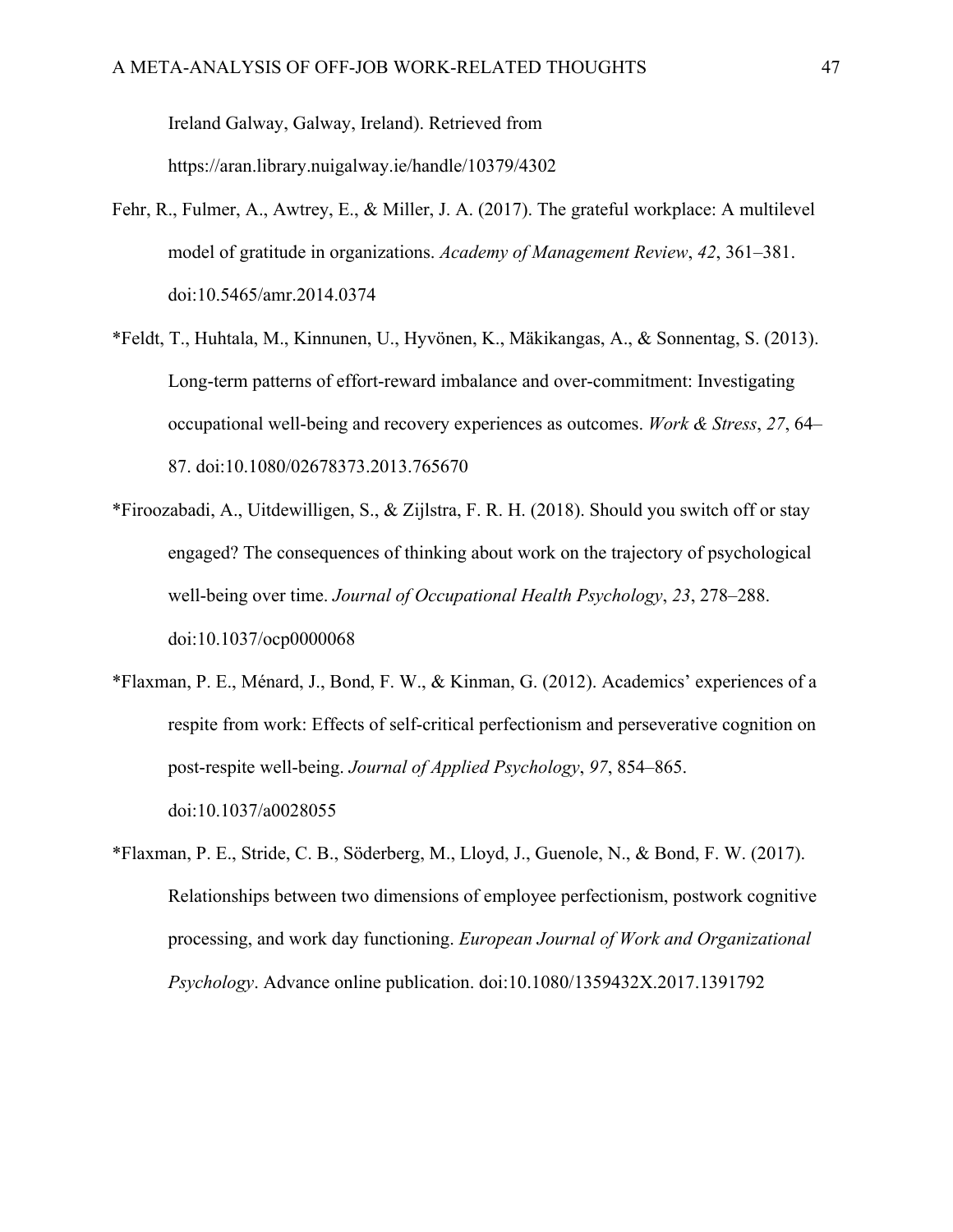- \*Foucreault, A., & Menard, J. (2016). Social activities do no distract everyone from work: A diary study of work-related perseverative cognition. *International Journal of Psychological Studies*, *8*, 38–50. doi:10.5539/ijps.v8n4p38
- \*Foucreault, A., Ménard, J. & Stevens, C. (2016). A diary study on work-related perseverative cognition and employees' need for recovery: The role of emotional support from family and neuroticism. *International Journal of Psychological Studies*, *8*, 77–90. doi:10.5539/ijps.v8n4p77
- Fredrickson, B. L. (2001). The role of positive emotions in positive psychology: The broadenand-build theory of positive emotions. *American Psychologist*, *56*, 218–226. doi:10.1037/0003-066X.56.3.218
- \*Fritz, C., Park, Y., & Shepherd, B. R. (2019). Workplace incivility ruins my sleep and yours: The costs of being in a work-linked relationship. *Occupational Health Science, 3*, 1–21. doi:10.1007/s41542-018-0030-8
- \*Fritz, C., & Sonnentag, S. (2005). Recovery, health, and job performance: Effects of weekend experiences. *Journal of Occupational Health Psychology*, *10*, 187–199. doi:10.1037/1076-8998.10.3.187
- \*Fritz, C., & Sonnentag, S. (2006). Recovery, well-being, and performance-related outcomes: The role of workload and vacation experiences. *Journal of Applied Psychology, 91*, 936– 945. doi:10.1037/0021-9010.91.4.936
- \*Fritz, C., Sonnentag, S., Spector, P. E., & McInroe, J. A. (2010). The weekend matters: Relationships between stress recovery and affective experiences. *Journal of Organizational Behavior*, *31*, 1137–1162. doi:10.1002/job.672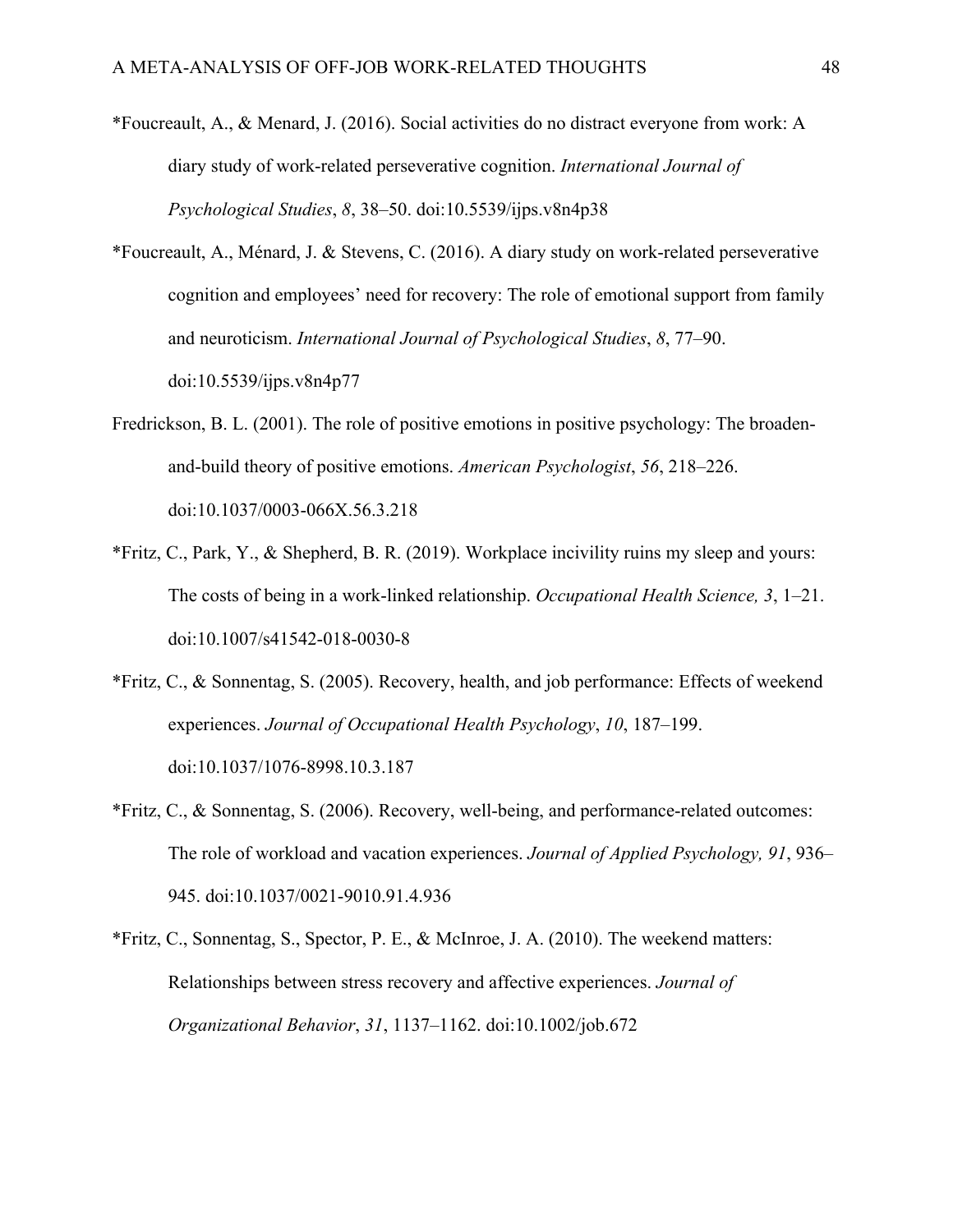- \*Fritz, C., Yankelevich, M., Zarubin, A., & Barger, P. (2010). Happy, healthy, and productive: The role of detachment from work during nonwork time*. Journal of Applied Psychology*, *95*, 977–983. doi:10.1037/a0019462
- \*Frone, M. R. (2015). Relations of negative and positive work experiences to employee alcohol use: Testing the intervening role of negative and positive work rumination. *Journal of Occupational Health Psychology*, *20*, 148–160. doi:10.1037/a0038375
- \*Gabriel, A. S., Calderwood, C., Bennett, A. A., Wong, E. M., Dahling, J. J., & Trougakos, J. P. (2019). Examining recovery experiences among working college students: A personcentered study. *Journal of Vocational Behavior*, *115*, 1–22. doi:10.1016/j.jvb.2019.103329
- \*Galliker, S., Nicoletti, C., Feer, S., Etzer-Hofer, I., Brunner, B., grosse Holtforth, M., Melloh, M., Dratva, J., & Elfering, A. (2020). Quality of leadership and presenteeism in health professions education and research: A test of a recovery-based process model with cognitive irritation and impaired sleep as mediators. *Psychological, Health & Medicine*, *25*, 239–251. doi:10.1080/13548506.2019.1634823
- \*Garrosa-Hernández, E., Carmona-Cobo, I., Ladstätter, F., Blanco, L. M., & Cooper-Thomas, H. D. (2013). The relationships between family-work interaction, job-related exhaustion, detachment, and meaning in life: A day-level study of emotional well-being. *Journal of Work and Organizational Psychology*, *29*, 169–177. doi:10.5093/tr2013a23
- \*Geisler, M., Buratti, S., & Allwood, C. M. (2019). The complex interplay between emotional regulation and work rumination on exhaustion. *Frontiers in Psychology*, *10*, 1–11. doi:10.3389/fpsyg.2019.01978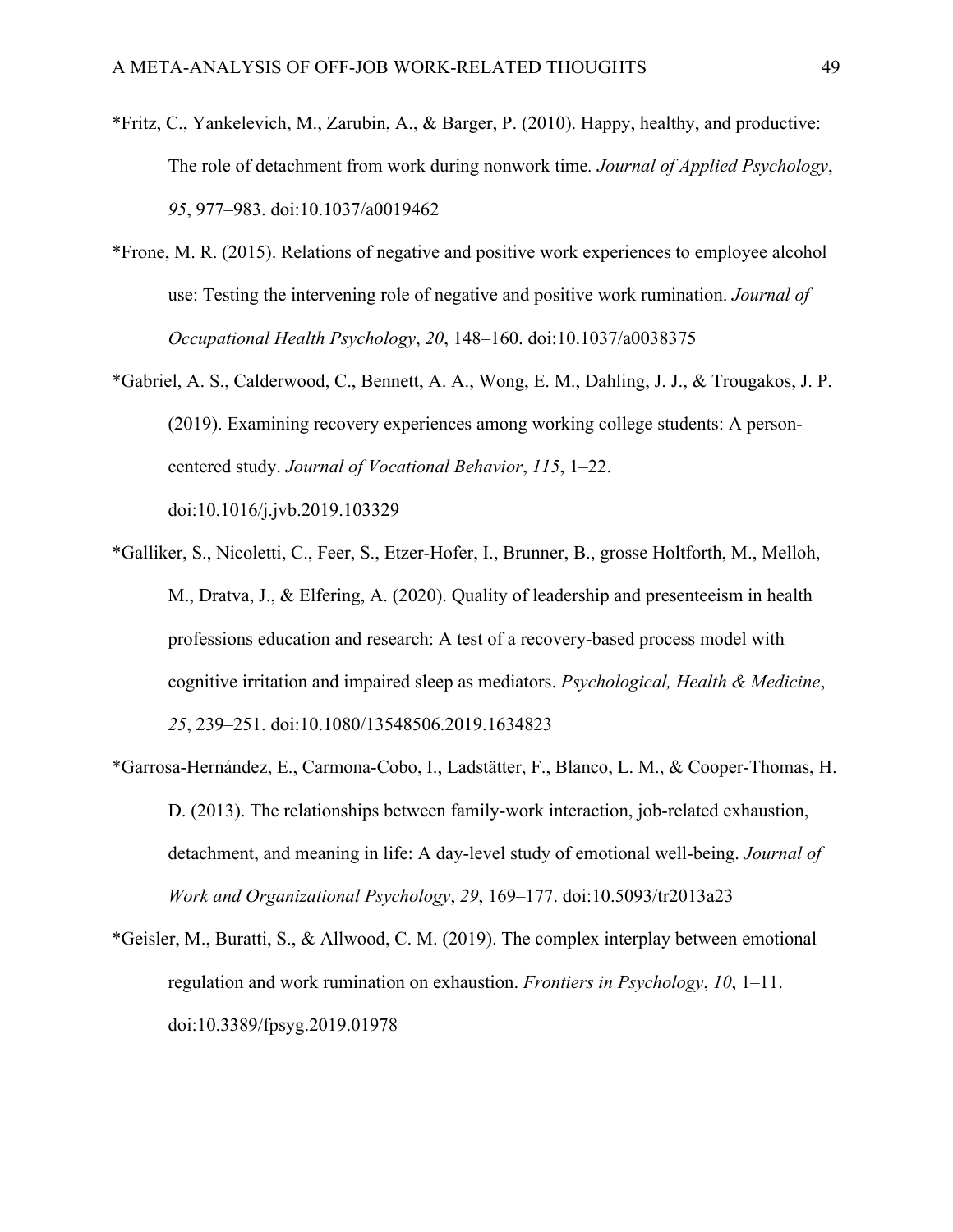- Geurts, S. A. E., Taris, T. W., Kompier, M. A. J., Dikkers, J. S. E., Van Hooff, M. L. M, & Kinnunen, U. M. (2005). Work-home interaction from a work psychological perspective: development and validation of a new questionnaire, the SWING. *Work & Stress*, *19*, 319–339. doi:10.1080/02678370500410208
- \*Goodboy, A. K., Martin, M. M., & Brown, E. (2016). Bullying on the school bus: Deleterious effects on public school bus drivers. *Journal of Applied Communication Research*, *44*, 434–452. doi:10.1080/00909882.2016.1225161
- Grossman, M. & Wood, W. (1993). Sex differences in intensity of emotional experience: A social role interpretation. *Journal of Personality and Social Psychology*, *65*, 1010–1022. doi:10.1037/0022-3514.65.5.1010
- Gruman, J. A., & Saks, A. M. (2019). What is work good for? A positive organizational psychology perspective. *Industrial and Organizational Psychology*, *12*, 448–450. doi:10.1017/iop.2019.75
- \*Gu, H., Wen, Z., & Fan, X. (2020). Investigating the multidimensionality of the Work-Related Flow Inventory (WOLF): A bifactor exploratory structural equation modeling framework. *Frontiers in Psychology*, *11*, 1–10. doi:10.3389/fpsyg.2020.00740
- \*Guros, F. (2015). *Thinking about work at home: Implications for safety at work* (Doctoral dissertation). Retrieved from ProQuest Dissertations & Theses Global. (ProQuest No. 3742869)
- \*Hahn, V. C., Binnewies, C., Sonnentag, S., & Mojza, E. J. (2011). Learning how to recover from job stress: Effects of a recovery training program on recovery, recovery-related selfefficacy, and well-being. *Journal of Occupational Health Psychology*, *16*, 202–216. doi:10.1037/a0022169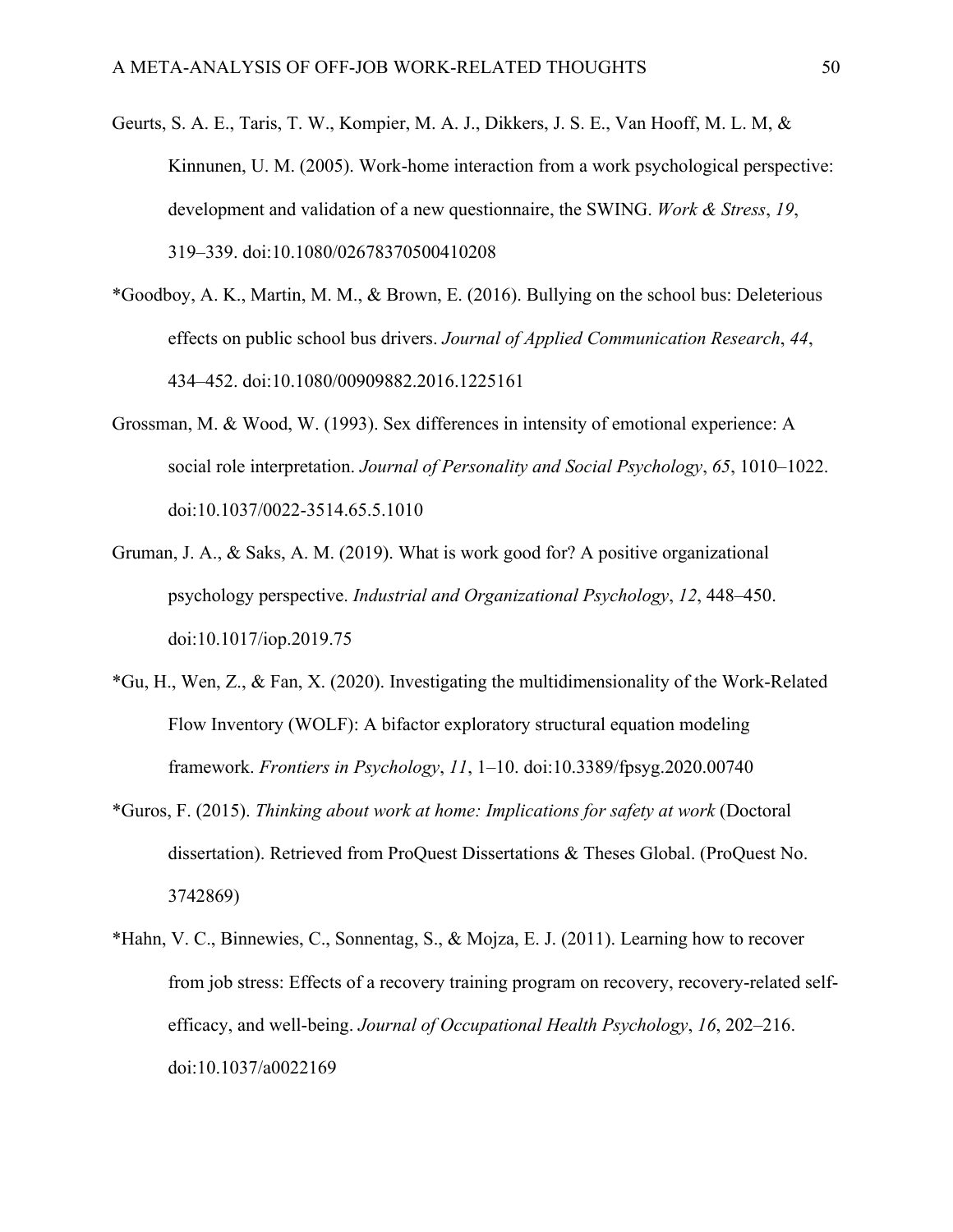- \*Hakanen, J., Rodríguez-Sánchez, A. M., & Perhoniemi, R. (2012). *Too good to be true? Similarities and differences between engagement and workaholism among Finnish judges*. Retrieved from http://repositori.uji.es/xmlui/handle/10234/63410
- Halbesleben, J. R. B. (2010). A meta-analysis of work engagement: relationship with burnout, demands, resources, and consequences. In A. B. Bakker & M. P. Leiter (Eds.), *Work engagement: A handbook of essential theory and research* (pp. 102–117). New York: Psychology Press.
- \*Haun, V. C., & Oppenauer, V. (2019). The role of job demands and negative work reflection in employees' trajectory of sleep quality over the workweek. *Journal of Occupational Health Psychology*, *24*, 675–688. doi:10.1037/ocp0000156
- \*Highhouse, S., Nye, C. D., & Matthews, R. A. (2017). Finding meaning in the struggle of work: Construct redundancy in work importance measurement. *Journal of Personnel Psychology*, *16*, 137–149. Doi:10.1027/1866-5888/a000178
- \*Höge, T. (2009). When work strain transcends psychological boundaries: An inquiry into the relationship between time pressure, irritation, work–family conflict and psychosomatic complaints. *Stress and Health*, *25*, 41–51. doi:10.1002/smi.1226
- \*Höge, T., & Hornung, S. (2015). Perceived flexibility requirements: Exploring mediating mechanisms in positive and negative effects on worker well-being. *Economic and Industrial Democracy*, *36*, 407–430. doi:10.1177/0143831X13511274
- \*Hornung, S., Rousseau D. M., Weigl, M., & Müller, A., & Glaser, J. (2014). Redesigning work through idiosyncratic deals. *European Journal of Work and Organizational Psychology*, *23*, 608–626. doi:10.1080/1359432X.2012.740171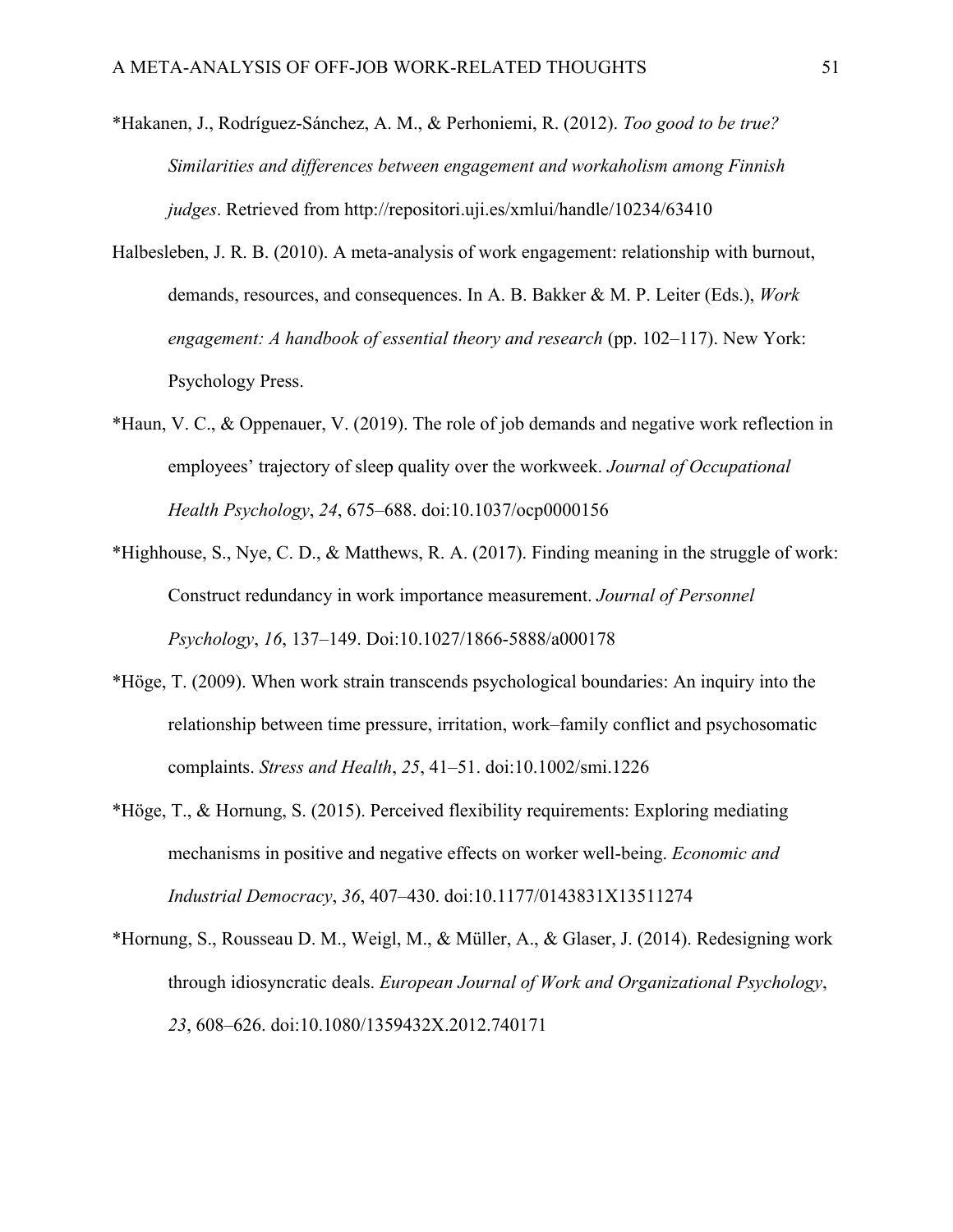- Horowitz, M., Wilner, N. & Alvarez, W. (1979). Impact of Event Scale: A measure of subjective stress. *Psychosomatic Medicine*, *41*, 209–218. doi:10.1097/00006842-197905000-00004
- \*Horsman, P. A. (2011). *Is a change as good as a rest? Investigating part-time reserve service as a method of stress recovery* (Master's thesis, Saint Mary's University, Halifax, Canada). Retrieved from http://library2.smu.ca/xmlui/handle/01/23829
- \*Houk, E. K. (2020). *Unpacking the burnout phenomenon: Understanding daily influences on burnout* (Master's thesis). Retrieved from https://digitalcommons.wku.edu/theses/3192
- Hu, X., & Kaplan, S. (2015). Is "feeling good" good enough? Differentiating discrete positive emotions at work. *Journal of Organizational Behavior*, *36*, 39–58. doi:10.1002/job.1941
- \*Igic, I., Keller, A. C., Elfering, A., Tschan, F., Kälin, W., & Semmer, N. K. (2017). Ten-year trajectories of stressors and resources at work: Cumulative and chronic effects on health and well-being. *Journal of Applied Psychology*, *102*, 1317–1343. doi:10.1037/apl0000225
- Ilies, R., Keeney, J., & Scott, B. A. (2011). Work–family interpersonal capitalization: Sharing positive work events at home. *Organizational Behavior and Human Decision Processes*, *114*, 115–126. doi:10.1016/j.obhdp.2010.10.008
- \*Jalonen, N., Kinnunen, M.-L., Pulkkinen, L., & Kokko, K. (2015). Job skill discretion and emotion control strategies as antecedents of recovery from work. *European Journal of Work and Organizational Psychology*, *24*, 389–401. doi:10.1080/1359432X.2014.914923
- \*Jiang, L., & Johnson, M. J. (2018). Meaningful work and affective commitment: A moderated mediation model of positive work reflection and work centrality. *Journal of Business and Psychology*, *33*, 545–558. doi:10.1007/s10869-017-9509-6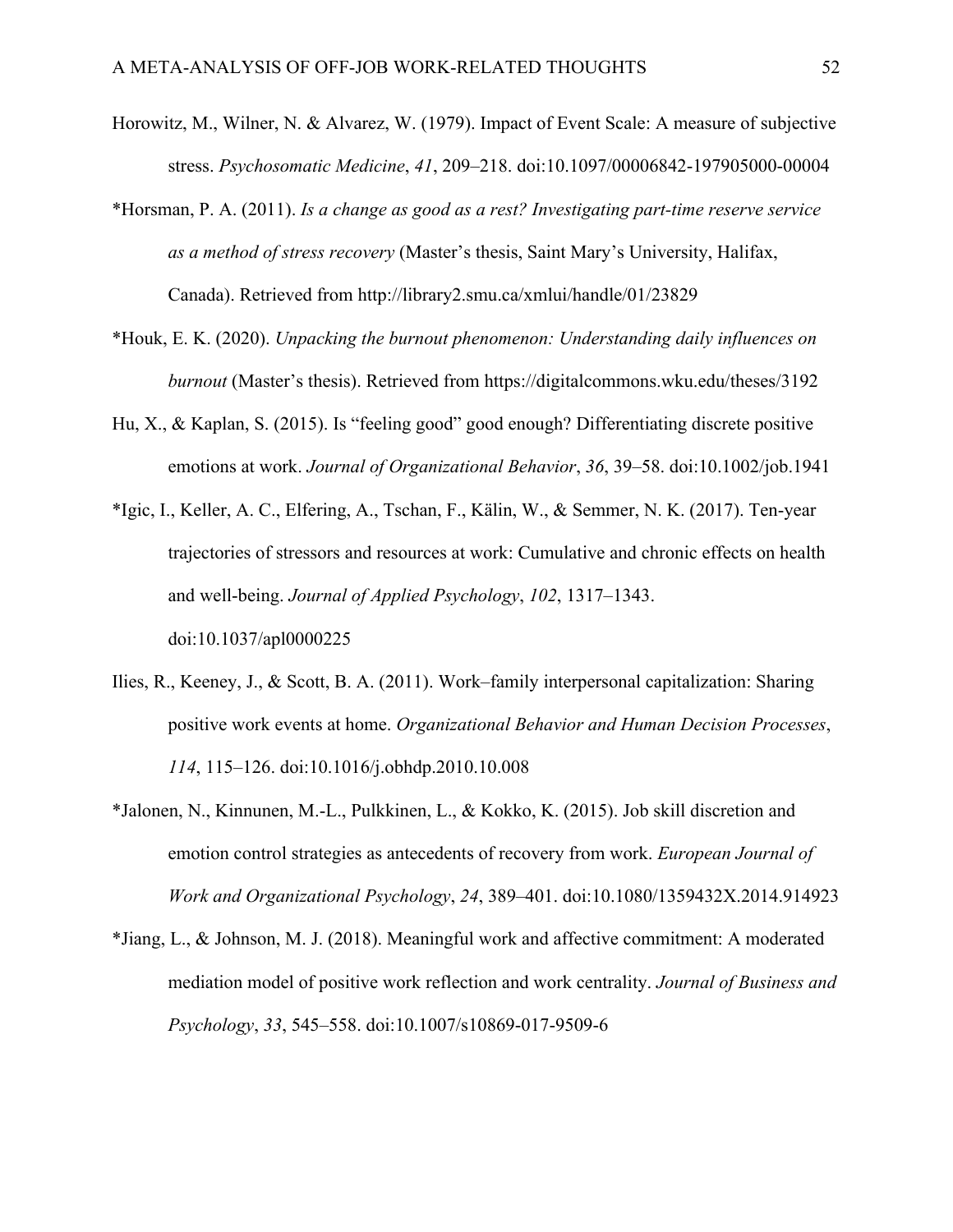- Johnson, D. P., & Whisman, M. A. (2013). Gender differences in rumination: A metaanalysis. *Personality and Individual Difference*, *55*, 367–374. doi:10.1016/j.paid.2013.03.019
- Kaplan, S. A., Warren, C. R., Barsky, A. P., & Thoresen, C. J. (2009). A note on the relationship between affect(ivity) and differing conceptualizations of job satisfaction: Some unexpected meta-analytic findings. *European Journal of Work and Organizational Psychology*, *18*, 29–54. doi:10.1080/13594320701873264
- Kiken, L. G., & Shook, N. J. (2014). Does mindfulness attenuate thoughts emphasizing negativity, but not positivity? *Journal of Research in Personality*, *53*, 22–30. doi:10.1016/j.jrp.2014.08.002
- \*Kim, M., & Beehr, T. A. (2019). *Leaders empower positive thinking via employee engagement, spilling over to the home.* Poster session presented at the 34th annual conference of the Society for Industrial and Organizational Psychology National Harbor, MD.
- \*Kinman, G., Clements, A. J., & Hart, J. (2017). Working conditions, work–life conflict, and well-being in U.K. prison officers: The role of affective rumination and detachment. *Criminal Justice and Behavior*, *44*, 226–239. doi:10.1177/0093854816664923
- Kinnunen, U., Feldt, T., & de Bloom, J. (2019). Testing cross-lagged relationships between work-related rumination and well-being at work in a three-wave longitudinal study across one and two years. *Journal of Occupational and Organizational Psychology*, *92*(3), 645– 670. doi:10.1111/joop.12256
- \*Kinnunen, U., Feldt, T., Sianoja M., de Bloom, J., Korpela, K., & Geurts, S. (2017). Identifying long-term patterns of work-related rumination: Associations with job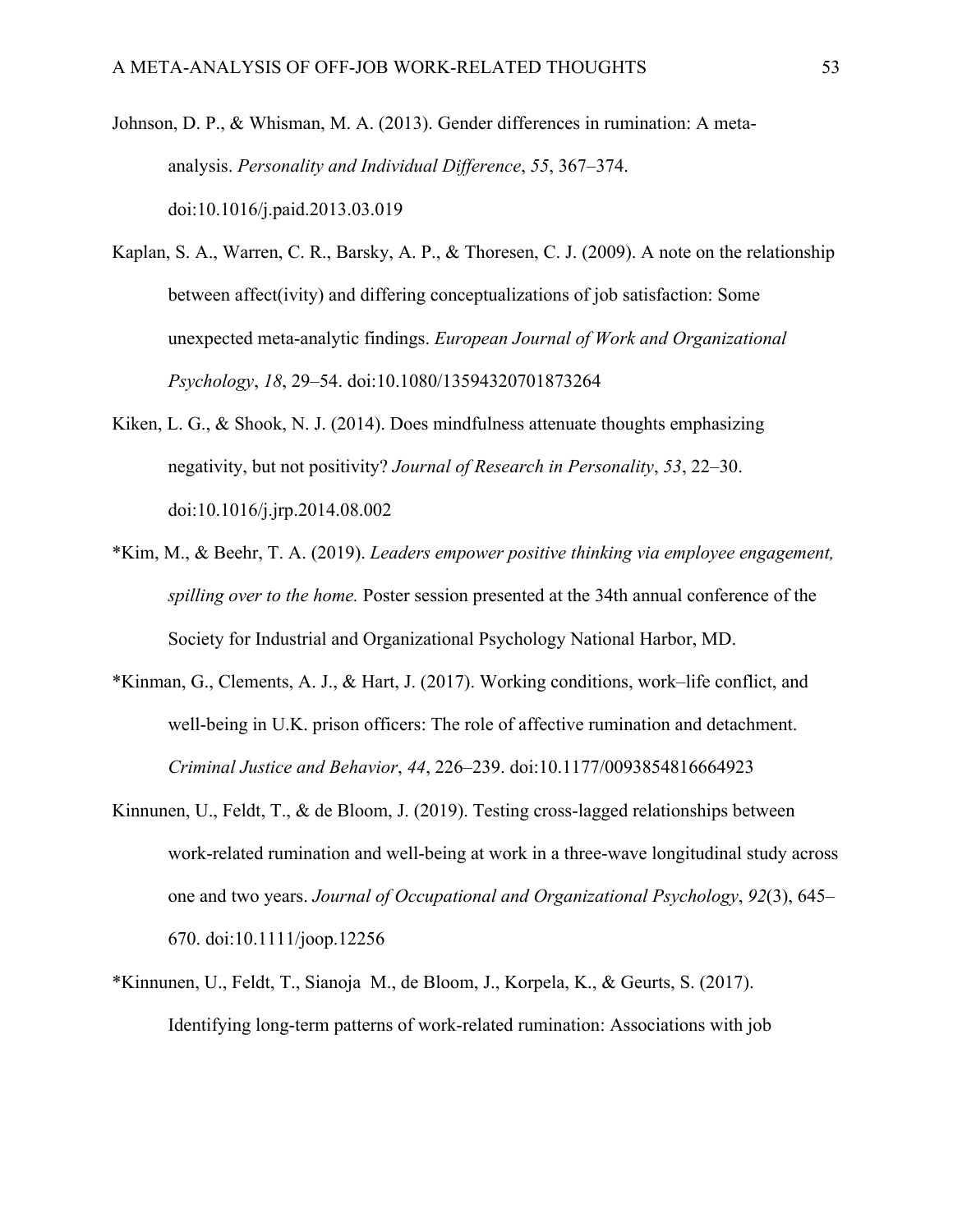demands and well-being outcomes. *European Journal of Work and Organizsational Psychology*, *26*, 514–526. doi:10.1080/1359432X.2017.1314265

- \*Kinnunen, U., Mauno, S., & Siltaloppi, M. (2010). Job insecurity, recovery and well-being at work: Recovery experiences as moderators. *Economic and Industrial Democracy*, *31*, 179–194. doi:10.1177/0143831X09358366
- \*Kinnunen, U., Rantanen, J., de Bloom, J., Mauno, S., Feldt, T., & Korpela, K. (2016). The role of work–nonwork boundary management in work stress recovery. *International Journal of Stress Management*, *23*, 99–123. doi:10.1037/a0039730
- \*Krannitz, M. A. (2015). *Fueling the fire: Applying self-expansion theory to work passion* (Doctoral dissertation). Retrieved from ProQuest Dissertations & Theses Global. (ProQuest No. 28097067)
- Krohne, H. W., Pieper, M., Knoll, N., & Breimer. (2002). The cognitive regulation of emotions: The role of success versus failure experience and coping dispositions. *Cognition and Emotion*, *16*, 217–243. doi:10.1080/02699930143000301
- \*Kuykendall, L., Craig, L., Stiksma, M., & Guarino, K. (2020). Understanding employees' unused vacation days: A social cognitive approach. *Journal of Occupational Health Psychology*. Advance online publication. doi:10.1037/ocp0000182
- \*Lapierre, L. M., Hammer, L. B., Truxillo, D. M., & Murphy, L. A. (2012). Family interference with work and workplace cognitive failure: The mitigating role of recovery experiences. *Journal of Vocational Behavior*, *81*, 227–235. doi:10.1016/j.jvb.2012.07.007
- \*Lassen, K., & Lea, I.-A. G. (2018). *Availability exceptions and technology use after-hours and the role of boundary control for work-life outcomes* (Master's thesis, BI Norwegian Business School, Oslo, Norway). Retrieved from http://hdl.handle.net/11250/2579045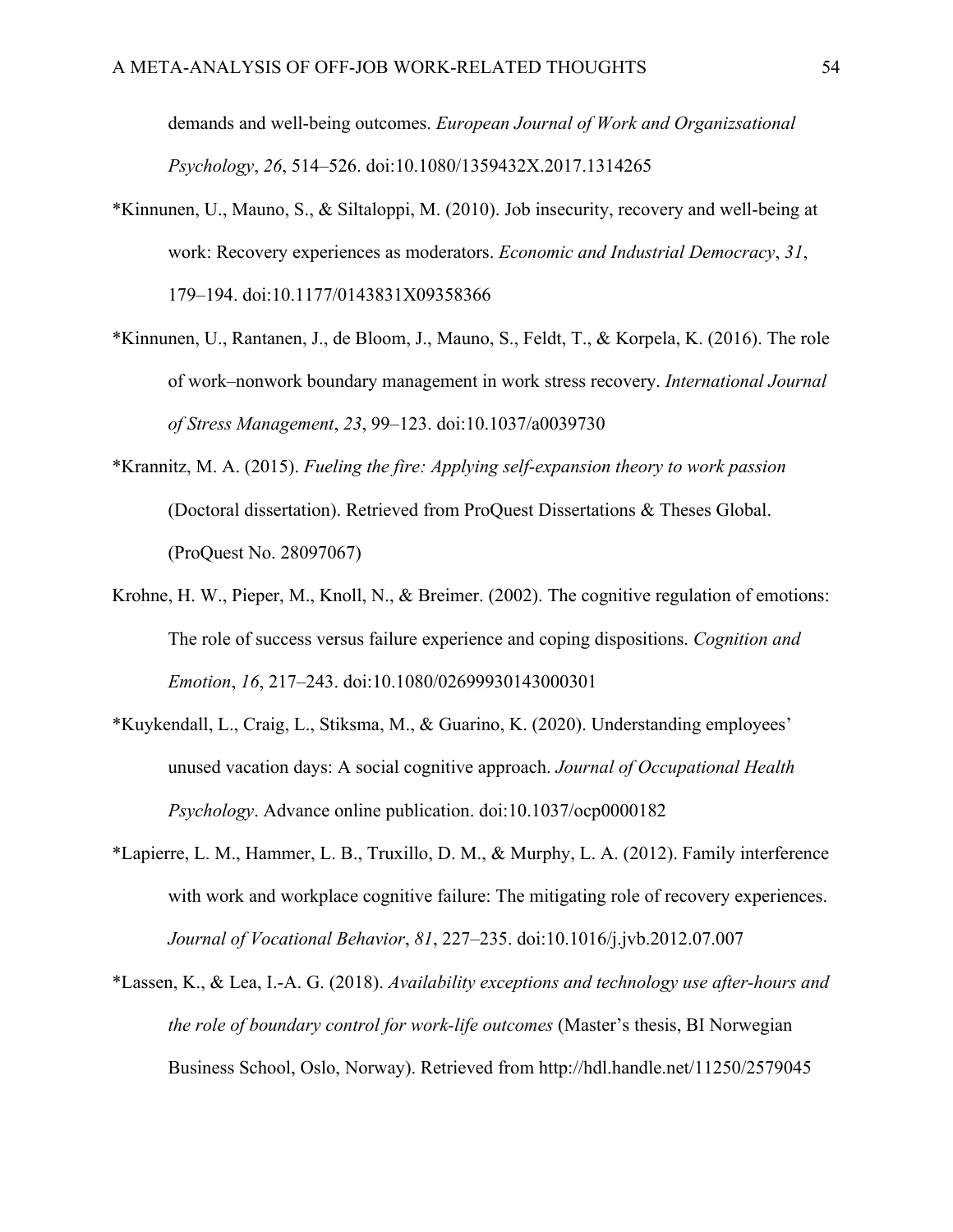- \*LeBlanc, D. E. (2018). *Work conflict: Meaning, measurement, and management* (Doctoral thesis, Saint Mary's University, Halifax, Canada). Retrieved from http://www.library2.smu.ca/handle/01/28214
- \*Liao, Z., Lee, H. W., Johnson, R. E., Song, Z., & Liu, Y. (2020). Seeing from a short-term perspective: When and why daily abusive supervisor behavior yields functional and dysfunctional consequences. *Journal of Applied Psychology*. Advance online publication. doi:10.1037/apl0000508
- \*Lin, B. C. (2009). *Do recovery experiences during lunch breaks impact worker well-being?*  (Master's thesis). Retrieved from http://rave.ohiolink.edu/etdc/view?acc\_num=bgsu1245903545
- Lyubomirsky, S., Sousa, L., & Dickerhoof, R. (2006). The costs and benefits of writing, talking, and thinking about life's triumphs and defeats. *Journal of Personality and Social Psychology*, *90*, 692–708. doi:10.1037/0022-3514.90.4.692
- \*Mäder, I. A., & Niessen, C. (2017). Nonlinear associations between job insecurity and adaptive performance: The mediating role of negative affect and negative work reflection. *Human Performance*, *30*, 231–253. doi:10.1080/08959285.2017.1364243
- Markman, A. (2017). *How to forget about work when you're not working*. Retrieved from https://hbr.org/2017/08/how-to-forget-about-work-when-youre-not-working
- McCullough, M. E., Bono, G., & Root, L. M. (2007). Rumination, emotion, and forgiveness: Three longitudinal studies. *Journal of Personality and Social Psychology*, *92*, 490–505. doi:10.1037/0022-3514.92.3.490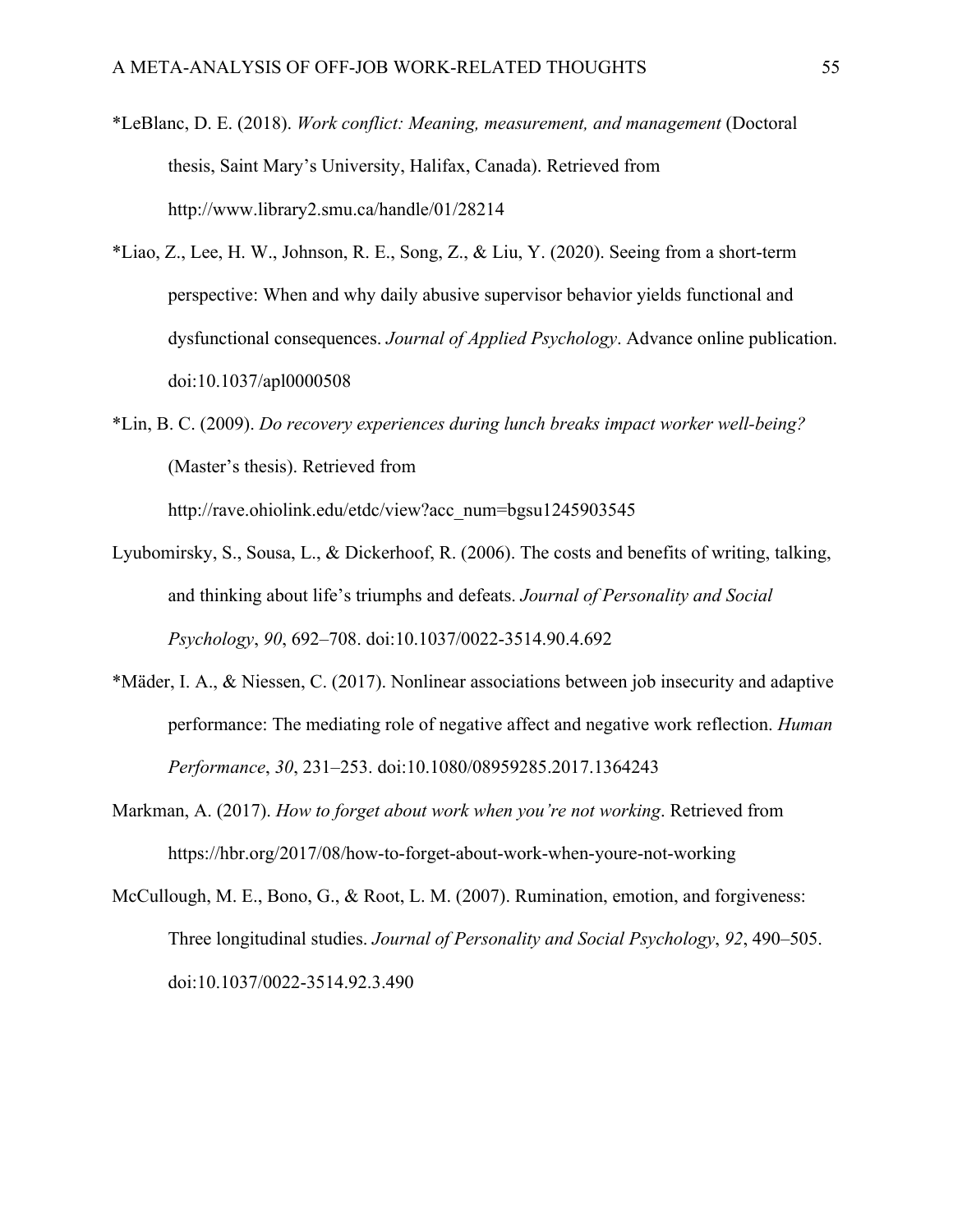- McRae, K., Ochsner, K. N., Mauss, I. B., Gabrieli, J. J. D., & Gross, J. J. (2008). Gender differences in emotion regulation: An fMRI study of cognitive reappraisal. *Group Processes & Intergroup Relations*, *11*, 143–162. doi:10.1177/1368430207088035
- \*Meier L. L., Cho, E., & Dumani, S. (2016). The effect of positive work reflection during leisure time on affective well-being: Results from three diary studies. *Journal of Organizational Behavior*, *37*, 255–278. doi:10.1002/job.2039
- \*Michailidis, E., & Cropley, M. (2016). Exploring predictors and consequences of embitterment in the workplace. *Ergonomics*, *60*, 1197–1206. doi:10.1080/00140139.2016.1255783
- \*Michailidis, E., & Cropley, M. (2019). Testing the benefits of expressive writing for workplace embitterment: A randomized control trial. *European Journal of Work and Organizational Psychology*, *28*, 315–328. doi:10.1080/1359432X.2019.1580694
- Mohr, G., Müller, A., Rigotti, T. Aycan, & Tschan, F. (2006). The assessment of psychological strain in work contexts. *European Journal of Psychological Assessment*, *22*, 198–206. doi:10.1027/1015-5759.22.3.198
- \*Mojza, E. J., Lorenz, C., Sonnentag, S., & Binnewies, C. (2010). Daily recovery experiences: The role of volunteer work during leisure time. *Journal of Occupational Health Psychology*, *15*, 60–74. doi:10.1037/a0017983
- \*Mojza, E. J., Sonnentag, S., & Bornemann, C. (2011). Volunteer work as a valuable leisuretime activity: A da-level study on volunteer work, non-work experiences, and well-being at work. *Journal of Occupational and Organizational Psychology*, *84*, 123–152. doi:10.1348/096317910X485737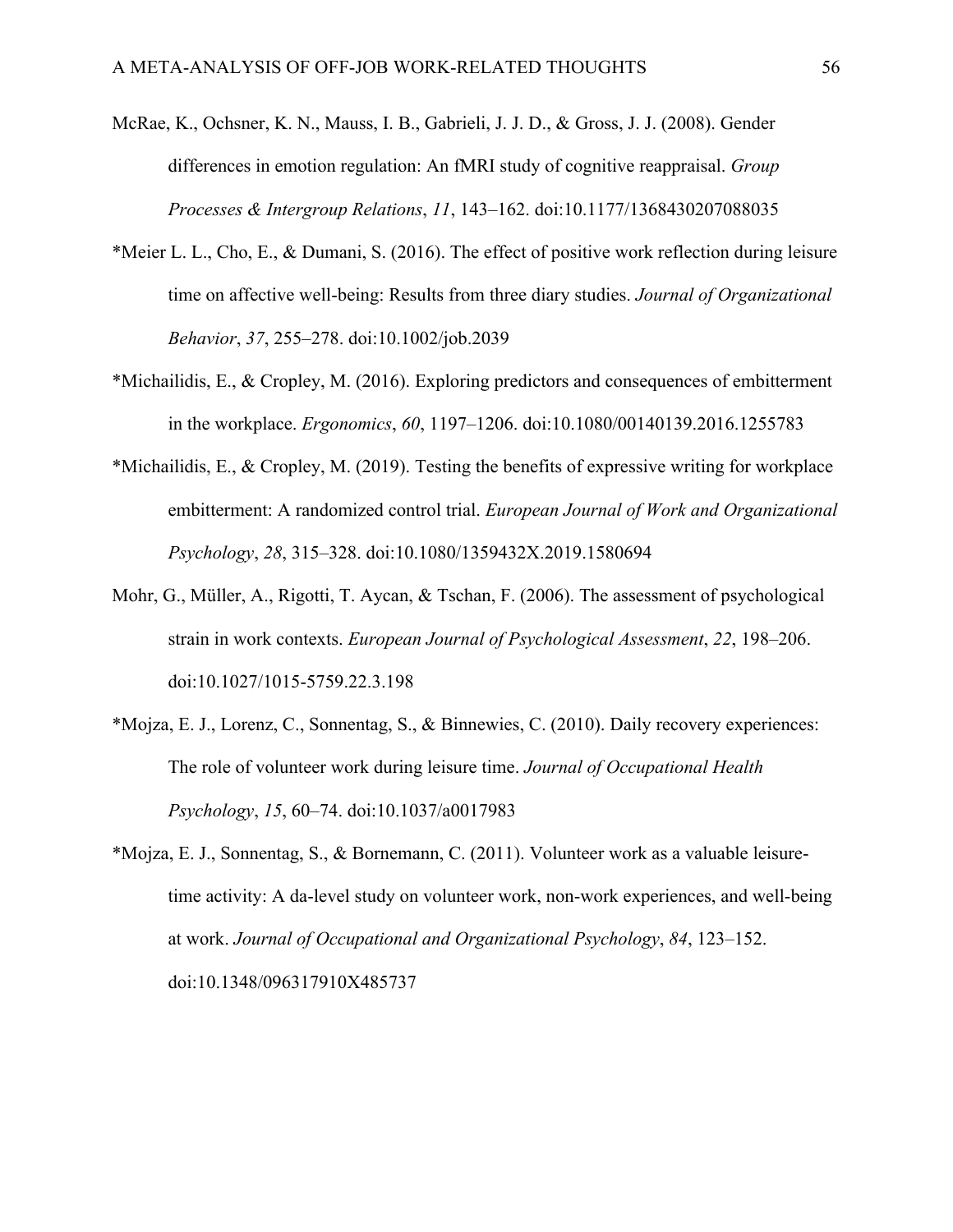- \*Molino, M., Cortese, C. G., Bakker, A. B., & Ghislieri, C. (2015). Do recovery experiences moderate the relationship between workload and work-family conflict? *Career Development International*, *20*, 686–702. doi:10.1108/CDI-01-2015-0011
- Moos, R. H., & Swindle, R. W., Jr. (1990). Stressful life circumstances: Concepts and measures. *Stress Medicine*, *6*, 171–180. doi:10.1002/smi.2460060302
- \*Moreno-Jiménez, B., Mayo, M., Sanz-Vergel, A. I., Geurts, S., Rodríguez-Muñoz, A., & Garrosa, E. (2009). Effects of work–family conflict on employees' well-being: The moderating role of recovery strategies. *Journal of Occupational Health Psychology*, *14*, 427–440. doi:10.1037/a0016739
- \*Moreno-Jiménez, B., Rodríguez-Muñoz, A., Pastor, J. C., Sanz-Vergel, A. I., & Garrosa, E. (2009). The moderating effects of psychological detachment and thoughts of revenge on workplace bullying. *Personality and Individual Differences*, *46*, 359–364. doi:10.1016/j.paid.2008.10.031
- \*Moreno-Jiménez, B., Rodríguez-Muñoz, A., Sanz-Vergel, A., & Garrosa, E. (2012). Elucidating the Role of Recovery Experiences in the Job Demands-Resources Model. *The Spanish Journal of Psychology*, *15*, 659–669. doi:10.5209/rev\_SJOP.2012.v15.n2.38877
- \*Mostert, K., & Els, C. (2015). The psychometric properties of the Recovery Experiences Questionnaire of employees in a higher education institution. *Journal of Psychology in Africa*, *25*, 37–43. doi:10.1080/14330237.2014.997006
- \*Myers, A. (2020). *Further understanding of the spillover process: Work influences on family disengagement and the mediating effects of flexible work arrangements* (Master's thesis). Retrieved from https://digitalcommons.wku.edu/theses/3197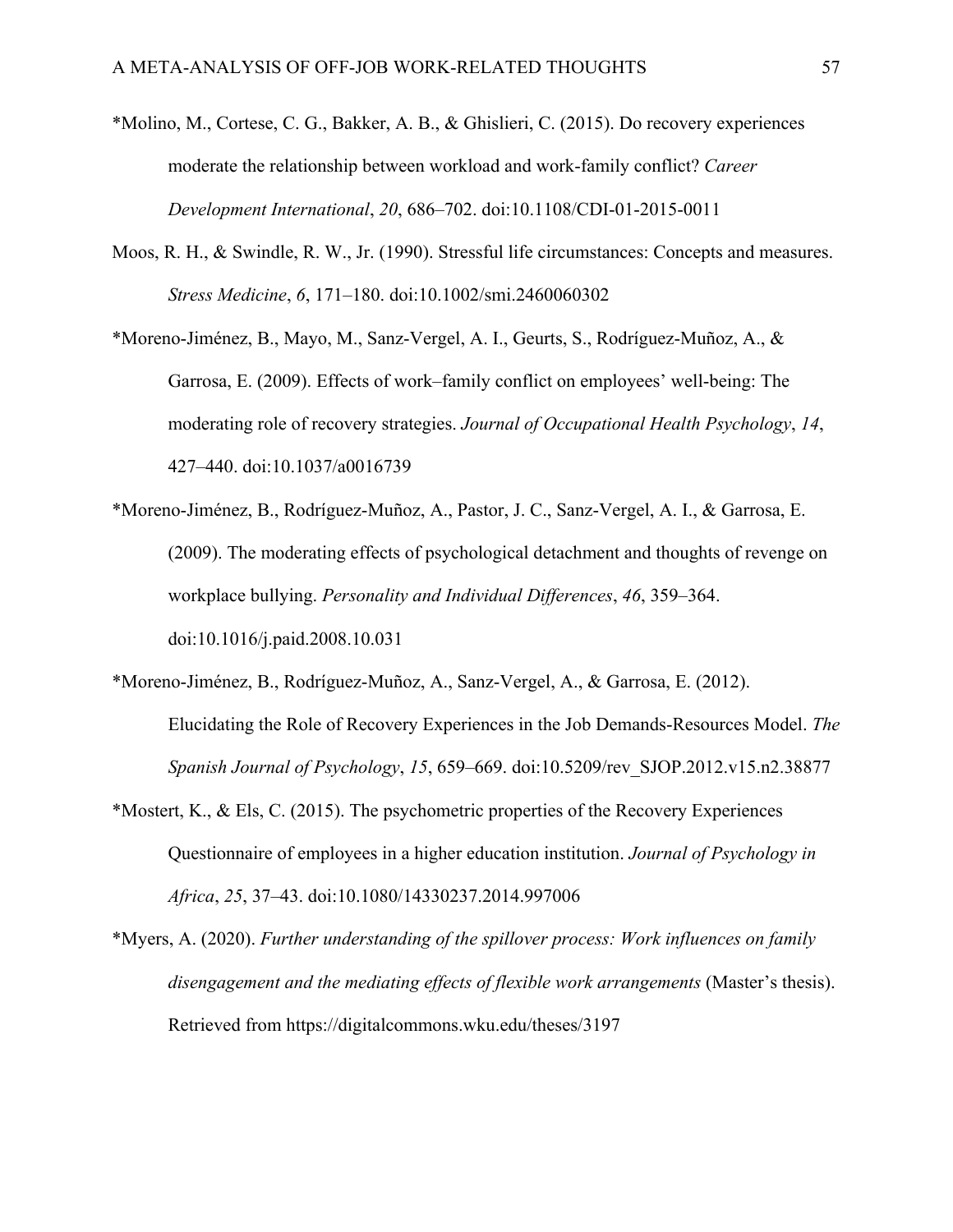\*Newman, S. (2017). *Perfectionism in the workplace: Examining the influence of perfectionistic charcteristics on employees' work day and respite experiences* (Doctoral thesis, City, University of London, London, England). Retrieved from http://openaccess.city.ac.uk/20406/

- Newton, D. W., LePine, J. A., Kim, J. K., Wellman, N., & Bush, J. T. (2020). Taking engagement to task: The nature and functioning of task engagement across transitions. *Journal of Applied Psychology*, *105*, 1–18. doi:10.1037/apl0000428
- \*Nohe, C., Michel, A., & Sonntag, K. (2014). Family–work conflict and job performance: A diary study of boundary conditions and mechanisms. *Journal of Organizational Behavior*, *35*, 339–357. doi:10.1002/job.1878
- \*Nolan, M. (2019)*. Preparing for the workday: The effects of pre-work strategies on psychological engagement and well-being* (Unpublished doctoral dissertation). University of Akron, Akron, Ohio.
- \*Ohly, S., & Latour, A. (2014). Work-related smartphone use and well-being in the evening: The role of autonomous and controlled motivation. *Journal of Personnel Psychology*, *13*, 174–183. doi:10.1027/1866-5888/a000114
- \*Ott, A. R., Haun, V. C., & Binnewies, C. (2019). Negative work reflection, personal resources, and work engagement: The moderating role of perceived organizational support. *European Journal of Work and Organizational Psychology*, *28*, 110–123. doi:10.1080/1359432X.2018.1550076
- \*Otto, K., & Mamatoglu, N. (2015). Why does interactional justice promote organizational loyalty, job performance, and prevent mental impairment? The role of social support and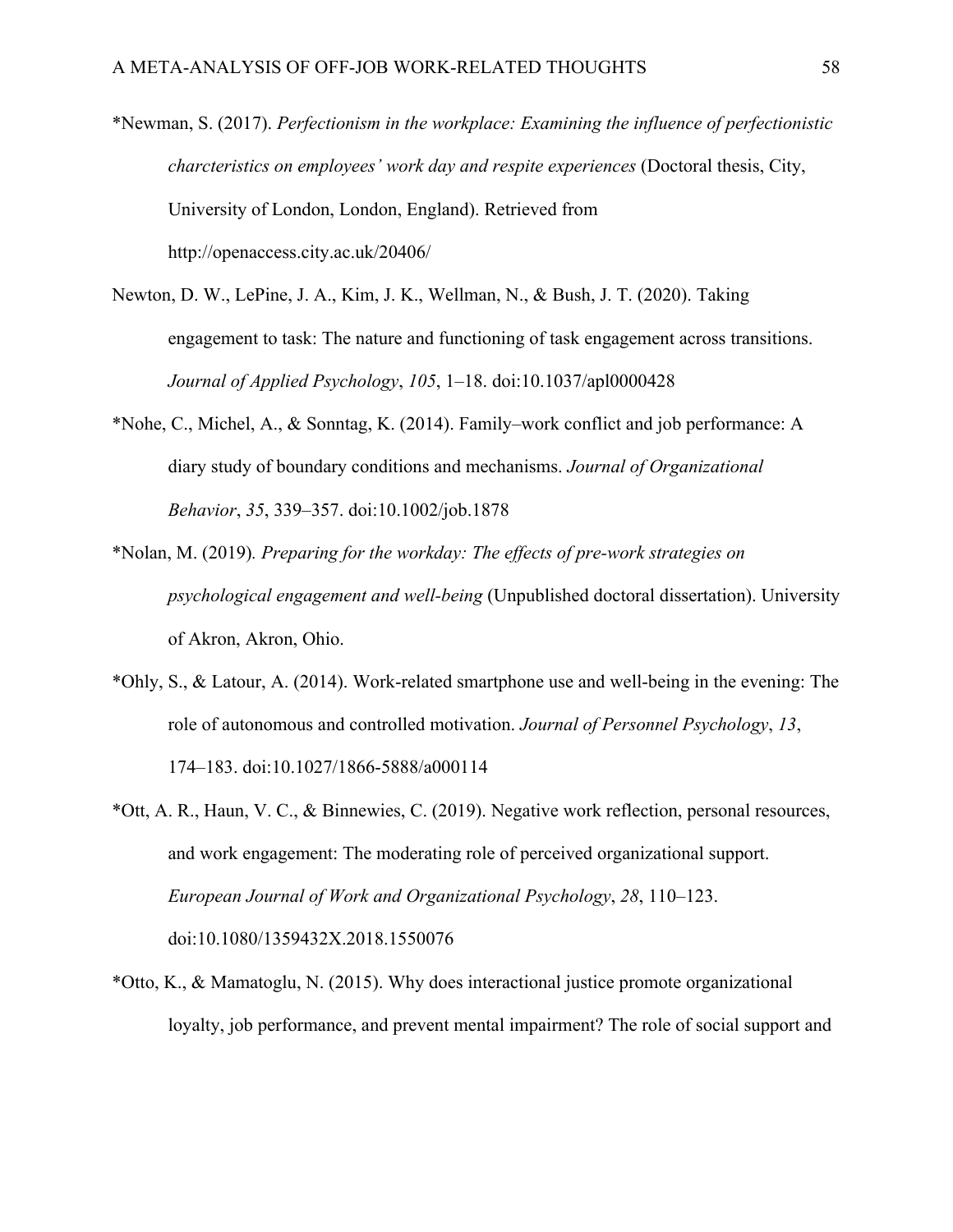social stressors. *The Journal of Psychology: Interdisciplinary and Applied*, *149*, 193–218. doi:10.1080/00223980.2013.866535

- \*Panthee, B., Panthee, S., Shimazu, A., & Kawakami, N. (2020). Validation of the Nepalese version of the Recovery Experience Questionnaire. *Heliyon*, *6*, 1–8. doi:10.1016/j.heliyon.2020.e03645
- \*Park, Y., Fritz, C., & Jex, S. M. (2011). Relationships between work-home segmentation and psychological detachment from work: The role of communication technology use at home. *Journal of Occupational Health Psychology*, *16*, 457–467. doi:10.1037/a0023594
- \*Park, Y., Fritz, C., & Jex, S. M. (2018). Daily cyber incivility and distress: The moderating roles of resources at work and home. *Journal of Management*, *44*, 2535–2557. doi:10.1177/0149206315576796
- \*Pereira, D., Müller, P., & Elfering, A. (2015). Workflow interruptions, social stressors from supervisor(s) and attention failure in surgery personnel. *Industrial Health*, *53*, 427–433. doi:10.2486/indhealth.2013-0219
- \*Pereira, D., Semmer, N. K., & Elfering, A. (2014). Illegitimate tasks and sleep quality: An ambulatory study. *Stress and Health*, *30*, 209–221. doi:10.1002/smi.2599
- \*Perko, K., Kinnunen, U., & Feldt, T. (2017). Long-term profiles of work-related rumination associated with leadership, job demands, and exhaustion: A three-wave study. *Work & Stress*, *31*, 395–420. doi:10.1080/02678373.2017.1330835
- \*Pingel, R., Fay, D., & Urbach, T. (2019). A resources perspective on when and how proactive work behaviour leads to employee withdrawal. *Journal of Occupational and Organizational Psychology*, *92*, 410–435. doi:10.1111/joop.12254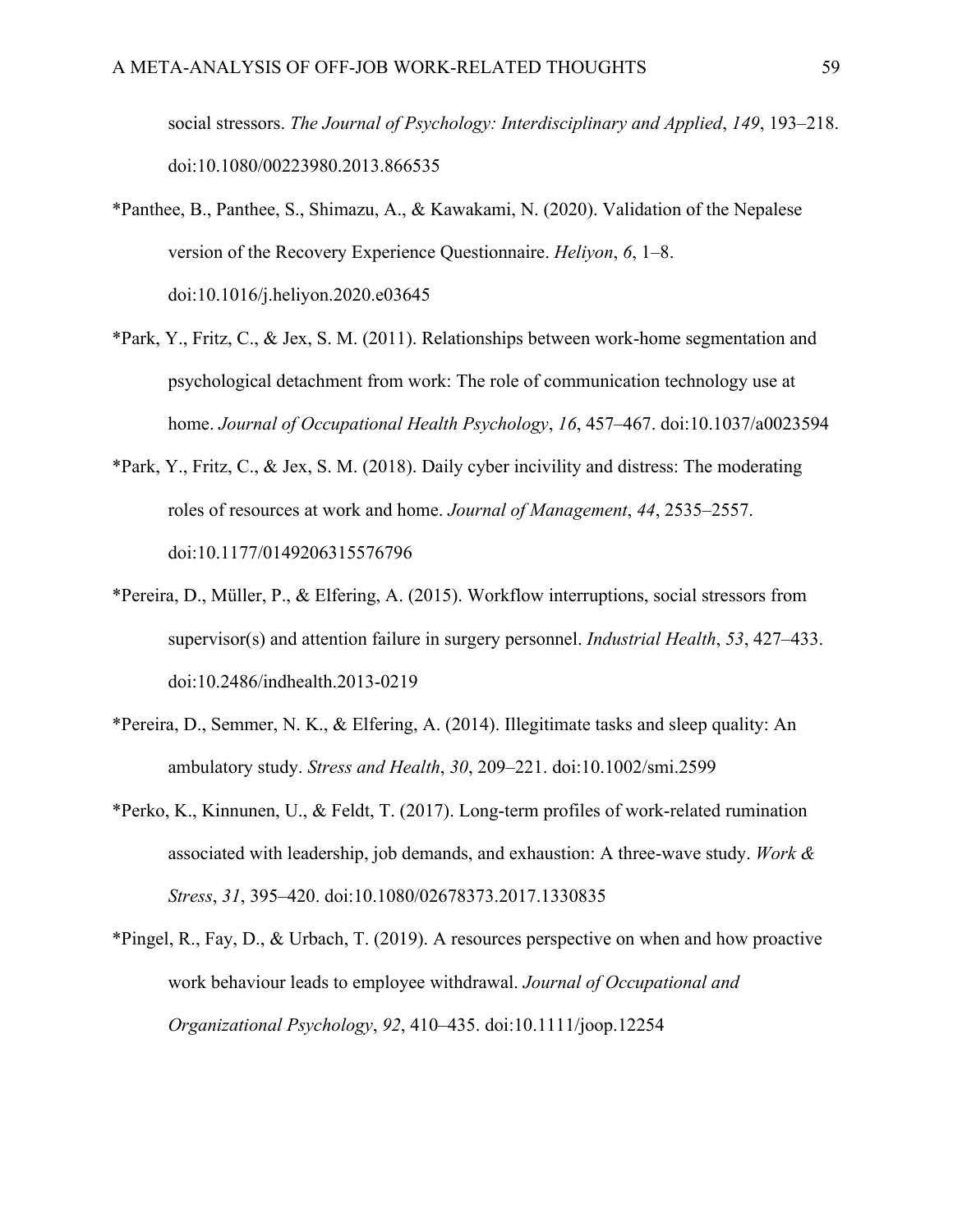- Posthuma, R. A., & Campion, M. A. (2009). Age stereotypes in the workplace: Common stereotypes, moderators, and future research directions. *Journal of Management*, *35*, 158–188. doi:10.1177/0149206308318617
- \*Prem, R., Kubicek, B., Uhlig, L., Baumgartner, V. C., & Korunka, C. (2020). *Development and validation of a scale to measure cognitive demands of flexible work*. PsyArXiv. doi:10.31234/osf.io/mxh75
- \*Qing, T., Xu, H., & Zhang, Y. (2019). The relationship between job insecurity and sleep quality: A moderated mediation model. In L. Zhang (Ed.), *2019 International Conference on Strategic Management (ICSM 2019)* (pp. 185–205). doi:10.25236/icsm.2019.018
- \*Querstret, D., & Cropley, M. (2012). Exploring the relationship between work-related rumination, sleep quality, and work-related fatigue. *Journal of Occupational Health Psychology*, *17*, 341–353. doi:10.1037/a0028552
- Querstret, D., Cropley, M., & Fife-Schaw, C. (2017). Internet-based instructor-led mindfulness for work-related rumination, fatigue, and sleep: Assessing facets of mindfulness as mechanisms of change. A randomized waitlist control trial. *Journal of Occupational Health Psychology*, *22*, 153–169. doi:10.1037/ocp0000028
- Raju, N. S., & Brand, P. A. (2003). Determining the significance of correlations corrected for unreliability and range restriction. *Applied Psychological Measurement*, *27*, 52–71. doi:10.1177/0146621602239476
- Ready, R. E., Weinberger, M. I., & Jones, K. M. (2007). How happy have you felt lately? Two diary studies of emotion recall in older and younger adults. *Cognition and Emotion*, *21*, 728–757. doi:10.1080/02699930600948269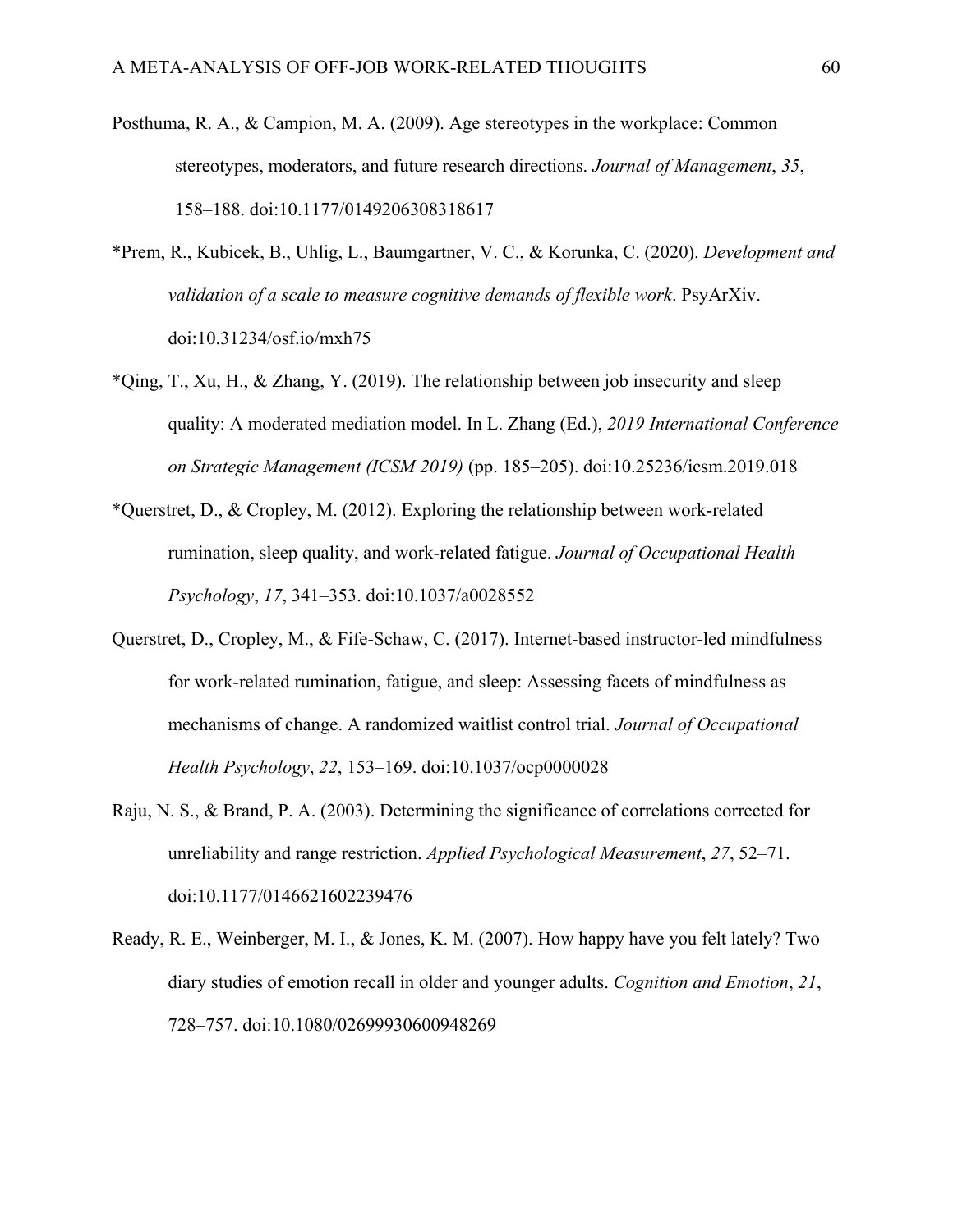- \*Richardson, K. M., & Thompson, C. A. (2012). High tech tethers and work-family conflict: A conservation of resources approach. *Engineering Management Research*, *1*, 29–43. doi:10.5539/emr.v1n1p29
- Richter, P., Rudolf, M., & Schmidt, C. F. (1999). Fragebogen zur Analyse belastungsrelevanter Anforderungsbewältigung: FABA [The faulty attitudes and behavior analysis questionnaire: FABA]. Frankfurt, Germany: Swets & Zeitlinger.
- \*Rigotti, T., De Cuyper, N., De Witte, H., Korek, S., & Mohr, G. (2009). Employment prospects of temporary and permanent workers: Associations with well-being and work related attitudes. *Journal Psychologie des Alltagshandelns*, *2*, 22–35. Retrieved from http://www.allgemeine-psychologie.info/wp/journal/
- \*Rivkin, W., Diestel, S., & Schmidt, K.-H. (2015). Psychological detachment: A moderator in the relationship of self-control demands and job strain. *European Journal of Work and Organizational Psychology*, *24*, 376–388. doi:10.1080/1359432X.2014.924926
- \*Ruan, Y. (2020). *Understanding work-life balance: Organizational predictors, effect on job satisfaction, and moderation by age and gender* (Master's thesis, University of Manitoba, Winnipeg, Canada). Retrieved from http://hdl.handle.net/1993/34912
- Salanova, M., Schaufeli, W. B., Xanthopoulou, D., & Bakker, A. B. (2010). The gain spiral of resources and work engagement: Sustaining a positive worklife. In A. B. Bakker & M. P. Leiter (Eds.), *Work engagement: A handbook of essential theory and research* (pp. 118– 131). Hove, England: Psychology Press.
- \*Sanz-Vergel, A. I., Demerouti, E., & Bakker, A. B. (2011). Daily detachment from work and home. The moderating effect of role salience. *Human Relations*, *64*, 775–799. doi:10.1177/0018726710393368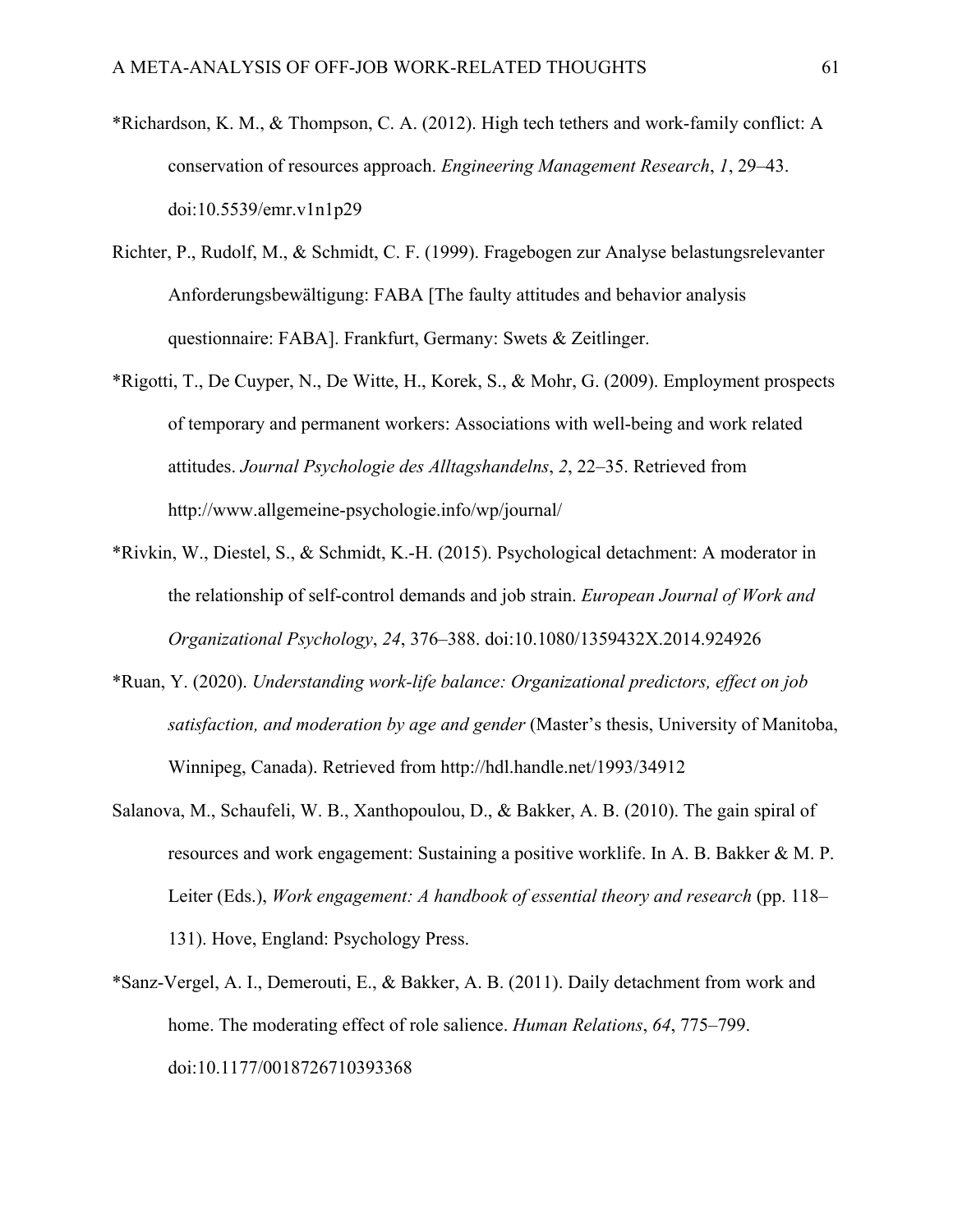- Schaufeli, W. B. (2017). General engagement: Conceptualization and measurement with the Utrecht General Engagement Scale (UGES). *Journal of Well-Being Assessment*, *1*, 9–24. doi:10.1007/s41543-017-0001-x
- \*Schlachter, S. (2017). *Voluntary work-related ICT use during non-work time: Its antecedents and consequences for employee recovery and well-being* (Doctoral thesis, University of Surrey, Guildford, United Kingdom). Retrieved from http://epubs.surrey.ac.uk/id/eprint/845728
- Schmidt, F. L., & Hunter, J. E. (2015). *Methods of meta-analysis: Correcting error and bias in research findings*, *3rd edition*. Thousand Oaks, CA: Sage.
- Schmidt, F. L., Pearlman, K., Hunter, J. E., & Hirsch, H. R. (1985). Forty questions about validity generalization and meta-analysis. *Personnel Psychology*, *38*, 697–798. doi:10.1111/j.1744-6570.1985.tb00565.x
- \*Schulz, A. D., Schöllgen, I., & Fay, D. (2019). The role of resources in the stressor–detachment model. *International Journal of Stress Management*, *26*, 306–314. doi:10.1037/str0000100
- \*Shimazu, A., de Jonge, J., Kubota, K., & Kawakami, N. (2014). Psychological detachment from work during off-job time: Predictive role of work and non-work factors in Japanese employees. *Industrial Health*, *52*, 141–146. doi:10.2486/indhealth.2013-0210
- \*Shimazu, A., Sonnentag, S., Kubota, K., & Kawakami, N. (2012). Validation of the Japanese version of the Recovery Experience Questionnaire. *Journal of Occupational Health*, *54*, 196–205. doi:10.1539/joh.11-0220-OA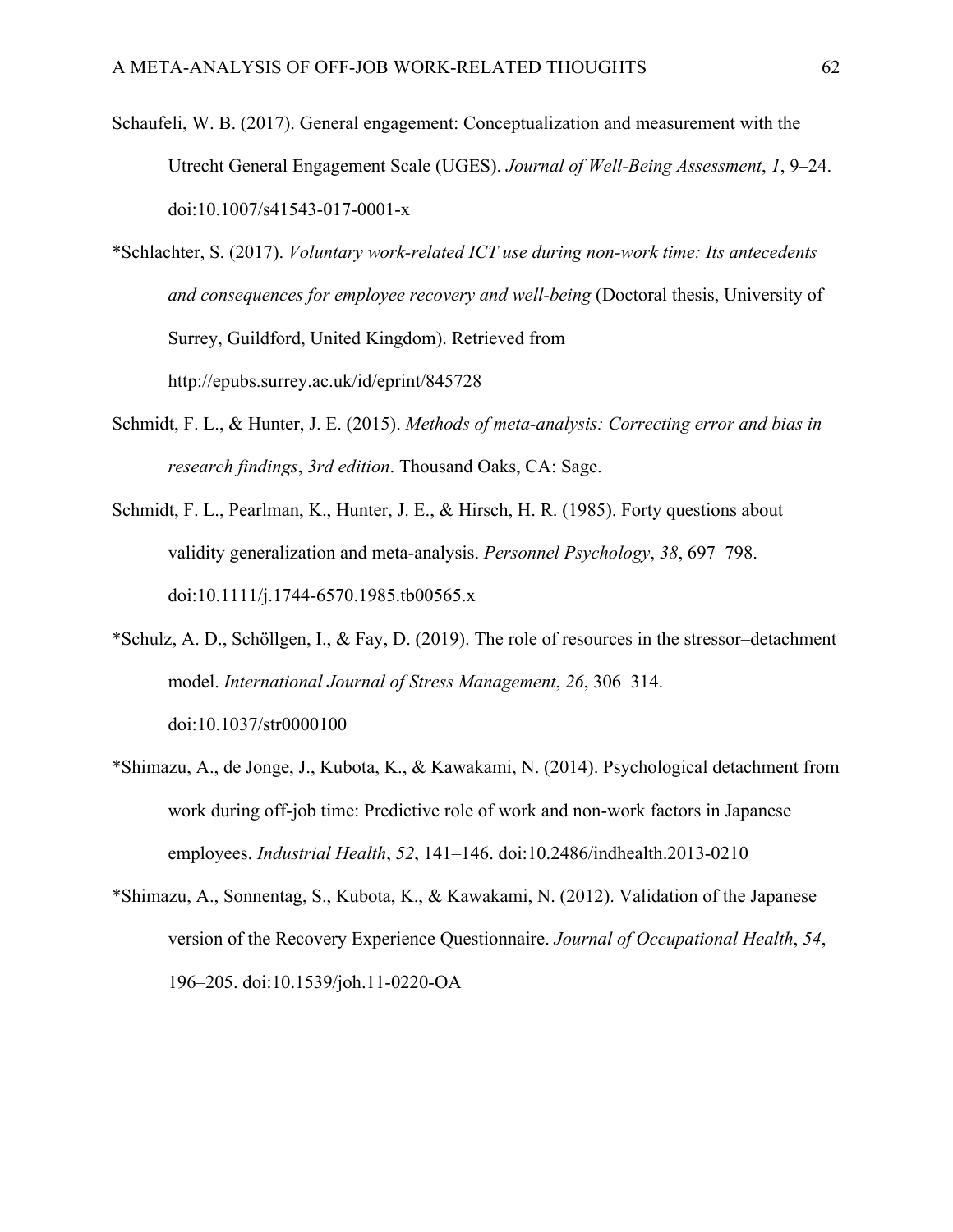- Shockley, K. M., Ispas, D., Rossi, M. E., & Levine, E. L. (2012). A meta-analytic investigation of the relationship between state affect, discrete emotions, and job performance. *Human Performance*, *25*, 377–411. doi:10.1080/08959285.2012.721832
- \*Sonnentag, S., Arbeus, H., Mahn, C., & Fritz, C. (2014). Exhaustion and lack of psychological detachment from work during off-job time: Moderator effects of time pressure and leisure experiences. *Journal of Occupational Health Psychology*, *19*, 206–216. doi:10.1037/a0035760
- \*Sonnentag, S., & Bayer, U.-V. (2005). Switching off mentally: Predictors and consequences of psychological detachment from work during off-job time. *Journal of Occupational Health Psychology*, *10*, 393–414. doi:10.1037/1076-8998.10.4.393
- \*Sonnentag, S., & Binnewies, C. (2013). Daily affect spillover from work to home: Detachment from work and sleep as moderators. *Journal of Vocational Behavior*, *83*, 198–208. doi:10.1016/j.jvb.2013.03.008
- \*Sonnentag, S., Binnewies, C., & Mojza, E. J. (2010). Staying well and engaged when demands are high: The role of psychological detachment. *Journal of Applied Psychology*, *95*, 965– 976. doi:10.1037/a0020032
- \*Sonnentag, S., & Fritz, C. (2007). The Recovery Experience Questionnaire: Development and validation of a measure for assessing recuperation and unwinding from work. *Journal of Occupational Health Psychology, 12*, 204–221. doi:10.1037/1076-8998.12.3.204
- Sonnentag, S., & Fritz, C. (2015). Recovery from job stress: The stressor–detachment model as an integrative framework. *Journal of Organizational Behavior*, *36*, S72–S103. doi:10.1002/job.1924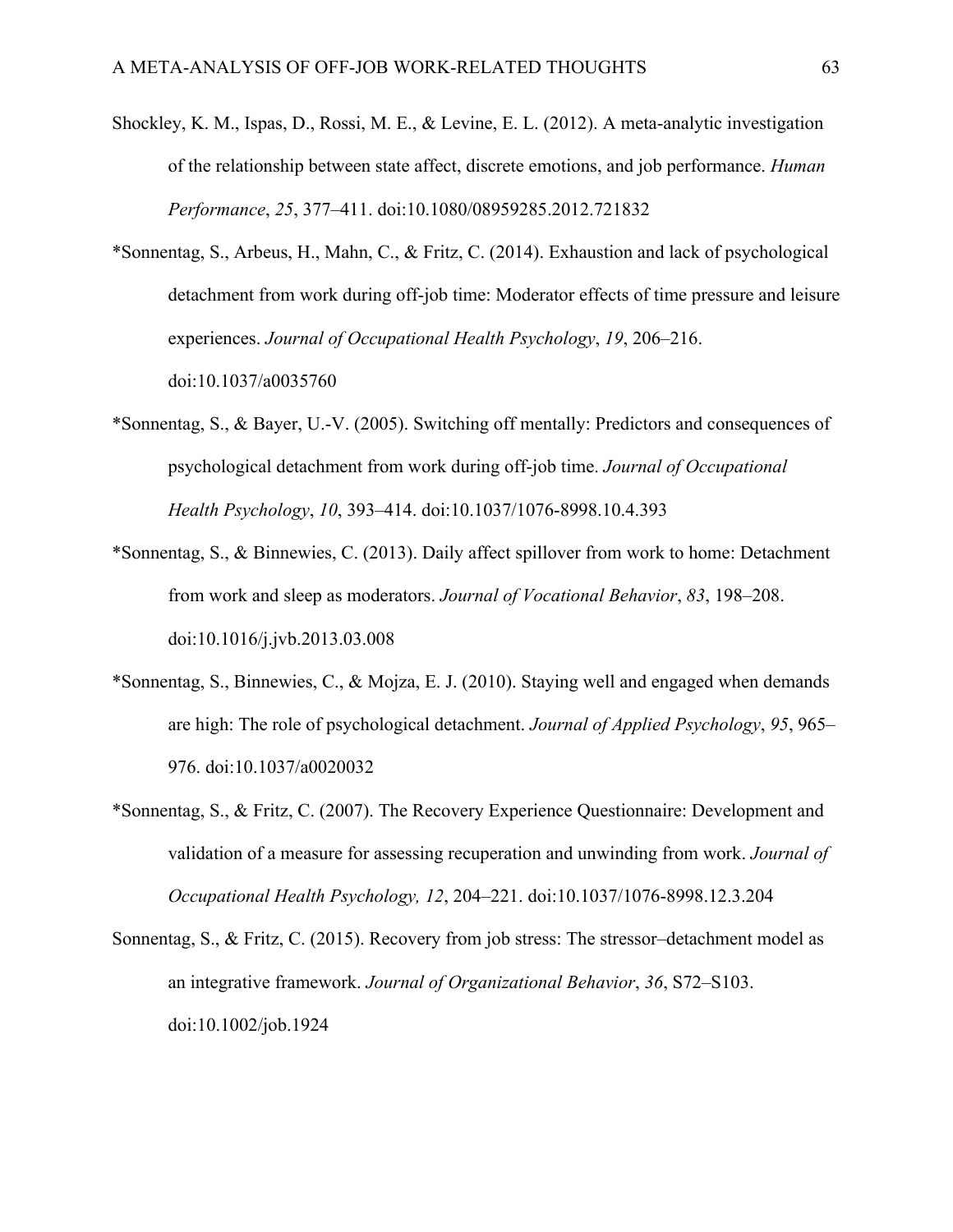- \*Sonnentag, S., & Grant, A. M. (2012). Doing good at work feels good at home, but not right away: When and why perceived prosocial impact predicts positive affect. *Personnel Psychology*, *65*, 495–530. doi:10.1111/j.1744-6570.2012.01251.x
- \*Sonnentag, S., & Kruel, U. (2006). Psychological detachment from work during off-job time: The role of job stressors, job involvement, and recovery-related self-efficacy. *European Journal of Work and Organizational Psychology*, *15*, 197–217. doi:10.1080/13594320500513939
- \*Sonnentag, S., Kuttler, I., & Fritz, C. (2010). Job stressors, emotional exhaustion, and need for recovery: A multi-source study on the benefits of psychological detachment. *Journal of Vocational Behavior*, *76*, 355–365. doi:10.1016/j.jvb.2009.06.005
- \*Sonnentag, S., Mojza, E. J., Binnewies, C., & Scholl, A. (2008). Being engaged at work and detached at home: A week-level study on work engagement, psychological detachment, and affect. *Work & Stress*, *22*, 257–276. doi:10.1080/02678370802379440
- \*Sonnentag, S., Unger, D., & Nägel, I. J. (2013). Workplace conflict and employee well-being: The moderating role of detachment from work during off-job time. *International Journal of Conflict Management*, *24*, 166–183. doi:10.1108/10444061311316780
- \*Sousa, T., & Neves, P. (2020). Two tales of rumination and burnout: Examining the effects of boredom and overload. *Applied Psychology: An International Review*. Advance online publication. doi:10.1111/apps.12257
- Spector, P. E., Zapf, D., Chen, P. Y., & Frese, M. (2000). Why negative affectivity should not be controlled in job stress research: Don't throw out the baby with the bath water. *Journal of Organizational Behavior*, *21*: 79–85. doi:10.1002/(SICI)1099- 1379(200002)21:1<79::AID-JOB964>3.0.CO;2-G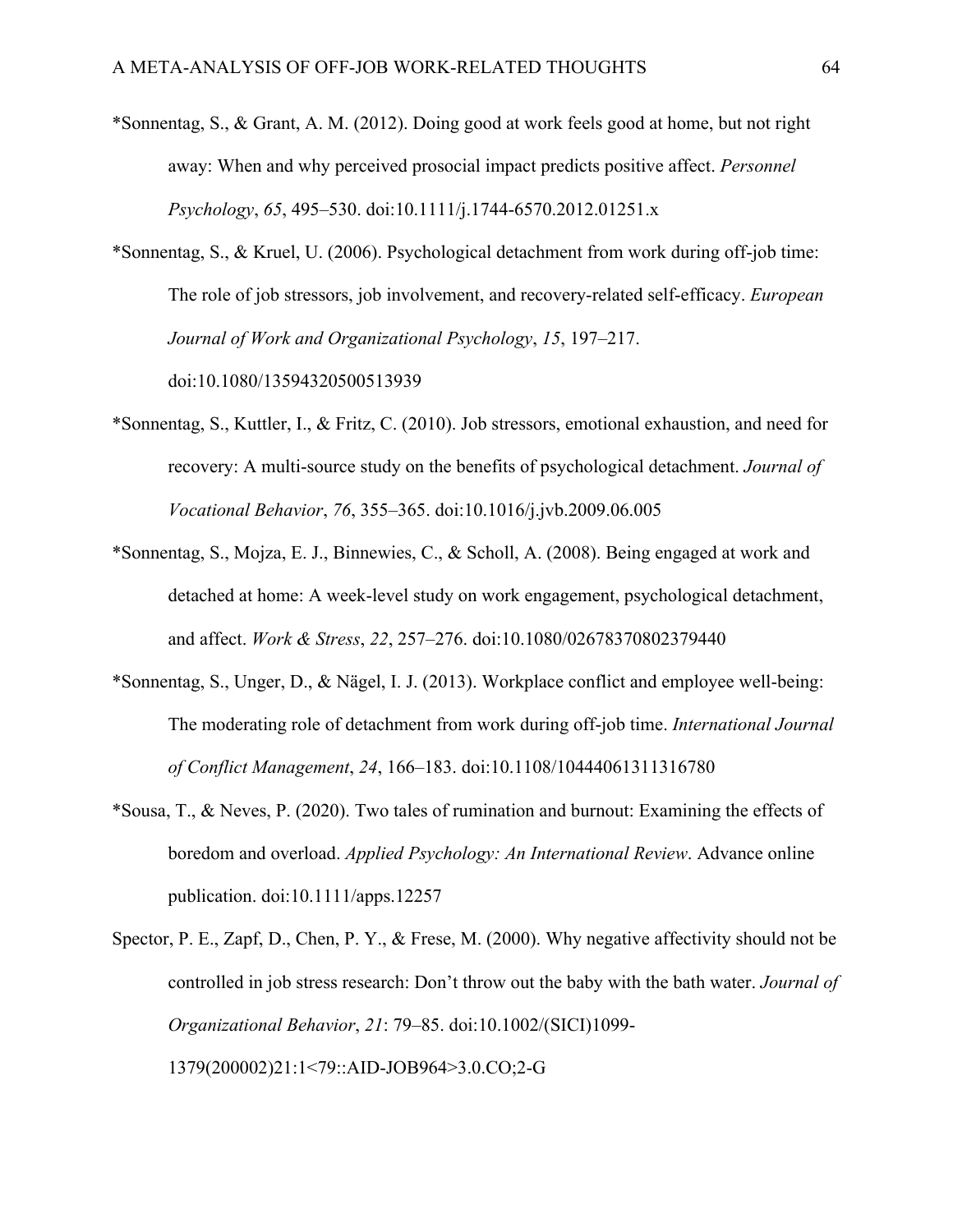- \*Steiner, S. (2019). *Exploring the association between affective work-related rumination and cardiovascular risk factors* (Doctoral thesis, University of Surrey, Guildford, United Kingdom). Retrieved from http://epubs.surrey.ac.uk/id/eprint/853213
- \*Stevens, S. N. M. (2010). *Understanding hoe employees unwind after work: Expanding the construct of "Recovery"* (Doctoral dissertation, Saint Mary's University, Halifax, Canada). Retrieved from http://library2.smu.ca/xmlui/handle/01/23055
- Swider, B. W., & Zimmerman, R. D. (2010). Born to burnout: A meta-analytic path model of personality, job burnout, and work outcomes. *Journal of Vocational Behavior*, *76*, 487– 506. doi:10.1016/j.jvb.2010.01.003
- \*Syrek, C. J., Weigelt, O., Peifer, C., & Antoni, C. H. (2017). Zeigarnik's sleepless nights: How unfinished tasks at the end of the week impair employee sleep on the weekend through rumination. *Journal of Occupational Health Psychology*, *22*, 225–238. doi:10.1037/ocp0000031
- Tamres, L. K., Janicki, D., & Helgeson, V. S. (2002). Sex differences in coping behavior: A meta-analytic review and an examination of relative coping. *Personality and Social Psychology Review*, *6*, 2–30. doi:10.1207/S15327957PSPR0601\_1
- \*Tanner, G., Bamberg, E., Kersten, M., Kozak, A., & Nienhaus, A. (2017). The relationship between working time and ill health: Differences between full-time and part-time workers. *Zeitschrift für Arbeits- und Organisationspsychologie A&O*, *61*, 181–196. doi:
- Tarrant, M. A. (1996). Attending to past outdoor recreation experiences: Symptom reporting and changes in affect. *Journal of Leisure Research*, *28*, 1–17. doi:10.1080/00222216.1996.11949757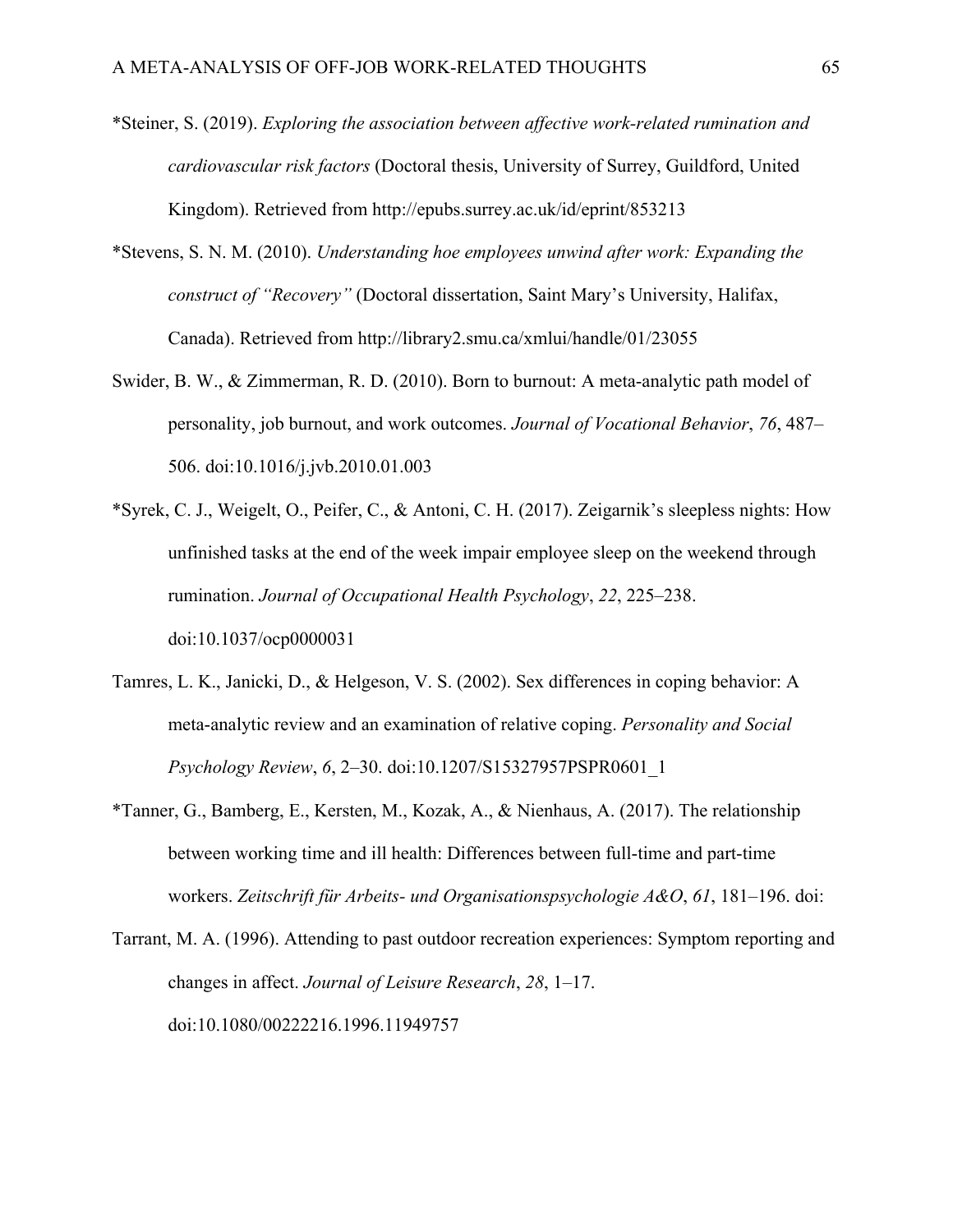- Taylor, S. E. (1991). Asymmetrical effects of positive and negative events: The mobilizationminimization hypothesis. *Psychological Bulletin*, *110*, 67–85. doi:10.1037/0033- 2909.110.1.67
- Teasdale, J. D., & Green, H. A. C. (2004). Ruminative self-focus and autobiographical memory. *Personality and Individual Differences*, *36*, 1933–1943. doi:10.1016/j.paid.2003.08.022
- \*ten Brummelhuis, L. L., & Bakker, A. B. (2012). Staying engaged during the week: The effect of off-job activities on next day work engagement. *Journal of Occupational Health Psychology*, *17*, 445–455. doi:10.1037/a0029213
- \*Thomas, J. (2019). *Daily recovery from work-related effort: Investigating emotional labour strategies and work-related thoughts* (Master's dissertation, University of Canterbury, Christchurch, New Zealand). Retrieved from https://ir.canterbury.ac.nz/handle/10092/100034
- Thomsen, D. K., Mehlsen, M. Y., Olesen, F., Hokland, M., Viidik, A., Avlund, K., & Zachariae, R. (2004). Is there an association between rumination and self-reported physical health? A one-year follow-up in a young and an elderly sample. *Journal of Behavioral Medicine*, *27*, 215–231. doi:10.1023/B:JOBM.0000028496.41492.34
- Thoresen, C. J., Kaplan, S. A., Barsky, A. P., Warren, C. R., & de Chermont, K. (2003). The affective underpinnings of job perceptions and attitudes: A meta-analytic review and integration. *Psychological Bulletin*, *129*, 914–945. doi:10.1037/0033-2909.129.6.914
- \*Vahle-Hinz, T. (2019). Little things matter: A daily diary study of the within-person relationship between workplace incivility and work-related rumination. *Industrial Health*, *57*, 676–690. doi:10.2486/indhealth.2018-0186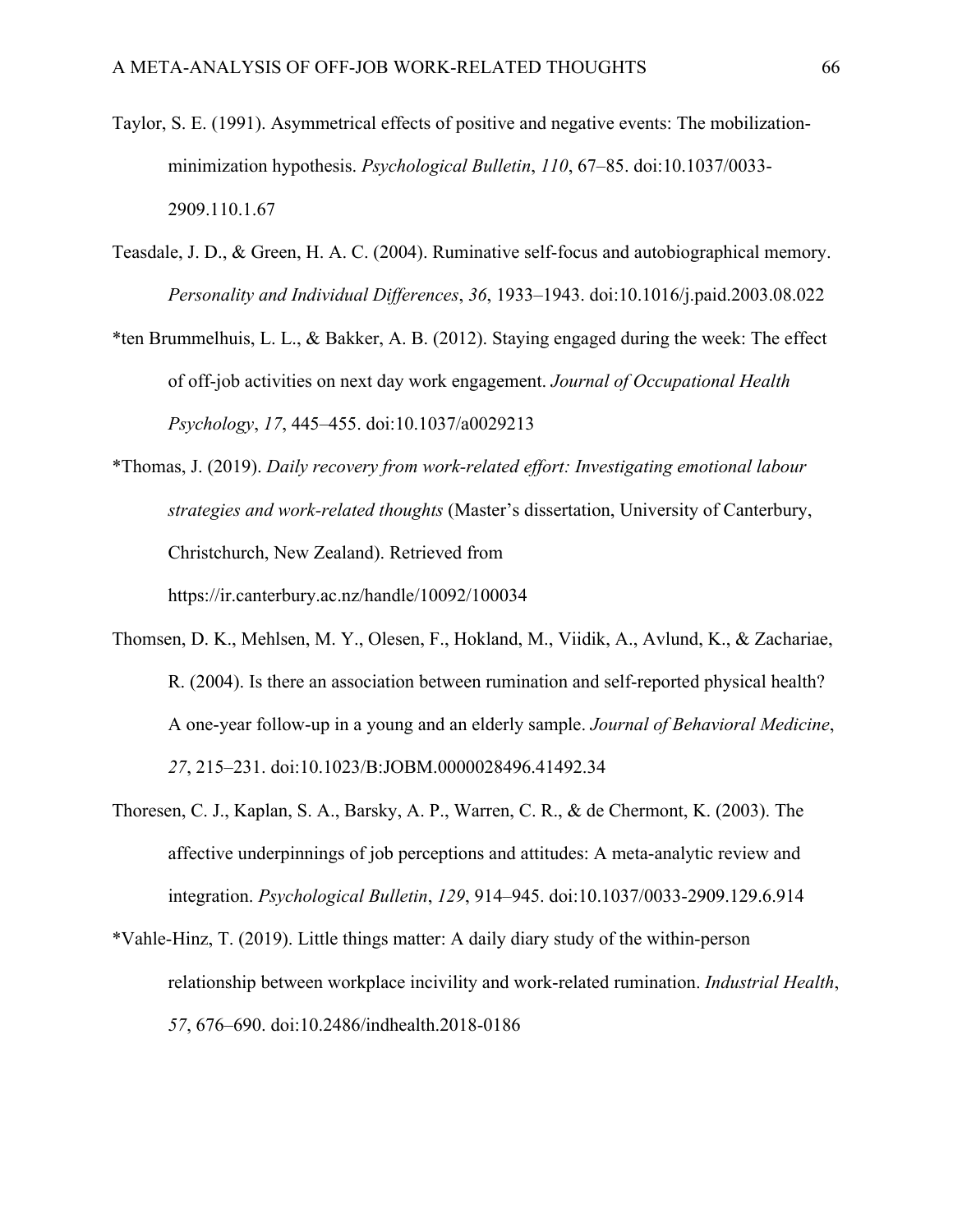- \*Vahle-Hinz, T., Baethge, A., & Van Dick, R. (2019). Beyond one work day? A daily diary study on causal and reverse effects between experienced workplace incivility and behaving rude towards others. *European Journal of Work and Organizational Psychology*, *28*, 272–285. doi:10.1080/1359432X.2019.1576633
- \*Vahle-Hinz, T., Bamberg, E., Dettmers, J., Friedrich, N., & Keller, M. (2014). Effects of work stress on work-related rumination, restful sleep, and nocturnal heart rate variability experienced on workdays and weekends. *Journal of Occupational Health Psychology*, *19*, 217–230. doi:10.1037/a0036009
- \*Vahle-Hinz, T., Mauno, S., de Bloom, J., & Kinnunen, U. (2017). Rumination for innovation? Analysing the longitudinal effects of work-related rumination on creativity at work and off-job recovery. *Work & Stress*, *31*, 315–337. doi:10.1080/02678373.2017.1303761
- \*van Eerde, W. (2003). Procrastination of work and time management training. *The Journal of Psychology*, *137*, 421–434. doi:10.1080/00223980309600625
- \*van Hooff, M. L. M. (2015). The daily commute from work to home: Examining employees' experiences in relation to their recovery status. *Stress and Health*, *31*, 124–137. doi:10.1002/smi.2534
- \*Van Laethem, M., Beckers, D. G. J., de Bloom, J., Sianoja, M., & Kinnunen, U. (2019). Challenge and hindrance demands in relation to self-reported job performance and the role of restoration, sleep quality, and affective rumination. *Journal of Occupational and Organizational Psychology*, *92*, 225–254. doi:10.1111/joop.12239
- \*Van Laethem, M., Beckers, D. G. J., Kompier, M. A. J., Kecklund, G., van den Bossche, S. N. J., & Geurts, S. A. E. (2015). Bidirectional relations between work-related stress, sleep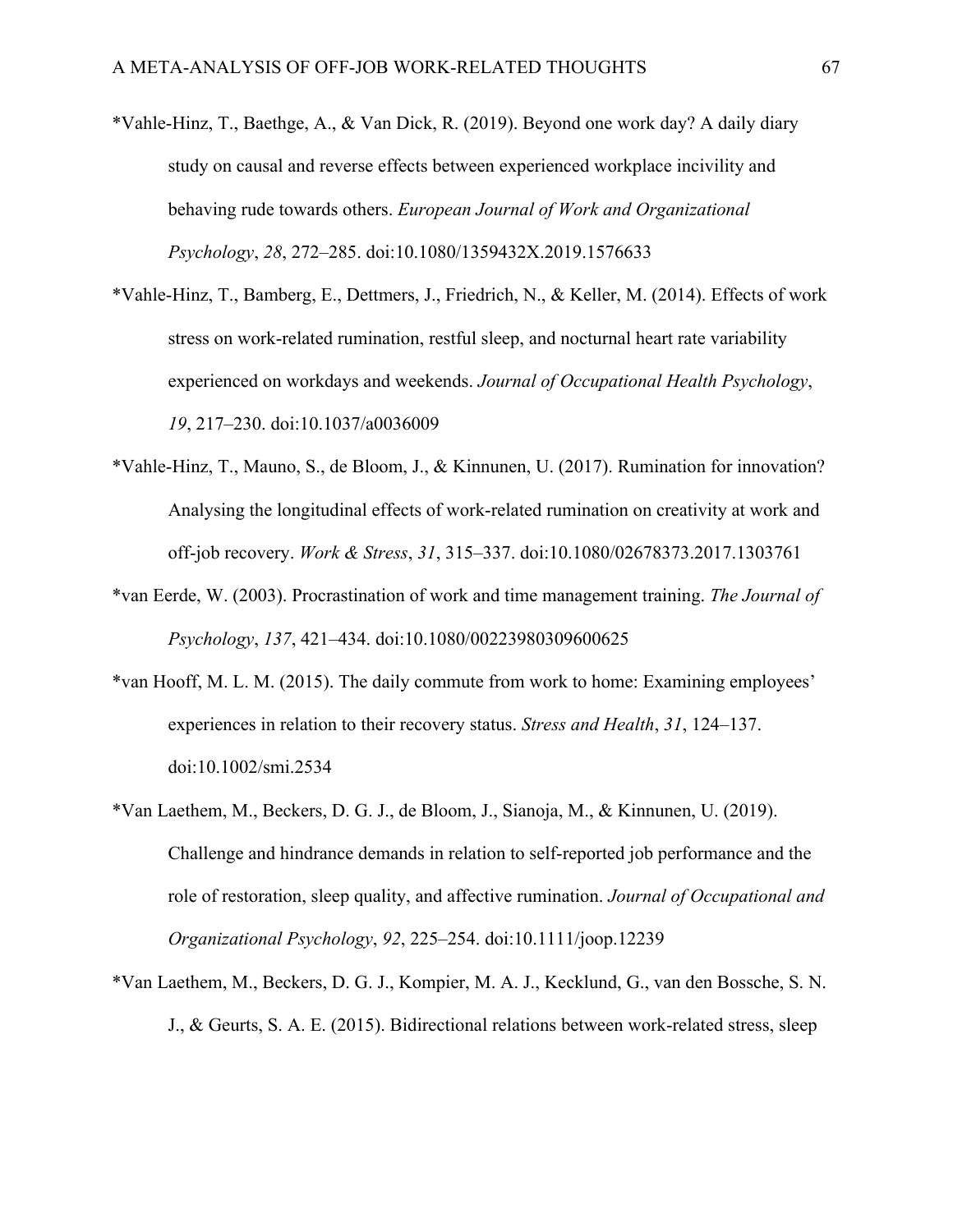quality and perseverative cognition. *Journal of Psychosomatic Research*, *79*, 391–398. doi:10.1016/j.jpsychores.2015.08.011

- Van Veldhoven, M., & Meijman, T. (1994). *The measurement of psychosocial job demands*. Amsterdam: NIA.
- \*Vandevala, T., Pavey, L., Chelidoni, O., Chang, N.-F., Creagh-Brown, B., & Cox, A. (2017). Psychological rumination and recovery from work in intensive care professionals: Associations with stress, burnout, depression and health. *Journal of Intensive Care*, *5*, 2– 8. doi:10.1186/s40560-017-0209-0
- \*Vîrgă, D., & Paveloni, A. (2015). Psychological capital and well-being: The moderating role of psychological detachment from work. *Psihologia Resurselor Umane*, *13*, 53–62. Retrieved from https://www.hrp-journal.com/index.php/pru/index
- \*Volman, F. E., Bakker, A. B., & Xanthopoulou, D. (2013). Recovery at home and performance at work: A diary study on self–family facilitation. *European Journal of Work and Organizational Psychology*, *22*, 218–234. doi:10.1080/1359432X.2011.648375
- \*Waite, E. (2012). *Running to work: Marathon training, replenishment, and worker well-being* (Doctoral dissertation). Retrieved from https://uh-ir.tdl.org/handle/10657/ETD-UH-2012- 05-451
- \*Wang, M., Liu, S., Liao, H., Gong, Y., Kammer-Mueller, J., & Shi, J. (2013). Can't get it out of my mind: Employee rumination after customer mistreatment and negative mood in the next morning. *Journal of Applied Psychology*, *98*, 989–1004. doi:10.1037/a0033656
- \*Ward, S., & Steptoe-Warren, G. (2014). A conservation of resources approach to Blackberry use, work-family conflict and well-being: Job control and psychological detachment from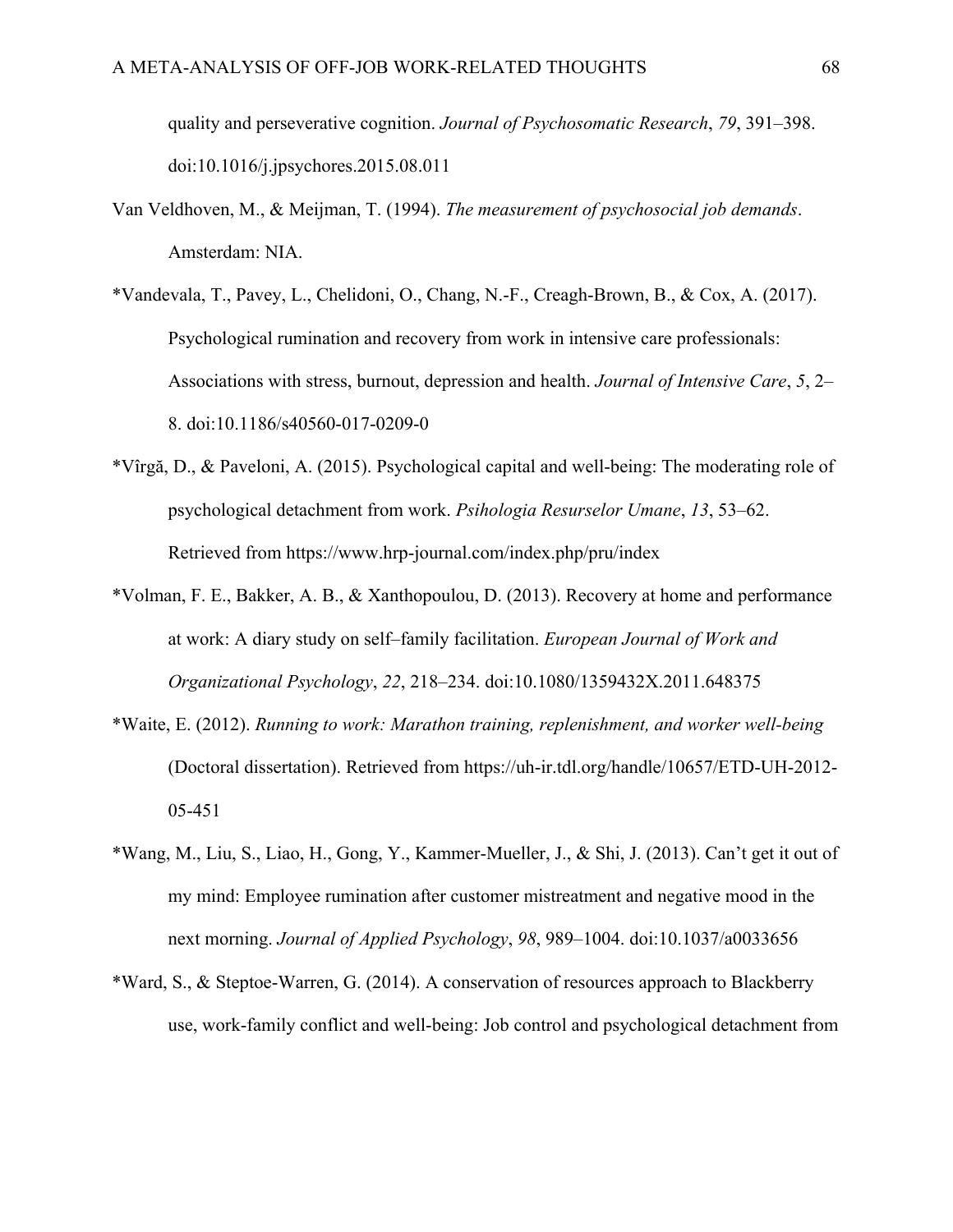work as potential mediators. *Engineering Management Research*, *3*, 8–23. doi:10.5539/emr.v3n1p8

- Watkins, E. R. (2008). Constructive and unconstructive repetitive thought. *Psychological Bulletin*, *134*, 163–206. doi:10.1037/0033-2909.134.2.163
- Watson, D., & Clark, L. A. (1984). Negative affectivity: The disposition to experience aversion emotional states. *Psychological Bulletin*, *96*, 465–490. doi:10.1037/0033-2909.96.3.465
- Watson, D., Clark, L. A., & Tellegen, A. (1988). Development and validation of brief measures of positive and negative affect: The PANAS scales. *Journal of Personality and Social Psychology*, *54*, 1063–1070. doi:10.1037//0022-3514.54.6.1063
- \*Weigelt, O., Gierer, P., Syrek, C. J. (2019). My mind is working overtime—Towards an integrative perspective of psychological detachment, work-related rumination, and work reflection. *International Journal of Environmental Research and Public Health*, *16*, 1–27. doi:10.3390/ijerph16162987
- \*Weigelt, O., Syrek, C. J., Schmitt, A., & Urbach, T. (2019). Finding peace of mind when there still is so much left undone—A diary study on how job stress, competence need satisfaction, and proactive work behavior contribute to work-related rumination during the weekend. J*ournal of Occupational Health Psychology*, *24*, 373–386. doi:10.1037/ocp0000117
- \*Weinberger, E., Wach, D., Stephan, U., & Wegge, J. (2018). Having a creative day: Understanding entrepreneurs' daily idea generation through a recovery lens. *Journal of Business Venturing*, *33*, 1–19. doi:10.1016/j.jbusvent.2017.09.001
- Weiss, H. M., & Cropanzano, R. (1996). Affective events theory: A theoretical discussion of the structure, causes and consequences of affective experiences at work. In B. M. Staw & L.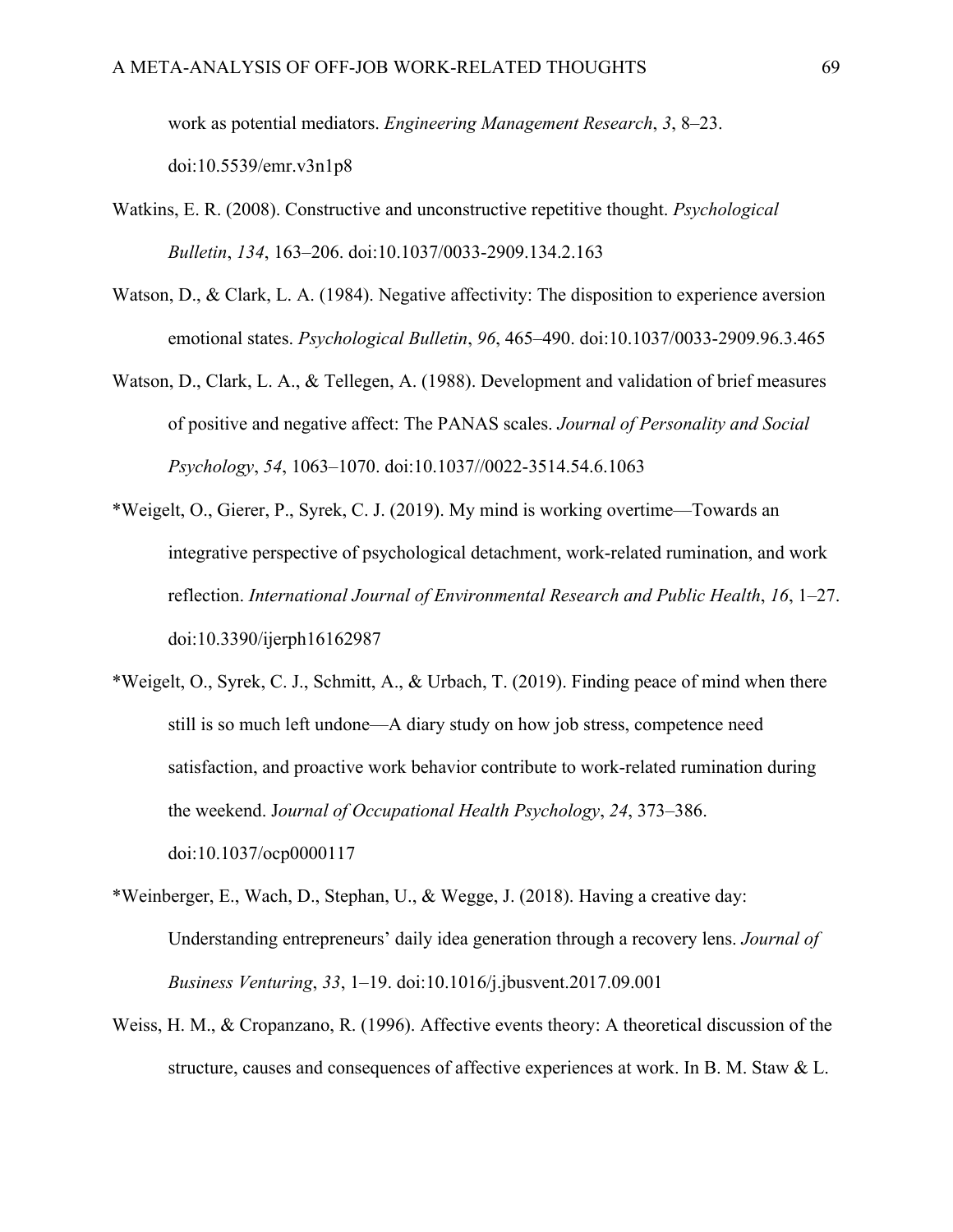L. Cummings (Eds.), *Research in organizational behavior: An annual series of analytical essays and critical reviews* (Vol. 18, pp. 1–74). Greenwich, CT: JAI Press.

- Wendsche, J., & Lohmann-Haislah, A. (2017). A meta-analysis on antecedents and outcomes of detachment from work. *Frontiers in Psychology*, *7*, 1–24. doi:10.3389/fpsyg.2016.02072
- \*White, E. (2011). Helping to promote psychological well-being at work: The role of work engagement, work stress and psychological detachment using the job demands-resources model. *The Plymouth Student Scientist*, *4*, 144–180. Retrieved from https://pearl.plymouth.ac.uk/handle/10026.1/12776
- \*Wiese, B. S., Heidemeier, H., Burk, C. L., & Freund, A. M. (2017). When work takes over: Emotional labor strategies and daily ruminations about work while at home. *Journal of Personnel Psychology*, *16*, 150–154. doi:10.1027/1866-5888/a000174
- Wood, J. V., Heimpel, S. A., & Michela, J. L. (2003). Savoring versus dampening: Self-esteem differences in regulating positive affect. *Journal of Personality and Social Psychology*, *85*, 566–580. doi:10.1037/0022-3514.85.3.566
- \*Xanthopoulou, D., & Perrigino, M. B. (2018). Abusive supervision: Why does it matter for daily recovery process? In A. Sanz-Vergel & D. Xanthopoulou (Chairs), *Deconstructing recovery: Why, how, and when it occurs (Part I)*. Symposium conducted at the biennial meeting of the European Academy of Occupational Health Psychology, Lisbon, Portugal.
- \*Xu, S., Martinez, L. R., Van Hoof, H., Estrella Duran, M., Maldonado Perez, G., & Gavilanes, J. (2018). Emotional exhaustion among hotel employees: The interactive effects of affective dispositions and positive work reflection. *Cornell Hospitality Quarterly*, *59*, 285–296. doi:10.1177/1938965517748774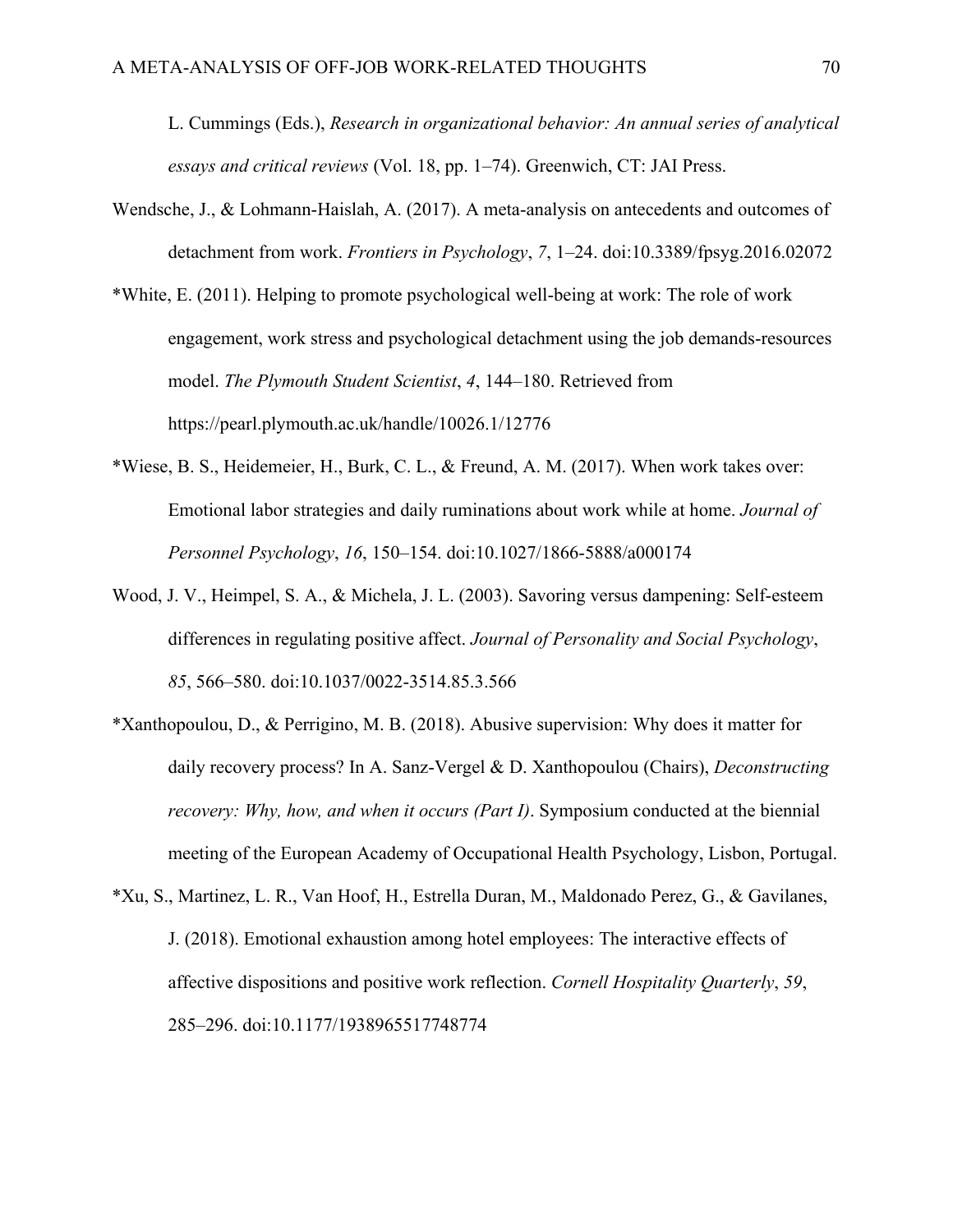- \*Xu, X., Jiang, L., Hong, P. Y., & Roche, M. (in press). Will mindful employees benefit from positive work reflection triggered by transformational leadership? A two-study examination. *International Journal of Stress Management*.
- \*Zhang, L., Qiu, Y., Zhang, N., & Li, S. (2020). How difficult doctor–patient relationships impair physicians' work engagement: The roles of prosocial motivation and problemsolving pondering. *Psychological Reports*, *123*, 885–902. doi:10.1177/0033294119826887
- \*Zheng, Y., Wu, C.-H., & Graham, L. (2020). Work-to-non-work spillover: The impact of public service motivation and meaningfulness on outcomes in work and personal life domains. *Public Management Review*, *22*, 578–601. doi:10.1080/14719037.2019.1601242
- \*Zoupanou, Z. (2012). *The recovery process: The role of work beliefs and interruptions at work* (Doctoral thesis). Retrieved from ProQuest Dissertations & Theses Global. (ProQuest No. 10074585)
- Zucker, R. (2019). *How to stop thinking about work at 3am*. Retrieved from https://hbr.org/2019/12/how-to-stop-thinking-about-work-at-3am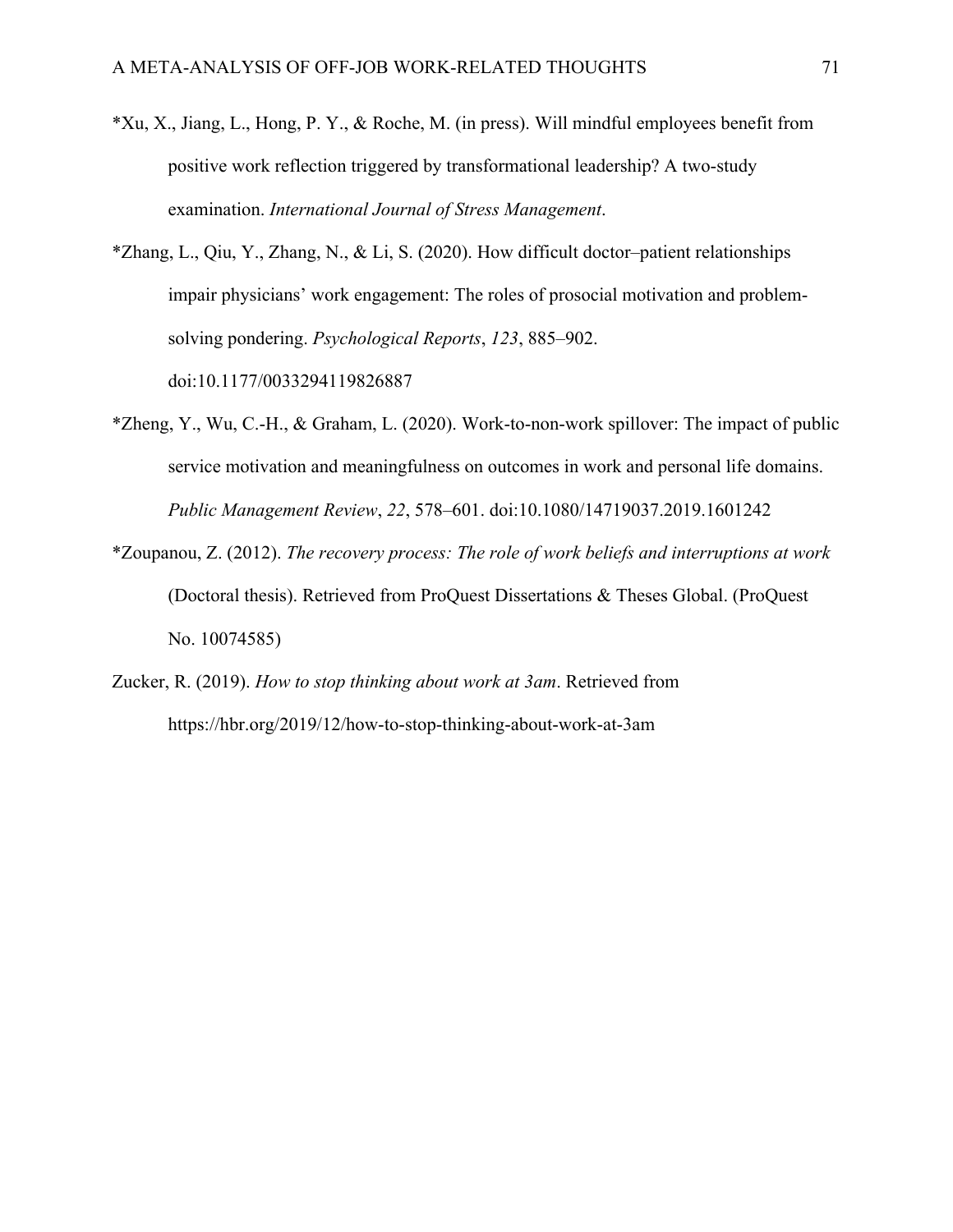# *Measures Capturing Off-Job Work-Related Thoughts*

| Construct and measure                                                                                         | Item examples                                                                                                                |
|---------------------------------------------------------------------------------------------------------------|------------------------------------------------------------------------------------------------------------------------------|
| Psychological detachment                                                                                      |                                                                                                                              |
| Recovery Experience Questionnaire (Sonnentag &<br>Fritz, 2007)                                                | • I forget about work.<br>• I don't think about work at all.                                                                 |
| Work-Related Rumination Questionnaire: detachment<br>(Cropley et al., 2012) $^{\rm a}$                        | • Do you feel unable to switch off from work?<br>• I am able to stop thinking about work-related issues in my free time.     |
| DISQ-R: cognitive detachment (de Jonge et al., 2012)                                                          | • After work, I mentally distance myself from work.<br>• After work, I put all my thoughts of work aside.                    |
| Sonnentag and Bayer's (2005) activity-specific<br>psychological detachment from work items                    | • While performing this activity, I forgot completely about my<br>working day.                                               |
|                                                                                                               | • While performing this activity, I could "switch off" completely.                                                           |
| Faulty Attitudes and Behaviour Analysis questionnaire:<br>disturbed relaxation ability (Richter et al., 1999) | • I find it difficult to switch off after work.                                                                              |
| PWRTs: positive work reflection                                                                               |                                                                                                                              |
| Positive work reflection (Fritz & Sonnentag, 2005,<br>2006)                                                   | • During vacation, I realized what I like about my job.<br>• During vacation, I thought about the positive points of my job. |
| Positive thinking about work (Flaxman et al., 2017)                                                           | • I thought positively about my work performance.<br>• I had constructive thoughts about a work project.                     |
|                                                                                                               | (continued)                                                                                                                  |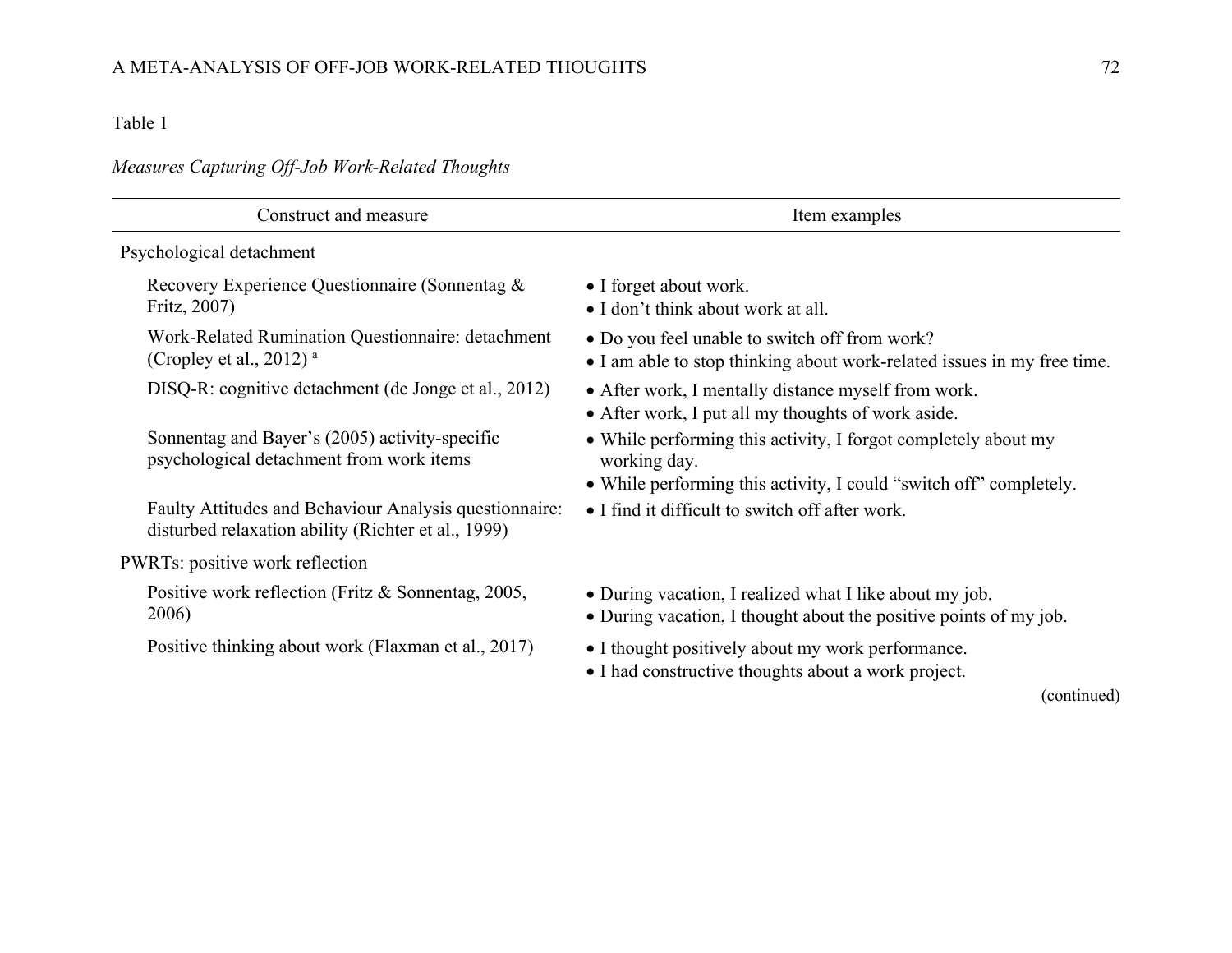## A META-ANALYSIS OF OFF-JOB WORK-RELATED THOUGHTS 73

| Construct and measure                                                                  | Item examples                                                                                                                      |
|----------------------------------------------------------------------------------------|------------------------------------------------------------------------------------------------------------------------------------|
| Positive reflection (Nolan, 2019)                                                      | • I considered how my work positively impacts society.<br>• I thought about how my work aligns with my values and beliefs.         |
| PWRTs: positive work rumination                                                        |                                                                                                                                    |
| Negative and Positive Work Rumination Scale: positive<br>work rumination (Frone, 2015) | • Find yourself preoccupied with positive aspects of your work even<br>after you leave work?                                       |
| NWRTs: negative work reflection                                                        | • Think back to the good things that happened at work even when                                                                    |
|                                                                                        |                                                                                                                                    |
| Negative work reflection (Fritz & Sonnentag, 2006)                                     | • During vacation, I realized what I did not like about my job.<br>• During vacation, I considered the negative aspects of my job. |
| NWRTs: negative work rumination                                                        |                                                                                                                                    |
| Negative and Positive Work Rumination Scale: negative<br>work rumination (Frone, 2015) | • Replay negative work events in your mind even after you leave<br>work?                                                           |
|                                                                                        | • Find yourself preoccupied with the negative aspects of your job                                                                  |
| Irritation Scale: cognitive irritation (Mohr et al., 2006)                             | • Even at home I often think of my problems at work.                                                                               |
|                                                                                        | • Even on my vacations I think about my problems at work.                                                                          |
| Rumination about difficult client interaction (Wiese et<br>al., $2017$ )               | • During the evening, today's difficult client interaction came to my<br>mind for several times.                                   |
|                                                                                        | • While at home, I involuntarily was thinking back on today's client<br>interaction.                                               |
|                                                                                        | (continued)                                                                                                                        |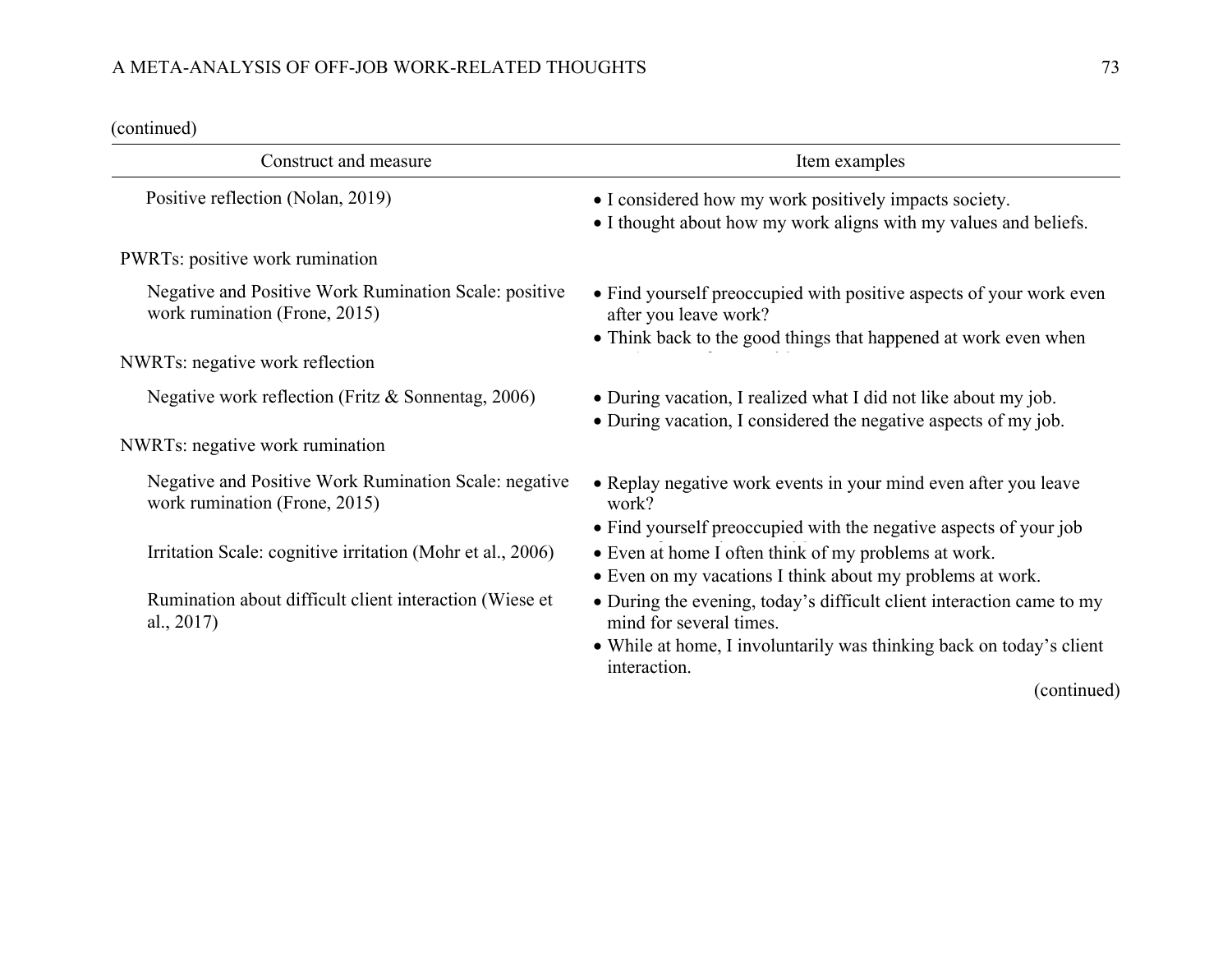| Construct and measure                                                                               | Item examples                                                                                                                                     |
|-----------------------------------------------------------------------------------------------------|---------------------------------------------------------------------------------------------------------------------------------------------------|
| Problem-solving pondering                                                                           |                                                                                                                                                   |
| Work-Related Rumination Questionnaire: problem-<br>solving pondering (Cropley et al., 2012)         | • After work I tend to think of how I can improve my work-related<br>performance.<br>• I find solutions to work-related problems in my free time. |
| NWRTs: negative work-related thoughts and feelings                                                  |                                                                                                                                                   |
| Work-Related Worry and Rumination (Flaxman et al.,<br>2012)                                         | • I worried about things to do with work.<br>• I repeatedly thought about a situation that had upset me at work.                                  |
| Questionnaire on the Experience and Evaluation of<br>Work: worrying (Van Veldhoven & Meijman, 1994) | • When I leave work, I continue to worry about work problems.<br>• During my free time, I often worry about work.                                 |
| Rumination (McCullough et al., 2007)                                                                | • Strong feelings about what this person did to me kept bubbling<br>up.<br>• I brooded about how he/she hurt me.                                  |
| Work-Related Rumination Questionnaire: affective<br>rumination (Cropley et al., 2012)               | • Are you annoyed by thinking about work-related issues when not<br>at work?<br>• Are you irritated by work issues when not at work?              |

*Note*. PWRTs = positive work-related thoughts; NWRTs = negative work-related thoughts.

a Compared to the other measures of psychological detachment, two detachment items from Cropley et al.'s (2012) Work-Related

Rumination Questionnaire are specific to detachment from work-related issues.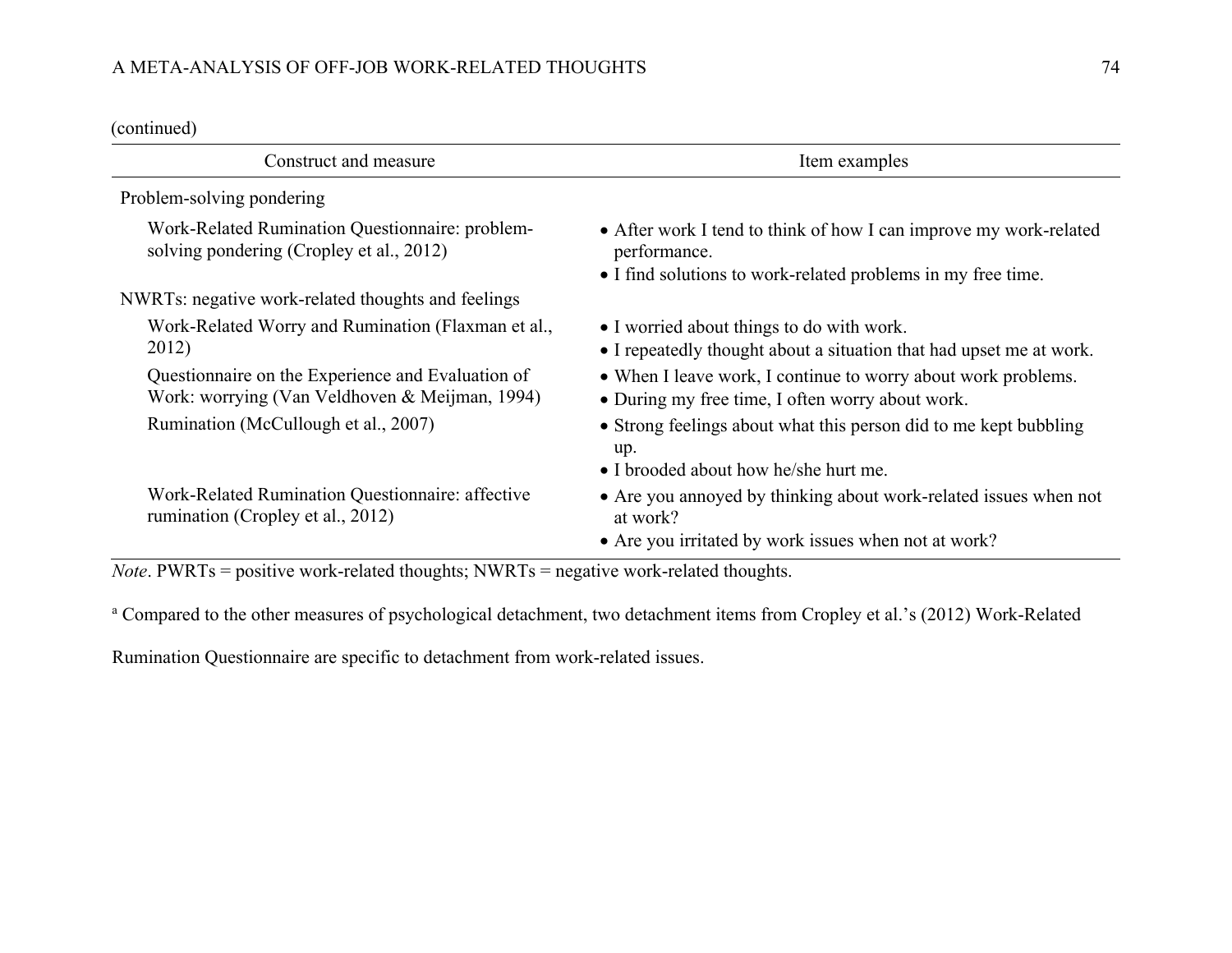# *Meta-Analytic Results: Positive Work-Related Thoughts (PWRTs)*

|                          |                  |                |           |          |             |          | 95% CI  |         | 80% CrI  |         |
|--------------------------|------------------|----------------|-----------|----------|-------------|----------|---------|---------|----------|---------|
| Meta-analysis            | $\boldsymbol{k}$ | $\overline{N}$ | $\bar{r}$ | $\Omega$ | $SD_{\rho}$ | $\%$ Var | Lower   | Upper   | Lower    | Upper   |
| Psychological detachment | 7                | 951            | .057      | .066     | .120        | 39.46    | $-.049$ | .180    | $-.088$  | .220    |
| Age                      | 13               | 5,214          | .060      | .064     | .030        | 76.34    | .031    | .097    | .026     | .102    |
| Positive work reflection | 12               | 2,383          | .024      | .026     | .000        | 100.00   | $-.016$ | .067    | .026     | .026    |
| Positive work rumination | $\mathbf{1}$     | 2,831          | .090      | .097     | .000        |          | .058    | .137    | .097     | .097    |
| Gender <sup>a</sup>      | 11               | 4,689          | .080      | .086     | .082        | 28.52    | .028    | .143    | $-0.019$ | .191    |
| Positive work reflection | 10               | 1,858          | .030      | .032     | .111        | 32.98    | $-.052$ | .117    | $-.111$  | .175    |
| Positive work rumination | $\mathbf{1}$     | 2,831          | .113      | .122     | .000        |          | .083    | .161    | .122     | .122    |
| <b>NA</b>                | 11               | 4,507          | $-.131$   | $-.153$  | .055        | 51.89    | $-.200$ | $-.106$ | $-.224$  | $-.082$ |
| Positive work reflection | 10               | 1,676          | $-.082$   | $-.093$  | .054        | 73.44    | $-.158$ | $-.028$ | $-.163$  | $-.023$ |
| Positive work rumination | $\mathbf{1}$     | 2,831          | $-.160$   | $-.189$  | .000        |          | $-.232$ | $-.147$ | $-189$   | $-.189$ |
| Health complaints        | 4                | 453            | $-.062$   | $-.072$  | .000        | 100.00   | $-166$  | .023    | $-.072$  | $-.072$ |
| Work engagement          | 11               | 2,779          | .450      | .493     | .134        | 14.55    | .407    | .579    | .321     | .665    |
| Positive work reflection | 10               | 2,509          | .441      | .482     | .136        | 14.41    | .390    | .573    | .307     | .656    |
| Positive work rumination |                  | 270            | .531      | .610     | .000        |          | .512    | .709    | .610     | .610    |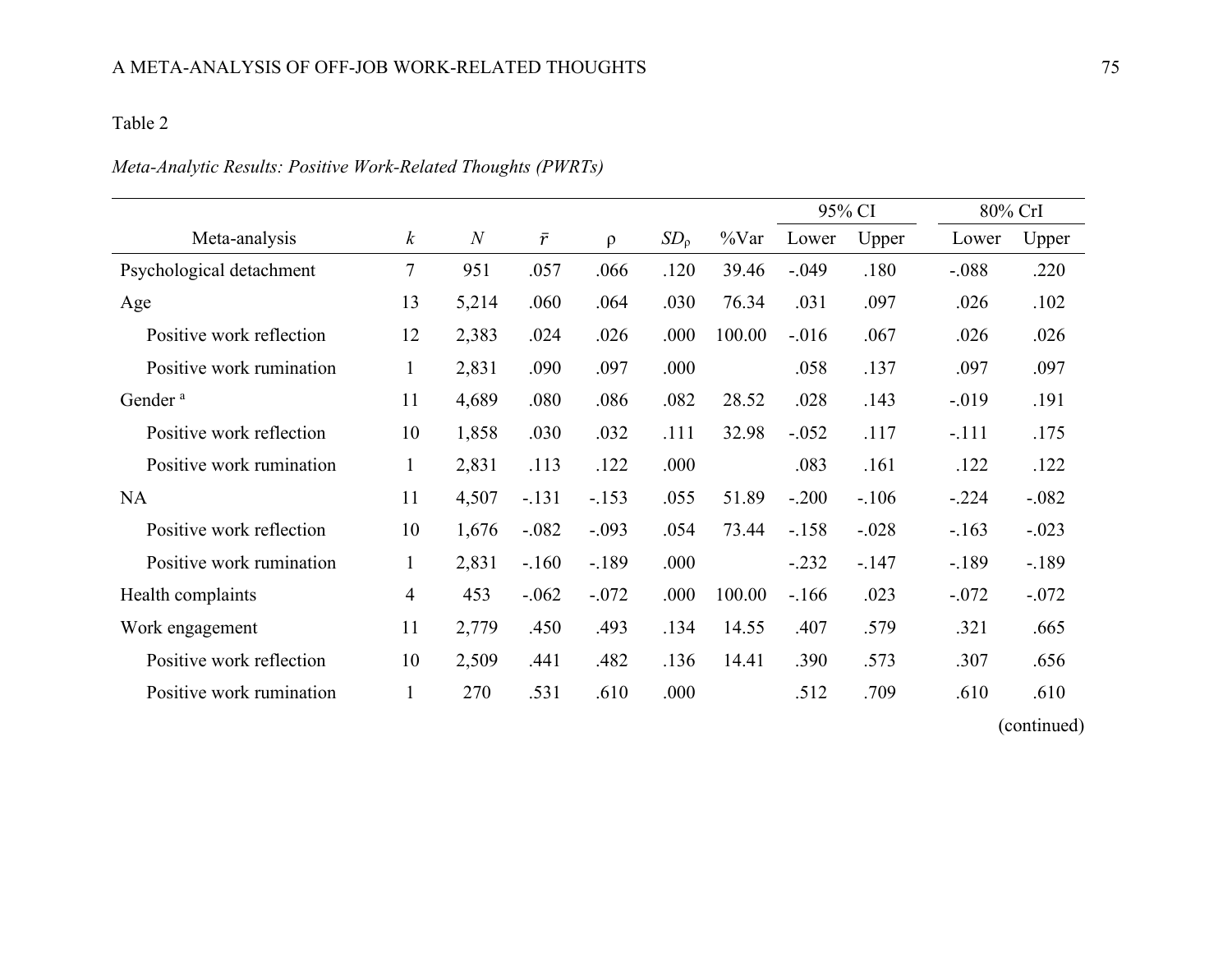|                          |          |                |           |         |                 |          | 95% CI  |         | 80% CR  |         |
|--------------------------|----------|----------------|-----------|---------|-----------------|----------|---------|---------|---------|---------|
| Meta-analysis            | $\kappa$ | $\overline{N}$ | $\bar{r}$ | ρ       | SD <sub>o</sub> | $\%$ Var | Lower   | Upper   | Lower   | Upper   |
| Employee burnout         | 15       | 3,286          | $-156$    | $-.175$ | .107            | 32.28    | $-.240$ | $-.109$ | $-.312$ | $-.038$ |
| Positive work reflection | 14       | 3,016          | $-.169$   | $-.189$ | .101            | 34.85    | $-.255$ | $-.124$ | $-.319$ | $-.060$ |
| Positive work rumination |          | 270            | $-.010$   | $-.011$ | .000            |          | $-.144$ | .122    | $-.011$ | $-.011$ |
| Job satisfaction         | 4        | 746            | .375      | .427    | .000            | 100.00   | .406    | .448    | .427    | .427    |
| Task performance         | 3        | 666            | .040      | .049    | .000            | 100.00   | $-.037$ | .134    | .049    | .049    |

*Note*. NA = negative affectivity; NWRTs = negative work-related thoughts;  $k$  = number of independent studies;  $N$  = sample size;

 $\bar{r}$  = mean sample size-weighted correlation;  $\rho$  = measurement error-corrected correlation; *SD<sub>p</sub>* = standard deviation of

measurement error-corrected correlation;  $\%$ Var = percentage of variance attributable to artifacts; 95% CI = 95% confidence

interval around ρ; 80% CrI = 80% credibility interval around ρ. All relationships without subgroups comprised studies in which all researchers used a measure of positive work reflection.

<sup>a</sup> Studies were coded such that a positive effect =  $PWRTs_{men}$  <  $PWRTs_{women}$ , whereas a negative effect =  $PWRTs_{men}$  >

PWRTswomen.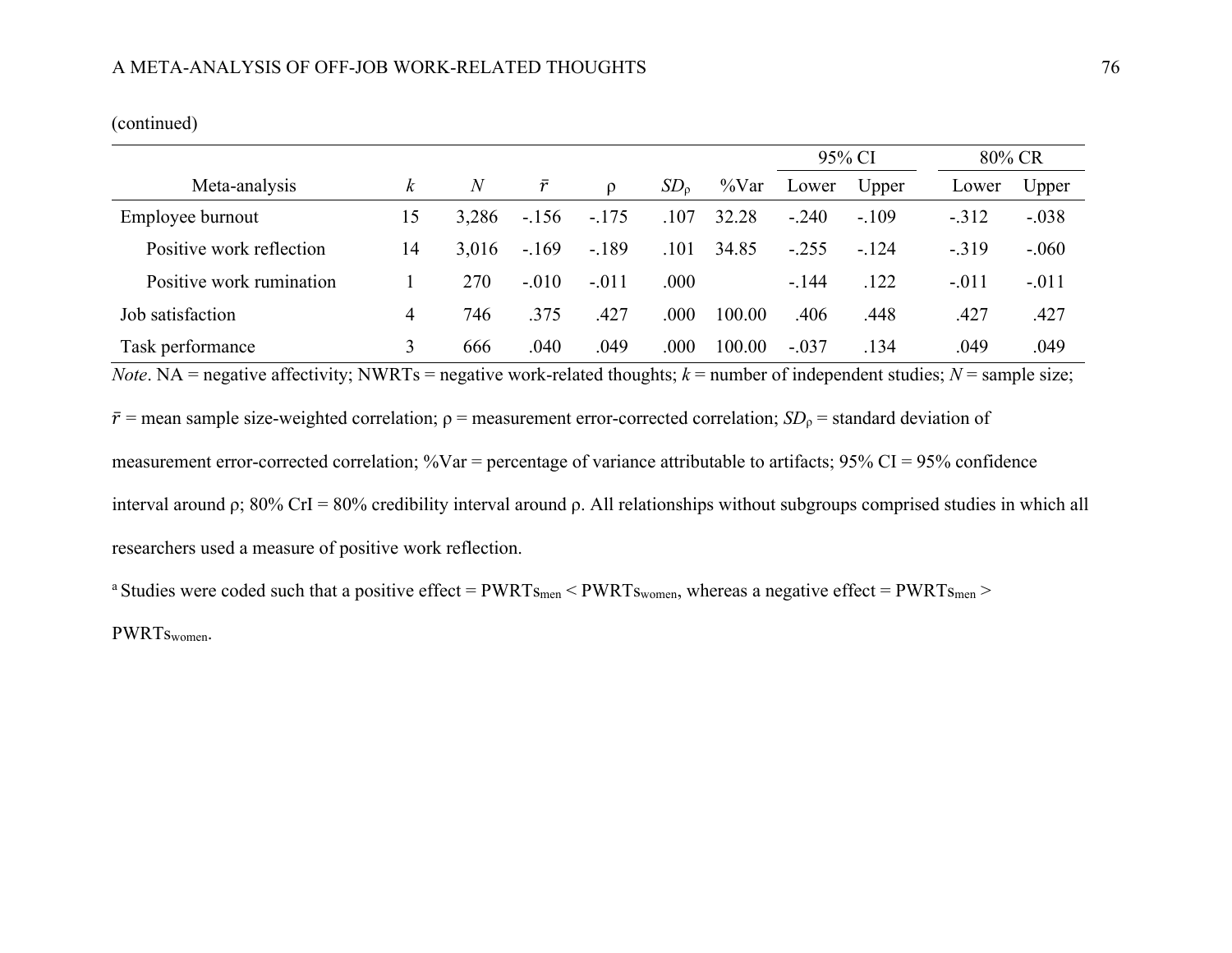# *Meta-Analytic Results: Negative Work-Related Thoughts (NWRTs)*

|                          |                  |                |           |         |             |          | 95% CI  |         |         | 80% CrI |
|--------------------------|------------------|----------------|-----------|---------|-------------|----------|---------|---------|---------|---------|
| Meta-analysis            | $\boldsymbol{k}$ | $\overline{N}$ | $\bar{r}$ | $\rho$  | $SD_{\rho}$ | $\%$ Var | Lower   | Upper   | Lower   | Upper   |
| Psychological detachment | 22               | 8,006          | $-.580$   | $-.656$ | .184        | 4.35     | $-.735$ | $-.577$ | $-.892$ | $-.420$ |
| <b>NWRTFs</b>            | 18               | 7,607          | $-.589$   | $-.666$ | .183        | 3.68     | $-.752$ | $-.580$ | $-.901$ | $-.431$ |
| Negative work reflection | 4                | 399            | $-.400$   | $-.456$ | .000        | 100.00   | $-.539$ | $-.374$ | $-456$  | $-.456$ |
| Age                      | 38               | 13,042         | $-.006$   | $-.006$ | .068        | 42.22    | $-.034$ | .022    | $-.093$ | .080    |
| <b>NWRTFs</b>            | 21               | 5,299          | $-.047$   | $-.050$ | .062        | 54.47    | $-.089$ | $-.011$ | $-.129$ | .029    |
| Negative work reflection | 5                | 984            | $-.072$   | $-.076$ | .000        | 100.00   | $-.121$ | $-.032$ | $-.076$ | $-.076$ |
| Negative work rumination | 12               | 6,759          | .036      | .038    | .047        | 47.91    | .001    | .075    | $-.022$ | .098    |
| Gender <sup>a</sup>      | 36               | 13,919         | .029      | .033    | .119        | 17.17    | $-.010$ | .075    | $-.120$ | .185    |
| <b>NWRTFs</b>            | 21               | 5,615          | .023      | .026    | .170        | 12.98    | $-.052$ | .104    | $-.192$ | .244    |
| Negative work reflection | $\overline{2}$   | 328            | $-.031$   | $-.032$ | .000        | 100.00   | $-.066$ | .001    | $-.032$ | $-.032$ |
| Negative work rumination | 13               | 7,976          | .036      | .040    | .068        | 28.45    | $-.004$ | .083    | $-.047$ | .126    |
| <b>NA</b>                | 22               | 7,117          | .399      | .458    | .081        | 30.56    | .418    | .499    | .354    | .562    |
| <b>NWRTFs</b>            | 10               | 1,563          | .376      | .433    | .152        | 21.28    | .327    | .539    | .238    | .628    |
| Negative work reflection | 4                | 772            | .350      | .405    | .000        | 100.00   | .345    | .465    | .405    | .405    |
| Negative work rumination | 8                | 4,782          | .415      | .475    | .037        | 51.82    | .437    | .512    | .427    | .523    |
|                          |                  |                |           |         |             |          |         |         |         |         |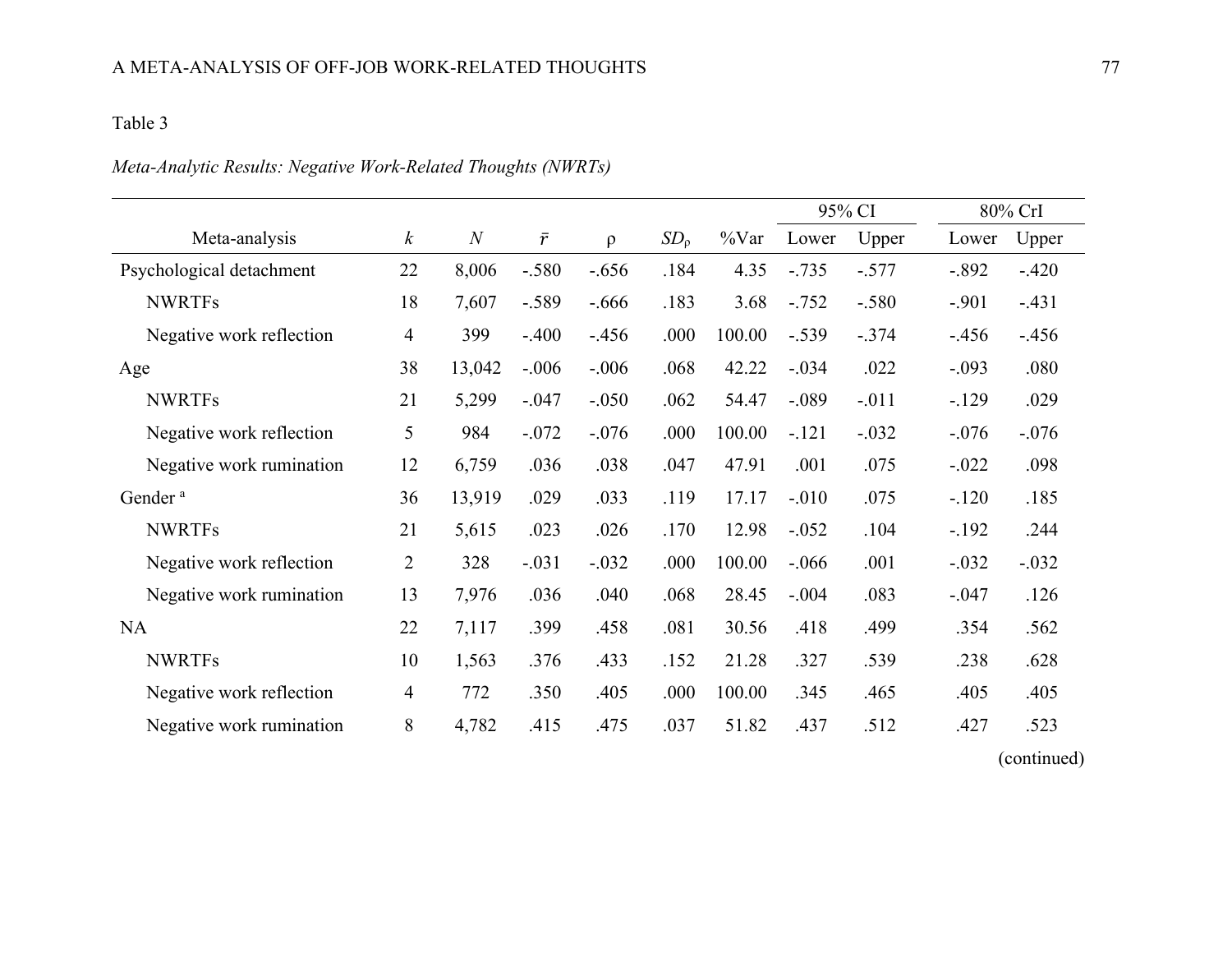### A META-ANALYSIS OF OFF-JOB WORK-RELATED THOUGHTS 78

|                          |                  |                |           |         |             |          | 95% CI  |         |         | 80% CrI     |
|--------------------------|------------------|----------------|-----------|---------|-------------|----------|---------|---------|---------|-------------|
| Meta-analysis            | $\boldsymbol{k}$ | $\overline{N}$ | $\bar{r}$ | ρ       | $SD_{\rho}$ | $\%$ Var | Lower   | Upper   | Lower   | Upper       |
| Health complaints        | 13               | 2,983          | .412      | .483    | .123        | 21.34    | .408    | .559    | .326    | .641        |
| <b>NWRTFs</b>            | 6                | 734            | .479      | .563    | .143        | 24.67    | .432    | .695    | .380    | .746        |
| Negative work reflection | $\overline{2}$   | 328            | .326      | .385    | .000        | 100.00   | .281    | .489    | .385    | .385        |
| Negative work rumination | 5                | 1,921          | .401      | .469    | .109        | 17.27    | .364    | .574    | .329    | .609        |
| Work engagement          | 11               | 2,727          | $-.282$   | $-.310$ | .121        | 22.13    | $-.391$ | $-.229$ | $-.465$ | $-.155$     |
| <b>NWRTFs</b>            | 3                | 932            | $-.333$   | $-.369$ | .000        | 100.00   | $-.387$ | $-.351$ | $-.369$ | $-.369$     |
| Negative work reflection | 6                | 1,375          | $-.308$   | $-.335$ | .117        | 23.73    | $-.442$ | $-.227$ | $-.485$ | $-184$      |
| Negative work rumination | $\overline{2}$   | 420            | $-.084$   | $-.094$ | .018        | 94.81    | $-.203$ | .014    | $-.117$ | $-.072$     |
| Employee burnout         | 28               | 9,393          | .567      | .631    | .111        | 12.13    | .587    | .675    | .488    | .773        |
| <b>NWRTFs</b>            | 14               | 5,701          | .608      | .672    | .092        | 12.31    | .621    | .724    | .554    | .790        |
| Negative work reflection | 6                | 1,329          | .453      | .502    | .124        | 18.74    | .391    | .612    | .342    | .661        |
| Negative work rumination | 8                | 2,363          | .531      | .601    | .072        | 30.33    | .542    | .661    | .510    | .693        |
|                          |                  |                |           |         |             |          |         |         |         | (continued) |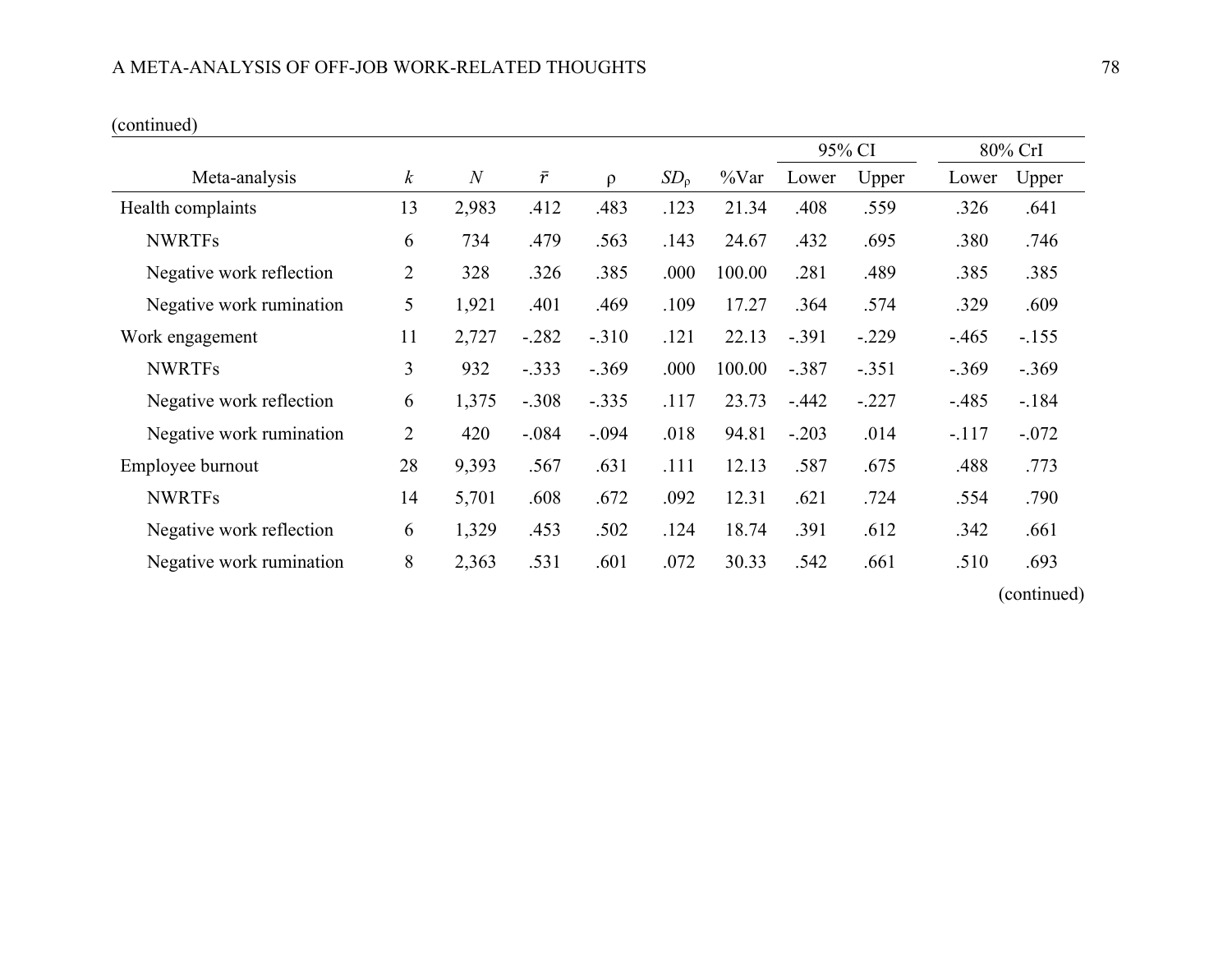|                          |                  |                |           |         |                 |          |         | 95% CI  |         | 80% CrI |
|--------------------------|------------------|----------------|-----------|---------|-----------------|----------|---------|---------|---------|---------|
| Meta-analysis            | $\boldsymbol{k}$ | $\overline{N}$ | $\bar{r}$ | $\rho$  | SD <sub>o</sub> | $\%$ Var | Lower   | Upper   | Lower   | Upper   |
| Job satisfaction         | 6                | 1,733          | $-.124$   | $-.156$ | .208            | 10.45    | $-.332$ | .020    | $-.422$ | .110    |
| <b>NWRTFs</b>            |                  | 92             | $-.316$   | $-.378$ | .000            |          | $-.600$ | $-.157$ | $-.378$ | $-.378$ |
| Negative work reflection |                  | 107            | $-.502$   | $-.614$ | .000            |          | $-.788$ | $-.440$ | $-.614$ | $-.614$ |
| Negative work rumination | 4                | 1,534          | $-.086$   | $-.110$ | .176            | 11.10    | $-.293$ | .072    | $-.335$ | .115    |
| Task performance         |                  | 1,447          | $-.119$   | $-.137$ | .000            | 100.00   | $-.192$ | $-.082$ | $-.137$ | $-.137$ |
| <b>NWRTFs</b>            | 2                | 205            | $-.212$   | $-.221$ | .000            | 100.00   | $-.242$ | $-.199$ | $-.221$ | $-.221$ |
| Negative work reflection | 2                | 579            | $-.139$   | $-.169$ | .029            | 85.30    | $-.275$ | $-.063$ | $-.206$ | $-.131$ |
| Negative work rumination | 3                | 663            | $-.073$   | $-.083$ | .000            | 100.00   | $-.120$ | $-.047$ | $-.083$ | $-.083$ |

*Note*. NA = negative affectivity; NWRTFs = negative work-related thoughts and feelings;  $k$  = number of independent studies;

*N* = sample size;  $\bar{r}$  = mean sample size-weighted correlation;  $\rho$  = measurement error-corrected correlation;

 $SD<sub>p</sub>$  = standard deviation of measurement error-corrected correlation; %Var = percentage of variance attributable to artifacts;

95% CI = 95% confidence interval around  $ρ$ ; 80% CrI = 80% credibility interval around  $ρ$ .

<sup>a</sup> Studies were coded such that a positive effect = NWRTs<sub>men</sub> < NWRTs<sub>women</sub> whereas a negative effect = NWRTs<sub>men</sub> >

NWRTswomen.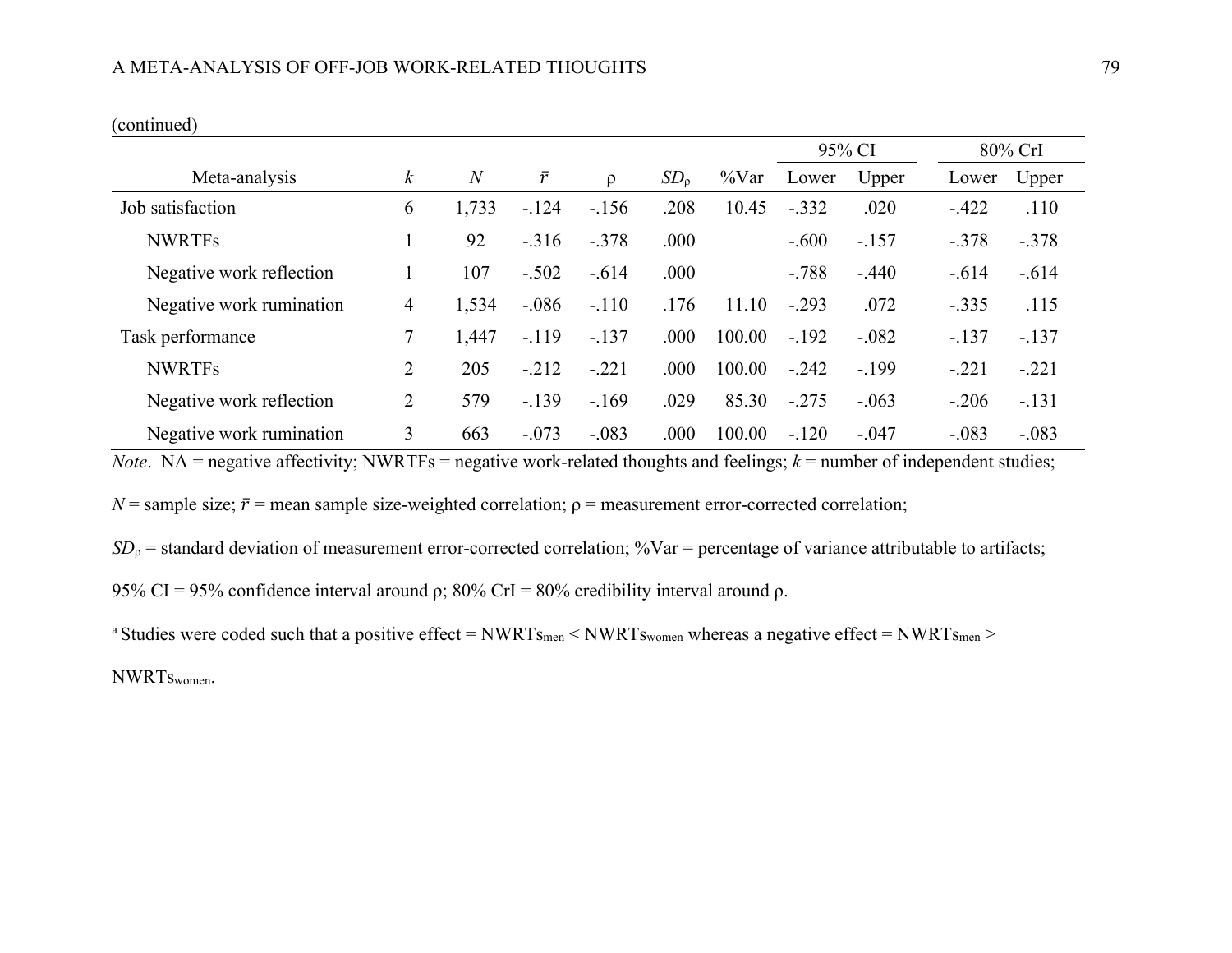|                          |                  |                |           |         |                 |          | 95% CI  |         |         | 80% CrI |
|--------------------------|------------------|----------------|-----------|---------|-----------------|----------|---------|---------|---------|---------|
| Meta-analysis            | $\boldsymbol{k}$ | $\overline{N}$ | $\bar{r}$ | ρ       | SD <sub>0</sub> | $\%$ Var | Lower   | Upper   | Lower   | Upper   |
| Psychological detachment | 17               | 5,500          | $-.490$   | $-.606$ | .162            | 9.25     | $-.687$ | $-.525$ | $-.814$ | $-.398$ |
| Age                      | 11               | 2,889          | .002      | .002    | .053            | 63.10    | $-.050$ | .054    | $-.066$ | .070    |
| Gender <sup>a</sup>      | 11               | 3,162          | .060      | .067    | .103            | 29.32    | $-.005$ | .139    | $-.065$ | .198    |
| <b>NA</b>                | 4                | 1,358          | .204      | .238    | .042            | 67.89    | .165    | .311    | .184    | .292    |
| Health complaints        | 9                | 2,731          | .107      | .131    | .039            | 76.27    | .079    | .183    | .081    | .181    |
| Work engagement          | 9                | 4,176          | .293      | .343    | .083            | 26.21    | .280    | .407    | .237    | .450    |
| Employee burnout         | 13               | 4,067          | .067      | .079    | .192            | 10.62    | $-.032$ | .189    | $-.168$ | .325    |
| Job satisfaction         |                  | 92             | .025      | .032    | .000            |          | $-.231$ | .296    | .032    | .032    |

#### *Meta-Analytic Results: Problem-Solving Pondering (PSP)*

*Note*. NA = negative affectivity;  $k$  = number of independent studies;  $N$  = sample size;  $\bar{r}$  = mean sample size-weighted correlation;

ρ = measurement error-corrected correlation; *SD*<sup>ρ</sup> = standard deviation of measurement error-corrected correlation; %Var = percentage of variance attributable to artifacts; 95% CI = 95% confidence interval around  $\rho$ ; 80% CrI = 80% credibility interval around ρ.

<sup>a</sup> Studies were coded such that a positive effect =  $PSP_{\text{men}}$  <  $PSP_{\text{women}}$  whereas a negative effect =  $PSP_{\text{men}}$  >  $PSP_{\text{women}}$ .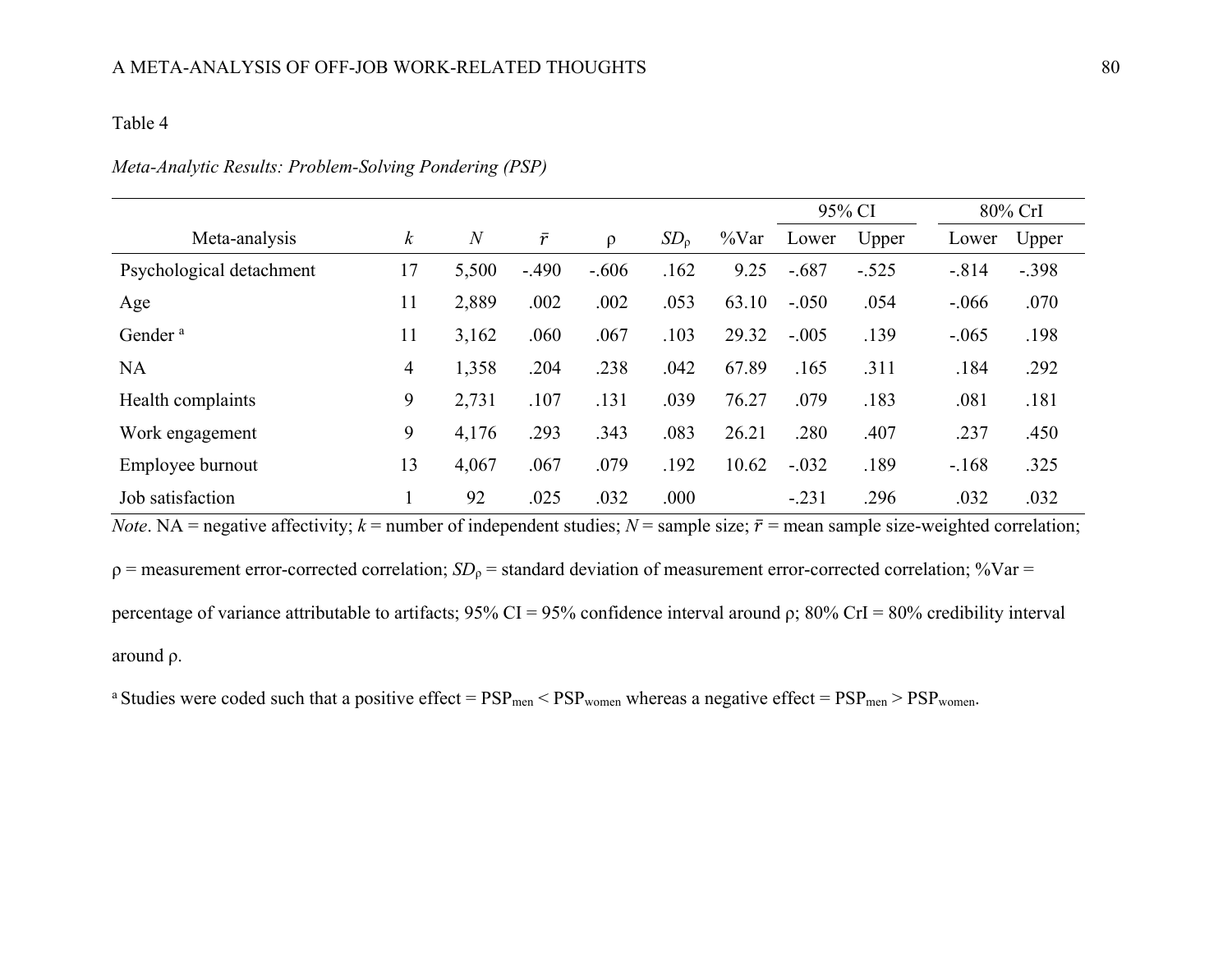#### *Meta-Analytic Results: Psychological Detachment*

|                                |                  |                |           |         |                 |          |         | 95% CI  |         | 80% CrI |
|--------------------------------|------------------|----------------|-----------|---------|-----------------|----------|---------|---------|---------|---------|
| Meta-analysis                  | $\boldsymbol{k}$ | $\overline{N}$ | $\bar{r}$ | $\rho$  | SD <sub>o</sub> | $\%$ Var | Lower   | Upper   | Lower   | Upper   |
| Age $a$                        | 35               | 10,660         | $-.030$   | $-.032$ | .080            | 36.85    | $-.065$ | .002    | $-.135$ | .071    |
| Gender <sup>a, b</sup>         | 33               | 10,686         | .038      | .040    | .136            | 16.00    | $-.010$ | .091    | $-.134$ | .214    |
| $NA^a$                         | 9                | 1,623          | $-.220$   | $-.264$ | .117            | 34.75    | $-.358$ | $-.169$ | $-.414$ | $-.114$ |
| Health complaints <sup>a</sup> | 13               | 5,989          | $-.208$   | $-.240$ | .067            | 37.44    | $-.286$ | $-.195$ | $-.326$ | $-.155$ |
| Work engagement a, c           | 13               | 7,047          | .031      | .035    | .114            | 15.28    | $-.033$ | .102    | $-.111$ | .180    |
| Employee burnout a, c          | 22               | 6,187          | $-.325$   | $-.368$ | .172            | 11.18    | $-.445$ | $-.292$ | $-.588$ | $-.149$ |
| Job satisfaction               | 20               | 9,467          | .152      | .179    | .183            | 7.79     | .095    | .263    | $-.056$ | .414    |
| Task performance <sup>a</sup>  | 5                | 3,870          | .104      | .131    | .022            | 80.09    | .088    | .175    | .103    | .160    |

*Note*. NA = negative affectivity;  $k$  = number of independent studies;  $N$  = sample size;  $\bar{r}$  = mean sample size-weighted correlation;

ρ = measurement error-corrected correlation; *SD*<sup>ρ</sup> = standard deviation of measurement error-corrected correlation; %Var = percentage of variance attributable to artifacts;  $95\%$  CI =  $95\%$  confidence interval around  $\rho$ ;  $80\%$  CrI =  $80\%$  credibility interval around ρ.

<sup>a</sup> Includes samples originally identified and meta-analyzed by Wendsche and Lohmann-Haislah (2017). <sup>b</sup> Studies were coded such that a positive effect = Detachment<sub>men</sub> < Detachment<sub>women</sub> whereas a negative effect = Detachment<sub>men</sub> > Detachment<sub>women</sub>. <sup>c</sup> Includes samples originally identified and meta-analyzed by Bennett et al. (2018).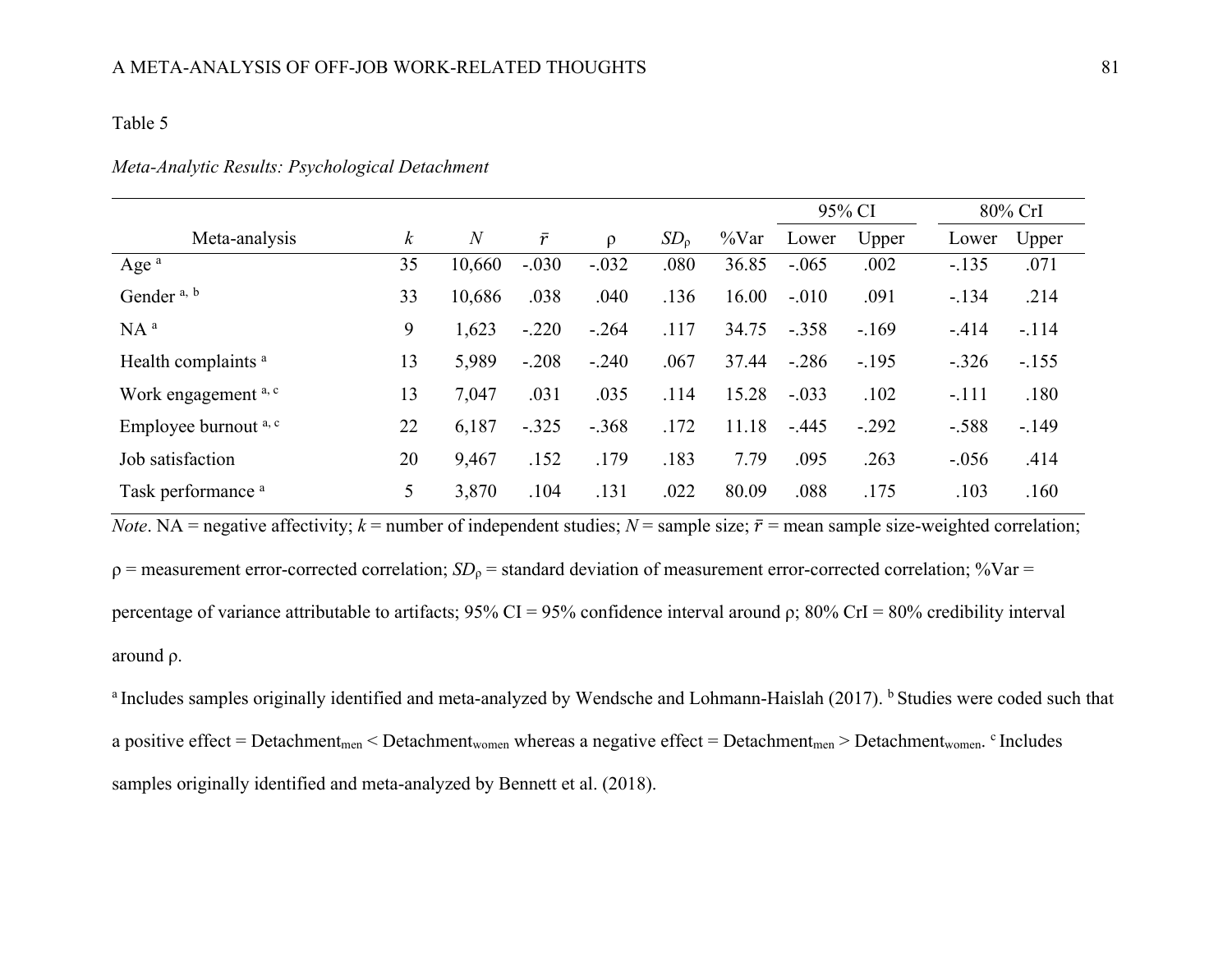# *Comparisons of Relationships Across Off-Job Work-Related Thought (WRT) Constructs*

|                                                          |                  |                |           |         |                 |          |         | 95% CI  | Summary of                              |
|----------------------------------------------------------|------------------|----------------|-----------|---------|-----------------|----------|---------|---------|-----------------------------------------|
| Meta-analysis                                            | $\boldsymbol{k}$ | $\overline{N}$ | $\bar{r}$ | $\rho$  | SD <sub>0</sub> | $\%$ Var | Lower   | Upper   | significant differences                 |
| Psychological detachment                                 |                  |                |           |         |                 |          |         |         |                                         |
| <b>PWRTs</b>                                             | $\overline{7}$   | 951            | .057      | .066    | .120            | 39.46    | $-.049$ | .180    | $NWRTFs = NWRTs$                        |
| <b>NWRTs</b>                                             | 22               | 8,006          | $-.580$   | $-.656$ | .184            | 4.35     | $-.735$ | $-.577$ | $>$ PSP $>$ NWRTs w/o<br>NWRTFs > PWRTs |
| <b>NWRTs w/o NWRTFs</b>                                  | 4                | 399            | $-.400$   | $-.456$ | .000            | 100.00   | $-.539$ | $-.374$ |                                         |
| <b>NWRTFs</b>                                            | 18               | 7,607          | $-.589$   | $-.666$ | .183            | 3.68     | $-.752$ | $-.580$ |                                         |
| Problem-solving pondering                                | 17               | 5,500          | $-.490$   | $-.606$ | .162            | 9.25     | $-.687$ | $-.525$ |                                         |
| <b>PWRTs-NWRTs relationship</b>                          | 13               | 5,545          | .062      | .066    | .156            | 10.53    | $-.024$ | .156    |                                         |
| Flaxman et al.'s (2012, 2017)<br><b>WRT</b> measures     | $\overline{2}$   | 266            | .098      | .115    | .000            | 100.00   | $-.007$ | .238    | Work rumination $>$<br>Work reflection  |
| Positive work reflection and<br>negative work reflection | 9                | 2,178          | .015      | .010    | .213            | 9.54     | $-.136$ | .157    |                                         |
| Positive work rumination and<br>negative work rumination | 2                | 3,101          | .093      | .105    | .078            | 11.82    | $-.010$ | .220    |                                         |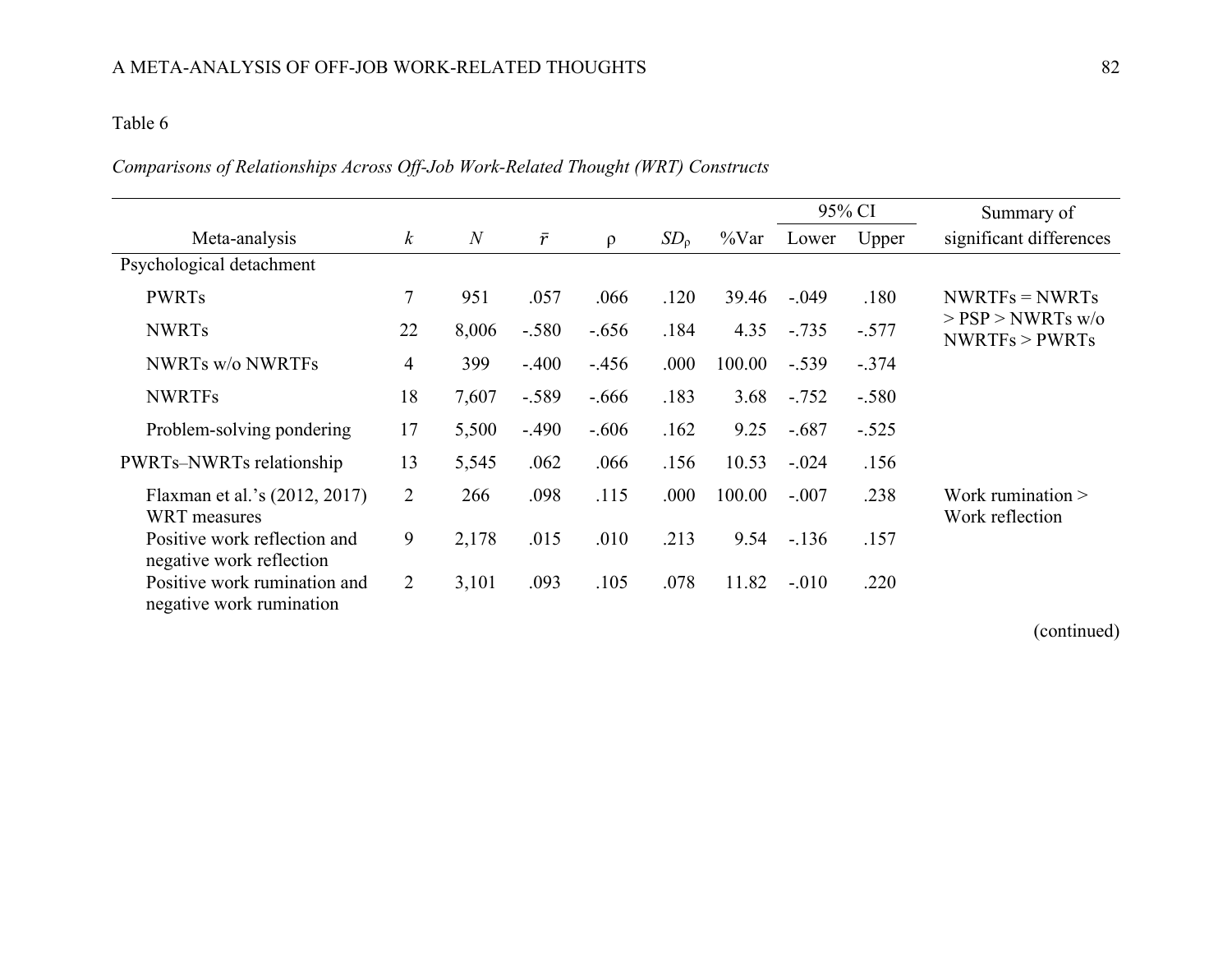|                                       |                  |                |           |         |                 |          |          | 95% CI  | Summary of                        |
|---------------------------------------|------------------|----------------|-----------|---------|-----------------|----------|----------|---------|-----------------------------------|
| Meta-analysis                         | $\boldsymbol{k}$ | $\overline{N}$ | $\bar{r}$ | $\rho$  | SD <sub>0</sub> | $\%$ Var | Lower    | Upper   | significant differences           |
| Age                                   |                  |                |           |         |                 |          |          |         |                                   |
| Psychological detachment <sup>a</sup> | 35               | 10,660         | $-.030$   | $-.032$ | .080            | 36.85    | $-.065$  | .002    | $PWRTs > NWRTs =$                 |
| <b>PWRTs</b>                          | 13               | 5,214          | .060      | .064    | .030            | 76.34    | .031     | .097    | NWRTs w/o<br>$NWRTFs = PSP;$      |
| <b>NWRTs</b>                          | 38               | 13,042         | $-.006$   | $-.006$ | .068            | 42.22    | $-.034$  | .022    | $PWRTs = NWRTFs$                  |
| <b>NWRTs w/o NWRTFs</b>               | 17               | 7,443          | .022      | .023    | .054            | 45.88    | $-0.012$ | .058    | <b>NWRTs</b>                      |
| <b>NWRTFs</b>                         | 21               | 5,299          | $-.047$   | $-.050$ | .062            | 54.47    | $-.089$  | $-.011$ |                                   |
| Problem-solving pondering             | 11               | 2,889          | .002      | .002    | .053            | 63.10    | $-.050$  | .054    |                                   |
| Gender <sup>b</sup>                   |                  |                |           |         |                 |          |          |         |                                   |
| Psychological detachment <sup>a</sup> | 33               | 10,686         | .038      | .040    | .136            | 16.00    | $-.010$  | .091    | $PWRTs > PD =$                    |
| <b>PWRTs</b>                          | 11               | 4,689          | .080      | .086    | .082            | 28.52    | .028     | .143    | $NWRTs = NWRTs$<br>$w/o NWRTFs =$ |
| <b>NWRTs</b>                          | 36               | 13,919         | .029      | .033    | .119            | 17.17    | $-.010$  | .075    | <b>NWRTFs</b>                     |
| <b>NWRTs w/o NWRTFs</b>               | 15               | 8,304          | .034      | .037    | .066            | 31.72    | $-.004$  | .077    |                                   |
| <b>NWRTFs</b>                         | 21               | 5,615          | .023      | .026    | .170            | 12.98    | $-.052$  | .104    |                                   |
| Problem-solving pondering             | 11               | 3,162          | .060      | .067    | .103            | 29.32    | $-.005$  | .139    |                                   |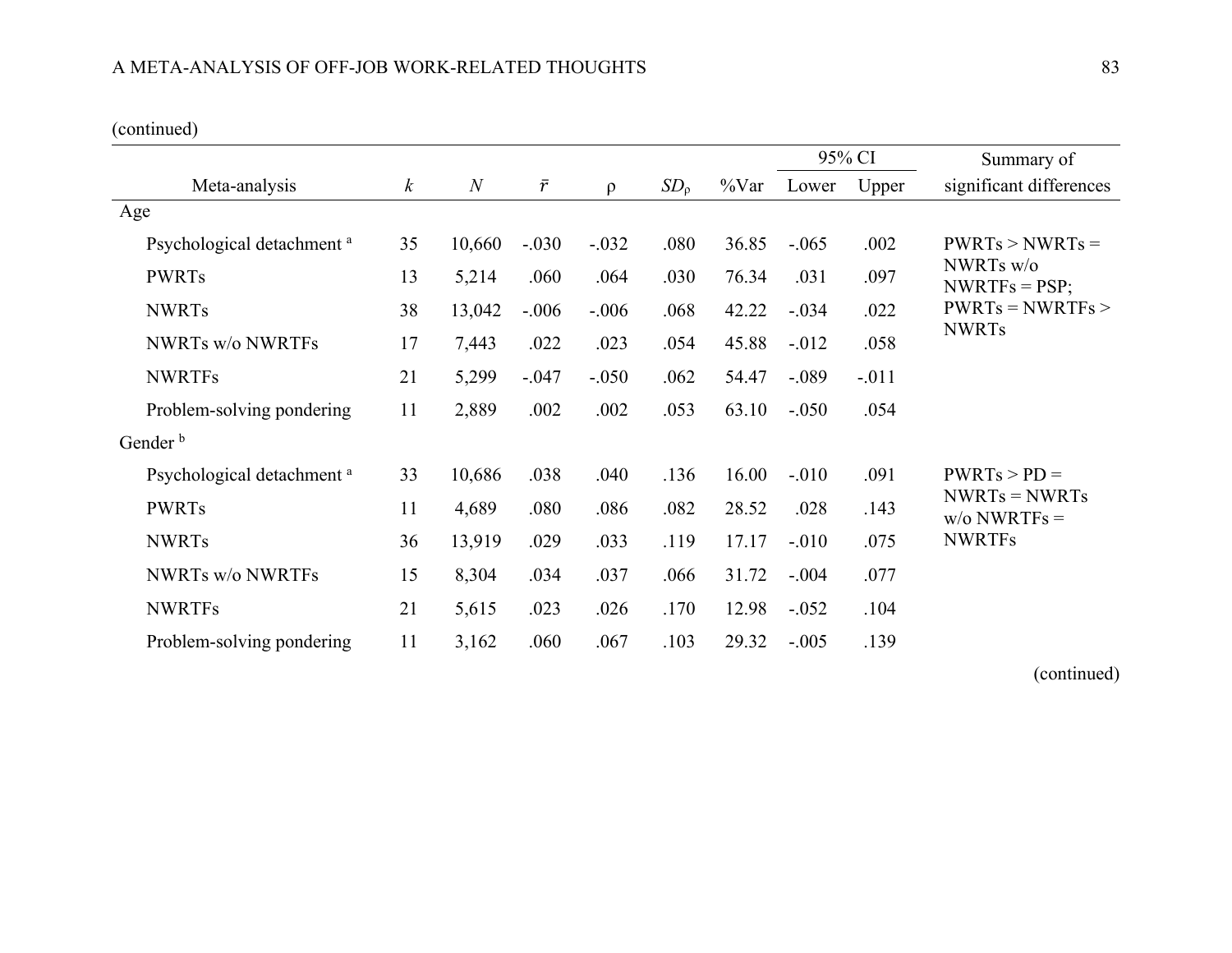|                                       |                  | $\mathcal N$ | $\bar{r}$ | $\rho$  | SD <sub>0</sub> | $\%$ Var | 95% CI  |         | Summary of significant                                             |
|---------------------------------------|------------------|--------------|-----------|---------|-----------------|----------|---------|---------|--------------------------------------------------------------------|
| Meta-analysis                         | $\boldsymbol{k}$ |              |           |         |                 |          | Lower   | Upper   | differences                                                        |
| NA                                    |                  |              |           |         |                 |          |         |         |                                                                    |
| Psychological detachment <sup>a</sup> | 9                | 1,623        | $-.220$   | $-.264$ | .117            | 34.75    | $-.358$ | $-169$  | $NWRTs = NWRTs$ w/o<br>$NWRTFs = NWRTFs$<br>$>$ PD = PSP $>$ PWRTs |
| <b>PWRTs</b>                          | 11               | 4,507        | $-.131$   | $-.153$ | .055            | 51.89    | $-.200$ | $-.106$ |                                                                    |
| <b>NWRTs</b>                          | 22               | 7,117        | .399      | .458    | .081            | 30.56    | .418    | .499    |                                                                    |
| <b>NWRTs w/o NWRTFs</b>               | 12               | 5,554        | .406      | .465    | .040            | 55.19    | .431    | .499    |                                                                    |
| <b>NWRTFs</b>                         | 10               | 1,563        | .376      | .433    | .152            | 21.28    | .327    | .539    |                                                                    |
| Problem-solving pondering             | $\overline{4}$   | 1,358        | .204      | .238    | .042            | 67.89    | .165    | .311    |                                                                    |
| Health complaints                     |                  |              |           |         |                 |          |         |         |                                                                    |
| Psychological detachment <sup>a</sup> | 13               | 5,989        | $-.208$   | $-.240$ | .067            | 37.44    | $-.286$ | $-.195$ | $NWRTFs > NWRTs =$                                                 |
| <b>PWRTs</b>                          | $\overline{4}$   | 453          | $-.062$   | $-.072$ | .000            | 100.00   | $-166$  | .023    | <b>NWRTs w/o NWRTFs</b><br>$>$ PD $>$ PSP = PWRTs                  |
| <b>NWRTs</b>                          | 13               | 2,983        | .412      | .483    | .123            | 21.34    | .408    | .559    |                                                                    |
| <b>NWRTs w/o NWRTFs</b>               | $\overline{7}$   | 2,249        | .390      | .457    | .105            | 21.83    | .370    | .545    |                                                                    |
| <b>NWRTFs</b>                         | 6                | 734          | .479      | .563    | .143            | 24.67    | .432    | .695    |                                                                    |
| Problem-solving pondering             | 9                | 2,731        | .107      | .131    | .039            | 76.27    | .079    | .183    |                                                                    |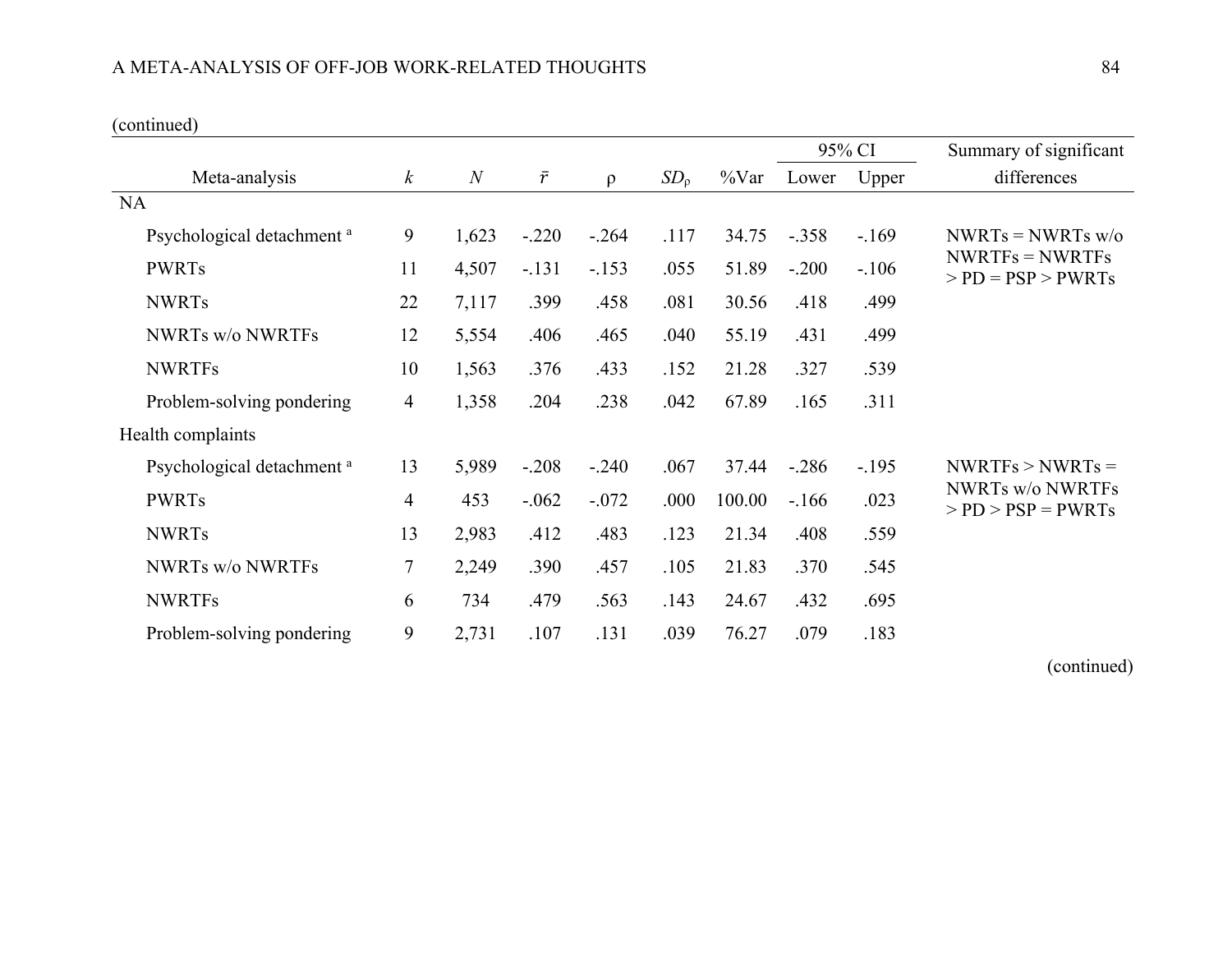|                               |                  |                |           |         |                 |          | 95% CI  |         | Summary of                                                                                  |
|-------------------------------|------------------|----------------|-----------|---------|-----------------|----------|---------|---------|---------------------------------------------------------------------------------------------|
| Meta-analysis                 | $\boldsymbol{k}$ | $\overline{N}$ | $\bar{r}$ | $\rho$  | SD <sub>0</sub> | $\%$ Var | Lower   | Upper   | significant differences                                                                     |
| Work engagement               |                  |                |           |         |                 |          |         |         |                                                                                             |
| Psychological detachment a, c | 13               | 7,047          | .031      | .035    | .114            | 15.28    | $-.033$ | .102    | $PWRTs > NWRTs =$                                                                           |
| <b>PWRTs</b>                  | 11               | 2,779          | .450      | .493    | .134            | 14.55    | .407    | .579    | $NWRTFs = PSP$<br>PD;                                                                       |
| <b>NWRTs</b>                  | 11               | 2,727          | $-.282$   | $-.310$ | .121            | 22.13    | $-.391$ | $-.229$ | $PWRTs > NWRTFs =$                                                                          |
| <b>NWRTs w/o NWRTFs</b>       | 8                | 1,795          | $-.255$   | $-.280$ | .144            | 18.44    | $-.391$ | $-.170$ | $PSP > NWRTs$ w/o<br>NWRTFs > PD;<br>$PWRTs > NWRTs =$<br><b>NWRTs w/o NWRTFs</b><br>$>$ PD |
| <b>NWRTFs</b>                 | $\overline{3}$   | 932            | $-.333$   | $-.369$ | .000            | 100.00   | $-.387$ | $-.351$ |                                                                                             |
| Problem-solving pondering     | 9                | 4,176          | .293      | .343    | .083            | 26.21    | .280    | .407    |                                                                                             |
| Employee burnout              |                  |                |           |         |                 |          |         |         |                                                                                             |
| Psychological detachment a, c | 22               | 6,187          | $-.325$   | $-.368$ | .172            | 11.18    | $-.445$ | $-.292$ | NWRTFs > NWRTs >                                                                            |
| <b>PWRTs</b>                  | 15               | 3,286          | $-156$    | $-.175$ | .107            | 32.28    | $-.240$ | $-.109$ | <b>NWRTs w/o NWRTFs</b><br>$>$ PD $>$ PWRTs $>$ PSP                                         |
| <b>NWRTs</b>                  | 28               | 9,393          | .567      | .631    | .111            | 12.13    | .587    | .675    |                                                                                             |
| <b>NWRTs w/o NWRTFs</b>       | 14               | 3,692          | .503      | .565    | .106            | 19.26    | .503    | .627    |                                                                                             |
| <b>NWRTFs</b>                 | 14               | 5,701          | .608      | .672    | .092            | 12.31    | .621    | .724    |                                                                                             |
| Problem-solving pondering     | 13               | 4,067          | .067      | .079    | .192            | 10.62    | $-.032$ | .189    |                                                                                             |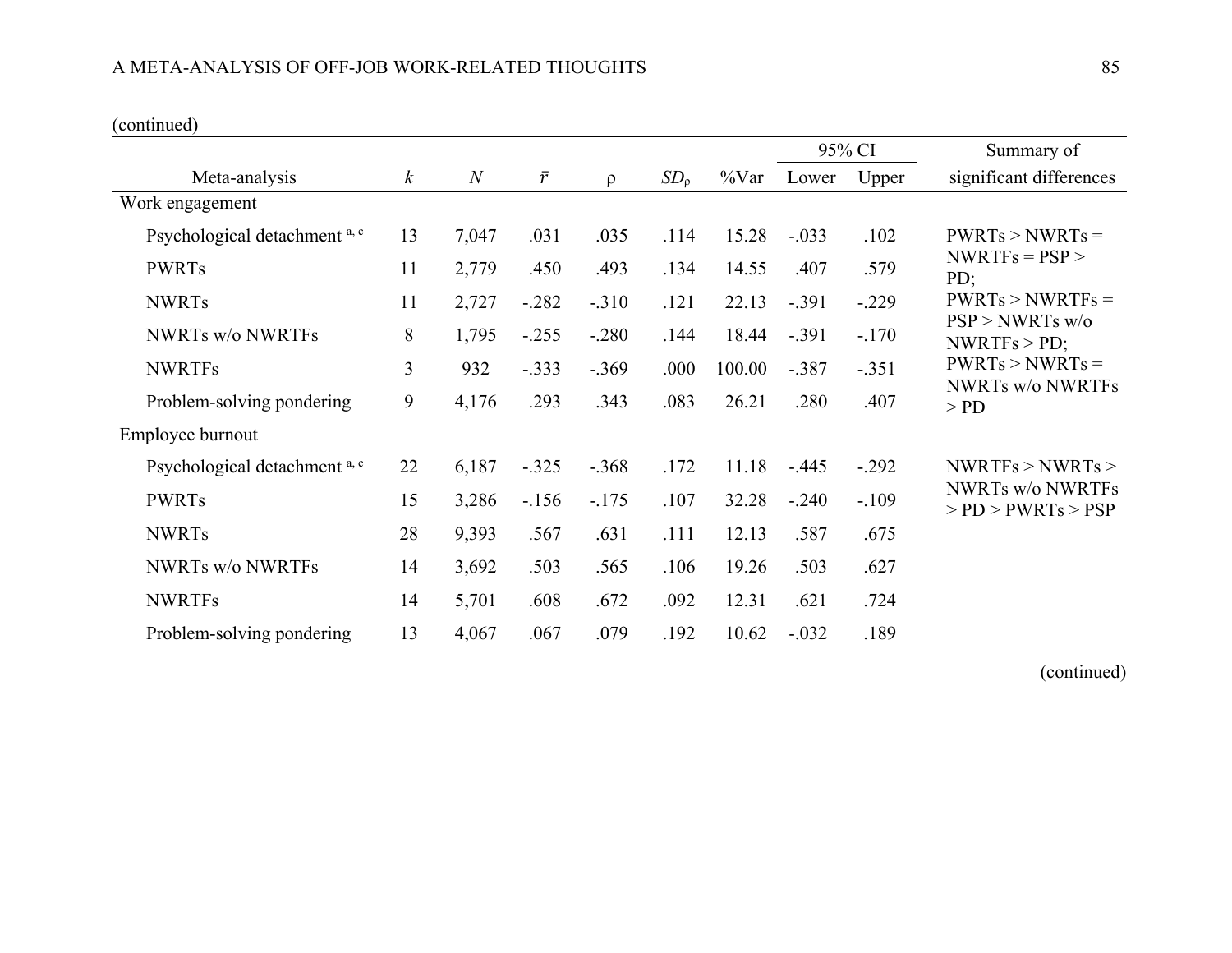## A META-ANALYSIS OF OFF-JOB WORK-RELATED THOUGHTS  $\,$  86  $\,$

(continued)

|                           |          |                |           |         |                 |          | 95% CI  |         | Summary of                             |
|---------------------------|----------|----------------|-----------|---------|-----------------|----------|---------|---------|----------------------------------------|
| Meta-analysis             | $\kappa$ | $\overline{N}$ | $\bar{r}$ | $\rho$  | SD <sub>0</sub> | $\%$ Var | Lower   | Upper   | significant differences                |
| Job satisfaction          |          |                |           |         |                 |          |         |         |                                        |
| Psychological detachment  | 20       | 9,467          | .152      | .179    | .183            | 7.79     | .095    | .263    | $PWRTs > PD =$                         |
| <b>PWRTs</b>              | 4        | 746            | .375      | .427    | .000            | 100.00   | .406    | .448    | $NWRTs = NWRTs$<br>$w/o NWRTFs = PSP;$ |
| <b>NWRTs</b>              | 6        | 1,733          | $-.124$   | $-.156$ | .208            | 10.45    | $-.332$ | .020    | $PWRTs = NWRTFs$                       |
| <b>NWRTs w/o NWRTFs</b>   | 5        | 1,641          | $-.113$   | $-.143$ | .208            | 9.30     | $-.335$ | .049    | <b>NWRTs w/o NWRTFs</b><br>$=$ PSP     |
| <b>NWRTFs</b>             |          | 92             | $-.316$   | $-.378$ | .000            |          | $-.600$ | $-.157$ |                                        |
| Problem-solving pondering |          | 92             | .025      | .032    | .000            |          | $-.231$ | .296    |                                        |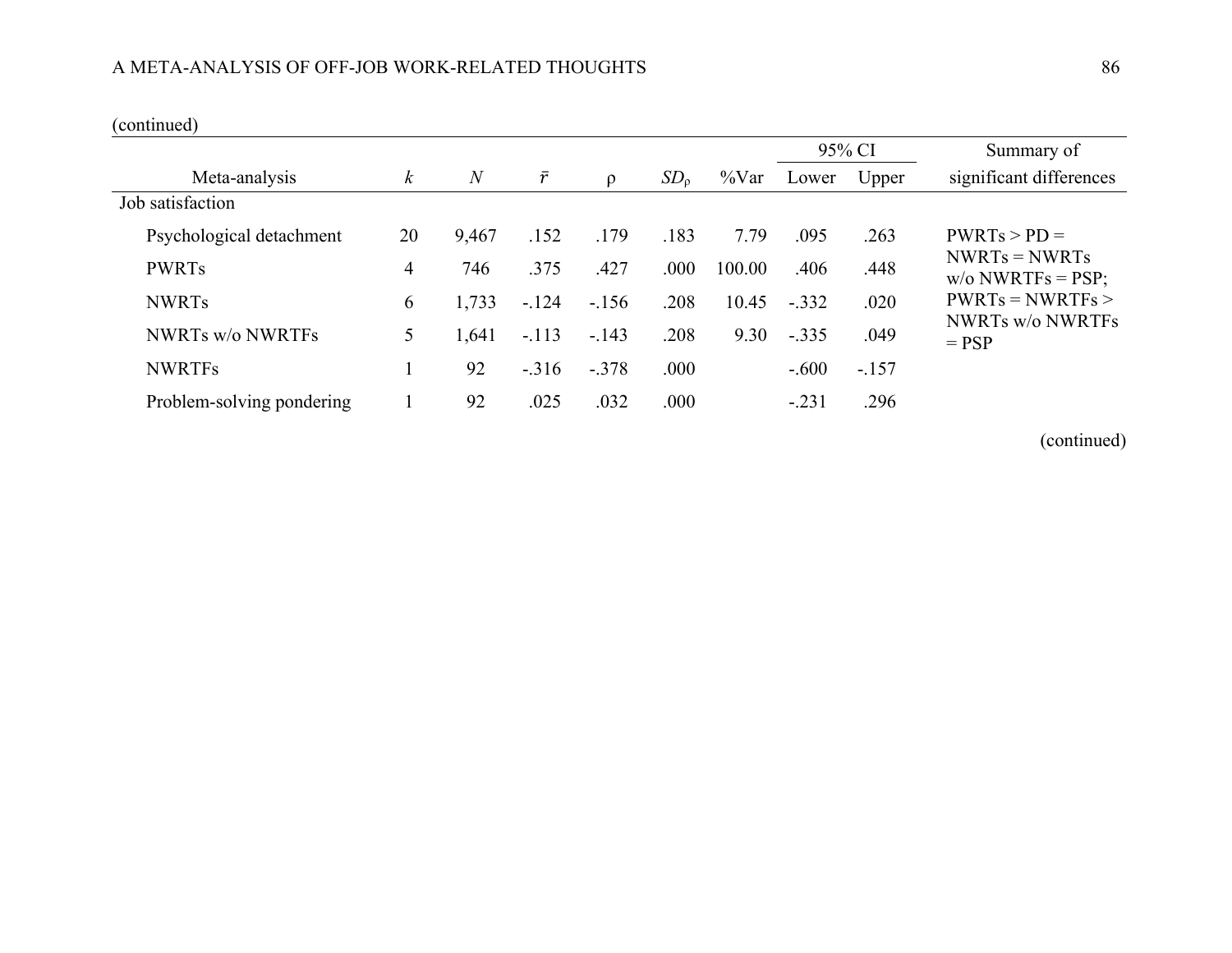|                                       |          |                |           |          |                 |          | 95% CI  |         | Summary of              |
|---------------------------------------|----------|----------------|-----------|----------|-----------------|----------|---------|---------|-------------------------|
| Meta-analysis                         | $\kappa$ | $\overline{N}$ | $\bar{r}$ | $\Omega$ | SD <sub>o</sub> | $\%$ Var | Lower   | Upper   | significant differences |
| Task performance                      |          |                |           |          |                 |          |         |         |                         |
| Psychological detachment <sup>a</sup> | 5.       | 3,870          | .104      | .131     | .022            | 80.09    | .088    | .175    | NWRTFs > PWRTs          |
| <b>PWRTs</b>                          | 3        | 666            | .040      | .049     | .000            | 100.00   | $-.037$ | .134    |                         |
| <b>NWRTs</b>                          |          | 1.447          | $-.119$   | $-.137$  | .000            | 100.00   | $-.192$ | $-.082$ |                         |
| <b>NWRTs w/o NWRTFs</b>               | 5        | 1,242          | $-.104$   | $-.120$  | .000            | 100.00   | $-.181$ | $-.059$ |                         |
| <b>NWRTFs</b>                         |          | 205            | $-.212$   | $-.221$  | .000            | 100.00   | $-.242$ | $-.199$ |                         |

*Note*. NA = negative affectivity; PD = psychological detachment; PSP = problem-solving pondering; PWRTs = positive work-related thoughts; NWRTs = negative work-related thoughts; NWRTFs = negative work-related thoughts and feelings;  $k =$  number of independent studies;  $N$  = sample size;  $\bar{r}$  = mean sample size-weighted correlation;  $\rho$  = measurement error-corrected correlation; *SD*<sub> $\rho$ </sub> = standard deviation of measurement error-corrected correlation; %Var = percentage of variance attributable to artifacts; 95% CI = 95% confidence interval around ρ; "Summary of significant differences" contains WRT constructs rank ordered with regard to relationship strength (in terms of absolute value); constructs not listed did not significantly differ from others in relationship strength. <sup>a</sup> Includes samples originally identified and meta-analyzed by Wendsche and Lohmann-Haislah (2017). <sup>b</sup> Studies were coded such that

a positive effect = WRTs<sub>men</sub> < WRTs<sub>women</sub> whereas a negative effect = WRTs<sub>men</sub> > WRTs<sub>women</sub>. <sup>c</sup> Includes samples originally identified and meta-analyzed by Bennett et al. (2018).